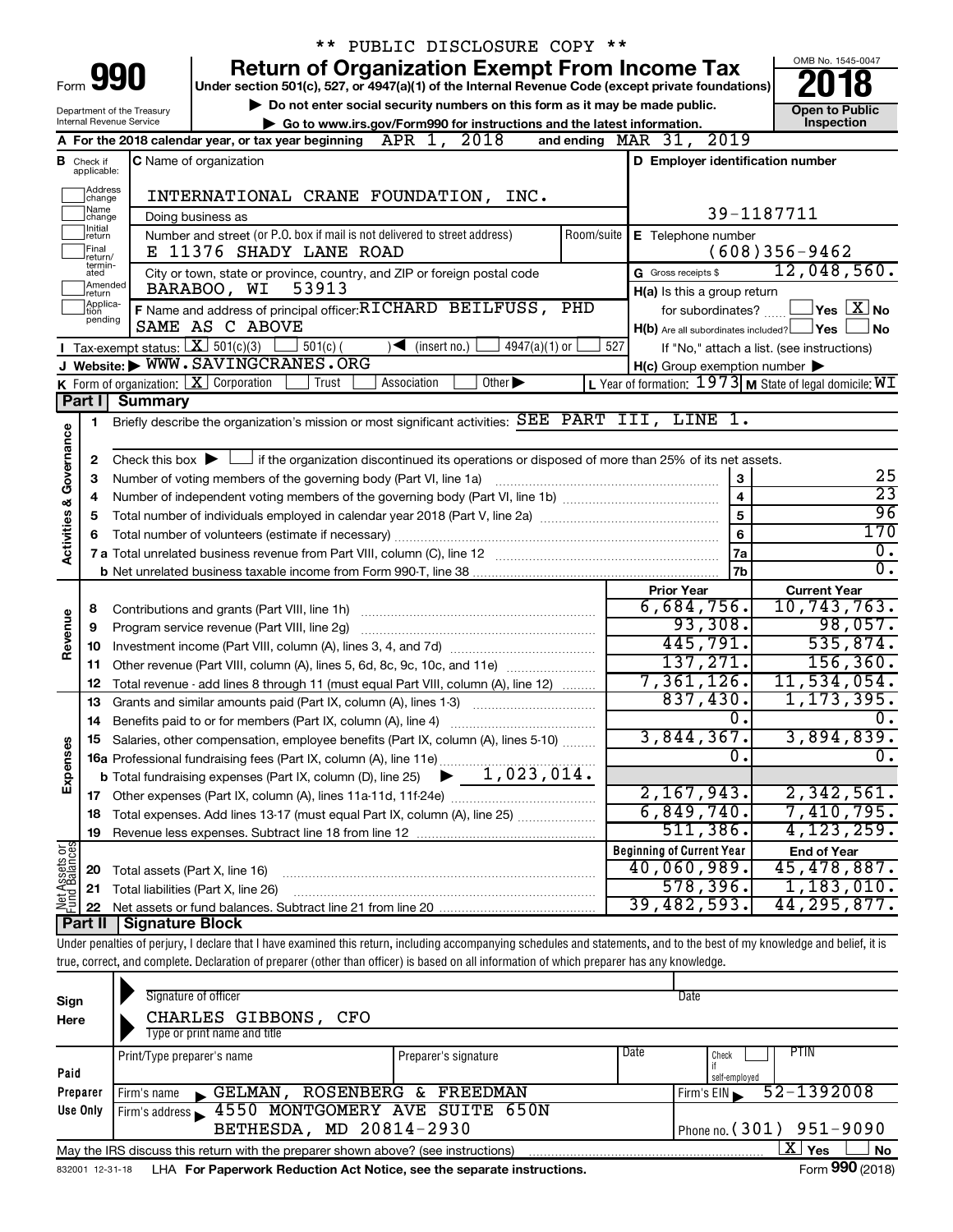|    | 39-1187711<br>INTERNATIONAL CRANE FOUNDATION, INC.<br>Page 2<br>Form 990 (2018)                                                                                                         |
|----|-----------------------------------------------------------------------------------------------------------------------------------------------------------------------------------------|
|    | <b>Statement of Program Service Accomplishments</b><br>Part III                                                                                                                         |
|    | $\overline{\mathbf{X}}$                                                                                                                                                                 |
| 1  | Briefly describe the organization's mission:<br>THE INTERNATIONAL CRANE FOUNDATION WORKS WORLDWIDE TO CONSERVE CRANES                                                                   |
|    | AND THE ECOSYSTEMS, WATERSHEDS, AND FLYWAYS ON WHICH THEY DEPEND. WE                                                                                                                    |
|    | PROVIDE KNOWLEDGE, LEADERSHIP, AND INSPIRATION TO ENGAGE PEOPLE IN                                                                                                                      |
|    | RESOLVING THREATS TO CRANES AND THEIR DIVERSE LANDSCAPES.                                                                                                                               |
| 2  | Did the organization undertake any significant program services during the year which were not listed on the                                                                            |
|    | $ {\mathsf Y}\mathsf{es}\ \boxed{{\mathsf X}}$ No<br>prior Form 990 or 990-EZ?                                                                                                          |
|    | If "Yes," describe these new services on Schedule O.                                                                                                                                    |
| З. | $\sqrt{}$ Yes $\sqrt{ \ \overline{\rm X}}$ No<br>Did the organization cease conducting, or make significant changes in how it conducts, any program services?                           |
| 4  | If "Yes," describe these changes on Schedule O.<br>Describe the organization's program service accomplishments for each of its three largest program services, as measured by expenses. |
|    | Section 501(c)(3) and 501(c)(4) organizations are required to report the amount of grants and allocations to others, the total expenses, and                                            |
|    | revenue, if any, for each program service reported.                                                                                                                                     |
| 4a | $26, 386.$ ) (Revenue \$<br>224, 913.<br>$\overline{2}$ , 011, 234. including grants of \$<br>(Code:<br>(Expenses \$                                                                    |
|    | ICF CENTER FOR CONSERVATION LEADERSHIP - ICF'S HEADQUARTERS INCLUDES A                                                                                                                  |
|    | GLOBAL CENTER FOR CONSERVATION LEADERSHIP, PROVIDING TRAINING AND                                                                                                                       |
|    | PROGRAMS IN CONSERVATION SCIENCE AND MANAGEMENT; WETLAND AND GRASSLAND                                                                                                                  |
|    | RESTORATION AND ECOLOGY; CAPTIVE CRANE MANAGEMENT AND CARE;<br>ENVIRONMENTAL EDUCATION; AND CONSERVATION COMMUNICATIONS. ICF'S                                                          |
|    | INTERNATIONAL AND REGIONAL PROGRAMS INTEGRATE LEADERSHIP TRAINING AND                                                                                                                   |
|    | MENTORING INTO EACH PROJECT, FOCUSING ON DEVELOPING LEADERS IN THE                                                                                                                      |
|    | COMMUNITIES THAT SHARE CRANE WATERS AND LANDSCAPES.<br>ICF'S CENTER FOR                                                                                                                 |
|    | CONSERVATION LEADERSHIP IDENTIFIES, TRAINS, MENTORS AND SUPPORTS                                                                                                                        |
|    | CONSERVATION LEADERSHIP AMONG A BROAD SPECTRUM OF PEOPLE, FROM                                                                                                                          |
|    | PROMISING YOUNG SCIENTISTS AND CONSERVATIONISTS TO THE LAND OWNERS AND                                                                                                                  |
|    | DECISION MAKERS WHO INFLUENCE CRANE SURVIVAL IN KEY PLACES,<br><b>EMPOWERING</b>                                                                                                        |
| 4b | 1,198,960.<br>$5,000.$ (Revenue \$<br>including grants of \$<br>(Expenses \$<br>(Code:                                                                                                  |
|    | NORTH AMERICA IS HOME TO TWO CRANE SPECIES,<br>NORTH AMERICA -<br>INCLUDING                                                                                                             |
|    | THE WORLD'S RAREST CRANES - ENDANGERED WHOOPING CRANES AND THE MOST                                                                                                                     |
|    | ABUNDANT CRANES - SANDHILL CRANES. WHOOPING CRANES FACE CRITICAL<br>THREATS ON THEIR WINTERING GROUNDS IN AND AROUND ARANSAS NATIONAL                                                   |
|    | WILDLIFE REFUGE IN TEXAS, AND ALONG THEIR LONG MIGRATORY FLYWAY TO                                                                                                                      |
|    | THEIR BREEDING GROUNDS IN WOOD BUFFALO, CANADA. FOUNDATION PROGRAMS                                                                                                                     |
|    | FOCUS ON CONSERVING THE ARANSAS-WOOD BUFFALO WHOOPING CRANE FLOCK;                                                                                                                      |
|    | ESTABLISHING A SEPARATE FLOCK OF WHOOPING CRANES THROUGH                                                                                                                                |
|    | REINTRODUCTIONS IN THE EASTERN UNITED STATES; CAPTIVE CRANE POPULATION                                                                                                                  |
|    | MANAGEMENT AND RESEARCH; AND EDUCATION AND OUTREACH TO REDUCE THREATS                                                                                                                   |
|    | TO WHOOPING CRANES THROUGHOUT THEIR NATURAL AND REINTRODUCED RANGE. THE                                                                                                                 |
|    | FOUNDATION'S NORTH AMERICA PROGRAM ALSO INCLUDES LONGTERM SANDHILL                                                                                                                      |
|    | 388, 115. ) (Revenue \$<br>$\overline{1}$ , $\overline{181}$ , $\overline{764}$ or including grants of \$<br>) (Expenses \$<br>4c (Code:                                                |
|    | EAST ASIA - EAST ASIA IS HOME TO EIGHT CRANE SPECIES (THE MOST OF ANY<br>REGION), INCLUDING FIVE THREATENED CRANE SPECIES - CRITICALLY                                                  |
|    | ENDANGERED SIBERIAN CRANES, ENDANGERED RED CROWNED CRANES, AND                                                                                                                          |
|    | VULNERABLE HOODED, WHITE-NAPED AND BLACK-NECKED CRANES. INTENSE LAND                                                                                                                    |
|    | AND WATER DEVELOPMENT PRESSURES DUE TO RAPID ECONOMIC GROWTH THREATEN                                                                                                                   |
|    | WETLANDS OF VITAL IMPORTANCE TO CRANE SURVIVAL IN THIS REGION. THIS                                                                                                                     |
|    | CONSERVATION PROGRAM BUILDS ON THE STRONG CULTURAL TIES TO CRANES IN                                                                                                                    |
|    | EAST ASIA TO ENGAGE PEOPLE AND POLICY MAKERS IN CONSERVATION OF                                                                                                                         |
|    | PROTECTED AREAS AND THEIR SURROUNDING LANDSCAPES. THE PROGRAM ALSO                                                                                                                      |
|    | ADDRESSES THE GLOBAL IMPACT CHINA'S DEVELOPMENT AND RESOURCE USE WILL                                                                                                                   |
|    | HAVE ON CRANE AREAS AROUND THE WORLD. KEY CONSERVATION PROGRAMS IN EAST                                                                                                                 |
|    | ASIA INCLUDE SECURING CRANES AND THEIR KEY WETLANDS IN THE AMUR/HEILONG                                                                                                                 |
|    | 4d Other program services (Describe in Schedule O.)                                                                                                                                     |
|    | 1, 132, 567. including grants of \$<br>$753, 894$ $\cdot$ (Revenue \$<br>(Expenses \$                                                                                                   |
|    | 5,524,525.<br>4e Total program service expenses >                                                                                                                                       |
|    | Form 990 (2018)<br>SEE SCHEDULE O FOR CONTINUATION(S)                                                                                                                                   |
|    | 832002 12-31-18<br>2                                                                                                                                                                    |
|    | 11180809 745960 18904<br>2018.04000 INTERNATIONAL CRANE FOUNDAT 18904 1                                                                                                                 |
|    |                                                                                                                                                                                         |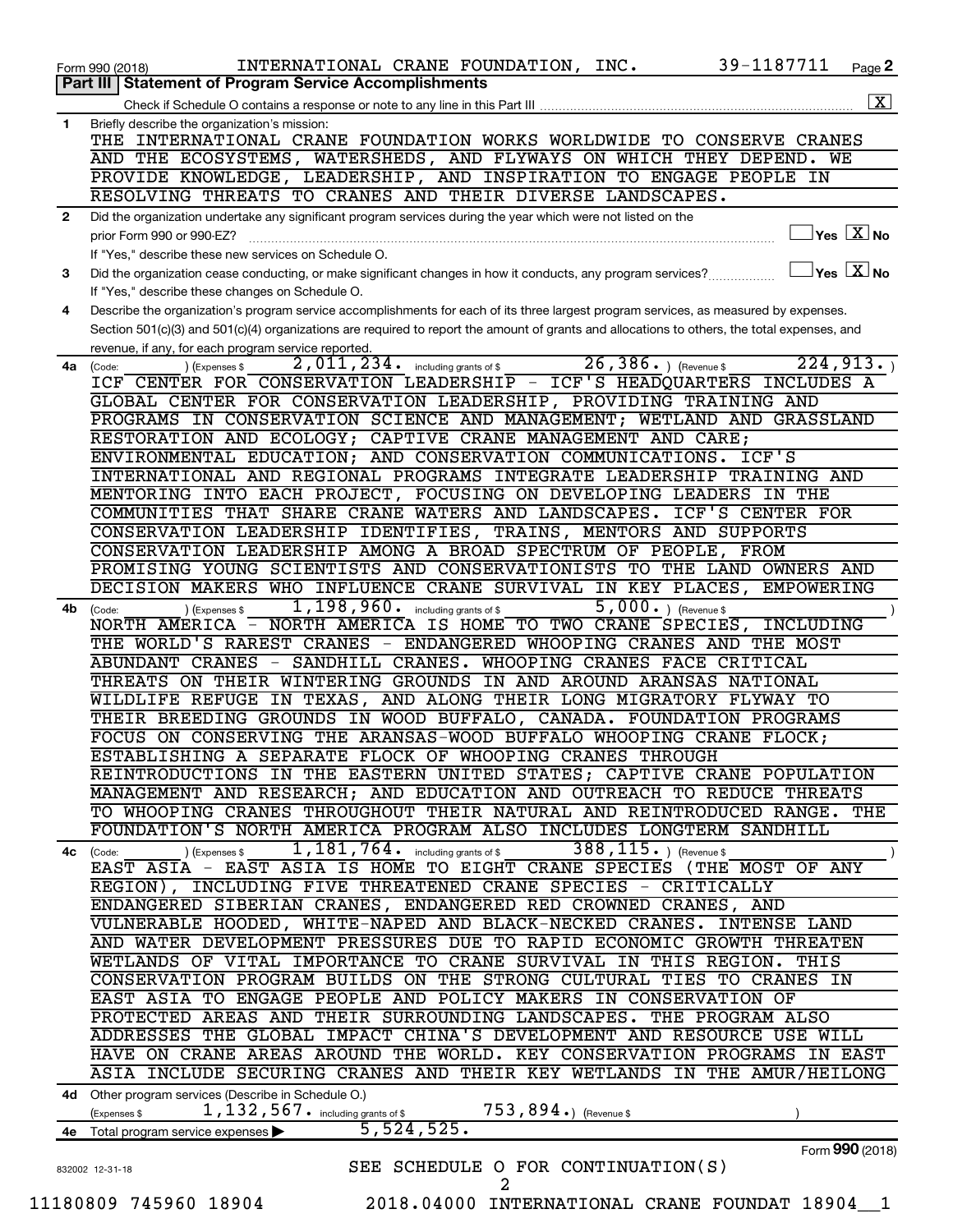|  | Form 990 (2018) |
|--|-----------------|
|  |                 |

**Part IV Checklist of Required Schedules**

|    |                                                                                                                                                                 |                          | Yes                   | No                    |
|----|-----------------------------------------------------------------------------------------------------------------------------------------------------------------|--------------------------|-----------------------|-----------------------|
| 1  | Is the organization described in section $501(c)(3)$ or $4947(a)(1)$ (other than a private foundation)?                                                         |                          |                       |                       |
|    | If "Yes," complete Schedule A                                                                                                                                   | 1                        | х                     |                       |
| 2  | Is the organization required to complete Schedule B, Schedule of Contributors? [11] The organization required to complete Schedule B, Schedule of Contributors? | $\overline{2}$           | $\overline{\text{x}}$ |                       |
| 3  | Did the organization engage in direct or indirect political campaign activities on behalf of or in opposition to candidates for                                 |                          |                       |                       |
|    | public office? If "Yes," complete Schedule C, Part I                                                                                                            | 3                        |                       | х                     |
| 4  | Section 501(c)(3) organizations. Did the organization engage in lobbying activities, or have a section 501(h) election in effect                                | 4                        |                       | х                     |
| 5  | Is the organization a section 501(c)(4), 501(c)(5), or 501(c)(6) organization that receives membership dues, assessments, or                                    |                          |                       |                       |
|    |                                                                                                                                                                 | 5                        |                       | х                     |
| 6  | Did the organization maintain any donor advised funds or any similar funds or accounts for which donors have the right to                                       |                          |                       |                       |
|    | provide advice on the distribution or investment of amounts in such funds or accounts? If "Yes," complete Schedule D, Part I                                    | 6                        |                       | х                     |
| 7  | Did the organization receive or hold a conservation easement, including easements to preserve open space,                                                       |                          |                       |                       |
|    | the environment, historic land areas, or historic structures? If "Yes," complete Schedule D, Part II                                                            | $\overline{\phantom{a}}$ | х                     |                       |
| 8  | Did the organization maintain collections of works of art, historical treasures, or other similar assets? If "Yes," complete                                    | 8                        | х                     |                       |
| 9  | Did the organization report an amount in Part X, line 21, for escrow or custodial account liability, serve as a custodian for                                   |                          |                       |                       |
|    | amounts not listed in Part X; or provide credit counseling, debt management, credit repair, or debt negotiation services?                                       |                          |                       |                       |
|    | If "Yes," complete Schedule D, Part IV                                                                                                                          | 9                        |                       | x                     |
| 10 | Did the organization, directly or through a related organization, hold assets in temporarily restricted endowments, permanent                                   |                          |                       |                       |
|    |                                                                                                                                                                 | 10                       | х                     |                       |
| 11 | If the organization's answer to any of the following questions is "Yes," then complete Schedule D, Parts VI, VII, VIII, IX, or X                                |                          |                       |                       |
|    | as applicable.<br>a Did the organization report an amount for land, buildings, and equipment in Part X, line 10? If "Yes," complete Schedule D,                 |                          |                       |                       |
|    | Part VI                                                                                                                                                         | 11a                      | х                     |                       |
|    | <b>b</b> Did the organization report an amount for investments - other securities in Part X, line 12 that is 5% or more of its total                            |                          |                       |                       |
|    |                                                                                                                                                                 | 11b                      |                       | х                     |
|    | c Did the organization report an amount for investments - program related in Part X, line 13 that is 5% or more of its total                                    |                          |                       |                       |
|    |                                                                                                                                                                 | 11c                      |                       | х                     |
|    | d Did the organization report an amount for other assets in Part X, line 15 that is 5% or more of its total assets reported in                                  |                          |                       |                       |
|    |                                                                                                                                                                 | 11d                      |                       | х                     |
|    |                                                                                                                                                                 | 11e                      | $\overline{\text{X}}$ |                       |
| f  | Did the organization's separate or consolidated financial statements for the tax year include a footnote that addresses                                         |                          |                       |                       |
|    | the organization's liability for uncertain tax positions under FIN 48 (ASC 740)? If "Yes," complete Schedule D, Part X                                          | 11f                      | х                     |                       |
|    | 12a Did the organization obtain separate, independent audited financial statements for the tax year? If "Yes," complete<br>Schedule D, Parts XI and XII         | 12a                      | х                     |                       |
|    | <b>b</b> Was the organization included in consolidated, independent audited financial statements for the tax year?                                              |                          |                       |                       |
|    | If "Yes," and if the organization answered "No" to line 12a, then completing Schedule D, Parts XI and XII is optional www.                                      | 12b                      |                       |                       |
| 13 | Is the organization a school described in section $170(b)(1)(A)(ii)$ ? If "Yes," complete Schedule E                                                            | 13                       |                       | $\overline{\text{x}}$ |
|    | 14a Did the organization maintain an office, employees, or agents outside of the United States?                                                                 | 14a                      | X                     |                       |
|    | <b>b</b> Did the organization have aggregate revenues or expenses of more than \$10,000 from grantmaking, fundraising, business,                                |                          |                       |                       |
|    | investment, and program service activities outside the United States, or aggregate foreign investments valued at \$100,000                                      |                          |                       |                       |
|    |                                                                                                                                                                 | 14b                      | х                     |                       |
| 15 | Did the organization report on Part IX, column (A), line 3, more than \$5,000 of grants or other assistance to or for any                                       |                          |                       |                       |
|    |                                                                                                                                                                 | 15                       | х                     |                       |
| 16 | Did the organization report on Part IX, column (A), line 3, more than \$5,000 of aggregate grants or other assistance to                                        |                          |                       |                       |
|    |                                                                                                                                                                 | 16                       | х                     |                       |
| 17 | Did the organization report a total of more than \$15,000 of expenses for professional fundraising services on Part IX,                                         |                          |                       |                       |
|    |                                                                                                                                                                 | 17                       |                       | X.                    |
| 18 | Did the organization report more than \$15,000 total of fundraising event gross income and contributions on Part VIII, lines                                    |                          |                       |                       |
|    |                                                                                                                                                                 | 18                       | х                     |                       |
| 19 | Did the organization report more than \$15,000 of gross income from gaming activities on Part VIII, line 9a? If "Yes,"                                          |                          |                       | х                     |
|    | 20a Did the organization operate one or more hospital facilities? If "Yes," complete Schedule H                                                                 | 19<br>20a                |                       | $\overline{\text{x}}$ |
|    | and a series of the contract of the contract of the contract of the contract of the contract of the contract of                                                 | 20 <sub>b</sub>          |                       |                       |
| 21 | Did the organization report more than \$5,000 of grants or other assistance to any domestic organization or                                                     |                          |                       |                       |
|    |                                                                                                                                                                 | 21                       | х                     |                       |
|    |                                                                                                                                                                 |                          |                       |                       |

832003 12-31-18

11180809 745960 18904 2018.04000 INTERNATIONAL CRANE FOUNDAT 18904\_\_1

3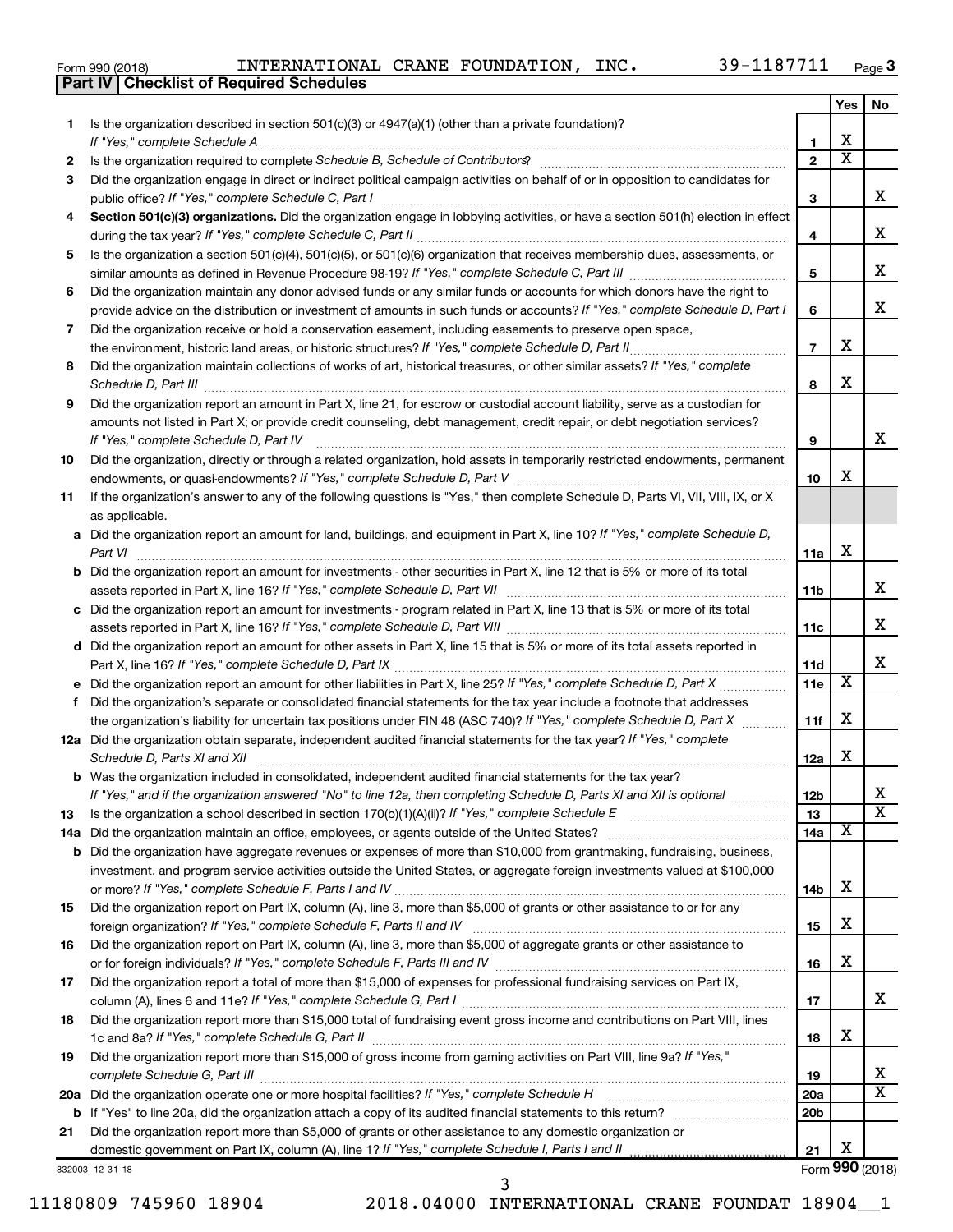|  | Form 990 (2018) |  |
|--|-----------------|--|
|  |                 |  |

*(continued)* **Part IV Checklist of Required Schedules**

|          | <b>Part IV   Checklist of Required Schedules</b> (continued)                                                                                                                                                                                                                                                                                                         |                 |     |                 |
|----------|----------------------------------------------------------------------------------------------------------------------------------------------------------------------------------------------------------------------------------------------------------------------------------------------------------------------------------------------------------------------|-----------------|-----|-----------------|
|          |                                                                                                                                                                                                                                                                                                                                                                      |                 | Yes | No              |
| 22       | Did the organization report more than \$5,000 of grants or other assistance to or for domestic individuals on                                                                                                                                                                                                                                                        |                 |     |                 |
|          |                                                                                                                                                                                                                                                                                                                                                                      | 22              |     | x               |
| 23       | Did the organization answer "Yes" to Part VII, Section A, line 3, 4, or 5 about compensation of the organization's current                                                                                                                                                                                                                                           |                 |     |                 |
|          | and former officers, directors, trustees, key employees, and highest compensated employees? If "Yes," complete                                                                                                                                                                                                                                                       |                 |     |                 |
|          |                                                                                                                                                                                                                                                                                                                                                                      | 23              |     | x               |
|          | 24a Did the organization have a tax-exempt bond issue with an outstanding principal amount of more than \$100,000 as of the                                                                                                                                                                                                                                          |                 |     |                 |
|          | last day of the year, that was issued after December 31, 2002? If "Yes," answer lines 24b through 24d and complete                                                                                                                                                                                                                                                   |                 |     |                 |
|          | Schedule K. If "No," go to line 25a                                                                                                                                                                                                                                                                                                                                  | 24a             |     | x               |
|          |                                                                                                                                                                                                                                                                                                                                                                      | 24 <sub>b</sub> |     |                 |
|          | c Did the organization maintain an escrow account other than a refunding escrow at any time during the year to defease                                                                                                                                                                                                                                               |                 |     |                 |
|          |                                                                                                                                                                                                                                                                                                                                                                      | 24c             |     |                 |
|          |                                                                                                                                                                                                                                                                                                                                                                      | 24d             |     |                 |
|          | 25a Section 501(c)(3), 501(c)(4), and 501(c)(29) organizations. Did the organization engage in an excess benefit                                                                                                                                                                                                                                                     |                 |     |                 |
|          |                                                                                                                                                                                                                                                                                                                                                                      | 25a             |     | x               |
|          | <b>b</b> Is the organization aware that it engaged in an excess benefit transaction with a disqualified person in a prior year, and                                                                                                                                                                                                                                  |                 |     |                 |
|          | that the transaction has not been reported on any of the organization's prior Forms 990 or 990-EZ? If "Yes," complete                                                                                                                                                                                                                                                |                 |     |                 |
|          | Schedule L, Part I                                                                                                                                                                                                                                                                                                                                                   |                 |     | х               |
| 26       | Did the organization report any amount on Part X, line 5, 6, or 22 for receivables from or payables to any current or                                                                                                                                                                                                                                                |                 |     |                 |
|          | former officers, directors, trustees, key employees, highest compensated employees, or disqualified persons? If "Yes,"                                                                                                                                                                                                                                               |                 |     |                 |
|          | complete Schedule L, Part II<br>$\begin{bmatrix} \begin{bmatrix} 0 & 0 & 0 & 0 \\ 0 & 0 & 0 & 0 \\ 0 & 0 & 0 & 0 \\ 0 & 0 & 0 & 0 \\ 0 & 0 & 0 & 0 \\ 0 & 0 & 0 & 0 \\ 0 & 0 & 0 & 0 \\ 0 & 0 & 0 & 0 & 0 \\ 0 & 0 & 0 & 0 & 0 \\ 0 & 0 & 0 & 0 & 0 \\ 0 & 0 & 0 & 0 & 0 \\ 0 & 0 & 0 & 0 & 0 \\ 0 & 0 & 0 & 0 & 0 & 0 \\ 0 & 0 & 0 & 0 & 0 & 0 \\ 0 & 0 & 0 & 0 & $ | 26              |     | x               |
| 27       | Did the organization provide a grant or other assistance to an officer, director, trustee, key employee, substantial                                                                                                                                                                                                                                                 |                 |     |                 |
|          | contributor or employee thereof, a grant selection committee member, or to a 35% controlled entity or family member                                                                                                                                                                                                                                                  |                 |     |                 |
|          |                                                                                                                                                                                                                                                                                                                                                                      | 27              |     | x               |
| 28       | Was the organization a party to a business transaction with one of the following parties (see Schedule L, Part IV                                                                                                                                                                                                                                                    |                 |     |                 |
|          | instructions for applicable filing thresholds, conditions, and exceptions):                                                                                                                                                                                                                                                                                          |                 |     |                 |
|          | a A current or former officer, director, trustee, or key employee? If "Yes," complete Schedule L, Part IV                                                                                                                                                                                                                                                            | 28a             |     | х               |
| b        | A family member of a current or former officer, director, trustee, or key employee? If "Yes," complete Schedule L, Part IV                                                                                                                                                                                                                                           | 28 <sub>b</sub> | х   |                 |
| с        | An entity of which a current or former officer, director, trustee, or key employee (or a family member thereof) was an officer,                                                                                                                                                                                                                                      |                 |     |                 |
|          |                                                                                                                                                                                                                                                                                                                                                                      | 28c             |     | x               |
| 29       |                                                                                                                                                                                                                                                                                                                                                                      | 29              | X   |                 |
| 30       | Did the organization receive contributions of art, historical treasures, or other similar assets, or qualified conservation                                                                                                                                                                                                                                          |                 |     |                 |
|          |                                                                                                                                                                                                                                                                                                                                                                      | 30              |     | х               |
| 31       | Did the organization liquidate, terminate, or dissolve and cease operations?                                                                                                                                                                                                                                                                                         |                 |     |                 |
|          |                                                                                                                                                                                                                                                                                                                                                                      | 31              |     | х               |
| 32       | Did the organization sell, exchange, dispose of, or transfer more than 25% of its net assets? If "Yes," complete                                                                                                                                                                                                                                                     |                 |     |                 |
|          | Schedule N. Part II                                                                                                                                                                                                                                                                                                                                                  | 32              |     | х               |
| 33       | Did the organization own 100% of an entity disregarded as separate from the organization under Regulations                                                                                                                                                                                                                                                           |                 |     |                 |
|          |                                                                                                                                                                                                                                                                                                                                                                      | 33              |     | х               |
| 34       | Was the organization related to any tax-exempt or taxable entity? If "Yes," complete Schedule R, Part II, III, or IV, and                                                                                                                                                                                                                                            |                 |     |                 |
|          | Part V, line 1                                                                                                                                                                                                                                                                                                                                                       | 34              |     | х               |
|          |                                                                                                                                                                                                                                                                                                                                                                      | 35a             |     | х               |
|          | b If "Yes" to line 35a, did the organization receive any payment from or engage in any transaction with a controlled entity                                                                                                                                                                                                                                          |                 |     |                 |
|          |                                                                                                                                                                                                                                                                                                                                                                      | 35 <sub>b</sub> |     |                 |
| 36       | Section 501(c)(3) organizations. Did the organization make any transfers to an exempt non-charitable related organization?                                                                                                                                                                                                                                           |                 |     |                 |
|          |                                                                                                                                                                                                                                                                                                                                                                      | 36              |     | х               |
| 37       | Did the organization conduct more than 5% of its activities through an entity that is not a related organization                                                                                                                                                                                                                                                     |                 |     |                 |
|          |                                                                                                                                                                                                                                                                                                                                                                      | 37              |     | х               |
| 38       | Did the organization complete Schedule O and provide explanations in Schedule O for Part VI, lines 11b and 19?                                                                                                                                                                                                                                                       |                 |     |                 |
|          | Note. All Form 990 filers are required to complete Schedule O                                                                                                                                                                                                                                                                                                        | 38              | х   |                 |
| ∣ Part V | <b>Statements Regarding Other IRS Filings and Tax Compliance</b>                                                                                                                                                                                                                                                                                                     |                 |     |                 |
|          | Check if Schedule O contains a response or note to any line in this Part V                                                                                                                                                                                                                                                                                           |                 |     |                 |
|          |                                                                                                                                                                                                                                                                                                                                                                      |                 | Yes | No              |
|          | 26<br>1a                                                                                                                                                                                                                                                                                                                                                             |                 |     |                 |
|          | 0<br>1b                                                                                                                                                                                                                                                                                                                                                              |                 |     |                 |
|          | c Did the organization comply with backup withholding rules for reportable payments to vendors and reportable gaming                                                                                                                                                                                                                                                 |                 |     |                 |
|          |                                                                                                                                                                                                                                                                                                                                                                      | 1c              | х   |                 |
|          | 832004 12-31-18                                                                                                                                                                                                                                                                                                                                                      |                 |     | Form 990 (2018) |
|          | 4                                                                                                                                                                                                                                                                                                                                                                    |                 |     |                 |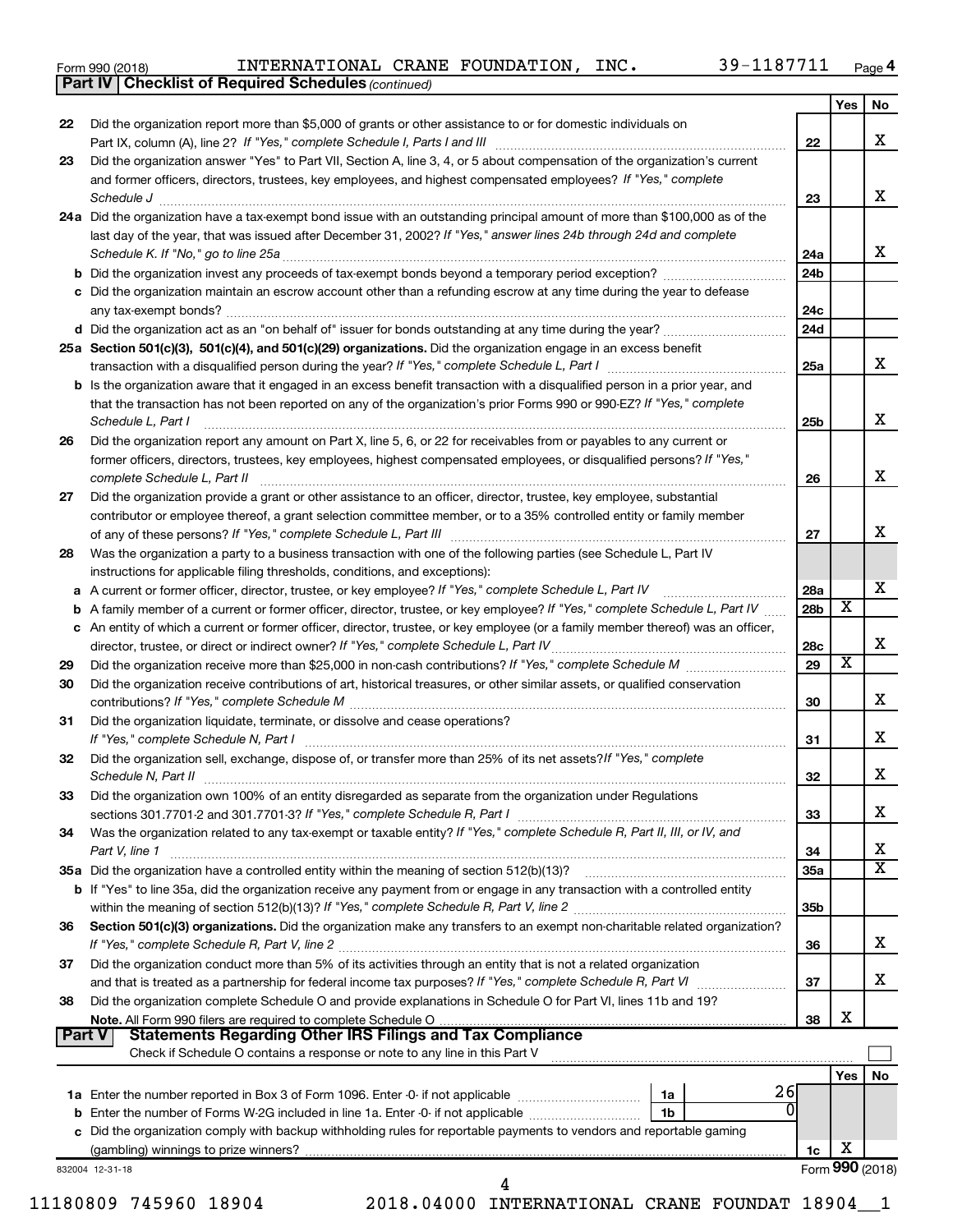| Form 990 (2018) |  | INTERNATIONAL CRANE FOUNDATION, |  |  | INC. | 39-1187711 | Page |
|-----------------|--|---------------------------------|--|--|------|------------|------|
|-----------------|--|---------------------------------|--|--|------|------------|------|

| Part V  | Statements Regarding Other IRS Filings and Tax Compliance (continued)                                                                           |          |                         |    |
|---------|-------------------------------------------------------------------------------------------------------------------------------------------------|----------|-------------------------|----|
|         |                                                                                                                                                 |          | Yes                     | No |
|         | 2a Enter the number of employees reported on Form W-3, Transmittal of Wage and Tax Statements,                                                  |          |                         |    |
|         | 96<br>filed for the calendar year ending with or within the year covered by this return<br>2a                                                   |          |                         |    |
|         | b If at least one is reported on line 2a, did the organization file all required federal employment tax returns?                                | 2b       | х                       |    |
|         | Note. If the sum of lines 1a and 2a is greater than 250, you may be required to e-file (see instructions) <i></i>                               |          |                         |    |
|         | 3a Did the organization have unrelated business gross income of \$1,000 or more during the year?                                                | За       |                         | х  |
| b       |                                                                                                                                                 | Зb       |                         |    |
|         | 4a At any time during the calendar year, did the organization have an interest in, or a signature or other authority over, a                    |          |                         |    |
|         | financial account in a foreign country (such as a bank account, securities account, or other financial account)?                                | 4a       | X                       |    |
|         | <b>b</b> If "Yes," enter the name of the foreign country: $\triangleright$ CAMBODIA, CHINA, VIETNAM, BURMA                                      |          |                         |    |
|         | See instructions for filing requirements for FinCEN Form 114, Report of Foreign Bank and Financial Accounts (FBAR).                             |          |                         |    |
| 5a      |                                                                                                                                                 | 5a       |                         | х  |
| b       |                                                                                                                                                 | 5b       |                         | X  |
| с       |                                                                                                                                                 | 5c       |                         |    |
|         | 6a Does the organization have annual gross receipts that are normally greater than \$100,000, and did the organization solicit                  |          |                         |    |
|         |                                                                                                                                                 | 6a       |                         | x  |
|         | <b>b</b> If "Yes," did the organization include with every solicitation an express statement that such contributions or gifts                   |          |                         |    |
|         |                                                                                                                                                 | 6b       |                         |    |
| 7       | Organizations that may receive deductible contributions under section 170(c).                                                                   |          |                         |    |
| а       | Did the organization receive a payment in excess of \$75 made partly as a contribution and partly for goods and services provided to the payor? | 7a       | х                       |    |
| b       |                                                                                                                                                 | 7b       | $\overline{\textbf{x}}$ |    |
| с       | Did the organization sell, exchange, or otherwise dispose of tangible personal property for which it was required                               |          |                         |    |
|         |                                                                                                                                                 | 7c       |                         | x  |
|         | 7d                                                                                                                                              |          |                         |    |
| е       | Did the organization receive any funds, directly or indirectly, to pay premiums on a personal benefit contract?                                 | 7е       |                         | х  |
| f.      |                                                                                                                                                 | 7f       |                         | X  |
| g       | If the organization received a contribution of qualified intellectual property, did the organization file Form 8899 as required?                | 7g       |                         |    |
| h       | If the organization received a contribution of cars, boats, airplanes, or other vehicles, did the organization file a Form 1098-C?              | 7h       | х                       |    |
| 8       | Sponsoring organizations maintaining donor advised funds. Did a donor advised fund maintained by the                                            |          |                         |    |
|         |                                                                                                                                                 | 8        |                         |    |
| 9       | Sponsoring organizations maintaining donor advised funds.                                                                                       |          |                         |    |
| а       | Did the sponsoring organization make any taxable distributions under section 4966?                                                              | 9а<br>9b |                         |    |
| b<br>10 | Section 501(c)(7) organizations. Enter:                                                                                                         |          |                         |    |
| а       | 10a                                                                                                                                             |          |                         |    |
|         | 10 <sub>b</sub><br>b Gross receipts, included on Form 990, Part VIII, line 12, for public use of club facilities                                |          |                         |    |
| 11      | Section 501(c)(12) organizations. Enter:                                                                                                        |          |                         |    |
| а       | 11a                                                                                                                                             |          |                         |    |
|         | b Gross income from other sources (Do not net amounts due or paid to other sources against                                                      |          |                         |    |
|         | 11b                                                                                                                                             |          |                         |    |
|         | 12a Section 4947(a)(1) non-exempt charitable trusts. Is the organization filing Form 990 in lieu of Form 1041?                                  | 12a      |                         |    |
|         | <b>b</b> If "Yes," enter the amount of tax-exempt interest received or accrued during the year<br>12b                                           |          |                         |    |
| 13      | Section 501(c)(29) qualified nonprofit health insurance issuers.                                                                                |          |                         |    |
| а       | Is the organization licensed to issue qualified health plans in more than one state?                                                            | 1За      |                         |    |
|         | Note. See the instructions for additional information the organization must report on Schedule O.                                               |          |                         |    |
|         | <b>b</b> Enter the amount of reserves the organization is required to maintain by the states in which the                                       |          |                         |    |
|         | 13b                                                                                                                                             |          |                         |    |
| с       | 13 <sub>c</sub>                                                                                                                                 |          |                         |    |
| 14a     | Did the organization receive any payments for indoor tanning services during the tax year?                                                      | 14a      |                         | x  |
| b       |                                                                                                                                                 | 14b      |                         |    |
| 15      | Is the organization subject to the section 4960 tax on payment(s) of more than \$1,000,000 in remuneration or                                   |          |                         |    |
|         |                                                                                                                                                 | 15       |                         | х  |
|         | If "Yes," see instructions and file Form 4720, Schedule N.                                                                                      |          |                         |    |
| 16      | Is the organization an educational institution subject to the section 4968 excise tax on net investment income?                                 | 16       |                         | х  |
|         | If "Yes," complete Form 4720, Schedule O.                                                                                                       |          |                         |    |

Form (2018) **990**

832005 12-31-18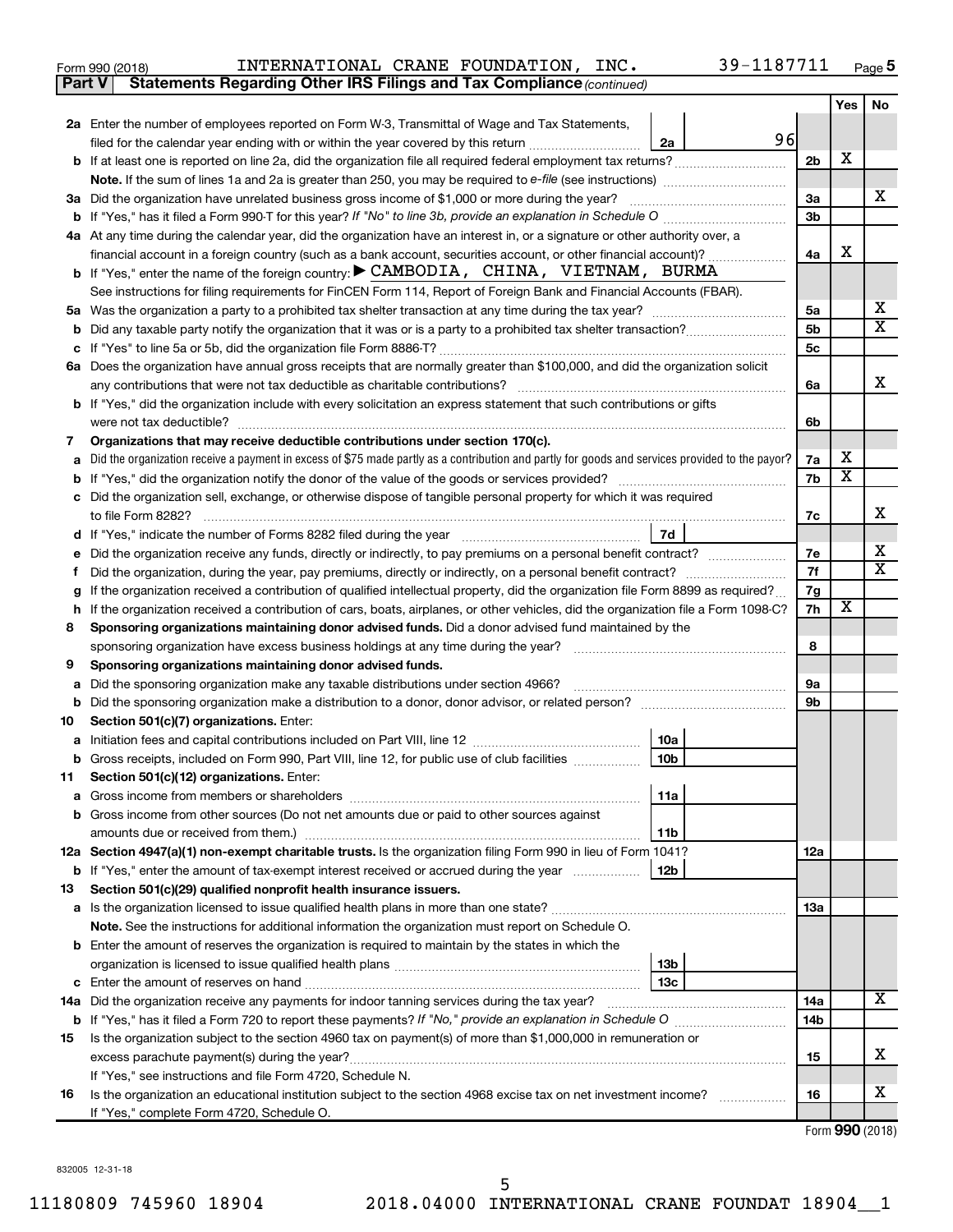|  |  | Form 990 (2018) |  |
|--|--|-----------------|--|
|--|--|-----------------|--|

Form 990 (2018)  ${\tt INTERNATIONAL \ \ \texttt{CRANE} \ \ \texttt{FOUNDATION, \ \ \ \texttt{INC.}} \qquad \qquad 39\,\texttt{-1187711} \quad \qquad \textcolor{red}{\mathsf{Page}}$ 

**Part VI** Governance, Management, and Disclosure For each "Yes" response to lines 2 through 7b below, and for a "No" response *to line 8a, 8b, or 10b below, describe the circumstances, processes, or changes in Schedule O. See instructions.*

|     | Check if Schedule O contains a response or note to any line in this Part VI [11] [12] [12] Check if Schedule O contains a response or note to any line in this Part VI |    |    |                 |                         | $\overline{\textbf{X}}$ |
|-----|------------------------------------------------------------------------------------------------------------------------------------------------------------------------|----|----|-----------------|-------------------------|-------------------------|
|     | <b>Section A. Governing Body and Management</b>                                                                                                                        |    |    |                 |                         |                         |
|     |                                                                                                                                                                        |    |    |                 | Yes                     | No.                     |
|     | 1a Enter the number of voting members of the governing body at the end of the tax year                                                                                 | 1a | 25 |                 |                         |                         |
|     | If there are material differences in voting rights among members of the governing body, or if the governing                                                            |    |    |                 |                         |                         |
|     | body delegated broad authority to an executive committee or similar committee, explain in Schedule O.                                                                  |    |    |                 |                         |                         |
| b   | Enter the number of voting members included in line 1a, above, who are independent <i>manamerican</i>                                                                  | 1b | 23 |                 |                         |                         |
| 2   | Did any officer, director, trustee, or key employee have a family relationship or a business relationship with any other                                               |    |    |                 |                         |                         |
|     | officer, director, trustee, or key employee?                                                                                                                           |    |    | $\mathbf{2}$    |                         |                         |
| 3   | Did the organization delegate control over management duties customarily performed by or under the direct supervision                                                  |    |    |                 |                         |                         |
|     |                                                                                                                                                                        |    |    | 3               |                         |                         |
| 4   | Did the organization make any significant changes to its governing documents since the prior Form 990 was filed?                                                       |    |    | $\overline{4}$  |                         |                         |
| 5   |                                                                                                                                                                        |    |    | $\overline{5}$  |                         |                         |
| 6   |                                                                                                                                                                        |    |    | 6               | $\overline{\mathbf{x}}$ |                         |
| 7a  | Did the organization have members, stockholders, or other persons who had the power to elect or appoint one or                                                         |    |    |                 |                         |                         |
|     |                                                                                                                                                                        |    |    | 7a              | Х                       |                         |
|     | <b>b</b> Are any governance decisions of the organization reserved to (or subject to approval by) members, stockholders, or                                            |    |    |                 |                         |                         |
|     | persons other than the governing body?                                                                                                                                 |    |    | 7b              |                         |                         |
| 8   | Did the organization contemporaneously document the meetings held or written actions undertaken during the year by the following:                                      |    |    |                 |                         |                         |
|     |                                                                                                                                                                        |    |    | 8а              | x                       |                         |
|     |                                                                                                                                                                        |    |    | 8b              | $\overline{\mathbf{x}}$ |                         |
| 9   | Is there any officer, director, trustee, or key employee listed in Part VII, Section A, who cannot be reached at the                                                   |    |    |                 |                         |                         |
|     |                                                                                                                                                                        |    |    | 9               |                         |                         |
|     | Section B. Policies (This Section B requests information about policies not required by the Internal Revenue Code.)                                                    |    |    |                 |                         |                         |
|     |                                                                                                                                                                        |    |    |                 | Yes                     |                         |
|     |                                                                                                                                                                        |    |    | 10a             |                         |                         |
|     | <b>b</b> If "Yes," did the organization have written policies and procedures governing the activities of such chapters, affiliates,                                    |    |    |                 |                         |                         |
|     |                                                                                                                                                                        |    |    | 10 <sub>b</sub> |                         |                         |
|     | 11a Has the organization provided a complete copy of this Form 990 to all members of its governing body before filing the form?                                        |    |    | 11a             | X                       |                         |
|     | <b>b</b> Describe in Schedule O the process, if any, used by the organization to review this Form 990.                                                                 |    |    |                 |                         |                         |
| 12a | Did the organization have a written conflict of interest policy? If "No," go to line 13                                                                                |    |    | 12a             | x                       |                         |
| b   | Were officers, directors, or trustees, and key employees required to disclose annually interests that could give rise to conflicts?                                    |    |    | 12 <sub>b</sub> | $\overline{\textbf{x}}$ |                         |
|     | c Did the organization regularly and consistently monitor and enforce compliance with the policy? If "Yes," describe                                                   |    |    |                 |                         |                         |
|     | in Schedule O how this was done manufactured and continuum and contact the way to the set of the set of the schedule O how this was done                               |    |    | 12c             | х                       |                         |
| 13  |                                                                                                                                                                        |    |    | 13              | $\overline{\textbf{x}}$ |                         |
| 14  | Did the organization have a written document retention and destruction policy? [11] manufaction manufaction in                                                         |    |    | 14              | $\overline{\textbf{x}}$ |                         |
| 15  | Did the process for determining compensation of the following persons include a review and approval by independent                                                     |    |    |                 |                         |                         |
|     | persons, comparability data, and contemporaneous substantiation of the deliberation and decision?                                                                      |    |    |                 |                         |                         |
|     |                                                                                                                                                                        |    |    | <b>15a</b>      | x                       |                         |
|     |                                                                                                                                                                        |    |    | 15b             | $\overline{\textbf{x}}$ |                         |
|     |                                                                                                                                                                        |    |    |                 |                         |                         |
|     | If "Yes" to line 15a or 15b, describe the process in Schedule O (see instructions).                                                                                    |    |    |                 |                         |                         |
|     | 16a Did the organization invest in, contribute assets to, or participate in a joint venture or similar arrangement with a                                              |    |    |                 |                         |                         |
|     | taxable entity during the year?<br>b If "Yes," did the organization follow a written policy or procedure requiring the organization to evaluate its participation      |    |    | 16a             |                         |                         |
|     |                                                                                                                                                                        |    |    |                 |                         |                         |
|     | in joint venture arrangements under applicable federal tax law, and take steps to safeguard the organization's                                                         |    |    |                 |                         |                         |
|     | exempt status with respect to such arrangements?                                                                                                                       |    |    | 16b             |                         |                         |
|     | <b>Section C. Disclosure</b>                                                                                                                                           |    |    |                 |                         |                         |
| 17  | List the states with which a copy of this Form 990 is required to be filed $\blacktriangleright$ SEE SCHEDULE O                                                        |    |    |                 |                         |                         |
| 18  | Section 6104 requires an organization to make its Forms 1023 (1024 or 1024 A if applicable), 990, and 990-T (Section 501(c)(3)s only) available                        |    |    |                 |                         |                         |
|     | for public inspection. Indicate how you made these available. Check all that apply.                                                                                    |    |    |                 |                         |                         |
|     | $X$ Own website<br>$\lfloor x \rfloor$ Upon request<br>Another's website<br>Other (explain in Schedule O)                                                              |    |    |                 |                         |                         |
|     | Describe in Schedule O whether (and if so, how) the organization made its governing documents, conflict of interest policy, and financial                              |    |    |                 |                         |                         |
| 19  | statements available to the public during the tax year.                                                                                                                |    |    |                 |                         |                         |
|     | State the name, address, and telephone number of the person who possesses the organization's books and records                                                         |    |    |                 |                         |                         |
| 20  |                                                                                                                                                                        |    |    |                 |                         |                         |
|     | CHARLES GIBBONS, CFO - (608)356-9462                                                                                                                                   |    |    |                 |                         |                         |
|     | 11376 SHADY LANE ROAD, BARABOO, WI<br>53913                                                                                                                            |    |    |                 | Form 990 (2018)         |                         |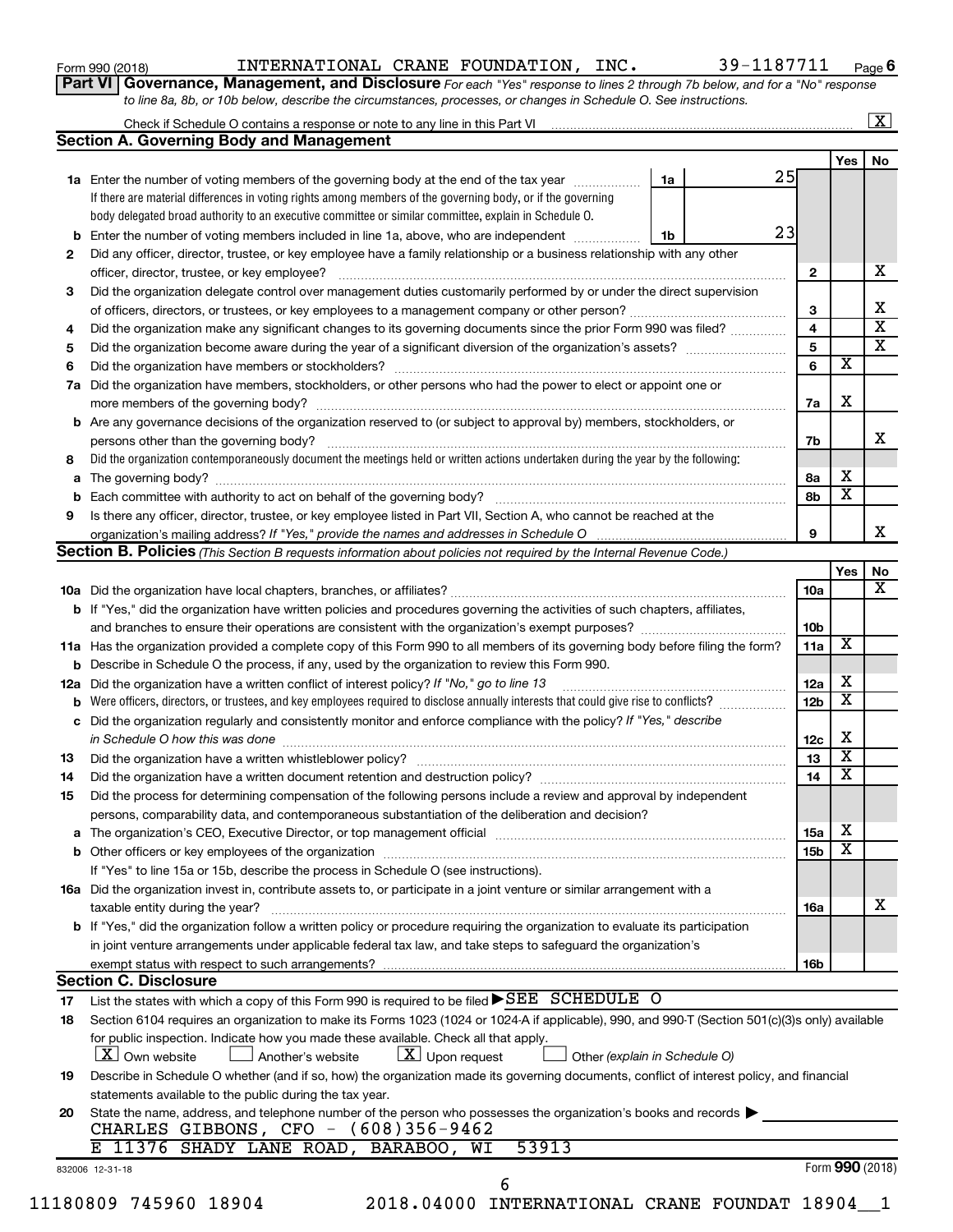$\Box$ 

| Part VII Compensation of Officers, Directors, Trustees, Key Employees, Highest Compensated |
|--------------------------------------------------------------------------------------------|
| <b>Employees, and Independent Contractors</b>                                              |

Check if Schedule O contains a response or note to any line in this Part VII

**Section A. Officers, Directors, Trustees, Key Employees, and Highest Compensated Employees**

**1a**  Complete this table for all persons required to be listed. Report compensation for the calendar year ending with or within the organization's tax year.

**•** List all of the organization's current officers, directors, trustees (whether individuals or organizations), regardless of amount of compensation. Enter -0- in columns  $(D)$ ,  $(E)$ , and  $(F)$  if no compensation was paid.

**•** List all of the organization's **current** key employees, if any. See instructions for definition of "key employee."

**•** List the organization's five current highest compensated employees (other than an officer, director, trustee, or key employee) who received reportable compensation (Box 5 of Form W-2 and/or Box 7 of Form 1099-MISC) of more than \$100,000 from the organization and any related organizations.

**•** List all of the organization's former officers, key employees, and highest compensated employees who received more than \$100,000 of reportable compensation from the organization and any related organizations.

**•** List all of the organization's former directors or trustees that received, in the capacity as a former director or trustee of the organization, more than \$10,000 of reportable compensation from the organization and any related organizations.

List persons in the following order: individual trustees or directors; institutional trustees; officers; key employees; highest compensated employees; and former such persons.

Check this box if neither the organization nor any related organization compensated any current officer, director, or trustee.  $\Box$ 

| (A)                            | (B)                    | (C)                                     |                                                                  | (D)         | (E)          | (F)                               |           |                 |                 |                              |
|--------------------------------|------------------------|-----------------------------------------|------------------------------------------------------------------|-------------|--------------|-----------------------------------|-----------|-----------------|-----------------|------------------------------|
| Name and Title                 | Average                | Position<br>(do not check more than one |                                                                  | Reportable  | Reportable   | Estimated                         |           |                 |                 |                              |
|                                | hours per              |                                         | box, unless person is both an<br>officer and a director/trustee) |             | compensation | compensation                      | amount of |                 |                 |                              |
|                                | week                   |                                         |                                                                  |             |              |                                   |           | from            | from related    | other                        |
|                                | (list any              |                                         |                                                                  |             |              |                                   |           | the             | organizations   | compensation                 |
|                                | hours for              |                                         |                                                                  |             |              |                                   |           | organization    | (W-2/1099-MISC) | from the                     |
|                                | related                |                                         |                                                                  |             |              |                                   |           | (W-2/1099-MISC) |                 | organization                 |
|                                | organizations<br>below |                                         |                                                                  |             |              |                                   |           |                 |                 | and related<br>organizations |
|                                | line)                  | Individual trustee or director          | nstitutional trustee                                             | Officer     | Key employee | Highest compensated<br>  employee | Former    |                 |                 |                              |
| RICHARD BEILFUSS<br>(1)        | 40.00                  |                                         |                                                                  |             |              |                                   |           |                 |                 |                              |
| PRESIDENT AND CEO              |                        | $\mathbf x$                             |                                                                  | $\mathbf X$ |              |                                   |           | 118,424.        | 0.              | 29,529.                      |
| GEORGE ARCHIBALD<br>(2)        | 40.00                  |                                         |                                                                  |             |              |                                   |           |                 |                 |                              |
| CO-FOUNDER                     |                        | $\mathbf X$                             |                                                                  | $\rm X$     |              |                                   |           | 60,101.         | $\mathbf 0$ .   | 19,667.                      |
| <b>URBAN LEHNER</b><br>(3)     | 3.00                   |                                         |                                                                  |             |              |                                   |           |                 |                 |                              |
| CHAIR                          |                        | X                                       |                                                                  | X           |              |                                   |           | $\mathbf 0$ .   | $\mathbf 0$ .   | $\mathbf 0$ .                |
| <b>JEANNE PROCHNOW</b><br>(4)  | 3.00                   |                                         |                                                                  |             |              |                                   |           |                 |                 |                              |
| VICE CHAIR                     |                        | $\mathbf X$                             |                                                                  | $\mathbf X$ |              |                                   |           | $\mathbf 0$ .   | $\mathbf 0$ .   | $\boldsymbol{0}$ .           |
| (5)<br>ROBERTA ASHER           | 3.00                   |                                         |                                                                  |             |              |                                   |           |                 |                 |                              |
| <b>TREASURER</b>               |                        | $\mathbf X$                             |                                                                  | X           |              |                                   |           | $\mathbf 0$ .   | $\mathbf 0$ .   | $\mathbf 0$ .                |
| ROBERT DOHMEN<br>(6)           | 3.00                   |                                         |                                                                  |             |              |                                   |           |                 |                 |                              |
| <b>SECRETARY</b>               |                        |                                         |                                                                  | $\mathbf X$ |              |                                   |           | $\mathbf 0$ .   | $\mathbf 0$ .   | $\mathbf 0$ .                |
| ELEANOR HOAGLAND<br>(7)        | 2.00                   |                                         |                                                                  |             |              |                                   |           |                 |                 |                              |
| <b>DIRECTOR</b>                |                        | $\mathbf X$                             |                                                                  |             |              |                                   |           | $\mathbf 0$ .   | $\mathbf 0$ .   | $\mathbf 0$ .                |
| HUGH O'HALLORAN<br>(8)         | 2.00                   |                                         |                                                                  |             |              |                                   |           |                 |                 |                              |
| <b>DIRECTOR</b>                |                        | $\mathbf X$                             |                                                                  |             |              |                                   |           | $\mathbf 0$ .   | $\mathbf 0$ .   | 0.                           |
| (9)<br><b>JEFFREY SUNDBERG</b> | 2.00                   |                                         |                                                                  |             |              |                                   |           |                 |                 |                              |
| <b>DIRECTOR</b>                |                        | $\mathbf X$                             |                                                                  |             |              |                                   |           | 0.              | $\mathbf 0$ .   | $\mathbf 0$ .                |
| (10) ANN HAMILTON              | 2.00                   |                                         |                                                                  |             |              |                                   |           |                 |                 |                              |
| <b>DIRECTOR</b>                |                        | $\mathbf X$                             |                                                                  |             |              |                                   |           | 0.              | $\mathbf 0$ .   | 0.                           |
| (11) NANCY MERRILL             | 2.00                   |                                         |                                                                  |             |              |                                   |           |                 |                 |                              |
| <b>DIRECTOR</b>                |                        | $\mathbf X$                             |                                                                  |             |              |                                   |           | 0.              | $\mathbf 0$     | $\mathbf 0$ .                |
| (12) JAMES BRUMM               | 1.00                   |                                         |                                                                  |             |              |                                   |           |                 |                 |                              |
| <b>DIRECTOR</b>                |                        | $\mathbf X$                             |                                                                  |             |              |                                   |           | $\mathbf 0$ .   | $\mathbf 0$ .   | $\mathbf 0$ .                |
| (13) STEVE EULLER              | 1.00                   |                                         |                                                                  |             |              |                                   |           |                 |                 |                              |
| <b>DIRECTOR</b>                |                        | $\mathbf X$                             |                                                                  |             |              |                                   |           | 0.              | $\mathbf 0$ .   | $\mathbf 0$ .                |
| (14) HEATHER HENSON            | 1.00                   |                                         |                                                                  |             |              |                                   |           |                 |                 |                              |
| <b>DIRECTOR</b>                |                        | $\mathbf X$                             |                                                                  |             |              |                                   |           | 0.              | О.              | $\mathbf 0$ .                |
| (15) LAWRENCE BENJAMIN         | 1.00                   |                                         |                                                                  |             |              |                                   |           |                 |                 |                              |
| <b>DIRECTOR</b>                |                        | $\mathbf X$                             |                                                                  |             |              |                                   |           | $\mathbf 0$ .   | $\mathbf 0$ .   | $\mathbf 0$ .                |
| (16) MIRABEL HELME             | 1.00                   |                                         |                                                                  |             |              |                                   |           |                 |                 |                              |
| <b>DIRECTOR</b>                |                        | $\mathbf X$                             |                                                                  |             |              |                                   |           | 0.              | $\mathbf 0$ .   | $\mathbf 0$ .                |
| (17) JENNIFER PERKINS SPEERS   | 1.00                   |                                         |                                                                  |             |              |                                   |           |                 |                 |                              |
| <b>DIRECTOR</b>                |                        | $\mathbf X$                             |                                                                  |             |              |                                   |           | 0.              | $\mathbf 0$ .   | 0.                           |
| 832007 12-31-18                |                        |                                         |                                                                  |             |              |                                   |           |                 |                 | Form 990 (2018)              |

832007 12-31-18

11180809 745960 18904 2018.04000 INTERNATIONAL CRANE FOUNDAT 18904\_\_1

7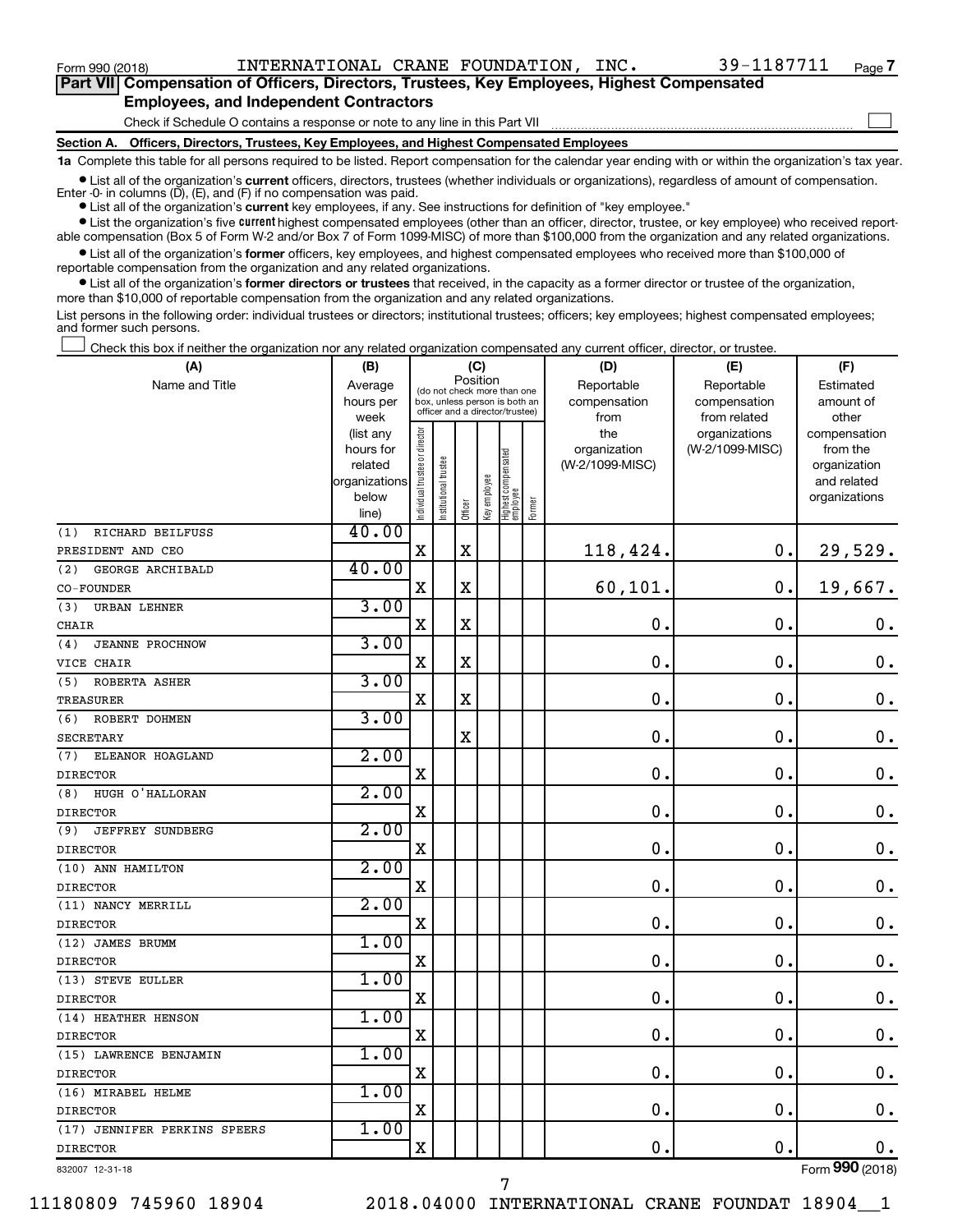| Form 990 (2018)                                                                                                                            |               |                                |                       |          |              |                                                              |        | INTERNATIONAL CRANE FOUNDATION, INC. | 39-1187711       |              | Page 8          |
|--------------------------------------------------------------------------------------------------------------------------------------------|---------------|--------------------------------|-----------------------|----------|--------------|--------------------------------------------------------------|--------|--------------------------------------|------------------|--------------|-----------------|
| <b>Part VII</b><br>Section A. Officers, Directors, Trustees, Key Employees, and Highest Compensated Employees (continued)                  |               |                                |                       |          |              |                                                              |        |                                      |                  |              |                 |
| (A)                                                                                                                                        | (B)           |                                |                       |          | (C)          |                                                              |        | (D)                                  | (E)              |              | (F)             |
| Name and title                                                                                                                             | Average       |                                |                       | Position |              |                                                              |        | Reportable                           | Reportable       |              | Estimated       |
|                                                                                                                                            | hours per     |                                |                       |          |              | (do not check more than one<br>box, unless person is both an |        | compensation                         | compensation     |              | amount of       |
|                                                                                                                                            | week          |                                |                       |          |              | officer and a director/trustee)                              |        | from                                 | from related     |              | other           |
|                                                                                                                                            | (list any     |                                |                       |          |              |                                                              |        | the                                  | organizations    |              | compensation    |
|                                                                                                                                            | hours for     |                                |                       |          |              |                                                              |        | organization                         | (W-2/1099-MISC)  |              | from the        |
|                                                                                                                                            | related       |                                |                       |          |              |                                                              |        | (W-2/1099-MISC)                      |                  |              | organization    |
|                                                                                                                                            | organizations |                                |                       |          |              |                                                              |        |                                      |                  |              | and related     |
|                                                                                                                                            | below         | Individual trustee or director | Institutional trustee |          | Key employee | Highest compensated<br> employee                             | Former |                                      |                  |              | organizations   |
|                                                                                                                                            | line)         |                                |                       | Officer  |              |                                                              |        |                                      |                  |              |                 |
| (18) PAUL KING                                                                                                                             | 1.00          |                                |                       |          |              |                                                              |        |                                      |                  |              |                 |
| <b>DIRECTOR</b>                                                                                                                            |               | X                              |                       |          |              |                                                              |        | 0.                                   | 0.               |              | 0.              |
| (19) PAUL ROBBINS                                                                                                                          | 1.00          |                                |                       |          |              |                                                              |        |                                      |                  |              |                 |
| <b>DIRECTOR</b>                                                                                                                            |               | X                              |                       |          |              |                                                              |        | 0.                                   | 0.               |              | $\mathbf 0$ .   |
| (20) ROBERT HOGUET                                                                                                                         | 1.00          |                                |                       |          |              |                                                              |        |                                      |                  |              |                 |
| <b>DIRECTOR</b>                                                                                                                            |               | X                              |                       |          |              |                                                              |        | 0.                                   | $\mathbf 0$ .    |              | $\mathbf 0$ .   |
| (21) A. SIDNEY ENGLAND                                                                                                                     | 1.00          |                                |                       |          |              |                                                              |        |                                      |                  |              |                 |
| <b>DIRECTOR</b>                                                                                                                            |               | X                              |                       |          |              |                                                              |        | 0.                                   | 0.               |              | $\mathbf 0$ .   |
| (22) STEVEN BECKER                                                                                                                         | 1.00          |                                |                       |          |              |                                                              |        |                                      |                  |              |                 |
| <b>DIRECTOR</b>                                                                                                                            |               | X                              |                       |          |              |                                                              |        | 0.                                   | 0.               |              | $\mathbf 0$ .   |
| (23) JASON SAUEY                                                                                                                           | 1.00          |                                |                       |          |              |                                                              |        |                                      |                  |              |                 |
| <b>DIRECTOR</b>                                                                                                                            |               | X                              |                       |          |              |                                                              |        | 0.                                   | $\mathbf 0$ .    |              | $\mathbf 0$ .   |
| (24) SUSAN CARNAHAN                                                                                                                        | 1.00          |                                |                       |          |              |                                                              |        |                                      |                  |              |                 |
|                                                                                                                                            |               | X                              |                       |          |              |                                                              |        | 0.                                   | $\mathbf 0$ .    |              | $\mathbf 0$ .   |
| DIRECTOR (FROM 01/2019)                                                                                                                    | 1.00          |                                |                       |          |              |                                                              |        |                                      |                  |              |                 |
| (25) MICAELA LEVINE                                                                                                                        |               |                                |                       |          |              |                                                              |        |                                      |                  |              |                 |
| DIRECTOR (FROM 01/2019)                                                                                                                    |               | X                              |                       |          |              |                                                              |        | 0.                                   | $\mathbf 0$ .    |              | $\mathbf 0$ .   |
| (26) PATTI MCKEITHAN                                                                                                                       | 1.00          |                                |                       |          |              |                                                              |        |                                      |                  |              |                 |
| DIR. (UNTIL 06/2018; FROM 03/2019)                                                                                                         |               | X                              |                       |          |              |                                                              |        | 0.                                   | 0.               |              | 0.              |
| 1b Sub-total                                                                                                                               |               |                                |                       |          |              |                                                              |        | 178,525.                             | $\overline{0}$ . |              | 49, 196.        |
| c Total from continuation sheets to Part VII, Section A manuscreen continuum                                                               |               |                                |                       |          |              |                                                              |        | 372,707.                             | σ.               |              | 64,699.         |
|                                                                                                                                            |               |                                |                       |          |              |                                                              |        | 551,232.                             | σ.               |              | 113,895.        |
| Total number of individuals (including but not limited to those listed above) who received more than \$100,000 of reportable<br>2          |               |                                |                       |          |              |                                                              |        |                                      |                  |              |                 |
| compensation from the organization $\blacktriangleright$                                                                                   |               |                                |                       |          |              |                                                              |        |                                      |                  |              | 3               |
|                                                                                                                                            |               |                                |                       |          |              |                                                              |        |                                      |                  |              | No<br>Yes       |
| Did the organization list any former officer, director, or trustee, key employee, or highest compensated employee on<br>3                  |               |                                |                       |          |              |                                                              |        |                                      |                  |              |                 |
|                                                                                                                                            |               |                                |                       |          |              |                                                              |        |                                      |                  | З            | X               |
| For any individual listed on line 1a, is the sum of reportable compensation and other compensation from the organization                   |               |                                |                       |          |              |                                                              |        |                                      |                  |              |                 |
| and related organizations greater than \$150,000? If "Yes," complete Schedule J for such individual                                        |               |                                |                       |          |              |                                                              |        |                                      |                  | 4            | X               |
| Did any person listed on line 1a receive or accrue compensation from any unrelated organization or individual for services<br>5            |               |                                |                       |          |              |                                                              |        |                                      |                  |              |                 |
|                                                                                                                                            |               |                                |                       |          |              |                                                              |        |                                      |                  | 5            | X               |
| <b>Section B. Independent Contractors</b>                                                                                                  |               |                                |                       |          |              |                                                              |        |                                      |                  |              |                 |
| Complete this table for your five highest compensated independent contractors that received more than \$100,000 of compensation from<br>1. |               |                                |                       |          |              |                                                              |        |                                      |                  |              |                 |
| the organization. Report compensation for the calendar year ending with or within the organization's tax year.                             |               |                                |                       |          |              |                                                              |        |                                      |                  |              |                 |
|                                                                                                                                            |               |                                |                       |          |              |                                                              |        |                                      |                  | (C)          |                 |
| (A)<br>Name and business address                                                                                                           |               |                                |                       |          |              |                                                              |        | (B)<br>Description of services       |                  | Compensation |                 |
| <b>BISCHOF CONSTRUCTION</b>                                                                                                                |               |                                |                       |          |              |                                                              |        | <b>CONSTRUCTION</b>                  |                  |              |                 |
|                                                                                                                                            |               |                                |                       |          |              |                                                              |        |                                      |                  |              |                 |
| P.O. BOX 93, NORTH FREEDOM, WI 53951                                                                                                       |               |                                |                       |          |              |                                                              |        | SERVICES                             |                  |              | 246,346.        |
| <b>TRAEGER LLC</b>                                                                                                                         |               |                                |                       |          |              |                                                              |        | <b>CONSTRUCTION</b>                  |                  |              |                 |
| S3626 HWY 12/CR BD, BARABOO, WI 53913                                                                                                      |               |                                |                       |          |              |                                                              |        | SERVICES                             |                  |              | 128,218.        |
|                                                                                                                                            |               |                                |                       |          |              |                                                              |        |                                      |                  |              |                 |
|                                                                                                                                            |               |                                |                       |          |              |                                                              |        |                                      |                  |              |                 |
|                                                                                                                                            |               |                                |                       |          |              |                                                              |        |                                      |                  |              |                 |
|                                                                                                                                            |               |                                |                       |          |              |                                                              |        |                                      |                  |              |                 |
|                                                                                                                                            |               |                                |                       |          |              |                                                              |        |                                      |                  |              |                 |
|                                                                                                                                            |               |                                |                       |          |              |                                                              |        |                                      |                  |              |                 |
| Total number of independent contractors (including but not limited to those listed above) who received more than<br>$\mathbf{2}$           |               |                                |                       |          |              |                                                              |        |                                      |                  |              |                 |
| \$100,000 of compensation from the organization                                                                                            |               |                                |                       |          |              |                                                              |        |                                      |                  |              |                 |
| SEE PART VII, SECTION A CONTINUATION SHEETS                                                                                                |               |                                |                       |          |              |                                                              |        |                                      |                  |              | Form 990 (2018) |
| 832008 12-31-18                                                                                                                            |               |                                |                       |          |              |                                                              |        |                                      |                  |              |                 |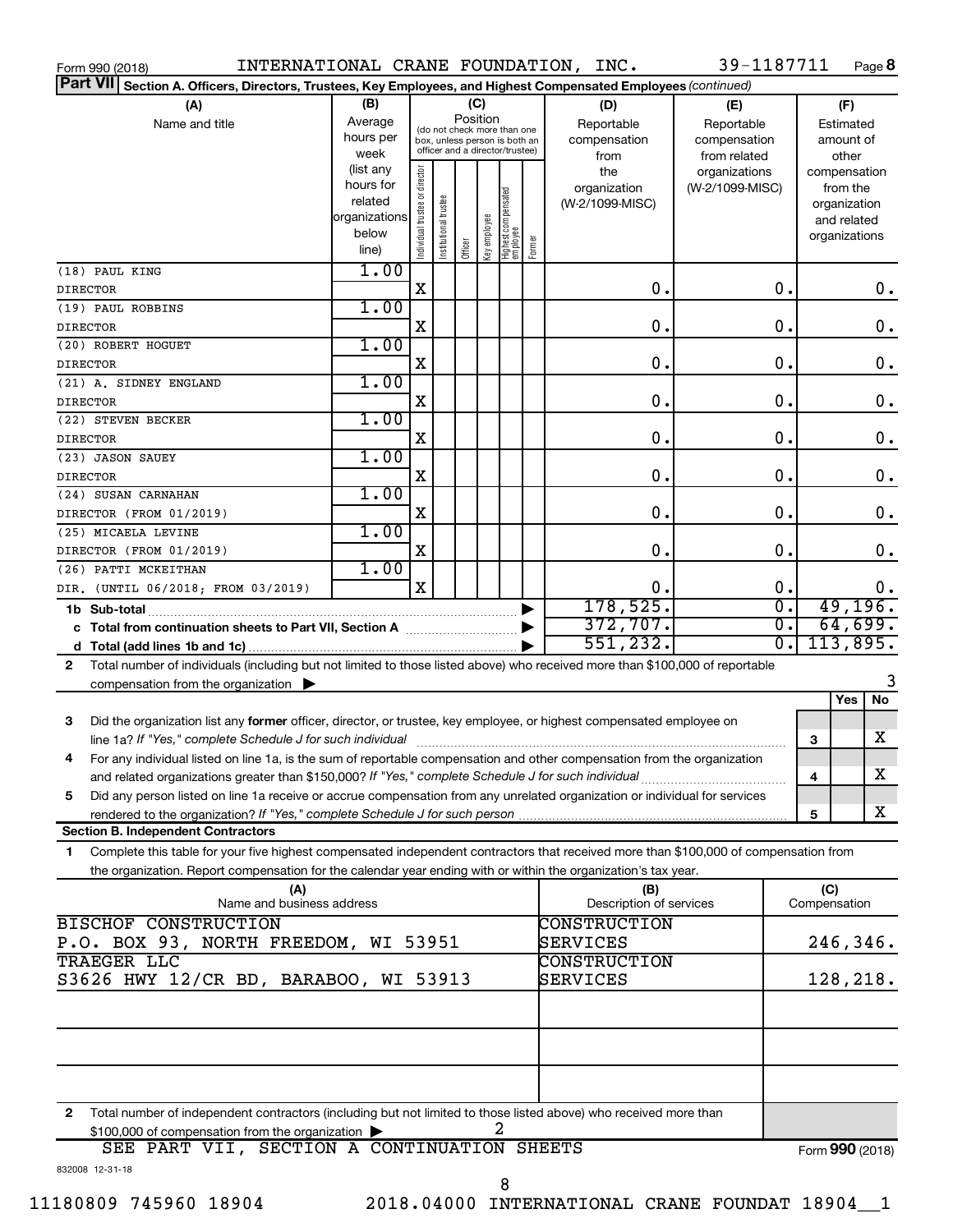| INTERNATIONAL CRANE FOUNDATION, INC.<br>Form 990                                                                   |                      |                                |                        |          |              |                              |        |                 | 39-1187711      |                             |
|--------------------------------------------------------------------------------------------------------------------|----------------------|--------------------------------|------------------------|----------|--------------|------------------------------|--------|-----------------|-----------------|-----------------------------|
| Part VII Section A.<br>Officers, Directors, Trustees, Key Employees, and Highest Compensated Employees (continued) |                      |                                |                        |          |              |                              |        |                 |                 |                             |
| (A)                                                                                                                | (B)                  |                                |                        |          | (C)          |                              |        | (D)             | (E)             | (F)                         |
| Name and title                                                                                                     | Average              |                                |                        | Position |              |                              |        | Reportable      | Reportable      | Estimated                   |
|                                                                                                                    | hours                |                                | (check all that apply) |          |              |                              |        | compensation    | compensation    | amount of                   |
|                                                                                                                    | per                  |                                |                        |          |              |                              |        | from            | from related    | other                       |
|                                                                                                                    | week                 |                                |                        |          |              |                              |        | the             | organizations   | compensation                |
|                                                                                                                    | (list any            |                                |                        |          |              |                              |        | organization    | (W-2/1099-MISC) | from the                    |
|                                                                                                                    | hours for<br>related |                                |                        |          |              |                              |        | (W-2/1099-MISC) |                 | organization<br>and related |
|                                                                                                                    | organizations        |                                |                        |          |              |                              |        |                 |                 | organizations               |
|                                                                                                                    | below                | Individual trustee or director |                        |          | Key employee | Highest compensated employee |        |                 |                 |                             |
|                                                                                                                    | line)                |                                | Institutional trustee  | Officer  |              |                              | Former |                 |                 |                             |
| (27) WILLIAM SMITH                                                                                                 | 1.00                 |                                |                        |          |              |                              |        |                 |                 |                             |
| DIRECTOR (UNTIL 09/2018)                                                                                           |                      | X                              |                        |          |              |                              |        | 0.              | 0.              | $\mathbf 0$ .               |
| (28) TIMOTHY TUFF                                                                                                  | 1.00                 |                                |                        |          |              |                              |        |                 |                 |                             |
| DIRECTOR (UNTIL 09/2018)                                                                                           |                      | $\mathbf X$                    |                        |          |              |                              |        | $0$ .           | 0.              | $\mathbf 0$ .               |
| (29) DAVID H. MYERS                                                                                                | 1.00                 |                                |                        |          |              |                              |        |                 |                 |                             |
| DIRECTOR (UNTIL 01/2019)                                                                                           |                      | $\mathbf X$                    |                        |          |              |                              |        | 0.              | 0.              | $\mathbf 0$ .               |
| (30) KIM SMITH                                                                                                     | 40.00                |                                |                        |          |              |                              |        |                 |                 |                             |
| COO                                                                                                                |                      |                                |                        | X        |              |                              |        | 117,062.        | 0.              | 3,500.                      |
| (31) KERRYN MORRISON                                                                                               | 40.00                |                                |                        |          |              |                              |        |                 |                 |                             |
| V.P. INTERNATIONAL - AFRICA                                                                                        |                      |                                |                        | X        |              |                              |        | $\mathbf 0$ .   | $\mathbf 0$ .   | 20,000.                     |
| (32) STEPHEN MILLINGTON                                                                                            | 40.00                |                                |                        |          |              |                              |        |                 |                 |                             |
| V.P. INTERNATIONAL - ASIA                                                                                          |                      |                                |                        | X        |              |                              |        | 108,986.        | $0$ .           | 849.                        |
| (33) CHARLES GIBBONS                                                                                               | 40.00                |                                |                        |          |              |                              |        |                 |                 |                             |
| $_{\mbox{\tiny CFO}}$                                                                                              |                      |                                |                        | X        |              |                              |        | 93,326.         | $\mathbf 0$ .   | 22,685.                     |
| (34) JIM HARRIS                                                                                                    | 40.00                |                                |                        |          |              |                              |        |                 |                 |                             |
| SENIOR VP (UNTIL 08/2018)                                                                                          |                      |                                |                        | X        |              |                              |        | 53, 333.        | $\mathbf 0$ .   | 17,665.                     |
|                                                                                                                    |                      |                                |                        |          |              |                              |        |                 |                 |                             |
|                                                                                                                    |                      |                                |                        |          |              |                              |        |                 |                 |                             |
|                                                                                                                    |                      |                                |                        |          |              |                              |        |                 |                 |                             |
|                                                                                                                    |                      |                                |                        |          |              |                              |        |                 |                 |                             |
|                                                                                                                    |                      |                                |                        |          |              |                              |        |                 |                 |                             |
|                                                                                                                    |                      |                                |                        |          |              |                              |        |                 |                 |                             |
|                                                                                                                    |                      |                                |                        |          |              |                              |        |                 |                 |                             |
|                                                                                                                    |                      |                                |                        |          |              |                              |        |                 |                 |                             |
|                                                                                                                    |                      |                                |                        |          |              |                              |        |                 |                 |                             |
|                                                                                                                    |                      |                                |                        |          |              |                              |        |                 |                 |                             |
|                                                                                                                    |                      |                                |                        |          |              |                              |        |                 |                 |                             |
|                                                                                                                    |                      |                                |                        |          |              |                              |        |                 |                 |                             |
|                                                                                                                    |                      |                                |                        |          |              |                              |        |                 |                 |                             |
|                                                                                                                    |                      |                                |                        |          |              |                              |        |                 |                 |                             |
|                                                                                                                    |                      |                                |                        |          |              |                              |        |                 |                 |                             |
|                                                                                                                    |                      |                                |                        |          |              |                              |        |                 |                 |                             |
|                                                                                                                    |                      |                                |                        |          |              |                              |        |                 |                 |                             |
|                                                                                                                    |                      |                                |                        |          |              |                              |        |                 |                 |                             |
|                                                                                                                    |                      |                                |                        |          |              |                              |        |                 |                 |                             |
|                                                                                                                    |                      |                                |                        |          |              |                              |        |                 |                 |                             |
|                                                                                                                    |                      |                                |                        |          |              |                              |        |                 |                 |                             |
|                                                                                                                    |                      |                                |                        |          |              |                              |        |                 |                 |                             |
|                                                                                                                    |                      |                                |                        |          |              |                              |        |                 |                 |                             |
|                                                                                                                    |                      |                                |                        |          |              |                              |        |                 |                 |                             |
|                                                                                                                    |                      |                                |                        |          |              |                              |        | 372,707.        |                 | 64,699.                     |

832201 04-01-18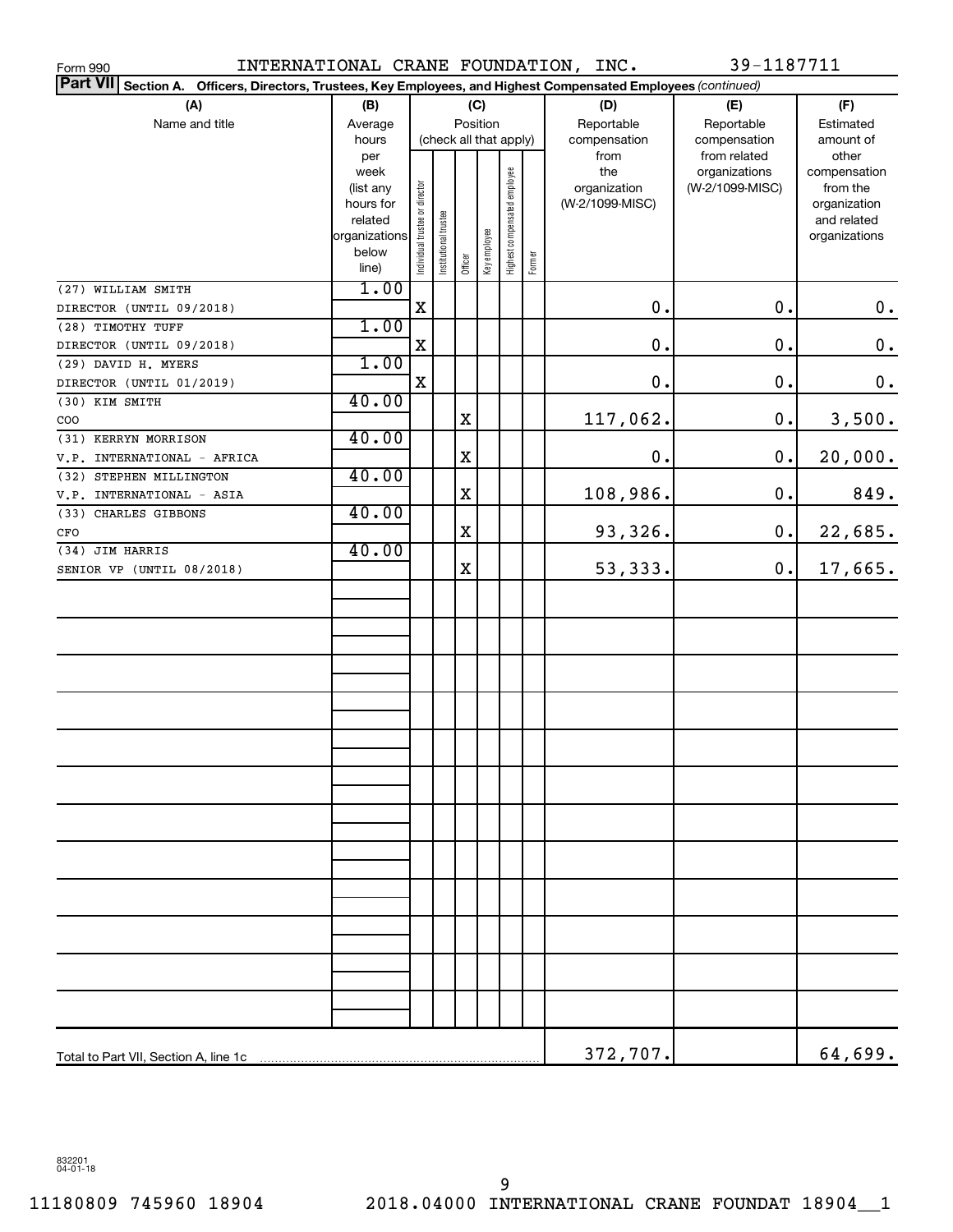|                                                           |                  | Form 990 (2018)                                                            |                |                      | INTERNATIONAL CRANE FOUNDATION, INC. |                                                 | 39-1187711                              | Page 9                                                             |
|-----------------------------------------------------------|------------------|----------------------------------------------------------------------------|----------------|----------------------|--------------------------------------|-------------------------------------------------|-----------------------------------------|--------------------------------------------------------------------|
|                                                           | <b>Part VIII</b> | <b>Statement of Revenue</b>                                                |                |                      |                                      |                                                 |                                         |                                                                    |
|                                                           |                  |                                                                            |                |                      |                                      |                                                 |                                         |                                                                    |
|                                                           |                  |                                                                            |                |                      | (A)<br>Total revenue                 | (B)<br>Related or<br>exempt function<br>revenue | (C)<br>Unrelated<br>business<br>revenue | (D)<br>Revenue excluded<br>from tax under<br>sections<br>512 - 514 |
|                                                           |                  | 1 a Federated campaigns                                                    | 1a             |                      |                                      |                                                 |                                         |                                                                    |
| Contributions, Gifts, Grants<br>and Other Similar Amounts |                  | <b>b</b> Membership dues                                                   | 1 <sub>b</sub> | 501,826.             |                                      |                                                 |                                         |                                                                    |
|                                                           |                  | c Fundraising events                                                       | 1 <sub>c</sub> | 35,420.              |                                      |                                                 |                                         |                                                                    |
|                                                           |                  | d Related organizations                                                    | 1 <sub>d</sub> |                      |                                      |                                                 |                                         |                                                                    |
|                                                           |                  | e Government grants (contributions)                                        | 1e             | 284,933.             |                                      |                                                 |                                         |                                                                    |
|                                                           |                  | f All other contributions, gifts, grants, and                              |                |                      |                                      |                                                 |                                         |                                                                    |
|                                                           |                  | similar amounts not included above                                         | 1f             | 9,921,584.           |                                      |                                                 |                                         |                                                                    |
|                                                           |                  | g Noncash contributions included in lines 1a-1f: \$                        |                | 386,819.             |                                      |                                                 |                                         |                                                                    |
|                                                           |                  |                                                                            |                | <b>Business Code</b> | 10,743,763.                          |                                                 |                                         |                                                                    |
|                                                           |                  | 2 a TOURS & ADMISSIONS                                                     |                | 900099               | 79,102.                              | 79,102.                                         |                                         |                                                                    |
|                                                           |                  | <b>b</b> HONORARIA                                                         |                | 900099               | 18,955.                              | 18,955.                                         |                                         |                                                                    |
|                                                           | с                |                                                                            |                |                      |                                      |                                                 |                                         |                                                                    |
|                                                           | d                | the control of the control of the control of the control of the control of |                |                      |                                      |                                                 |                                         |                                                                    |
| Program Service<br>Revenue                                | е                |                                                                            |                |                      |                                      |                                                 |                                         |                                                                    |
|                                                           | f.               | All other program service revenue                                          |                |                      |                                      |                                                 |                                         |                                                                    |
|                                                           |                  |                                                                            |                |                      | 98,057.                              |                                                 |                                         |                                                                    |
|                                                           | 3                | Investment income (including dividends, interest, and                      |                |                      |                                      |                                                 |                                         |                                                                    |
|                                                           |                  |                                                                            |                | ▶                    | 534,909.                             |                                                 |                                         | 534,909.                                                           |
|                                                           | 4                | Income from investment of tax-exempt bond proceeds                         |                | ▶                    |                                      |                                                 |                                         |                                                                    |
|                                                           | 5                |                                                                            |                |                      |                                      |                                                 |                                         |                                                                    |
|                                                           |                  |                                                                            | (i) Real       | (ii) Personal        |                                      |                                                 |                                         |                                                                    |
|                                                           |                  | 6 a Gross rents<br><b>b</b> Less: rental expenses                          |                |                      |                                      |                                                 |                                         |                                                                    |
|                                                           |                  | c Rental income or (loss)                                                  |                |                      |                                      |                                                 |                                         |                                                                    |
|                                                           |                  | d Net rental income or (loss)                                              |                |                      |                                      |                                                 |                                         |                                                                    |
|                                                           |                  | 7 a Gross amount from sales of                                             | (i) Securities | (ii) Other           |                                      |                                                 |                                         |                                                                    |
|                                                           |                  | assets other than inventory                                                | 351,534.       |                      |                                      |                                                 |                                         |                                                                    |
|                                                           |                  | <b>b</b> Less: cost or other basis                                         |                |                      |                                      |                                                 |                                         |                                                                    |
|                                                           |                  | and sales expenses                                                         | 350,569.       |                      |                                      |                                                 |                                         |                                                                    |
|                                                           |                  | c Gain or (loss)                                                           | 965.           |                      |                                      |                                                 |                                         |                                                                    |
|                                                           |                  |                                                                            |                |                      | 965.                                 |                                                 |                                         | 965.                                                               |
|                                                           |                  | 8 a Gross income from fundraising events (not                              |                |                      |                                      |                                                 |                                         |                                                                    |
|                                                           |                  | including $\frac{2}{3}$ $\frac{35}{420}$ of                                |                |                      |                                      |                                                 |                                         |                                                                    |
| <b>Other Revenue</b>                                      |                  | contributions reported on line 1c). See                                    |                |                      |                                      |                                                 |                                         |                                                                    |
|                                                           |                  |                                                                            | a              | 16,020.              |                                      |                                                 |                                         |                                                                    |
|                                                           |                  | c Net income or (loss) from fundraising events                             | b              | 21,242.<br>▶         | $-5, 222.$                           |                                                 |                                         | $-5,222.$                                                          |
|                                                           |                  | 9 a Gross income from gaming activities. See                               |                | .                    |                                      |                                                 |                                         |                                                                    |
|                                                           |                  |                                                                            | a              |                      |                                      |                                                 |                                         |                                                                    |
|                                                           |                  |                                                                            | b              |                      |                                      |                                                 |                                         |                                                                    |
|                                                           |                  | c Net income or (loss) from gaming activities                              |                |                      |                                      |                                                 |                                         |                                                                    |
|                                                           |                  | 10 a Gross sales of inventory, less returns                                |                |                      |                                      |                                                 |                                         |                                                                    |
|                                                           |                  |                                                                            | a              | 269,551.             |                                      |                                                 |                                         |                                                                    |
|                                                           |                  | <b>b</b> Less: cost of goods sold                                          | b              | 142,695.             |                                      |                                                 |                                         |                                                                    |
|                                                           |                  | c Net income or (loss) from sales of inventory                             |                |                      | 126,856.                             | 126,856.                                        |                                         |                                                                    |
|                                                           |                  | Miscellaneous Revenue                                                      |                | <b>Business Code</b> |                                      |                                                 |                                         |                                                                    |
|                                                           |                  | 11 a MISCELLANEOUS                                                         |                | 900099               | 34,726.                              |                                                 |                                         | 34,726.                                                            |
|                                                           | b                |                                                                            |                |                      |                                      |                                                 |                                         |                                                                    |
|                                                           | c                |                                                                            |                |                      |                                      |                                                 |                                         |                                                                    |
|                                                           | d                |                                                                            |                | ▶                    | 34,726.                              |                                                 |                                         |                                                                    |
|                                                           | 12               |                                                                            |                |                      | 11,534,054.                          | 224,913.                                        | 0.                                      | 565,378.                                                           |
|                                                           | 832009 12-31-18  |                                                                            |                |                      |                                      |                                                 |                                         | Form 990 (2018)                                                    |

832009 12-31-18

10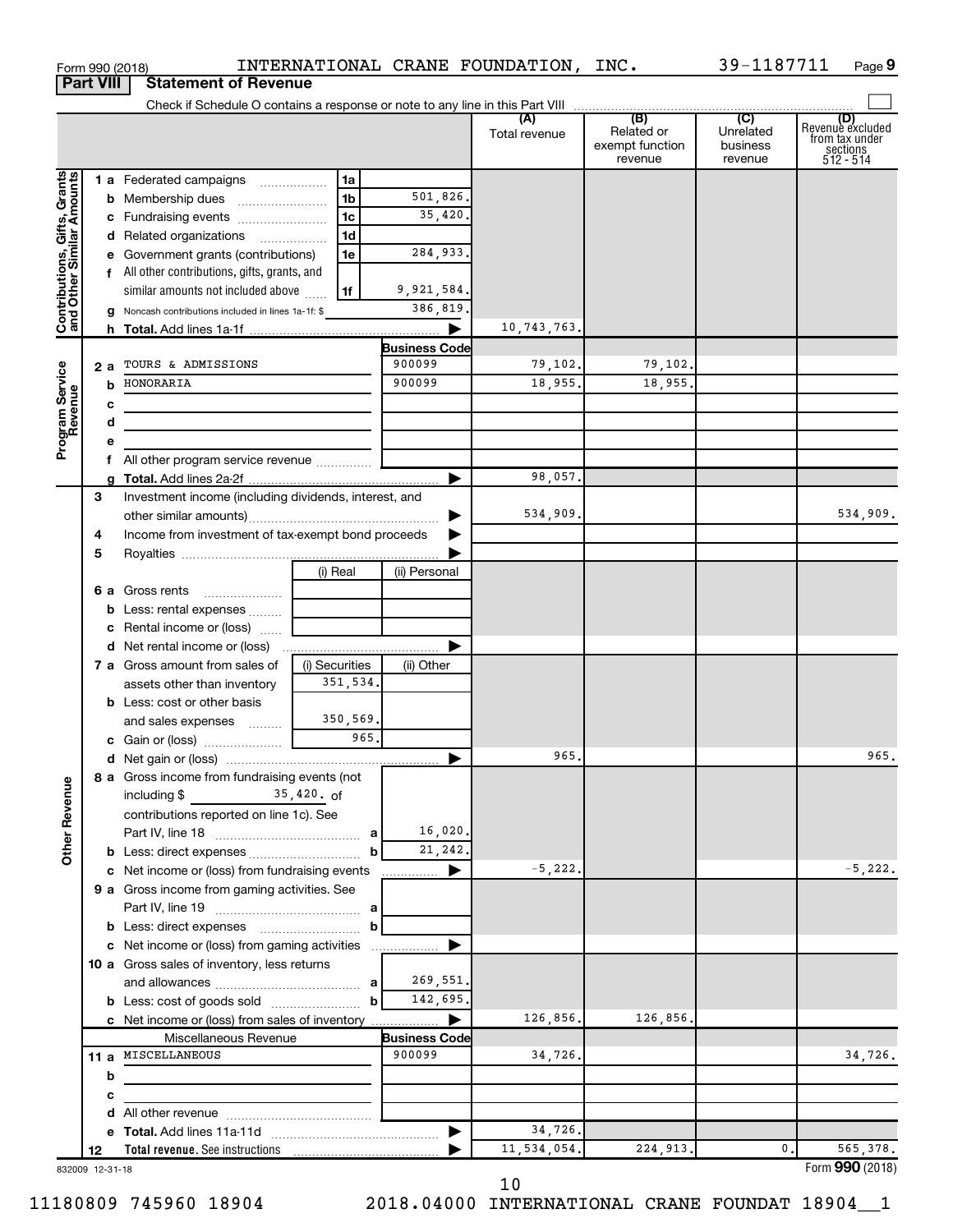**Part IX Statement of Functional Expenses**

Form 990 (2018)  $N$  INTERNATIONAL CRANE FOUNDATION, INC.  $39-1187711$   $_{\text{Page}}$ 

|    | Section 501(c)(3) and 501(c)(4) organizations must complete all columns. All other organizations must complete column (A).                                                                                  |                       |                                    |                                           |                                |
|----|-------------------------------------------------------------------------------------------------------------------------------------------------------------------------------------------------------------|-----------------------|------------------------------------|-------------------------------------------|--------------------------------|
|    | Check if Schedule O contains a response or note to any line in this Part IX                                                                                                                                 |                       |                                    |                                           |                                |
|    | Do not include amounts reported on lines 6b,<br>7b, 8b, 9b, and 10b of Part VIII.                                                                                                                           | (A)<br>Total expenses | (B)<br>Program service<br>expenses | (C)<br>Management and<br>general expenses | (D)<br>Fundraising<br>expenses |
| 1. | Grants and other assistance to domestic organizations                                                                                                                                                       |                       |                                    |                                           |                                |
|    | and domestic governments. See Part IV, line 21                                                                                                                                                              | 80,000.               | 80,000.                            |                                           |                                |
| 2  | Grants and other assistance to domestic                                                                                                                                                                     |                       |                                    |                                           |                                |
|    | individuals. See Part IV, line 22                                                                                                                                                                           |                       |                                    |                                           |                                |
| 3  | Grants and other assistance to foreign                                                                                                                                                                      |                       |                                    |                                           |                                |
|    | organizations, foreign governments, and foreign                                                                                                                                                             |                       |                                    |                                           |                                |
|    | individuals. See Part IV, lines 15 and 16                                                                                                                                                                   | 1,093,395.            | 1,093,395.                         |                                           |                                |
| 4  | Benefits paid to or for members                                                                                                                                                                             |                       |                                    |                                           |                                |
| 5  | Compensation of current officers, directors,                                                                                                                                                                |                       |                                    |                                           |                                |
|    | trustees, and key employees                                                                                                                                                                                 | 619, 105.             | 349,917.                           | 148,291.                                  | 120,897.                       |
| 6  | Compensation not included above, to disqualified                                                                                                                                                            |                       |                                    |                                           |                                |
|    | persons (as defined under section 4958(f)(1)) and                                                                                                                                                           |                       |                                    |                                           |                                |
|    | persons described in section 4958(c)(3)(B)                                                                                                                                                                  | 2,665,520.            | 1,771,412.                         | 336, 147.                                 | 557,961.                       |
| 7  | Other salaries and wages                                                                                                                                                                                    |                       |                                    |                                           |                                |
| 8  | Pension plan accruals and contributions (include                                                                                                                                                            | 60, 814.              | 40,450.                            | 8,310.                                    | 12,054.                        |
|    | section 401(k) and 403(b) employer contributions)                                                                                                                                                           | 329,570.              | $\overline{242,907}$ .             | 37,008.                                   | 49,655.                        |
| 9  |                                                                                                                                                                                                             | 219,830.              | 137,958.                           | 33,241.                                   | 48,631.                        |
| 10 |                                                                                                                                                                                                             |                       |                                    |                                           |                                |
| 11 | Fees for services (non-employees):                                                                                                                                                                          |                       |                                    |                                           |                                |
|    |                                                                                                                                                                                                             | 2,470.                | 2,470.                             |                                           |                                |
| b  |                                                                                                                                                                                                             | 48, 158.              | 9,942.                             | 38, 216.                                  |                                |
| d  |                                                                                                                                                                                                             |                       |                                    |                                           |                                |
|    | e Professional fundraising services. See Part IV, line 17                                                                                                                                                   |                       |                                    |                                           |                                |
| f  | Investment management fees                                                                                                                                                                                  |                       |                                    |                                           |                                |
|    | g Other. (If line 11g amount exceeds 10% of line 25,                                                                                                                                                        |                       |                                    |                                           |                                |
|    | column (A) amount, list line 11g expenses on Sch O.)                                                                                                                                                        | 480,869.              | 397,597.                           | 66,321.                                   | 16,951.                        |
| 12 |                                                                                                                                                                                                             | 176, 732.             | 107,440.                           | 29,859.                                   | 39,433.                        |
| 13 |                                                                                                                                                                                                             | 338, 102.             | 251,808.                           | 18,418.                                   | 67,876.                        |
| 14 |                                                                                                                                                                                                             | 104,944.              | 28, 138.                           | 69,970.                                   | 6,836.                         |
| 15 |                                                                                                                                                                                                             |                       |                                    |                                           |                                |
| 16 |                                                                                                                                                                                                             | 104,888.              | 104,888.                           |                                           |                                |
| 17 |                                                                                                                                                                                                             | 376,830.              | 280, 181.                          | 19,861.                                   | 76,788.                        |
| 18 | Payments of travel or entertainment expenses                                                                                                                                                                |                       |                                    |                                           |                                |
|    | for any federal, state, or local public officials                                                                                                                                                           |                       |                                    |                                           |                                |
| 19 | Conferences, conventions, and meetings                                                                                                                                                                      | 28,056.               | 26,611.                            | 973.                                      | 472.                           |
| 20 | Interest                                                                                                                                                                                                    |                       |                                    |                                           |                                |
| 21 |                                                                                                                                                                                                             |                       |                                    |                                           |                                |
| 22 | Depreciation, depletion, and amortization                                                                                                                                                                   | 427,981.              | 393,839.                           | 28, 165.                                  | 5,977.                         |
| 23 | Insurance                                                                                                                                                                                                   | 58, 265.              | 54,918.                            | 3,290.                                    | 57.                            |
| 24 | Other expenses. Itemize expenses not covered<br>above. (List miscellaneous expenses in line 24e. If line<br>24e amount exceeds 10% of line 25, column (A)<br>amount, list line 24e expenses on Schedule O.) |                       |                                    |                                           |                                |
|    | CRANE RESEARCH                                                                                                                                                                                              | 86,109.               | 85,930.                            |                                           | 179.                           |
| b  | DUES & SUBSCRIPTIONS                                                                                                                                                                                        | 69,032.               | 47,835.                            | 5,381.                                    | 15,816.                        |
| c  | <b>MISCELLANEOUS</b>                                                                                                                                                                                        | 36,814.               | 13,737.                            | 19,775.                                   | 3,302.                         |
| d  | LICENSES & PERMITS                                                                                                                                                                                          | 3,311.                | 3,152.                             | 30.                                       | 129.                           |
|    | e All other expenses                                                                                                                                                                                        |                       |                                    |                                           |                                |
| 25 | Total functional expenses. Add lines 1 through 24e                                                                                                                                                          | 7,410,795.            | 5,524,525.                         | 863, 256.                                 | 1,023,014.                     |
| 26 | Joint costs. Complete this line only if the organization                                                                                                                                                    |                       |                                    |                                           |                                |
|    | reported in column (B) joint costs from a combined                                                                                                                                                          |                       |                                    |                                           |                                |
|    | educational campaign and fundraising solicitation.                                                                                                                                                          |                       |                                    |                                           |                                |

832010 12-31-18

11180809 745960 18904 2018.04000 INTERNATIONAL CRANE FOUNDAT 18904\_\_1

Check here  $\blacktriangleright$ 

Check here  $\begin{array}{c} \begin{array}{|c} \hline \end{array} \end{array}$  if following SOP 98-2 (ASC 958-720)

11

Form (2018) **990**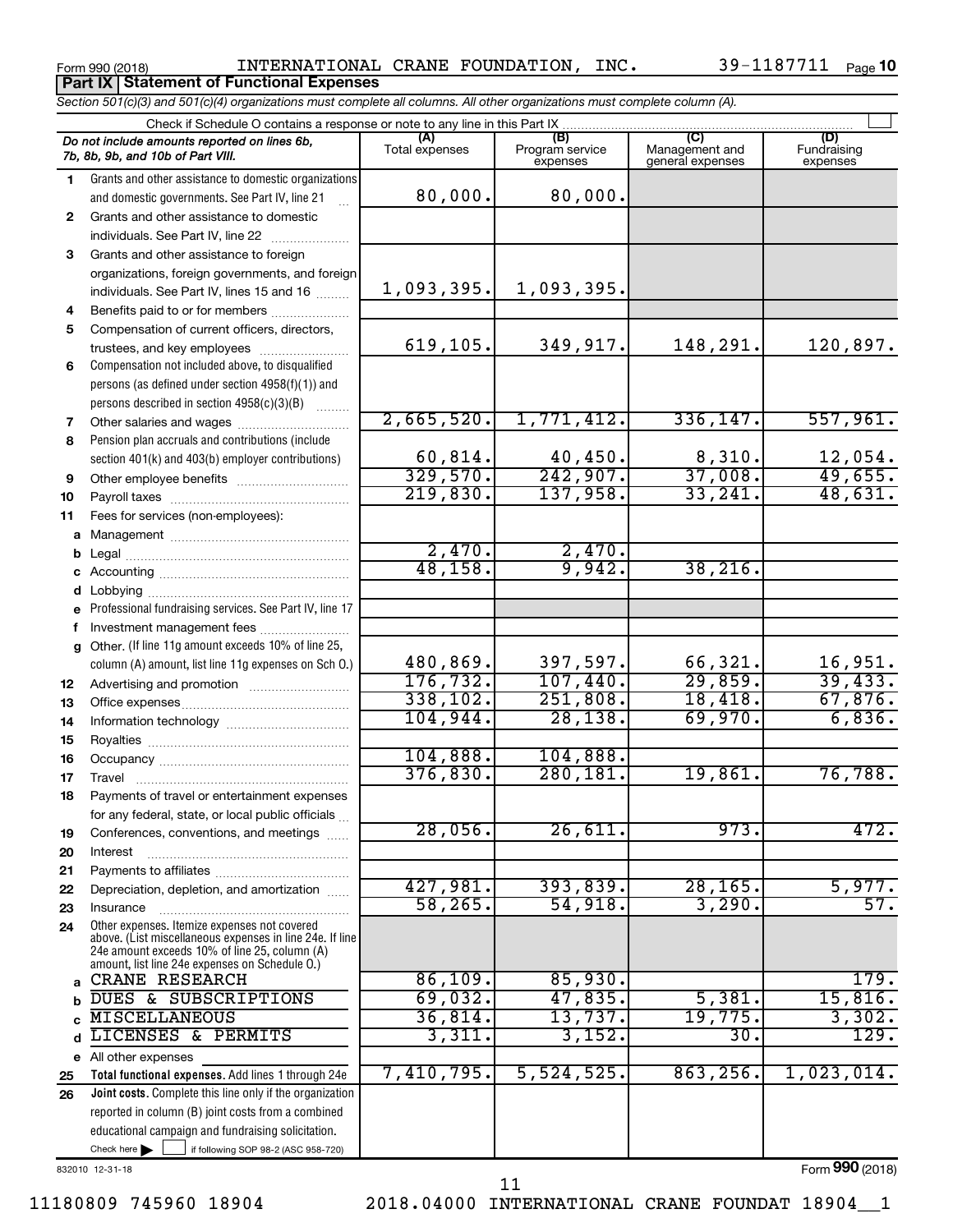| INTERNATIONAL CRANE FOUNDATION, ING |  |  |
|-------------------------------------|--|--|

Cash - non-interest-bearing ~~~~~~~~~~~~~~~~~~~~~~~~~

**11**  $-1187711$ 

| 018)<br>INIERNAIIONAL CRANE FOUNDAIION,                                    | INC.              | <b>JY-IIO//II</b><br>Pa |
|----------------------------------------------------------------------------|-------------------|-------------------------|
| <b>Balance Sheet</b>                                                       |                   |                         |
| Check if Schedule O contains a response or note to any line in this Part X |                   |                         |
|                                                                            | Beginning of year | End of year             |

| ) of year | (B)<br>End of year |
|-----------|--------------------|
| 2,888.    | 360                |

 $\perp$ 

|                             | 2  |                                                                                                                         |  |             | 8,087,808.   | $\mathbf 2$             | 5,918,555.      |
|-----------------------------|----|-------------------------------------------------------------------------------------------------------------------------|--|-------------|--------------|-------------------------|-----------------|
|                             | 3  |                                                                                                                         |  |             | 4,814,173.   | $\overline{3}$          | 4,657,011.      |
|                             | 4  |                                                                                                                         |  |             | 107,435.     | $\overline{\mathbf{4}}$ | 80, 107.        |
|                             | 5  | Loans and other receivables from current and former officers, directors,                                                |  |             |              |                         |                 |
|                             |    | trustees, key employees, and highest compensated employees. Complete                                                    |  |             |              |                         |                 |
|                             |    | Part II of Schedule L                                                                                                   |  | 5           |              |                         |                 |
|                             | 6  | Loans and other receivables from other disqualified persons (as defined under                                           |  |             |              |                         |                 |
|                             |    | section 4958(f)(1)), persons described in section 4958(c)(3)(B), and contributing                                       |  |             |              |                         |                 |
|                             |    | employers and sponsoring organizations of section 501(c)(9) voluntary                                                   |  |             |              |                         |                 |
|                             |    | employees' beneficiary organizations (see instr). Complete Part II of Sch L                                             |  |             | 6            |                         |                 |
| Assets                      | 7  |                                                                                                                         |  |             |              | $\overline{7}$          |                 |
|                             | 8  |                                                                                                                         |  |             | 42,641.      | 8                       | 49,472.         |
|                             | 9  | Prepaid expenses and deferred charges                                                                                   |  |             | 93,585.      | $\mathbf{9}$            | 148,959.        |
|                             |    | 10a Land, buildings, and equipment: cost or other                                                                       |  |             |              |                         |                 |
|                             |    | basis. Complete Part VI of Schedule D  10a                                                                              |  | 15,858,437. |              |                         |                 |
|                             |    |                                                                                                                         |  |             | 5, 211, 405. | 10 <sub>c</sub>         | 8,120,813.      |
|                             | 11 |                                                                                                                         |  |             | 20,693,343.  | 11                      | 25,487,458.     |
|                             | 12 |                                                                                                                         |  |             | 200,000.     | 12                      | 200,000.        |
|                             | 13 |                                                                                                                         |  |             |              | 13                      |                 |
|                             | 14 |                                                                                                                         |  |             |              | 14                      |                 |
|                             | 15 |                                                                                                                         |  |             | 807,711.     | 15                      | 816, 152.       |
|                             | 16 |                                                                                                                         |  |             | 40,060,989.  | 16                      | 45, 478, 887.   |
|                             | 17 |                                                                                                                         |  |             | 459,942.     | 17                      | 818, 304.       |
|                             | 18 |                                                                                                                         |  |             |              | 18                      |                 |
|                             | 19 |                                                                                                                         |  | 118,454.    | 19           | 140, 752.               |                 |
|                             | 20 |                                                                                                                         |  |             | 20           |                         |                 |
|                             | 21 | Escrow or custodial account liability. Complete Part IV of Schedule D                                                   |  | 21          |              |                         |                 |
|                             | 22 | Loans and other payables to current and former officers, directors, trustees,                                           |  |             |              |                         |                 |
| Liabilities                 |    | key employees, highest compensated employees, and disqualified persons.                                                 |  |             |              |                         |                 |
|                             |    |                                                                                                                         |  |             |              | 22                      |                 |
|                             | 23 | Secured mortgages and notes payable to unrelated third parties                                                          |  | 23          |              |                         |                 |
|                             | 24 |                                                                                                                         |  |             |              | 24                      |                 |
|                             | 25 | Other liabilities (including federal income tax, payables to related third                                              |  |             |              |                         |                 |
|                             |    | parties, and other liabilities not included on lines 17-24). Complete Part X of                                         |  |             |              |                         |                 |
|                             |    | Schedule D                                                                                                              |  |             | 0.           | 25                      | 223,954.        |
|                             | 26 | Total liabilities. Add lines 17 through 25                                                                              |  |             | 578, 396.    | 26                      | 1, 183, 010.    |
|                             |    | Organizations that follow SFAS 117 (ASC 958), check here $\blacktriangleright \begin{array}{c} \perp X \end{array}$ and |  |             |              |                         |                 |
|                             |    | complete lines 27 through 29, and lines 33 and 34.                                                                      |  |             |              |                         |                 |
|                             | 27 |                                                                                                                         |  |             | 19,904,027.  | 27                      | 22,504,789.     |
|                             | 28 | Temporarily restricted net assets                                                                                       |  | 15,759,586. | 28           | 17,971,608.             |                 |
|                             | 29 | Permanently restricted net assets                                                                                       |  | 3,818,980.  | 29           | 3,819,480.              |                 |
|                             |    | Organizations that do not follow SFAS 117 (ASC 958), check here $\blacktriangleright$                                   |  |             |              |                         |                 |
|                             |    | and complete lines 30 through 34.                                                                                       |  |             |              |                         |                 |
|                             | 30 |                                                                                                                         |  |             |              | 30                      |                 |
|                             | 31 | Paid-in or capital surplus, or land, building, or equipment fund                                                        |  |             |              | 31                      |                 |
| Net Assets or Fund Balances | 32 | Retained earnings, endowment, accumulated income, or other funds                                                        |  |             |              | 32                      |                 |
|                             | 33 |                                                                                                                         |  |             | 39,482,593.  | 33                      | 44, 295, 877.   |
|                             | 34 | Total liabilities and net assets/fund balances                                                                          |  |             | 40,060,989.  | 34                      | 45,478,887.     |
|                             |    |                                                                                                                         |  |             |              |                         | Form 990 (2018) |

Form 990 (2018)<br>**Part X | Ba** 

**Part X** 

**1**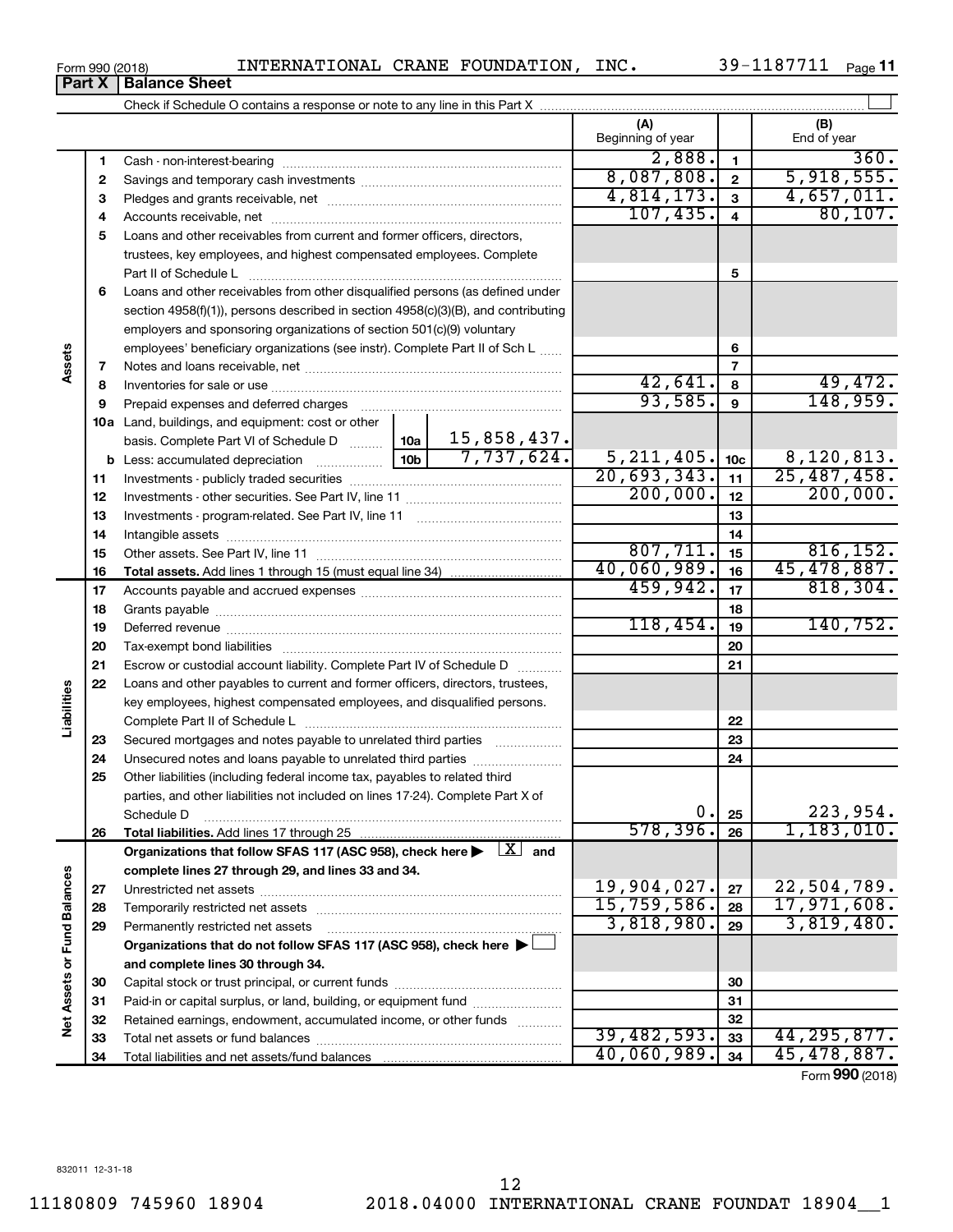|              | INTERNATIONAL CRANE FOUNDATION, INC.<br>Form 990 (2018)                                                                         |                         | 39-1187711     |            | Page 12          |  |  |
|--------------|---------------------------------------------------------------------------------------------------------------------------------|-------------------------|----------------|------------|------------------|--|--|
|              | Part XI   Reconciliation of Net Assets                                                                                          |                         |                |            |                  |  |  |
|              |                                                                                                                                 |                         |                |            |                  |  |  |
|              |                                                                                                                                 |                         |                |            |                  |  |  |
| 1            |                                                                                                                                 | $\blacksquare$          | 11,534,054.    |            |                  |  |  |
| $\mathbf{2}$ | 7,410,795.<br>$\overline{2}$                                                                                                    |                         |                |            |                  |  |  |
| 3            | Revenue less expenses. Subtract line 2 from line 1                                                                              | 3                       |                |            | 4, 123, 259.     |  |  |
| 4            |                                                                                                                                 | $\overline{\mathbf{4}}$ | 39,482,593.    |            |                  |  |  |
| 5            |                                                                                                                                 | 5                       |                |            | 690,025.         |  |  |
| 6            | Donated services and use of facilities                                                                                          | 6                       |                |            |                  |  |  |
| 7            | Investment expenses                                                                                                             | $\overline{7}$          |                |            |                  |  |  |
| 8            | Prior period adjustments                                                                                                        | 8                       |                |            |                  |  |  |
| 9            |                                                                                                                                 | 9                       |                |            | $\overline{0}$ . |  |  |
| 10           | Net assets or fund balances at end of year. Combine lines 3 through 9 (must equal Part X, line 33,                              |                         |                |            |                  |  |  |
|              | column (B))                                                                                                                     | 10 <sup>10</sup>        | 44, 295, 877.  |            |                  |  |  |
|              | Part XII Financial Statements and Reporting                                                                                     |                         |                |            |                  |  |  |
|              |                                                                                                                                 |                         |                |            |                  |  |  |
|              |                                                                                                                                 |                         |                | <b>Yes</b> | <b>No</b>        |  |  |
| 1            | Accounting method used to prepare the Form 990: $\Box$ Cash $\Box$ Accrual<br><b>Durier</b>                                     |                         |                |            |                  |  |  |
|              | If the organization changed its method of accounting from a prior year or checked "Other," explain in Schedule O.               |                         |                |            |                  |  |  |
|              |                                                                                                                                 |                         | 2a             |            | х                |  |  |
|              | If "Yes," check a box below to indicate whether the financial statements for the year were compiled or reviewed on a            |                         |                |            |                  |  |  |
|              | separate basis, consolidated basis, or both:                                                                                    |                         |                |            |                  |  |  |
|              | Both consolidated and separate basis<br>Separate basis<br>Consolidated basis                                                    |                         |                |            |                  |  |  |
|              |                                                                                                                                 |                         | 2 <sub>b</sub> | х          |                  |  |  |
|              | If "Yes," check a box below to indicate whether the financial statements for the year were audited on a separate basis,         |                         |                |            |                  |  |  |
|              | consolidated basis, or both:                                                                                                    |                         |                |            |                  |  |  |
|              | $ \mathbf{X} $ Separate basis<br><b>Consolidated basis</b><br>$\perp$ Both consolidated and separate basis                      |                         |                |            |                  |  |  |
|              | c If "Yes" to line 2a or 2b, does the organization have a committee that assumes responsibility for oversight of the audit,     |                         |                |            |                  |  |  |
|              |                                                                                                                                 |                         | 2c             | X          |                  |  |  |
|              | If the organization changed either its oversight process or selection process during the tax year, explain in Schedule O.       |                         |                |            |                  |  |  |
|              | 3a As a result of a federal award, was the organization required to undergo an audit or audits as set forth in the Single Audit |                         |                |            |                  |  |  |
|              |                                                                                                                                 |                         | За             |            | x                |  |  |
|              | b If "Yes," did the organization undergo the required audit or audits? If the organization did not undergo the required audit   |                         |                |            |                  |  |  |
|              |                                                                                                                                 |                         | 3 <sub>b</sub> |            |                  |  |  |

Form (2018) **990**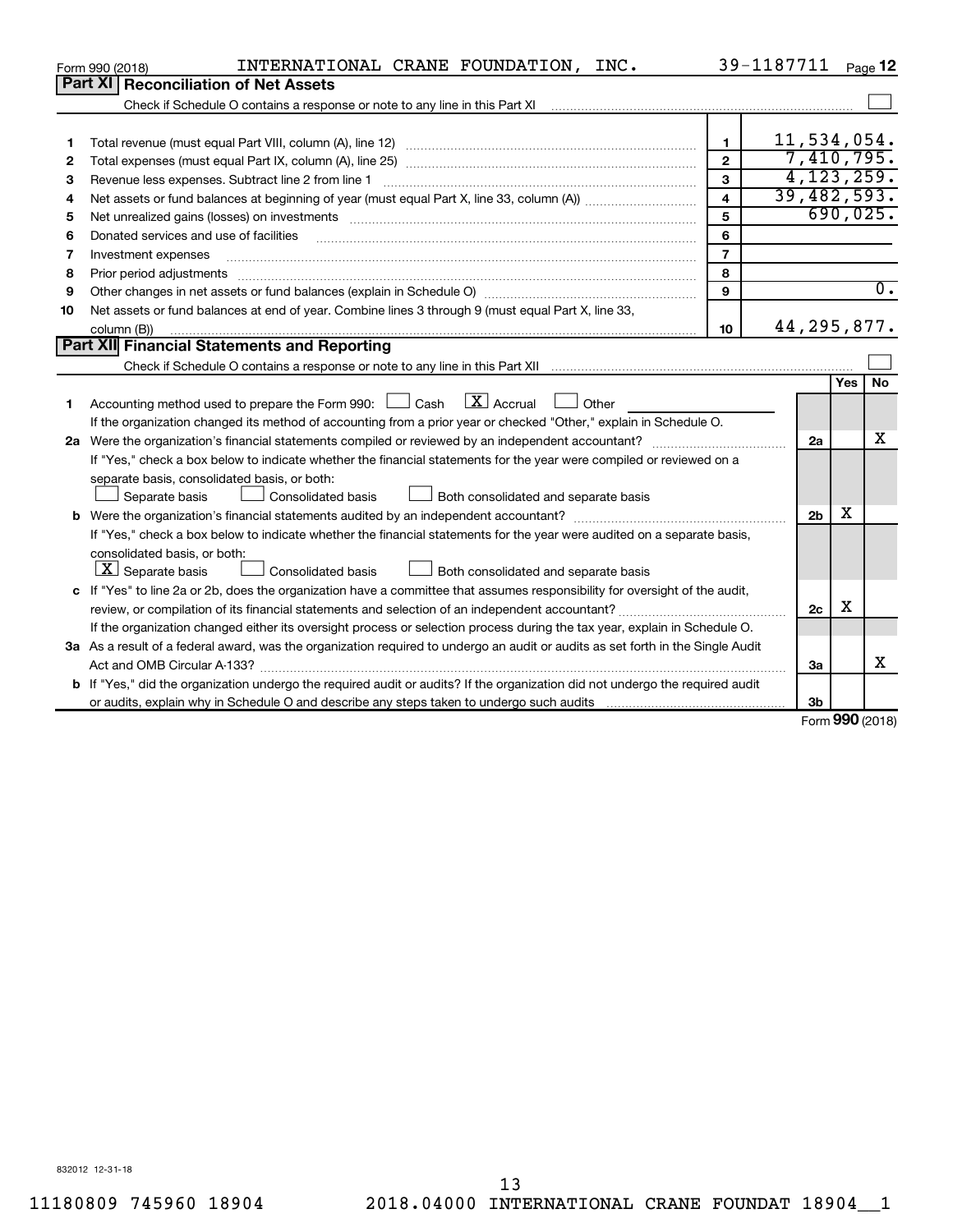| <b>SCHEDULE A</b> |  |
|-------------------|--|
|-------------------|--|

| (Form 990 or 990-EZ) |  |
|----------------------|--|
|----------------------|--|

**(Form 990 or 990-EZ) Complete if the organization is a section 501(c)(3) organization or a section Public Charity Status and Public Support**<br> **Addition is a section 501(c)(3) organization or a section**<br>  $4947(a)(1)$  nonexempt charitable trust.

| OMB No 1545-0047                    |
|-------------------------------------|
| U                                   |
| <b>Open to Public</b><br>Inspection |

 $\mathbf{I}$ 

| Department of the Treasury<br>Internal Revenue Service |                                                                                                                                                                |                       |  |                                                                        | Attach to Form 990 or Form 990-EZ.<br>Go to www.irs.gov/Form990 for instructions and the latest information.                                                                                                                                                                     |                                                                |    |                            |  | <b>Open to Public</b><br>Inspection   |
|--------------------------------------------------------|----------------------------------------------------------------------------------------------------------------------------------------------------------------|-----------------------|--|------------------------------------------------------------------------|----------------------------------------------------------------------------------------------------------------------------------------------------------------------------------------------------------------------------------------------------------------------------------|----------------------------------------------------------------|----|----------------------------|--|---------------------------------------|
| Name of the organization                               |                                                                                                                                                                |                       |  |                                                                        |                                                                                                                                                                                                                                                                                  |                                                                |    |                            |  | <b>Employer identification number</b> |
|                                                        |                                                                                                                                                                |                       |  |                                                                        | INTERNATIONAL CRANE FOUNDATION, INC.                                                                                                                                                                                                                                             |                                                                |    |                            |  | 39-1187711                            |
| <b>Part I</b>                                          |                                                                                                                                                                |                       |  |                                                                        | Reason for Public Charity Status (All organizations must complete this part.) See instructions.                                                                                                                                                                                  |                                                                |    |                            |  |                                       |
|                                                        |                                                                                                                                                                |                       |  |                                                                        | The organization is not a private foundation because it is: (For lines 1 through 12, check only one box.)                                                                                                                                                                        |                                                                |    |                            |  |                                       |
| 1.                                                     |                                                                                                                                                                |                       |  |                                                                        | A church, convention of churches, or association of churches described in section 170(b)(1)(A)(i).                                                                                                                                                                               |                                                                |    |                            |  |                                       |
| 2                                                      |                                                                                                                                                                |                       |  |                                                                        | A school described in section 170(b)(1)(A)(ii). (Attach Schedule E (Form 990 or 990-EZ).)                                                                                                                                                                                        |                                                                |    |                            |  |                                       |
| 3                                                      |                                                                                                                                                                |                       |  |                                                                        | A hospital or a cooperative hospital service organization described in section 170(b)(1)(A)(iii).                                                                                                                                                                                |                                                                |    |                            |  |                                       |
| 4                                                      | A medical research organization operated in conjunction with a hospital described in section 170(b)(1)(A)(iii). Enter the hospital's name,<br>city, and state: |                       |  |                                                                        |                                                                                                                                                                                                                                                                                  |                                                                |    |                            |  |                                       |
| 5                                                      |                                                                                                                                                                |                       |  |                                                                        | An organization operated for the benefit of a college or university owned or operated by a governmental unit described in                                                                                                                                                        |                                                                |    |                            |  |                                       |
|                                                        |                                                                                                                                                                |                       |  | section 170(b)(1)(A)(iv). (Complete Part II.)                          |                                                                                                                                                                                                                                                                                  |                                                                |    |                            |  |                                       |
| 6                                                      |                                                                                                                                                                |                       |  |                                                                        | A federal, state, or local government or governmental unit described in section 170(b)(1)(A)(v).                                                                                                                                                                                 |                                                                |    |                            |  |                                       |
| 7                                                      | $\lfloor x \rfloor$                                                                                                                                            |                       |  |                                                                        | An organization that normally receives a substantial part of its support from a governmental unit or from the general public described in                                                                                                                                        |                                                                |    |                            |  |                                       |
|                                                        |                                                                                                                                                                |                       |  | section 170(b)(1)(A)(vi). (Complete Part II.)                          |                                                                                                                                                                                                                                                                                  |                                                                |    |                            |  |                                       |
| 8                                                      |                                                                                                                                                                |                       |  |                                                                        | A community trust described in section 170(b)(1)(A)(vi). (Complete Part II.)                                                                                                                                                                                                     |                                                                |    |                            |  |                                       |
| 9                                                      |                                                                                                                                                                |                       |  |                                                                        | An agricultural research organization described in section 170(b)(1)(A)(ix) operated in conjunction with a land-grant college                                                                                                                                                    |                                                                |    |                            |  |                                       |
|                                                        |                                                                                                                                                                |                       |  |                                                                        | or university or a non-land-grant college of agriculture (see instructions). Enter the name, city, and state of the college or                                                                                                                                                   |                                                                |    |                            |  |                                       |
|                                                        |                                                                                                                                                                | university:           |  |                                                                        |                                                                                                                                                                                                                                                                                  |                                                                |    |                            |  |                                       |
| 10                                                     |                                                                                                                                                                |                       |  |                                                                        | An organization that normally receives: (1) more than 33 1/3% of its support from contributions, membership fees, and gross receipts from                                                                                                                                        |                                                                |    |                            |  |                                       |
|                                                        |                                                                                                                                                                |                       |  |                                                                        | activities related to its exempt functions - subject to certain exceptions, and (2) no more than 33 1/3% of its support from gross investment                                                                                                                                    |                                                                |    |                            |  |                                       |
|                                                        |                                                                                                                                                                |                       |  |                                                                        | income and unrelated business taxable income (less section 511 tax) from businesses acquired by the organization after June 30, 1975.                                                                                                                                            |                                                                |    |                            |  |                                       |
|                                                        |                                                                                                                                                                |                       |  | See section 509(a)(2). (Complete Part III.)                            |                                                                                                                                                                                                                                                                                  |                                                                |    |                            |  |                                       |
| 11                                                     |                                                                                                                                                                |                       |  |                                                                        | An organization organized and operated exclusively to test for public safety. See section 509(a)(4).                                                                                                                                                                             |                                                                |    |                            |  |                                       |
| 12                                                     |                                                                                                                                                                |                       |  |                                                                        | An organization organized and operated exclusively for the benefit of, to perform the functions of, or to carry out the purposes of one or<br>more publicly supported organizations described in section 509(a)(1) or section 509(a)(2). See section 509(a)(3). Check the box in |                                                                |    |                            |  |                                       |
|                                                        |                                                                                                                                                                |                       |  |                                                                        | lines 12a through 12d that describes the type of supporting organization and complete lines 12e, 12f, and 12g.                                                                                                                                                                   |                                                                |    |                            |  |                                       |
| а                                                      |                                                                                                                                                                |                       |  |                                                                        | Type I. A supporting organization operated, supervised, or controlled by its supported organization(s), typically by giving                                                                                                                                                      |                                                                |    |                            |  |                                       |
|                                                        |                                                                                                                                                                |                       |  |                                                                        | the supported organization(s) the power to regularly appoint or elect a majority of the directors or trustees of the supporting                                                                                                                                                  |                                                                |    |                            |  |                                       |
|                                                        |                                                                                                                                                                |                       |  | organization. You must complete Part IV, Sections A and B.             |                                                                                                                                                                                                                                                                                  |                                                                |    |                            |  |                                       |
| b                                                      |                                                                                                                                                                |                       |  |                                                                        | Type II. A supporting organization supervised or controlled in connection with its supported organization(s), by having                                                                                                                                                          |                                                                |    |                            |  |                                       |
|                                                        |                                                                                                                                                                |                       |  |                                                                        | control or management of the supporting organization vested in the same persons that control or manage the supported                                                                                                                                                             |                                                                |    |                            |  |                                       |
|                                                        |                                                                                                                                                                |                       |  | organization(s). You must complete Part IV, Sections A and C.          |                                                                                                                                                                                                                                                                                  |                                                                |    |                            |  |                                       |
| с                                                      |                                                                                                                                                                |                       |  |                                                                        | Type III functionally integrated. A supporting organization operated in connection with, and functionally integrated with,                                                                                                                                                       |                                                                |    |                            |  |                                       |
|                                                        |                                                                                                                                                                |                       |  |                                                                        | its supported organization(s) (see instructions). You must complete Part IV, Sections A, D, and E.                                                                                                                                                                               |                                                                |    |                            |  |                                       |
| d                                                      |                                                                                                                                                                |                       |  |                                                                        | Type III non-functionally integrated. A supporting organization operated in connection with its supported organization(s)                                                                                                                                                        |                                                                |    |                            |  |                                       |
|                                                        |                                                                                                                                                                |                       |  |                                                                        | that is not functionally integrated. The organization generally must satisfy a distribution requirement and an attentiveness                                                                                                                                                     |                                                                |    |                            |  |                                       |
|                                                        |                                                                                                                                                                |                       |  |                                                                        | requirement (see instructions). You must complete Part IV, Sections A and D, and Part V.                                                                                                                                                                                         |                                                                |    |                            |  |                                       |
| е                                                      |                                                                                                                                                                |                       |  |                                                                        | Check this box if the organization received a written determination from the IRS that it is a Type I, Type II, Type III                                                                                                                                                          |                                                                |    |                            |  |                                       |
|                                                        |                                                                                                                                                                |                       |  |                                                                        | functionally integrated, or Type III non-functionally integrated supporting organization.                                                                                                                                                                                        |                                                                |    |                            |  |                                       |
| f.                                                     |                                                                                                                                                                |                       |  | Provide the following information about the supported organization(s). |                                                                                                                                                                                                                                                                                  |                                                                |    |                            |  |                                       |
|                                                        |                                                                                                                                                                | (i) Name of supported |  | (ii) EIN                                                               | (iii) Type of organization                                                                                                                                                                                                                                                       | (iv) Is the organization listed<br>in your governing document? |    | (v) Amount of monetary     |  | (vi) Amount of other                  |
|                                                        |                                                                                                                                                                | organization          |  |                                                                        | (described on lines 1-10<br>above (see instructions))                                                                                                                                                                                                                            | Yes                                                            | No | support (see instructions) |  | support (see instructions)            |
|                                                        |                                                                                                                                                                |                       |  |                                                                        |                                                                                                                                                                                                                                                                                  |                                                                |    |                            |  |                                       |
|                                                        |                                                                                                                                                                |                       |  |                                                                        |                                                                                                                                                                                                                                                                                  |                                                                |    |                            |  |                                       |
|                                                        |                                                                                                                                                                |                       |  |                                                                        |                                                                                                                                                                                                                                                                                  |                                                                |    |                            |  |                                       |
|                                                        |                                                                                                                                                                |                       |  |                                                                        |                                                                                                                                                                                                                                                                                  |                                                                |    |                            |  |                                       |
|                                                        |                                                                                                                                                                |                       |  |                                                                        |                                                                                                                                                                                                                                                                                  |                                                                |    |                            |  |                                       |
|                                                        |                                                                                                                                                                |                       |  |                                                                        |                                                                                                                                                                                                                                                                                  |                                                                |    |                            |  |                                       |
|                                                        |                                                                                                                                                                |                       |  |                                                                        |                                                                                                                                                                                                                                                                                  |                                                                |    |                            |  |                                       |
|                                                        |                                                                                                                                                                |                       |  |                                                                        |                                                                                                                                                                                                                                                                                  |                                                                |    |                            |  |                                       |
|                                                        |                                                                                                                                                                |                       |  |                                                                        |                                                                                                                                                                                                                                                                                  |                                                                |    |                            |  |                                       |
| Total                                                  |                                                                                                                                                                |                       |  |                                                                        |                                                                                                                                                                                                                                                                                  |                                                                |    |                            |  |                                       |

LHA For Paperwork Reduction Act Notice, see the Instructions for Form 990 or 990-EZ. 832021 10-11-18 Schedule A (Form 990 or 990-EZ) 2018 14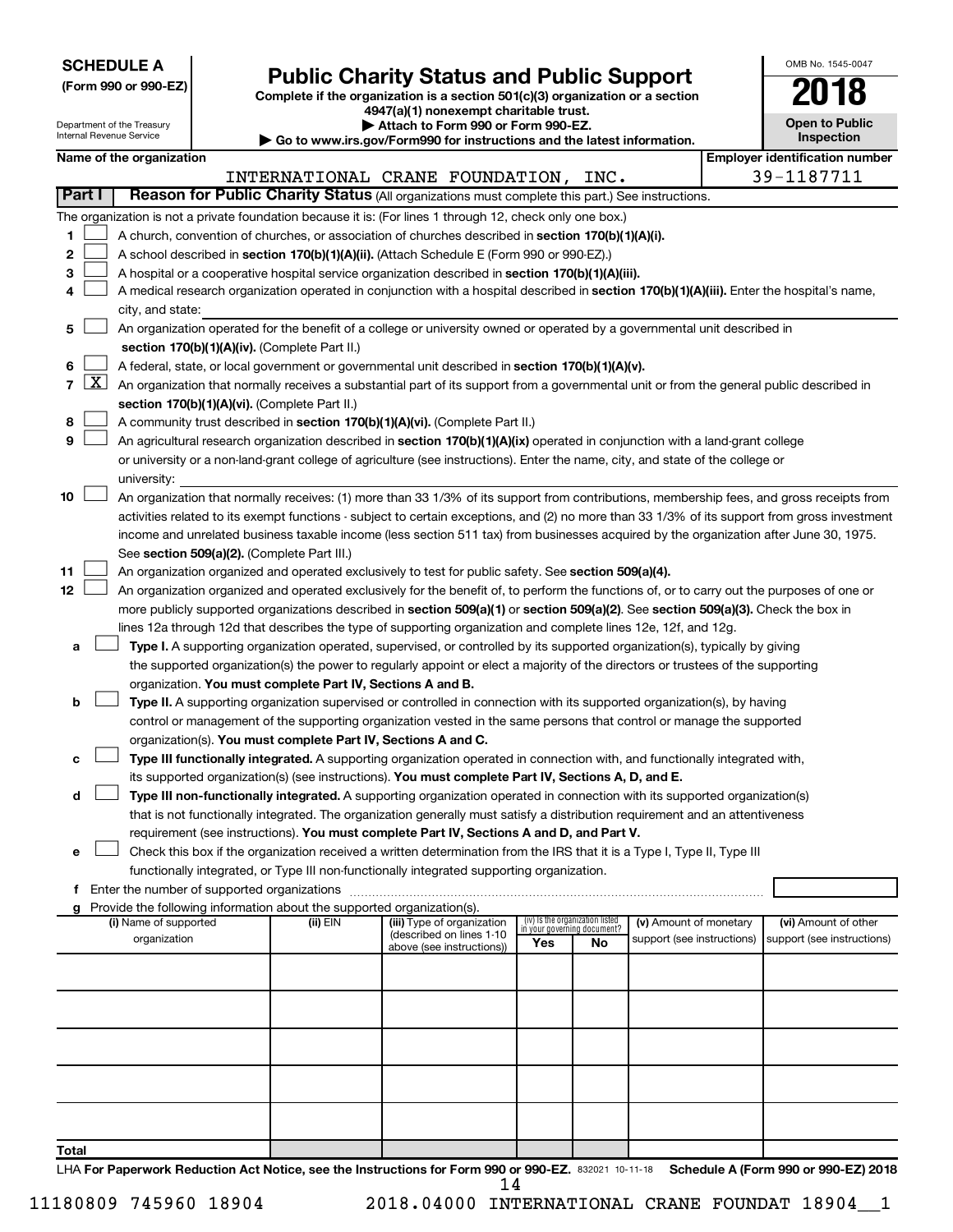### 39-1187711 Page 2 Schedule A (Form 990 or 990-EZ) 2018 <code>INTERNATIONAL CRANE FOUNDATION</code> , <code>INC</code> .  $39\text{--}1187711$  <code>Page</code>

(Complete only if you checked the box on line 5, 7, or 8 of Part I or if the organization failed to qualify under Part III. If the organization fails to qualify under the tests listed below, please complete Part III.) **Part II Support Schedule for Organizations Described in Sections 170(b)(1)(A)(iv) and 170(b)(1)(A)(vi)**

|    | <b>Section A. Public Support</b>                                                                                                                                                                                              |             |            |                               |            |                                      |                                          |
|----|-------------------------------------------------------------------------------------------------------------------------------------------------------------------------------------------------------------------------------|-------------|------------|-------------------------------|------------|--------------------------------------|------------------------------------------|
|    | Calendar year (or fiscal year beginning in)                                                                                                                                                                                   | (a) 2014    | $(b)$ 2015 | $(c)$ 2016                    | $(d)$ 2017 | (e) 2018                             | (f) Total                                |
|    | 1 Gifts, grants, contributions, and                                                                                                                                                                                           |             |            |                               |            |                                      |                                          |
|    | membership fees received. (Do not                                                                                                                                                                                             |             |            |                               |            |                                      |                                          |
|    | include any "unusual grants.")                                                                                                                                                                                                | 11,018,255. | 6,935,427. | 10,657,562.                   | 6,684,756. | 10,743,763.                          | 46,039,763.                              |
|    | 2 Tax revenues levied for the organ-                                                                                                                                                                                          |             |            |                               |            |                                      |                                          |
|    | ization's benefit and either paid to                                                                                                                                                                                          |             |            |                               |            |                                      |                                          |
|    | or expended on its behalf                                                                                                                                                                                                     |             |            |                               |            |                                      |                                          |
|    | 3 The value of services or facilities                                                                                                                                                                                         |             |            |                               |            |                                      |                                          |
|    | furnished by a governmental unit to                                                                                                                                                                                           |             |            |                               |            |                                      |                                          |
|    | the organization without charge                                                                                                                                                                                               |             |            |                               |            |                                      |                                          |
|    | 4 Total. Add lines 1 through 3                                                                                                                                                                                                | 11,018,255. | 6,935,427. | 10,657,562.                   | 6,684,756. | 10, 743, 763.                        | 46,039,763.                              |
| 5  | The portion of total contributions                                                                                                                                                                                            |             |            |                               |            |                                      |                                          |
|    | by each person (other than a                                                                                                                                                                                                  |             |            |                               |            |                                      |                                          |
|    | governmental unit or publicly                                                                                                                                                                                                 |             |            |                               |            |                                      |                                          |
|    | supported organization) included                                                                                                                                                                                              |             |            |                               |            |                                      |                                          |
|    | on line 1 that exceeds 2% of the                                                                                                                                                                                              |             |            |                               |            |                                      |                                          |
|    | amount shown on line 11,                                                                                                                                                                                                      |             |            |                               |            |                                      |                                          |
|    | column (f)                                                                                                                                                                                                                    |             |            |                               |            |                                      | 11, 912, 398.                            |
|    | 6 Public support. Subtract line 5 from line 4.                                                                                                                                                                                |             |            |                               |            |                                      | 34, 127, 365.                            |
|    | <b>Section B. Total Support</b>                                                                                                                                                                                               |             |            |                               |            |                                      |                                          |
|    | Calendar year (or fiscal year beginning in)                                                                                                                                                                                   | (a) 2014    | (b) 2015   | $(c)$ 2016                    | $(d)$ 2017 | (e) 2018                             | (f) Total                                |
|    | <b>7</b> Amounts from line 4                                                                                                                                                                                                  | 11,018,255. | 6,935,427. | 10,657,562.                   | 6,684,756. | 10,743,763.                          | 46,039,763.                              |
|    | 8 Gross income from interest,                                                                                                                                                                                                 |             |            |                               |            |                                      |                                          |
|    | dividends, payments received on                                                                                                                                                                                               |             |            |                               |            |                                      |                                          |
|    | securities loans, rents, royalties,                                                                                                                                                                                           |             |            |                               |            |                                      |                                          |
|    | and income from similar sources                                                                                                                                                                                               | 308, 974.   |            | $271,063$ , 390,081, 444,517. |            | 534,909.                             | 1,949,544.                               |
|    | <b>9</b> Net income from unrelated business                                                                                                                                                                                   |             |            |                               |            |                                      |                                          |
|    | activities, whether or not the                                                                                                                                                                                                |             |            |                               |            |                                      |                                          |
|    | business is regularly carried on                                                                                                                                                                                              | 4,937.      |            |                               |            |                                      | 4,937.                                   |
|    | 10 Other income. Do not include gain                                                                                                                                                                                          |             |            |                               |            |                                      |                                          |
|    | or loss from the sale of capital                                                                                                                                                                                              |             |            |                               |            |                                      |                                          |
|    | assets (Explain in Part VI.)                                                                                                                                                                                                  | 73,037.     | 19,872.    | 22,890.                       | 20, 109.   |                                      | $34, 726$ . 170,634.                     |
|    | 11 Total support. Add lines 7 through 10                                                                                                                                                                                      |             |            |                               |            |                                      | 48,164,878.<br>1,574,089.                |
|    | <b>12</b> Gross receipts from related activities, etc. (see instructions)                                                                                                                                                     |             |            |                               |            | 12 <sup>2</sup>                      |                                          |
|    | 13 First five years. If the Form 990 is for the organization's first, second, third, fourth, or fifth tax year as a section 501(c)(3)                                                                                         |             |            |                               |            |                                      |                                          |
|    | organization, check this box and stop here<br><b>Section C. Computation of Public Support Percentage</b>                                                                                                                      |             |            |                               |            |                                      |                                          |
|    |                                                                                                                                                                                                                               |             |            |                               |            | 14                                   | 70.86<br>%                               |
|    |                                                                                                                                                                                                                               |             |            |                               |            | 15                                   | 70.66<br>%                               |
|    | 16a 33 1/3% support test - 2018. If the organization did not check the box on line 13, and line 14 is 33 1/3% or more, check this box and                                                                                     |             |            |                               |            |                                      |                                          |
|    | stop here. The organization qualifies as a publicly supported organization manufaction manufacture content of the organization manufacture content of the organization of the state of the state of the state of the state of |             |            |                               |            |                                      | $\blacktriangleright$ $\boxed{\text{X}}$ |
|    | b 33 1/3% support test - 2017. If the organization did not check a box on line 13 or 16a, and line 15 is 33 1/3% or more, check this box                                                                                      |             |            |                               |            |                                      |                                          |
|    |                                                                                                                                                                                                                               |             |            |                               |            |                                      |                                          |
|    | 17a 10% -facts-and-circumstances test - 2018. If the organization did not check a box on line 13, 16a, or 16b, and line 14 is 10% or more,                                                                                    |             |            |                               |            |                                      |                                          |
|    | and if the organization meets the "facts-and-circumstances" test, check this box and stop here. Explain in Part VI how the organization                                                                                       |             |            |                               |            |                                      |                                          |
|    |                                                                                                                                                                                                                               |             |            |                               |            |                                      |                                          |
|    | b 10% -facts-and-circumstances test - 2017. If the organization did not check a box on line 13, 16a, 16b, or 17a, and line 15 is 10% or                                                                                       |             |            |                               |            |                                      |                                          |
|    | more, and if the organization meets the "facts-and-circumstances" test, check this box and stop here. Explain in Part VI how the                                                                                              |             |            |                               |            |                                      |                                          |
|    | organization meets the "facts-and-circumstances" test. The organization qualifies as a publicly supported organization                                                                                                        |             |            |                               |            |                                      |                                          |
| 18 | Private foundation. If the organization did not check a box on line 13, 16a, 16b, 17a, or 17b, check this box and see instructions                                                                                            |             |            |                               |            |                                      |                                          |
|    |                                                                                                                                                                                                                               |             |            |                               |            | Schedule A (Form 990 or 990-EZ) 2018 |                                          |

832022 10-11-18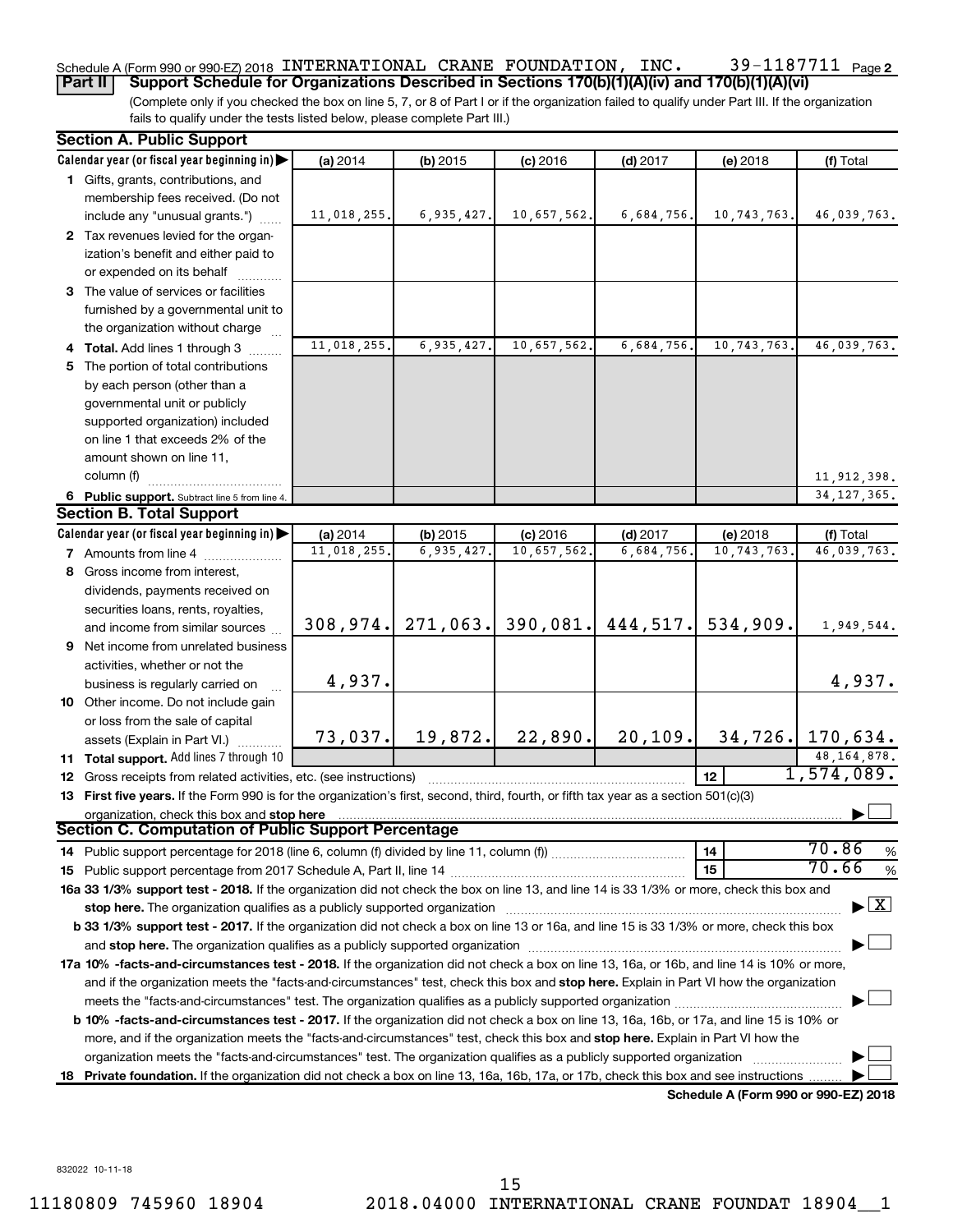### Schedule A (Form 990 or 990-EZ) 2018 <code>INTERNATIONAL CRANE FOUNDATION</code> , <code>INC</code> .  $39\text{--}1187711$  <code>Page</code> **Part III Support Schedule for Organizations Described in Section 509(a)(2)**

(Complete only if you checked the box on line 10 of Part I or if the organization failed to qualify under Part II. If the organization fails to qualify under the tests listed below, please complete Part II.)

| <b>Section A. Public Support</b>                                                                                                                                                                |          |          |            |            |          |                                      |
|-------------------------------------------------------------------------------------------------------------------------------------------------------------------------------------------------|----------|----------|------------|------------|----------|--------------------------------------|
| Calendar year (or fiscal year beginning in)                                                                                                                                                     | (a) 2014 | (b) 2015 | $(c)$ 2016 | $(d)$ 2017 | (e) 2018 | (f) Total                            |
| 1 Gifts, grants, contributions, and                                                                                                                                                             |          |          |            |            |          |                                      |
| membership fees received. (Do not                                                                                                                                                               |          |          |            |            |          |                                      |
| include any "unusual grants.")                                                                                                                                                                  |          |          |            |            |          |                                      |
| <b>2</b> Gross receipts from admissions,<br>merchandise sold or services per-<br>formed, or facilities furnished in<br>any activity that is related to the<br>organization's tax-exempt purpose |          |          |            |            |          |                                      |
| 3 Gross receipts from activities that                                                                                                                                                           |          |          |            |            |          |                                      |
| are not an unrelated trade or bus-<br>iness under section 513                                                                                                                                   |          |          |            |            |          |                                      |
| 4 Tax revenues levied for the organ-                                                                                                                                                            |          |          |            |            |          |                                      |
| ization's benefit and either paid to<br>or expended on its behalf                                                                                                                               |          |          |            |            |          |                                      |
| 5 The value of services or facilities                                                                                                                                                           |          |          |            |            |          |                                      |
| furnished by a governmental unit to                                                                                                                                                             |          |          |            |            |          |                                      |
| the organization without charge                                                                                                                                                                 |          |          |            |            |          |                                      |
| <b>6 Total.</b> Add lines 1 through 5                                                                                                                                                           |          |          |            |            |          |                                      |
| 7a Amounts included on lines 1, 2, and                                                                                                                                                          |          |          |            |            |          |                                      |
| 3 received from disqualified persons                                                                                                                                                            |          |          |            |            |          |                                      |
| <b>b</b> Amounts included on lines 2 and 3 received<br>from other than disqualified persons that<br>exceed the greater of \$5,000 or 1% of the<br>amount on line 13 for the year                |          |          |            |            |          |                                      |
| c Add lines 7a and 7b                                                                                                                                                                           |          |          |            |            |          |                                      |
| 8 Public support. (Subtract line 7c from line 6.)                                                                                                                                               |          |          |            |            |          |                                      |
| <b>Section B. Total Support</b>                                                                                                                                                                 |          |          |            |            |          |                                      |
| Calendar year (or fiscal year beginning in)                                                                                                                                                     | (a) 2014 | (b) 2015 | $(c)$ 2016 | $(d)$ 2017 | (e) 2018 | (f) Total                            |
| 9 Amounts from line 6                                                                                                                                                                           |          |          |            |            |          |                                      |
| <b>10a</b> Gross income from interest,<br>dividends, payments received on<br>securities loans, rents, royalties,<br>and income from similar sources                                             |          |          |            |            |          |                                      |
| <b>b</b> Unrelated business taxable income<br>(less section 511 taxes) from businesses<br>acquired after June 30, 1975                                                                          |          |          |            |            |          |                                      |
| c Add lines 10a and 10b                                                                                                                                                                         |          |          |            |            |          |                                      |
| <b>11</b> Net income from unrelated business<br>activities not included in line 10b.<br>whether or not the business is<br>regularly carried on                                                  |          |          |            |            |          |                                      |
| 12 Other income. Do not include gain<br>or loss from the sale of capital<br>assets (Explain in Part VI.)                                                                                        |          |          |            |            |          |                                      |
| <b>13</b> Total support. (Add lines 9, 10c, 11, and 12.)                                                                                                                                        |          |          |            |            |          |                                      |
| 14 First five years. If the Form 990 is for the organization's first, second, third, fourth, or fifth tax year as a section 501(c)(3) organization,                                             |          |          |            |            |          |                                      |
| check this box and stop here                                                                                                                                                                    |          |          |            |            |          |                                      |
| Section C. Computation of Public Support Percentage                                                                                                                                             |          |          |            |            |          |                                      |
| 15 Public support percentage for 2018 (line 8, column (f), divided by line 13, column (f) <i></i>                                                                                               |          |          |            |            | 15       | %                                    |
| 16 Public support percentage from 2017 Schedule A, Part III, line 15                                                                                                                            |          |          |            |            | 16       | %                                    |
| Section D. Computation of Investment Income Percentage                                                                                                                                          |          |          |            |            |          |                                      |
| 17 Investment income percentage for 2018 (line 10c, column (f), divided by line 13, column (f))                                                                                                 |          |          |            |            | 17       | %                                    |
| 18 Investment income percentage from 2017 Schedule A, Part III, line 17                                                                                                                         |          |          |            |            | 18       | %                                    |
|                                                                                                                                                                                                 |          |          |            |            |          |                                      |
| 19a 33 1/3% support tests - 2018. If the organization did not check the box on line 14, and line 15 is more than 33 1/3%, and line 17 is not                                                    |          |          |            |            |          |                                      |
| more than 33 1/3%, check this box and stop here. The organization qualifies as a publicly supported organization                                                                                |          |          |            |            |          |                                      |
| b 33 1/3% support tests - 2017. If the organization did not check a box on line 14 or line 19a, and line 16 is more than 33 1/3%, and                                                           |          |          |            |            |          |                                      |
| line 18 is not more than 33 1/3%, check this box and stop here. The organization qualifies as a publicly supported organization                                                                 |          |          |            |            |          |                                      |
|                                                                                                                                                                                                 |          |          |            |            |          |                                      |
| 832023 10-11-18                                                                                                                                                                                 |          |          | 16         |            |          | Schedule A (Form 990 or 990-EZ) 2018 |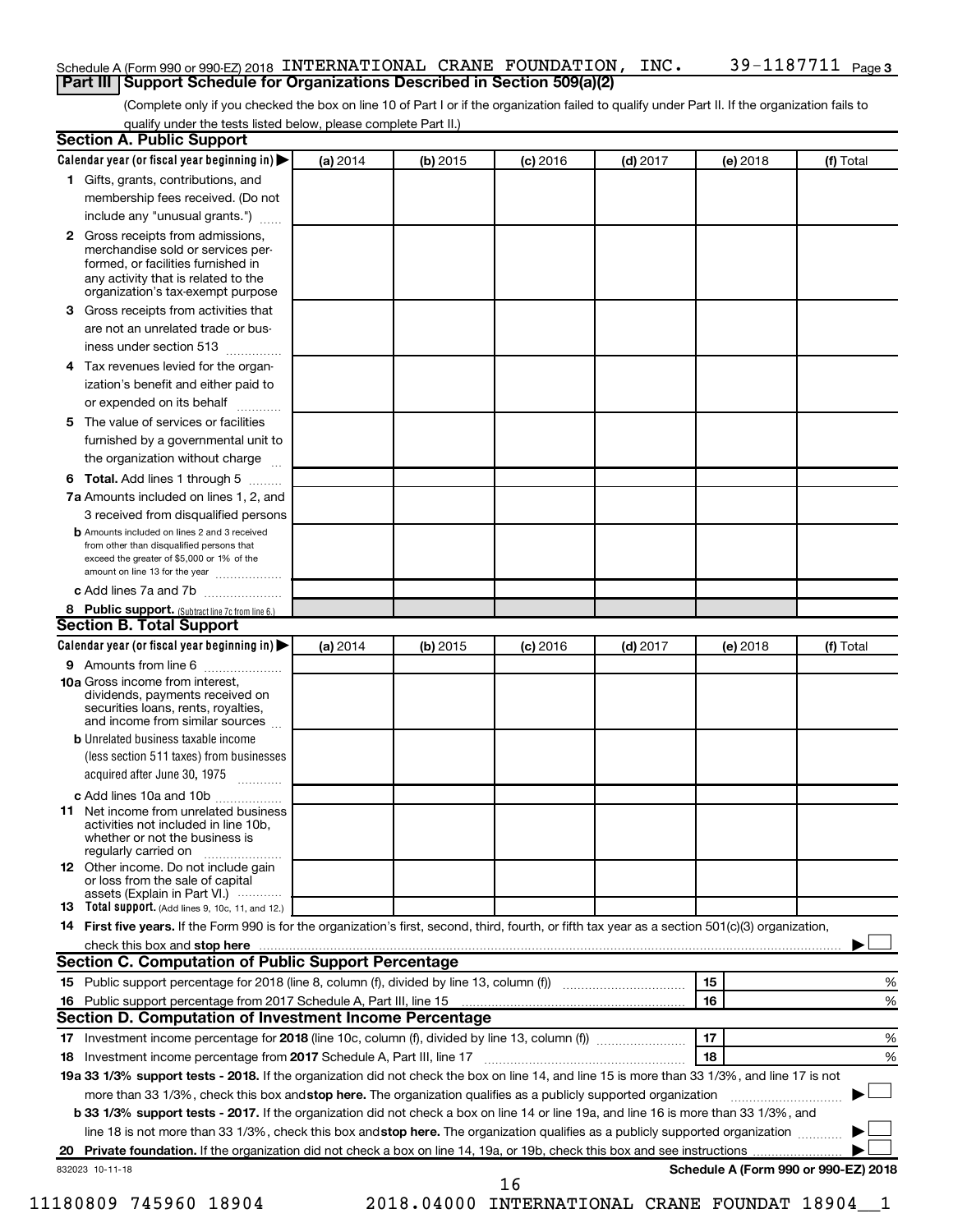**1**

**2**

**3a**

**3b**

**3c**

**4a**

**4b**

**4c**

**5a**

**5b 5c**

**6**

**7**

**8**

**9a**

**9b**

**9c**

**10a**

**10b**

**Yes No**

## **Part IV Supporting Organizations**

(Complete only if you checked a box in line 12 on Part I. If you checked 12a of Part I, complete Sections A and B. If you checked 12b of Part I, complete Sections A and C. If you checked 12c of Part I, complete Sections A, D, and E. If you checked 12d of Part I, complete Sections A and D, and complete Part V.)

### **Section A. All Supporting Organizations**

- **1** Are all of the organization's supported organizations listed by name in the organization's governing documents? If "No," describe in Part VI how the supported organizations are designated. If designated by *class or purpose, describe the designation. If historic and continuing relationship, explain.*
- **2** Did the organization have any supported organization that does not have an IRS determination of status under section 509(a)(1) or (2)? If "Yes," explain in Part **VI** how the organization determined that the supported *organization was described in section 509(a)(1) or (2).*
- **3a** Did the organization have a supported organization described in section 501(c)(4), (5), or (6)? If "Yes," answer *(b) and (c) below.*
- **b** Did the organization confirm that each supported organization qualified under section 501(c)(4), (5), or (6) and satisfied the public support tests under section 509(a)(2)? If "Yes," describe in Part VI when and how the *organization made the determination.*
- **c** Did the organization ensure that all support to such organizations was used exclusively for section 170(c)(2)(B) purposes? If "Yes," explain in Part VI what controls the organization put in place to ensure such use.
- **4 a** *If* Was any supported organization not organized in the United States ("foreign supported organization")? *"Yes," and if you checked 12a or 12b in Part I, answer (b) and (c) below.*
- **b** Did the organization have ultimate control and discretion in deciding whether to make grants to the foreign supported organization? If "Yes," describe in Part VI how the organization had such control and discretion *despite being controlled or supervised by or in connection with its supported organizations.*
- **c** Did the organization support any foreign supported organization that does not have an IRS determination under sections 501(c)(3) and 509(a)(1) or (2)? If "Yes," explain in Part VI what controls the organization used *to ensure that all support to the foreign supported organization was used exclusively for section 170(c)(2)(B) purposes.*
- **5a** Did the organization add, substitute, or remove any supported organizations during the tax year? If "Yes," answer (b) and (c) below (if applicable). Also, provide detail in **Part VI,** including (i) the names and EIN *numbers of the supported organizations added, substituted, or removed; (ii) the reasons for each such action; (iii) the authority under the organization's organizing document authorizing such action; and (iv) how the action was accomplished (such as by amendment to the organizing document).*
- **b** Type I or Type II only. Was any added or substituted supported organization part of a class already designated in the organization's organizing document?
- **c Substitutions only.**  Was the substitution the result of an event beyond the organization's control?
- **6** Did the organization provide support (whether in the form of grants or the provision of services or facilities) to **Part VI.** support or benefit one or more of the filing organization's supported organizations? If "Yes," provide detail in anyone other than (i) its supported organizations, (ii) individuals that are part of the charitable class benefited by one or more of its supported organizations, or (iii) other supporting organizations that also
- **7** Did the organization provide a grant, loan, compensation, or other similar payment to a substantial contributor regard to a substantial contributor? If "Yes," complete Part I of Schedule L (Form 990 or 990-EZ). (as defined in section 4958(c)(3)(C)), a family member of a substantial contributor, or a 35% controlled entity with
- **8** Did the organization make a loan to a disqualified person (as defined in section 4958) not described in line 7? *If "Yes," complete Part I of Schedule L (Form 990 or 990-EZ).*
- **9 a** Was the organization controlled directly or indirectly at any time during the tax year by one or more in section 509(a)(1) or (2))? If "Yes," provide detail in **Part VI.** disqualified persons as defined in section 4946 (other than foundation managers and organizations described
- **b** Did one or more disqualified persons (as defined in line 9a) hold a controlling interest in any entity in which the supporting organization had an interest? If "Yes," provide detail in Part VI.
- **c** Did a disqualified person (as defined in line 9a) have an ownership interest in, or derive any personal benefit from, assets in which the supporting organization also had an interest? If "Yes," provide detail in Part VI.
- **10 a** Was the organization subject to the excess business holdings rules of section 4943 because of section supporting organizations)? If "Yes," answer 10b below. 4943(f) (regarding certain Type II supporting organizations, and all Type III non-functionally integrated
	- **b** Did the organization have any excess business holdings in the tax year? (Use Schedule C, Form 4720, to *determine whether the organization had excess business holdings.)*

832024 10-11-18

**Schedule A (Form 990 or 990-EZ) 2018**

11180809 745960 18904 2018.04000 INTERNATIONAL CRANE FOUNDAT 18904\_\_1

17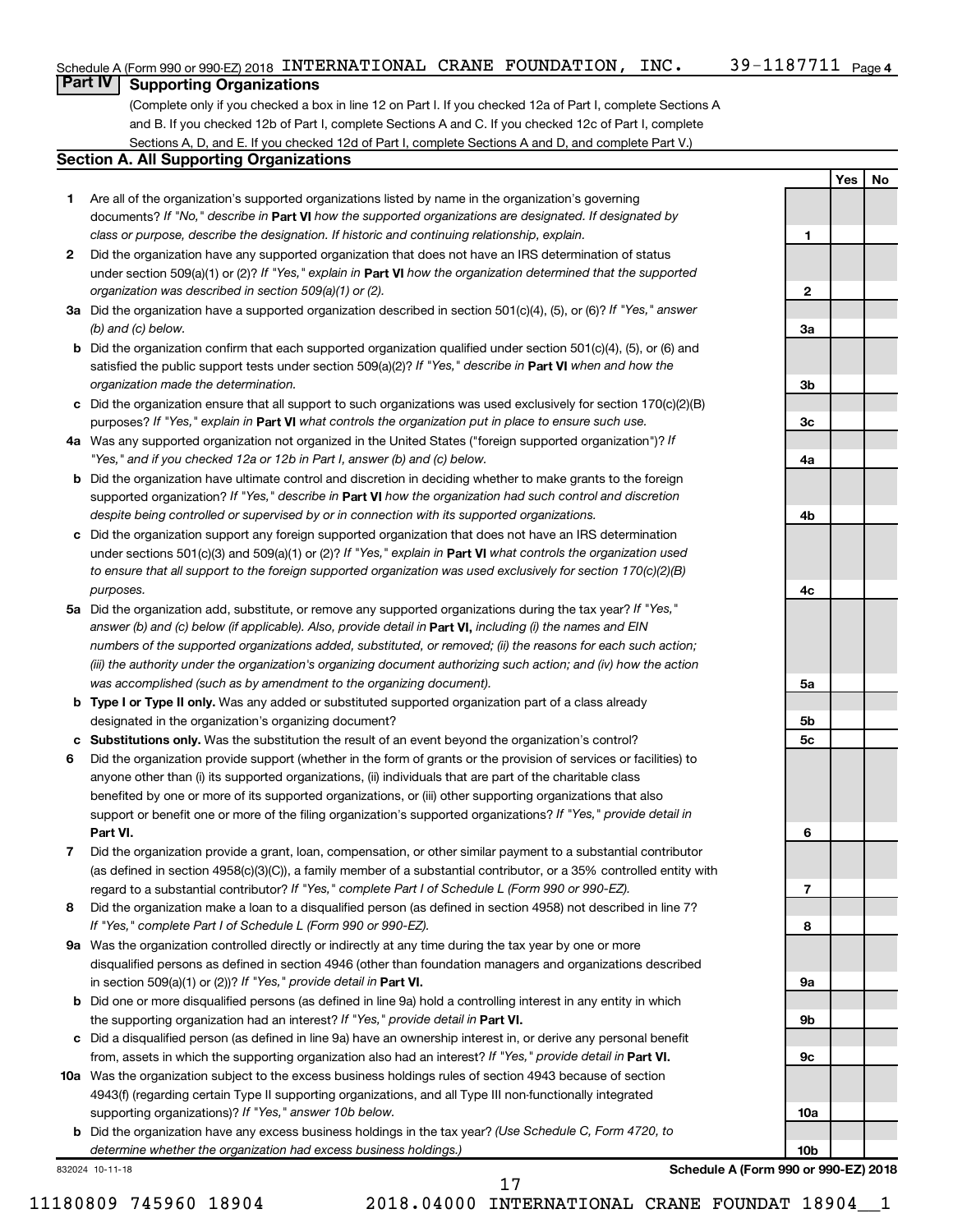### 39-1187711 Page 5 Schedule A (Form 990 or 990-EZ) 2018 INTERNATIONAL CRANE FOUNDATION,INC。 39-II8 / /II Page INTERNATIONAL CRANE FOUNDATION, INC. 39-1187711

|    | <b>Part IV</b>  | <b>Supporting Organizations (continued)</b>                                                                                     |                 |     |    |
|----|-----------------|---------------------------------------------------------------------------------------------------------------------------------|-----------------|-----|----|
|    |                 |                                                                                                                                 |                 | Yes | No |
| 11 |                 | Has the organization accepted a gift or contribution from any of the following persons?                                         |                 |     |    |
|    |                 | a A person who directly or indirectly controls, either alone or together with persons described in (b) and (c)                  |                 |     |    |
|    |                 | below, the governing body of a supported organization?                                                                          | 11a             |     |    |
|    |                 | <b>b</b> A family member of a person described in (a) above?                                                                    | 11 <sub>b</sub> |     |    |
|    |                 | c A 35% controlled entity of a person described in (a) or (b) above? If "Yes" to a, b, or c, provide detail in Part VI.         | 11c             |     |    |
|    |                 | <b>Section B. Type I Supporting Organizations</b>                                                                               |                 |     |    |
|    |                 |                                                                                                                                 |                 | Yes | No |
| 1. |                 | Did the directors, trustees, or membership of one or more supported organizations have the power to                             |                 |     |    |
|    |                 | regularly appoint or elect at least a majority of the organization's directors or trustees at all times during the              |                 |     |    |
|    |                 | tax year? If "No," describe in Part VI how the supported organization(s) effectively operated, supervised, or                   |                 |     |    |
|    |                 |                                                                                                                                 |                 |     |    |
|    |                 | controlled the organization's activities. If the organization had more than one supported organization,                         |                 |     |    |
|    |                 | describe how the powers to appoint and/or remove directors or trustees were allocated among the supported                       |                 |     |    |
|    |                 | organizations and what conditions or restrictions, if any, applied to such powers during the tax year.                          | 1               |     |    |
| 2  |                 | Did the organization operate for the benefit of any supported organization other than the supported                             |                 |     |    |
|    |                 | organization(s) that operated, supervised, or controlled the supporting organization? If "Yes," explain in                      |                 |     |    |
|    |                 | Part VI how providing such benefit carried out the purposes of the supported organization(s) that operated,                     |                 |     |    |
|    |                 | supervised, or controlled the supporting organization.                                                                          | $\mathbf{2}$    |     |    |
|    |                 | <b>Section C. Type II Supporting Organizations</b>                                                                              |                 |     |    |
|    |                 |                                                                                                                                 |                 | Yes | No |
| 1. |                 | Were a majority of the organization's directors or trustees during the tax year also a majority of the directors                |                 |     |    |
|    |                 | or trustees of each of the organization's supported organization(s)? If "No," describe in Part VI how control                   |                 |     |    |
|    |                 | or management of the supporting organization was vested in the same persons that controlled or managed                          |                 |     |    |
|    |                 | the supported organization(s).                                                                                                  | 1               |     |    |
|    |                 | <b>Section D. All Type III Supporting Organizations</b>                                                                         |                 |     |    |
|    |                 |                                                                                                                                 |                 | Yes | No |
| 1  |                 | Did the organization provide to each of its supported organizations, by the last day of the fifth month of the                  |                 |     |    |
|    |                 | organization's tax year, (i) a written notice describing the type and amount of support provided during the prior tax           |                 |     |    |
|    |                 | year, (ii) a copy of the Form 990 that was most recently filed as of the date of notification, and (iii) copies of the          |                 |     |    |
|    |                 | organization's governing documents in effect on the date of notification, to the extent not previously provided?                | 1               |     |    |
| 2  |                 | Were any of the organization's officers, directors, or trustees either (i) appointed or elected by the supported                |                 |     |    |
|    |                 | organization(s) or (ii) serving on the governing body of a supported organization? If "No," explain in Part VI how              |                 |     |    |
|    |                 | the organization maintained a close and continuous working relationship with the supported organization(s).                     | $\mathbf{2}$    |     |    |
| 3  |                 | By reason of the relationship described in (2), did the organization's supported organizations have a                           |                 |     |    |
|    |                 | significant voice in the organization's investment policies and in directing the use of the organization's                      |                 |     |    |
|    |                 | income or assets at all times during the tax year? If "Yes," describe in Part VI the role the organization's                    |                 |     |    |
|    |                 | supported organizations played in this regard.                                                                                  | З               |     |    |
|    |                 | Section E. Type III Functionally Integrated Supporting Organizations                                                            |                 |     |    |
| 1  |                 | Check the box next to the method that the organization used to satisfy the Integral Part Test during the yealsee instructions). |                 |     |    |
| a  |                 | The organization satisfied the Activities Test. Complete line 2 below.                                                          |                 |     |    |
| b  |                 | The organization is the parent of each of its supported organizations. Complete line 3 below.                                   |                 |     |    |
| c  |                 | The organization supported a governmental entity. Describe in Part VI how you supported a government entity (see instructions). |                 |     |    |
| 2  |                 | Activities Test. Answer (a) and (b) below.                                                                                      |                 | Yes | No |
| а  |                 | Did substantially all of the organization's activities during the tax year directly further the exempt purposes of              |                 |     |    |
|    |                 | the supported organization(s) to which the organization was responsive? If "Yes," then in Part VI identify                      |                 |     |    |
|    |                 | those supported organizations and explain how these activities directly furthered their exempt purposes,                        |                 |     |    |
|    |                 | how the organization was responsive to those supported organizations, and how the organization determined                       |                 |     |    |
|    |                 | that these activities constituted substantially all of its activities.                                                          | 2a              |     |    |
|    |                 |                                                                                                                                 |                 |     |    |
| b  |                 | Did the activities described in (a) constitute activities that, but for the organization's involvement, one or more             |                 |     |    |
|    |                 | of the organization's supported organization(s) would have been engaged in? If "Yes," explain in Part VI the                    |                 |     |    |
|    |                 | reasons for the organization's position that its supported organization(s) would have engaged in these                          |                 |     |    |
|    |                 | activities but for the organization's involvement.                                                                              | 2b              |     |    |
| З  |                 | Parent of Supported Organizations. Answer (a) and (b) below.                                                                    |                 |     |    |
| а  |                 | Did the organization have the power to regularly appoint or elect a majority of the officers, directors, or                     |                 |     |    |
|    |                 | trustees of each of the supported organizations? Provide details in Part VI.                                                    | За              |     |    |
|    |                 | <b>b</b> Did the organization exercise a substantial degree of direction over the policies, programs, and activities of each    |                 |     |    |
|    |                 | of its supported organizations? If "Yes," describe in Part VI the role played by the organization in this regard.               | 3b              |     |    |
|    | 832025 10-11-18 | Schedule A (Form 990 or 990-EZ) 2018                                                                                            |                 |     |    |
|    |                 | 18                                                                                                                              |                 |     |    |

<sup>11180809 745960 18904 2018.04000</sup> INTERNATIONAL CRANE FOUNDAT 18904\_\_1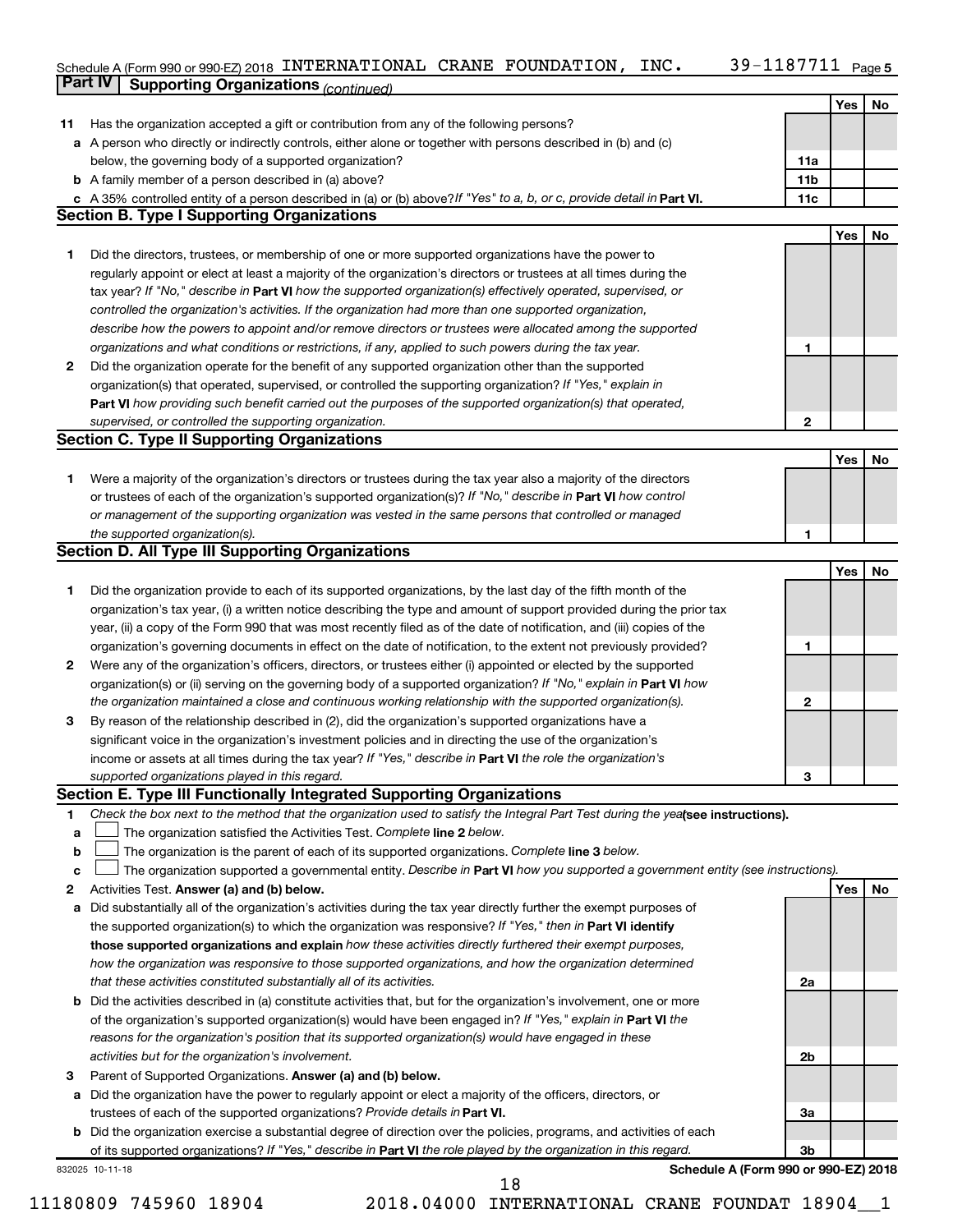|   | Schedule A (Form 990 or 990-EZ) 2018 INTERNATIONAL CRANE FOUNDATION, INC. | 39-1187711 <sub>Page 6</sub> |
|---|---------------------------------------------------------------------------|------------------------------|
| . |                                                                           |                              |

### **Part V Type III Non-Functionally Integrated 509(a)(3) Supporting Organizations**

1 **Letter See instructions.** All Check here if the organization satisfied the Integral Part Test as a qualifying trust on Nov. 20, 1970 (explain in Part VI.) See instructions. All other Type III non-functionally integrated supporting organizations must complete Sections A through E.

|              | Section A - Adjusted Net Income                                              |                | (A) Prior Year | (B) Current Year<br>(optional) |
|--------------|------------------------------------------------------------------------------|----------------|----------------|--------------------------------|
| 1            | Net short-term capital gain                                                  | 1              |                |                                |
| 2            | Recoveries of prior-year distributions                                       | 2              |                |                                |
| З            | Other gross income (see instructions)                                        | 3              |                |                                |
| 4            | Add lines 1 through 3                                                        | 4              |                |                                |
| 5            | Depreciation and depletion                                                   | 5              |                |                                |
| 6            | Portion of operating expenses paid or incurred for production or             |                |                |                                |
|              | collection of gross income or for management, conservation, or               |                |                |                                |
|              | maintenance of property held for production of income (see instructions)     | 6              |                |                                |
| 7            | Other expenses (see instructions)                                            | 7              |                |                                |
| 8            | <b>Adjusted Net Income</b> (subtract lines 5, 6, and 7 from line 4)          | 8              |                |                                |
|              | <b>Section B - Minimum Asset Amount</b>                                      |                | (A) Prior Year | (B) Current Year<br>(optional) |
| 1.           | Aggregate fair market value of all non-exempt-use assets (see                |                |                |                                |
|              | instructions for short tax year or assets held for part of year):            |                |                |                                |
|              | a Average monthly value of securities                                        | 1a             |                |                                |
|              | <b>b</b> Average monthly cash balances                                       | 1b             |                |                                |
|              | c Fair market value of other non-exempt-use assets                           | 1c             |                |                                |
|              | d Total (add lines 1a, 1b, and 1c)                                           | 1d             |                |                                |
|              | <b>e</b> Discount claimed for blockage or other                              |                |                |                                |
|              | factors (explain in detail in <b>Part VI</b> ):                              |                |                |                                |
| $\mathbf{2}$ | Acquisition indebtedness applicable to non-exempt-use assets                 | $\mathbf{2}$   |                |                                |
| З.           | Subtract line 2 from line 1d                                                 | 3              |                |                                |
| 4            | Cash deemed held for exempt use. Enter 1-1/2% of line 3 (for greater amount, |                |                |                                |
|              | see instructions)                                                            | 4              |                |                                |
| 5            | Net value of non-exempt-use assets (subtract line 4 from line 3)             | 5              |                |                                |
| 6            | Multiply line 5 by .035                                                      | 6              |                |                                |
| 7            | Recoveries of prior-year distributions                                       | $\overline{7}$ |                |                                |
| 8            | <b>Minimum Asset Amount (add line 7 to line 6)</b>                           | 8              |                |                                |
|              | <b>Section C - Distributable Amount</b>                                      |                |                | <b>Current Year</b>            |
| 1            | Adjusted net income for prior year (from Section A, line 8, Column A)        | 1              |                |                                |
| 2            | Enter 85% of line 1                                                          | $\overline{2}$ |                |                                |
| 3            | Minimum asset amount for prior year (from Section B, line 8, Column A)       | 3              |                |                                |
| 4            | Enter greater of line 2 or line 3                                            | 4              |                |                                |
| 5            | Income tax imposed in prior year                                             | 5              |                |                                |
| 6            | <b>Distributable Amount.</b> Subtract line 5 from line 4, unless subject to  |                |                |                                |
|              | emergency temporary reduction (see instructions)                             | 6              |                |                                |
|              |                                                                              |                |                |                                |

**7** Let Check here if the current year is the organization's first as a non-functionally integrated Type III supporting organization (see instructions).

**Schedule A (Form 990 or 990-EZ) 2018**

832026 10-11-18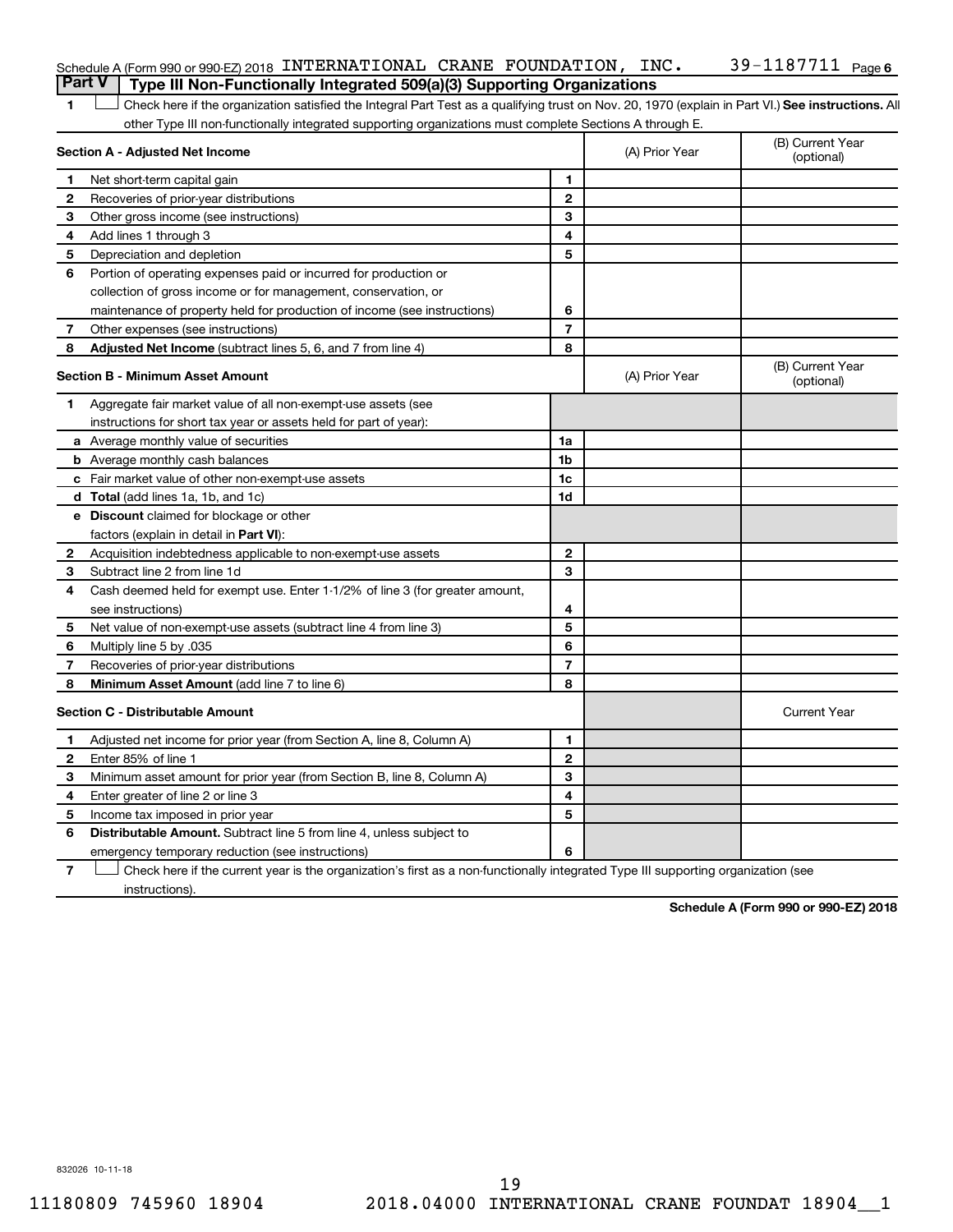### Schedule A (Form 990 or 990-EZ) 2018 INTERNATIONAL CRANE FOUNDATION,INC。 39-II8 / /II Page INTERNATIONAL CRANE FOUNDATION, INC. 39-1187711

| <b>Part V</b>  | Type III Non-Functionally Integrated 509(a)(3) Supporting Organizations (continued)        |                                    |                                   |                               |  |  |  |  |  |
|----------------|--------------------------------------------------------------------------------------------|------------------------------------|-----------------------------------|-------------------------------|--|--|--|--|--|
|                | <b>Current Year</b><br><b>Section D - Distributions</b>                                    |                                    |                                   |                               |  |  |  |  |  |
| 1              | Amounts paid to supported organizations to accomplish exempt purposes                      |                                    |                                   |                               |  |  |  |  |  |
| $\mathbf{2}$   | Amounts paid to perform activity that directly furthers exempt purposes of supported       |                                    |                                   |                               |  |  |  |  |  |
|                | organizations, in excess of income from activity                                           |                                    |                                   |                               |  |  |  |  |  |
| 3              | Administrative expenses paid to accomplish exempt purposes of supported organizations      |                                    |                                   |                               |  |  |  |  |  |
| 4              | Amounts paid to acquire exempt-use assets                                                  |                                    |                                   |                               |  |  |  |  |  |
| 5              | Qualified set-aside amounts (prior IRS approval required)                                  |                                    |                                   |                               |  |  |  |  |  |
| 6              | Other distributions (describe in <b>Part VI</b> ). See instructions.                       |                                    |                                   |                               |  |  |  |  |  |
| 7              | <b>Total annual distributions.</b> Add lines 1 through 6.                                  |                                    |                                   |                               |  |  |  |  |  |
| 8              | Distributions to attentive supported organizations to which the organization is responsive |                                    |                                   |                               |  |  |  |  |  |
|                | (provide details in Part VI). See instructions.                                            |                                    |                                   |                               |  |  |  |  |  |
| 9              | Distributable amount for 2018 from Section C, line 6                                       |                                    |                                   |                               |  |  |  |  |  |
| 10             | Line 8 amount divided by line 9 amount                                                     |                                    |                                   |                               |  |  |  |  |  |
|                | <b>Section E - Distribution Allocations (see instructions)</b>                             | (i)<br><b>Excess Distributions</b> | (ii)<br><b>Underdistributions</b> | (iii)<br><b>Distributable</b> |  |  |  |  |  |
|                |                                                                                            |                                    | Pre-2018                          | Amount for 2018               |  |  |  |  |  |
| 1              | Distributable amount for 2018 from Section C, line 6                                       |                                    |                                   |                               |  |  |  |  |  |
| 2              | Underdistributions, if any, for years prior to 2018 (reason-                               |                                    |                                   |                               |  |  |  |  |  |
|                | able cause required-explain in Part VI). See instructions.                                 |                                    |                                   |                               |  |  |  |  |  |
| 3              | Excess distributions carryover, if any, to 2018                                            |                                    |                                   |                               |  |  |  |  |  |
|                | <b>a</b> From 2013                                                                         |                                    |                                   |                               |  |  |  |  |  |
|                | $b$ From 2014                                                                              |                                    |                                   |                               |  |  |  |  |  |
|                | c From 2015                                                                                |                                    |                                   |                               |  |  |  |  |  |
|                | d From 2016                                                                                |                                    |                                   |                               |  |  |  |  |  |
|                | e From 2017                                                                                |                                    |                                   |                               |  |  |  |  |  |
|                | f Total of lines 3a through e                                                              |                                    |                                   |                               |  |  |  |  |  |
|                | <b>g</b> Applied to underdistributions of prior years                                      |                                    |                                   |                               |  |  |  |  |  |
|                | <b>h</b> Applied to 2018 distributable amount                                              |                                    |                                   |                               |  |  |  |  |  |
| Ť.             | Carryover from 2013 not applied (see instructions)                                         |                                    |                                   |                               |  |  |  |  |  |
|                | Remainder. Subtract lines 3g, 3h, and 3i from 3f.                                          |                                    |                                   |                               |  |  |  |  |  |
| 4              | Distributions for 2018 from Section D,                                                     |                                    |                                   |                               |  |  |  |  |  |
|                | line $7:$                                                                                  |                                    |                                   |                               |  |  |  |  |  |
|                | a Applied to underdistributions of prior years                                             |                                    |                                   |                               |  |  |  |  |  |
|                | <b>b</b> Applied to 2018 distributable amount                                              |                                    |                                   |                               |  |  |  |  |  |
| c              | Remainder. Subtract lines 4a and 4b from 4.                                                |                                    |                                   |                               |  |  |  |  |  |
| 5              | Remaining underdistributions for years prior to 2018, if                                   |                                    |                                   |                               |  |  |  |  |  |
|                | any. Subtract lines 3g and 4a from line 2. For result greater                              |                                    |                                   |                               |  |  |  |  |  |
|                | than zero, explain in Part VI. See instructions.                                           |                                    |                                   |                               |  |  |  |  |  |
| 6              | Remaining underdistributions for 2018. Subtract lines 3h                                   |                                    |                                   |                               |  |  |  |  |  |
|                | and 4b from line 1. For result greater than zero, explain in                               |                                    |                                   |                               |  |  |  |  |  |
|                | <b>Part VI.</b> See instructions.                                                          |                                    |                                   |                               |  |  |  |  |  |
| $\overline{7}$ | Excess distributions carryover to 2019. Add lines 3j                                       |                                    |                                   |                               |  |  |  |  |  |
|                | and 4c.                                                                                    |                                    |                                   |                               |  |  |  |  |  |
| 8              | Breakdown of line 7:                                                                       |                                    |                                   |                               |  |  |  |  |  |
|                | a Excess from 2014                                                                         |                                    |                                   |                               |  |  |  |  |  |
|                | <b>b</b> Excess from 2015                                                                  |                                    |                                   |                               |  |  |  |  |  |
|                | c Excess from 2016                                                                         |                                    |                                   |                               |  |  |  |  |  |
|                | d Excess from 2017                                                                         |                                    |                                   |                               |  |  |  |  |  |
|                | e Excess from 2018                                                                         |                                    |                                   |                               |  |  |  |  |  |

**Schedule A (Form 990 or 990-EZ) 2018**

832027 10-11-18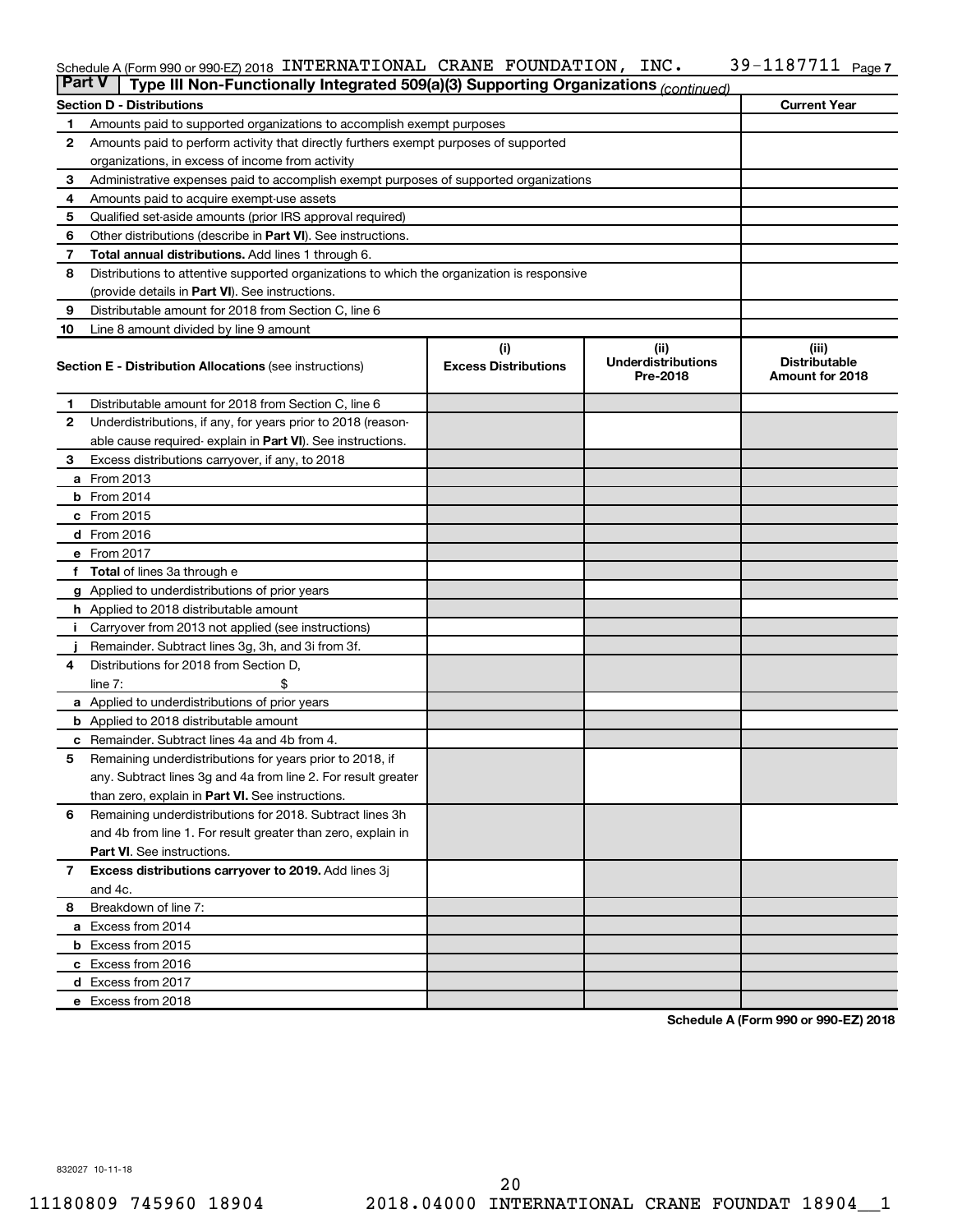|                 |                       | Schedule A (Form 990 or 990-EZ) 2018 INTERNATIONAL CRANE FOUNDATION, INC.                                                                                                                                                                                                     |                                              | 39-1187711 Page 8                    |  |
|-----------------|-----------------------|-------------------------------------------------------------------------------------------------------------------------------------------------------------------------------------------------------------------------------------------------------------------------------|----------------------------------------------|--------------------------------------|--|
| <b>Part VI</b>  |                       | Supplemental Information. Provide the explanations required by Part II, line 10; Part II, line 17a or 17b; Part III, line 12;<br>Part IV, Section A, lines 1, 2, 3b, 3c, 4b, 4c, 5a, 6, 9a, 9b, 9c, 11a, 11b, and 11c; Part IV, Section B, lines 1 and 2; Part IV, Section C, |                                              |                                      |  |
|                 |                       | line 1; Part IV, Section D, lines 2 and 3; Part IV, Section E, lines 1c, 2a, 2b, 3a, and 3b; Part V, line 1; Part V, Section B, line 1e; Part V,                                                                                                                              |                                              |                                      |  |
|                 | (See instructions.)   | Section D, lines 5, 6, and 8; and Part V, Section E, lines 2, 5, and 6. Also complete this part for any additional information.                                                                                                                                               |                                              |                                      |  |
|                 |                       |                                                                                                                                                                                                                                                                               |                                              |                                      |  |
|                 |                       |                                                                                                                                                                                                                                                                               |                                              |                                      |  |
|                 |                       |                                                                                                                                                                                                                                                                               |                                              |                                      |  |
|                 |                       |                                                                                                                                                                                                                                                                               |                                              |                                      |  |
|                 |                       |                                                                                                                                                                                                                                                                               |                                              |                                      |  |
|                 |                       |                                                                                                                                                                                                                                                                               |                                              |                                      |  |
|                 |                       |                                                                                                                                                                                                                                                                               |                                              |                                      |  |
|                 |                       |                                                                                                                                                                                                                                                                               |                                              |                                      |  |
|                 |                       |                                                                                                                                                                                                                                                                               |                                              |                                      |  |
|                 |                       |                                                                                                                                                                                                                                                                               |                                              |                                      |  |
|                 |                       |                                                                                                                                                                                                                                                                               |                                              |                                      |  |
|                 |                       |                                                                                                                                                                                                                                                                               |                                              |                                      |  |
|                 |                       |                                                                                                                                                                                                                                                                               |                                              |                                      |  |
|                 |                       |                                                                                                                                                                                                                                                                               |                                              |                                      |  |
|                 |                       |                                                                                                                                                                                                                                                                               |                                              |                                      |  |
|                 |                       |                                                                                                                                                                                                                                                                               |                                              |                                      |  |
|                 |                       |                                                                                                                                                                                                                                                                               |                                              |                                      |  |
|                 |                       |                                                                                                                                                                                                                                                                               |                                              |                                      |  |
|                 |                       |                                                                                                                                                                                                                                                                               |                                              |                                      |  |
|                 |                       |                                                                                                                                                                                                                                                                               |                                              |                                      |  |
|                 |                       |                                                                                                                                                                                                                                                                               |                                              |                                      |  |
|                 |                       |                                                                                                                                                                                                                                                                               |                                              |                                      |  |
|                 |                       |                                                                                                                                                                                                                                                                               |                                              |                                      |  |
|                 |                       |                                                                                                                                                                                                                                                                               |                                              |                                      |  |
|                 |                       |                                                                                                                                                                                                                                                                               |                                              |                                      |  |
|                 |                       |                                                                                                                                                                                                                                                                               |                                              |                                      |  |
|                 |                       |                                                                                                                                                                                                                                                                               |                                              |                                      |  |
|                 |                       |                                                                                                                                                                                                                                                                               |                                              |                                      |  |
|                 |                       |                                                                                                                                                                                                                                                                               |                                              |                                      |  |
|                 |                       |                                                                                                                                                                                                                                                                               |                                              |                                      |  |
|                 |                       |                                                                                                                                                                                                                                                                               |                                              |                                      |  |
|                 |                       |                                                                                                                                                                                                                                                                               |                                              |                                      |  |
|                 |                       |                                                                                                                                                                                                                                                                               |                                              |                                      |  |
|                 |                       |                                                                                                                                                                                                                                                                               |                                              |                                      |  |
|                 |                       |                                                                                                                                                                                                                                                                               |                                              |                                      |  |
|                 |                       |                                                                                                                                                                                                                                                                               |                                              |                                      |  |
|                 |                       |                                                                                                                                                                                                                                                                               |                                              |                                      |  |
|                 |                       |                                                                                                                                                                                                                                                                               |                                              |                                      |  |
|                 |                       |                                                                                                                                                                                                                                                                               |                                              |                                      |  |
|                 |                       |                                                                                                                                                                                                                                                                               |                                              |                                      |  |
|                 |                       |                                                                                                                                                                                                                                                                               |                                              |                                      |  |
|                 |                       |                                                                                                                                                                                                                                                                               |                                              |                                      |  |
|                 |                       |                                                                                                                                                                                                                                                                               |                                              |                                      |  |
|                 |                       |                                                                                                                                                                                                                                                                               |                                              |                                      |  |
|                 |                       |                                                                                                                                                                                                                                                                               |                                              |                                      |  |
|                 |                       |                                                                                                                                                                                                                                                                               |                                              |                                      |  |
|                 |                       |                                                                                                                                                                                                                                                                               |                                              |                                      |  |
| 832028 10-11-18 |                       |                                                                                                                                                                                                                                                                               | 21                                           | Schedule A (Form 990 or 990-EZ) 2018 |  |
|                 | 11180809 745960 18904 |                                                                                                                                                                                                                                                                               | 2018.04000 INTERNATIONAL CRANE FOUNDAT 18904 |                                      |  |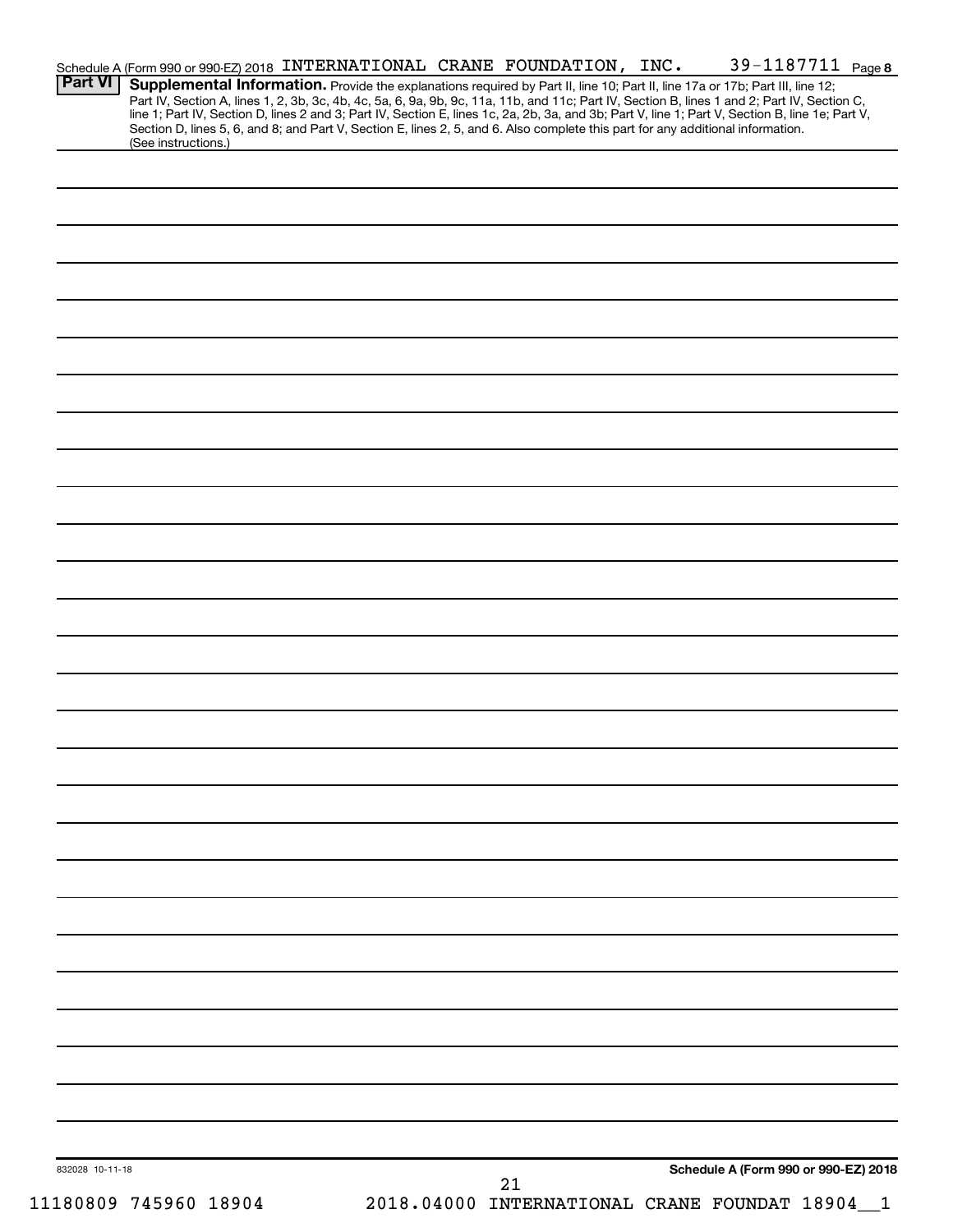**(Form 990, 990-EZ,**

Department of the Treasury Internal Revenue Service

Name of the organization

### \*\* PUBLIC DISCLOSURE COPY \*\*

# **Schedule B Schedule of Contributors**

**or 990-PF) | Attach to Form 990, Form 990-EZ, or Form 990-PF. | Go to www.irs.gov/Form990 for the latest information.** OMB No. 1545-0047

**2018**

**Employer identification number**

|                    | INTERNATIONAL CRANE FOUNDATION, INC.                                        | 39-1187711 |  |  |  |  |  |
|--------------------|-----------------------------------------------------------------------------|------------|--|--|--|--|--|
|                    | Organization type (check one):                                              |            |  |  |  |  |  |
| Filers of:         | Section:                                                                    |            |  |  |  |  |  |
| Form 990 or 990-EZ | $\boxed{\textbf{X}}$ 501(c)( 3) (enter number) organization                 |            |  |  |  |  |  |
|                    | $4947(a)(1)$ nonexempt charitable trust not treated as a private foundation |            |  |  |  |  |  |
|                    | 527 political organization                                                  |            |  |  |  |  |  |
| Form 990-PF        | 501(c)(3) exempt private foundation                                         |            |  |  |  |  |  |
|                    | 4947(a)(1) nonexempt charitable trust treated as a private foundation       |            |  |  |  |  |  |
|                    | 501(c)(3) taxable private foundation                                        |            |  |  |  |  |  |
|                    |                                                                             |            |  |  |  |  |  |

Check if your organization is covered by the General Rule or a Special Rule. **Note:**  Only a section 501(c)(7), (8), or (10) organization can check boxes for both the General Rule and a Special Rule. See instructions.

### **General Rule**

 $\Box$ 

For an organization filing Form 990, 990-EZ, or 990-PF that received, during the year, contributions totaling \$5,000 or more (in money or property) from any one contributor. Complete Parts I and II. See instructions for determining a contributor's total contributions.

### **Special Rules**

any one contributor, during the year, total contributions of the greater of (1) \$5,000; or (2) 2% of the amount on (i) Form 990, Part VIII, line 1h;  $\boxed{\text{X}}$  For an organization described in section 501(c)(3) filing Form 990 or 990-EZ that met the 33 1/3% support test of the regulations under sections 509(a)(1) and 170(b)(1)(A)(vi), that checked Schedule A (Form 990 or 990-EZ), Part II, line 13, 16a, or 16b, and that received from or (ii) Form 990-EZ, line 1. Complete Parts I and II.

year, total contributions of more than \$1,000 *exclusively* for religious, charitable, scientific, literary, or educational purposes, or for the For an organization described in section 501(c)(7), (8), or (10) filing Form 990 or 990-EZ that received from any one contributor, during the prevention of cruelty to children or animals. Complete Parts I (entering "N/A" in column (b) instead of the contributor name and address), II, and III.  $\Box$ 

purpose. Don't complete any of the parts unless the General Rule applies to this organization because it received nonexclusively year, contributions exclusively for religious, charitable, etc., purposes, but no such contributions totaled more than \$1,000. If this box is checked, enter here the total contributions that were received during the year for an exclusively religious, charitable, etc., For an organization described in section 501(c)(7), (8), or (10) filing Form 990 or 990-EZ that received from any one contributor, during the religious, charitable, etc., contributions totaling \$5,000 or more during the year  $\ldots$  $\ldots$  $\ldots$  $\ldots$  $\ldots$  $\ldots$  $\Box$ 

**Caution:**  An organization that isn't covered by the General Rule and/or the Special Rules doesn't file Schedule B (Form 990, 990-EZ, or 990-PF),  **must** but it answer "No" on Part IV, line 2, of its Form 990; or check the box on line H of its Form 990-EZ or on its Form 990-PF, Part I, line 2, to certify that it doesn't meet the filing requirements of Schedule B (Form 990, 990-EZ, or 990-PF).

**For Paperwork Reduction Act Notice, see the instructions for Form 990, 990-EZ, or 990-PF. Schedule B (Form 990, 990-EZ, or 990-PF) (2018)** LHA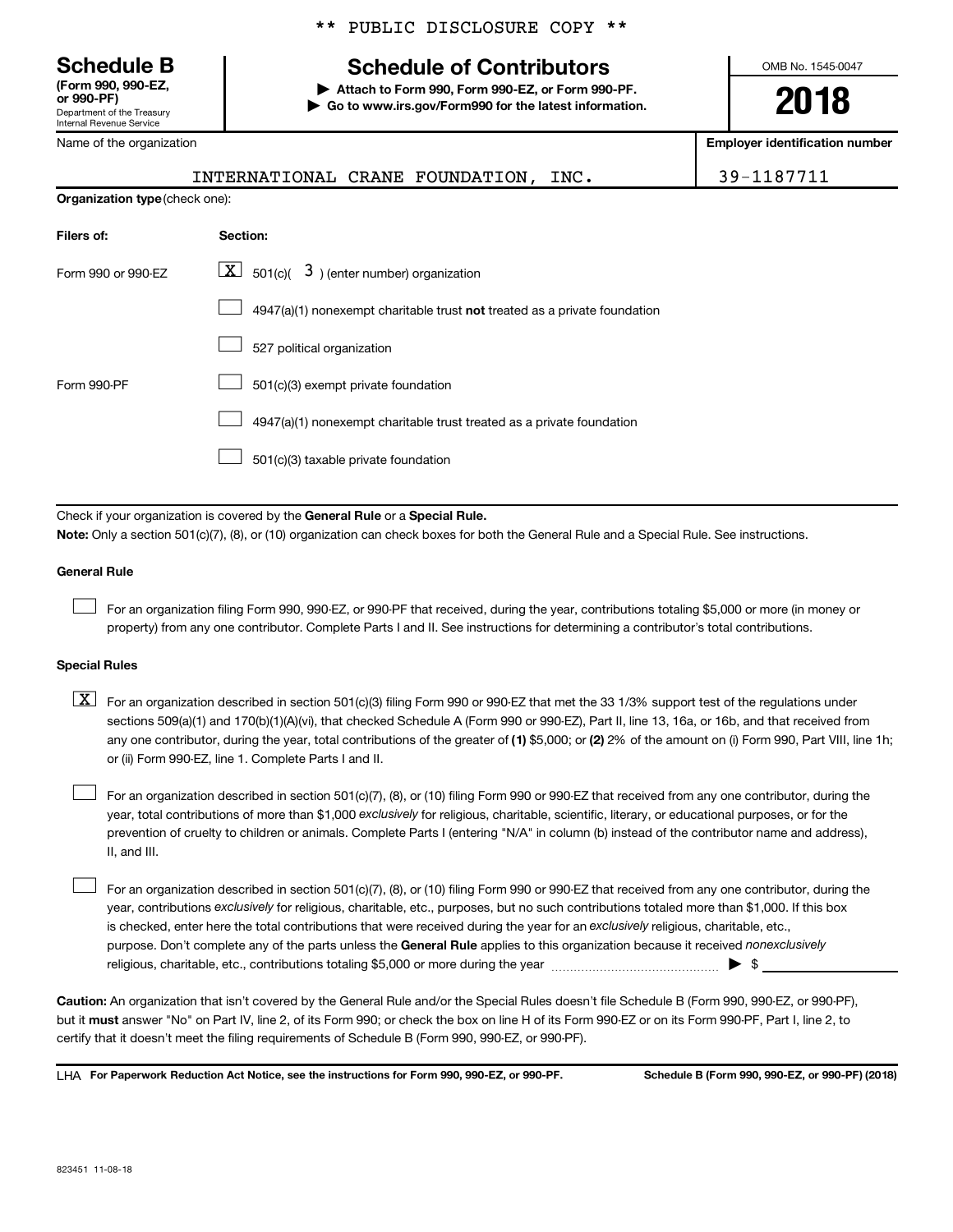| Schedule B (Form 990, 990-EZ, or 990-PF) (2018)<br>$\sqrt{2}$ , $\sqrt{2}$ , $\sqrt{2}$ , $\sqrt{2}$ , $\sqrt{2}$ | Page |
|-------------------------------------------------------------------------------------------------------------------|------|
|-------------------------------------------------------------------------------------------------------------------|------|

Name of organization

**Employer identification number**

### INTERNATIONAL CRANE FOUNDATION, INC. 29-1187711

**Part I** Contributors (see instructions). Use duplicate copies of Part I if additional space is needed.

| (a)<br>No.       | (b)<br>Name, address, and ZIP + 4 | (c)<br><b>Total contributions</b> | (d)<br>Type of contribution                                                                                                         |
|------------------|-----------------------------------|-----------------------------------|-------------------------------------------------------------------------------------------------------------------------------------|
| $\mathbf 1$      |                                   | 1,437,015.<br>\$                  | $\overline{\mathbf{X}}$<br>Person<br>Payroll<br>Noncash<br>(Complete Part II for<br>noncash contributions.)                         |
| (a)<br>No.       | (b)<br>Name, address, and ZIP + 4 | (c)<br><b>Total contributions</b> | (d)<br>Type of contribution                                                                                                         |
| $\boldsymbol{2}$ |                                   | 2,004,939.<br>\$                  | $\overline{\text{X}}$<br>Person<br>Payroll<br>Noncash<br>(Complete Part II for<br>noncash contributions.)                           |
| (a)<br>No.       | (b)<br>Name, address, and ZIP + 4 | (c)<br><b>Total contributions</b> | (d)<br>Type of contribution                                                                                                         |
| 3                |                                   | 1,000,000.<br>\$                  | $\overline{\text{X}}$<br>Person<br>Payroll<br>Noncash<br>(Complete Part II for<br>noncash contributions.)                           |
| (a)<br>No.       | (b)<br>Name, address, and ZIP + 4 | (c)<br><b>Total contributions</b> | (d)<br>Type of contribution                                                                                                         |
| 4                |                                   | 300, 100.<br>\$                   | $\overline{\text{X}}$<br>Person<br>Payroll<br>Noncash<br>(Complete Part II for<br>noncash contributions.)                           |
| (a)<br>NO.       | (b)<br>Name, address, and ZIP + 4 | (c)<br>Total contributions        | (d)<br>Type of contribution                                                                                                         |
| 5                |                                   | 237,408.<br>\$                    | $\boxed{\text{X}}$<br>Person<br>Payroll<br>Noncash<br>(Complete Part II for<br>noncash contributions.)                              |
| (a)<br>No.       | (b)<br>Name, address, and ZIP + 4 | (c)<br><b>Total contributions</b> | (d)<br>Type of contribution                                                                                                         |
| 823452 11-08-18  |                                   | \$                                | Person<br>Payroll<br>Noncash<br>(Complete Part II for<br>noncash contributions.)<br>Schedule B (Form 990, 990-EZ, or 990-PF) (2018) |
|                  | 23                                |                                   |                                                                                                                                     |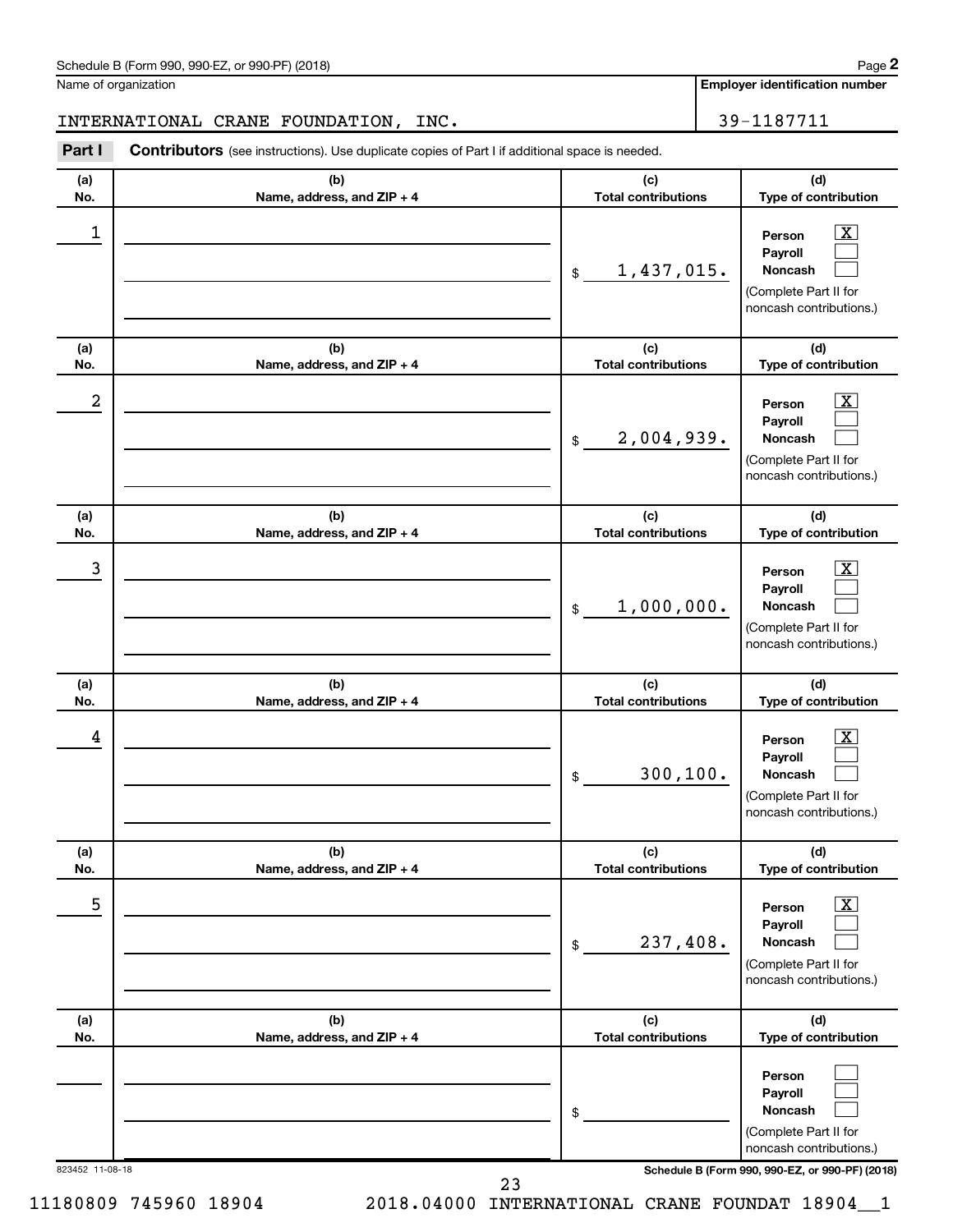| Schedule B (Form 990, 990-EZ, or 990-PF) (2018) | Page |
|-------------------------------------------------|------|
|-------------------------------------------------|------|

Name of organization

**Employer identification number**

INTERNATIONAL CRANE FOUNDATION, INC. 29-1187711

Part II Noncash Property (see instructions). Use duplicate copies of Part II if additional space is needed.

| (a)<br>No.<br>from<br>Part I | (b)<br>Description of noncash property given | (c)<br>FMV (or estimate)<br>(See instructions.) | (d)<br>Date received |
|------------------------------|----------------------------------------------|-------------------------------------------------|----------------------|
|                              |                                              | \$                                              |                      |
| (a)<br>No.<br>from<br>Part I | (b)<br>Description of noncash property given | (c)<br>FMV (or estimate)<br>(See instructions.) | (d)<br>Date received |
|                              |                                              | \$                                              |                      |
| (a)<br>No.<br>from<br>Part I | (b)<br>Description of noncash property given | (c)<br>FMV (or estimate)<br>(See instructions.) | (d)<br>Date received |
|                              |                                              | \$                                              |                      |
| (a)<br>No.<br>from<br>Part I | (b)<br>Description of noncash property given | (c)<br>FMV (or estimate)<br>(See instructions.) | (d)<br>Date received |
|                              |                                              | \$                                              |                      |
| (a)<br>No.<br>from<br>Part I | (b)<br>Description of noncash property given | (c)<br>FMV (or estimate)<br>(See instructions.) | (d)<br>Date received |
|                              |                                              | $\,$                                            |                      |
| (a)<br>No.<br>from<br>Part I | (b)<br>Description of noncash property given | (c)<br>FMV (or estimate)<br>(See instructions.) | (d)<br>Date received |
|                              |                                              | \$                                              |                      |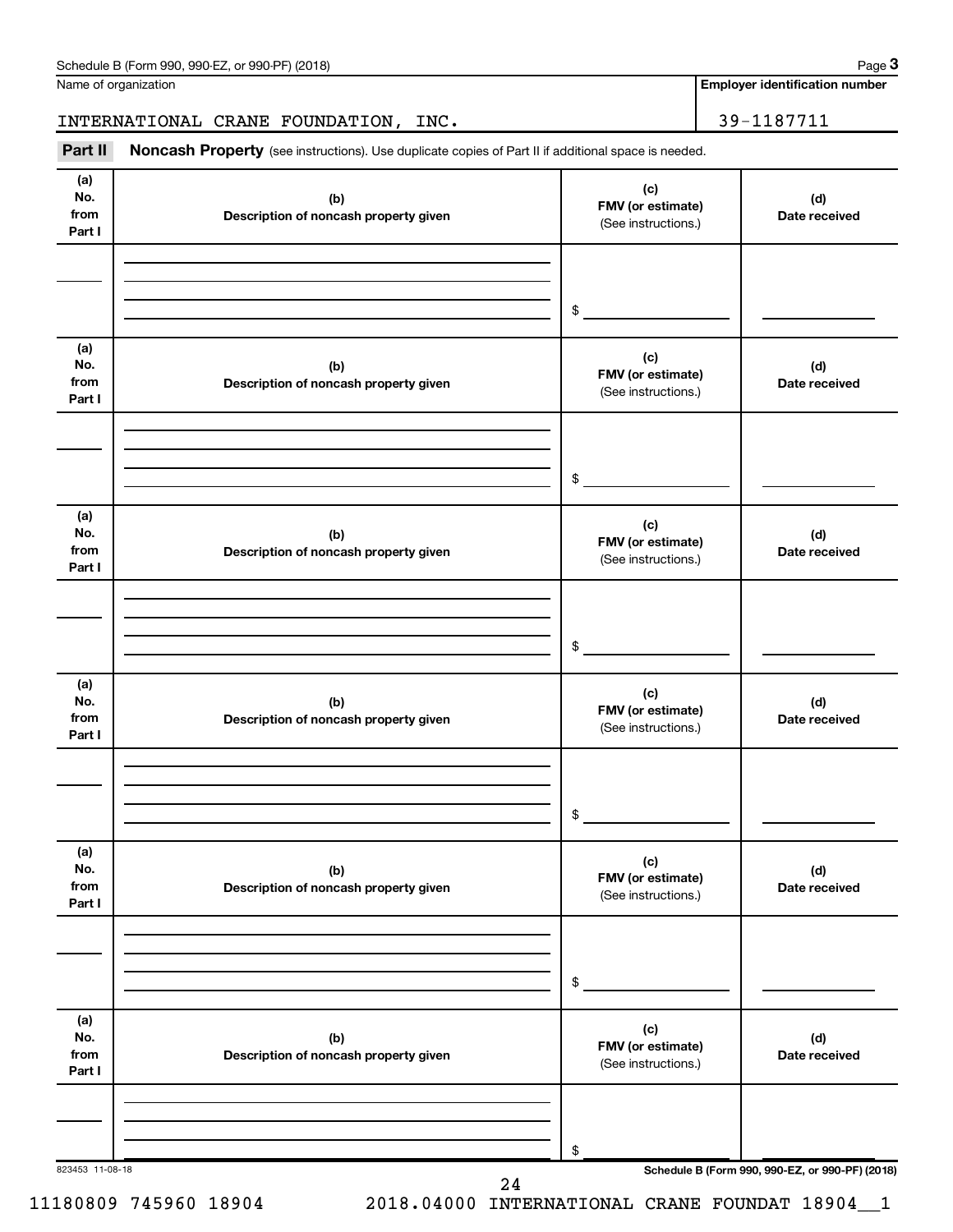| Name of organization        |                                                                                                                                                                                                                                                                                                                                           |                      | <b>Employer identification number</b>           |
|-----------------------------|-------------------------------------------------------------------------------------------------------------------------------------------------------------------------------------------------------------------------------------------------------------------------------------------------------------------------------------------|----------------------|-------------------------------------------------|
| Part III                    | INTERNATIONAL CRANE FOUNDATION, INC.<br>Exclusively religious, charitable, etc., contributions to organizations described in section 501(c)(7), (8), or (10) that total more than \$1,000 for the year                                                                                                                                    |                      | 39-1187711                                      |
|                             | from any one contributor. Complete columns (a) through (e) and the following line entry. For organizations<br>completing Part III, enter the total of exclusively religious, charitable, etc., contributions of \$1,000 or less for the year. (Enter this info. once.)<br>Use duplicate copies of Part III if additional space is needed. |                      |                                                 |
| (a) No.<br>from<br>Part I   | (b) Purpose of gift                                                                                                                                                                                                                                                                                                                       | (c) Use of gift      | (d) Description of how gift is held             |
|                             |                                                                                                                                                                                                                                                                                                                                           |                      |                                                 |
|                             |                                                                                                                                                                                                                                                                                                                                           | (e) Transfer of gift |                                                 |
|                             | Transferee's name, address, and ZIP + 4                                                                                                                                                                                                                                                                                                   |                      | Relationship of transferor to transferee        |
| (a) No.                     |                                                                                                                                                                                                                                                                                                                                           |                      |                                                 |
| from<br>Part I              | (b) Purpose of gift                                                                                                                                                                                                                                                                                                                       | (c) Use of gift      | (d) Description of how gift is held             |
|                             |                                                                                                                                                                                                                                                                                                                                           | (e) Transfer of gift |                                                 |
|                             | Transferee's name, address, and ZIP + 4                                                                                                                                                                                                                                                                                                   |                      | Relationship of transferor to transferee        |
|                             |                                                                                                                                                                                                                                                                                                                                           |                      |                                                 |
| $(a)$ No.<br>from<br>Part I | (b) Purpose of gift                                                                                                                                                                                                                                                                                                                       | (c) Use of gift      | (d) Description of how gift is held             |
|                             |                                                                                                                                                                                                                                                                                                                                           |                      |                                                 |
|                             |                                                                                                                                                                                                                                                                                                                                           | (e) Transfer of gift |                                                 |
|                             | Transferee's name, address, and ZIP + 4                                                                                                                                                                                                                                                                                                   |                      | Relationship of transferor to transferee        |
| (a) No.<br>from             |                                                                                                                                                                                                                                                                                                                                           |                      |                                                 |
| Part I                      | (b) Purpose of gift                                                                                                                                                                                                                                                                                                                       | (c) Use of gift      | (d) Description of how gift is held             |
|                             |                                                                                                                                                                                                                                                                                                                                           | (e) Transfer of gift |                                                 |
|                             | Transferee's name, address, and ZIP + 4                                                                                                                                                                                                                                                                                                   |                      | Relationship of transferor to transferee        |
|                             |                                                                                                                                                                                                                                                                                                                                           |                      |                                                 |
| 823454 11-08-18             |                                                                                                                                                                                                                                                                                                                                           | 25                   | Schedule B (Form 990, 990-EZ, or 990-PF) (2018) |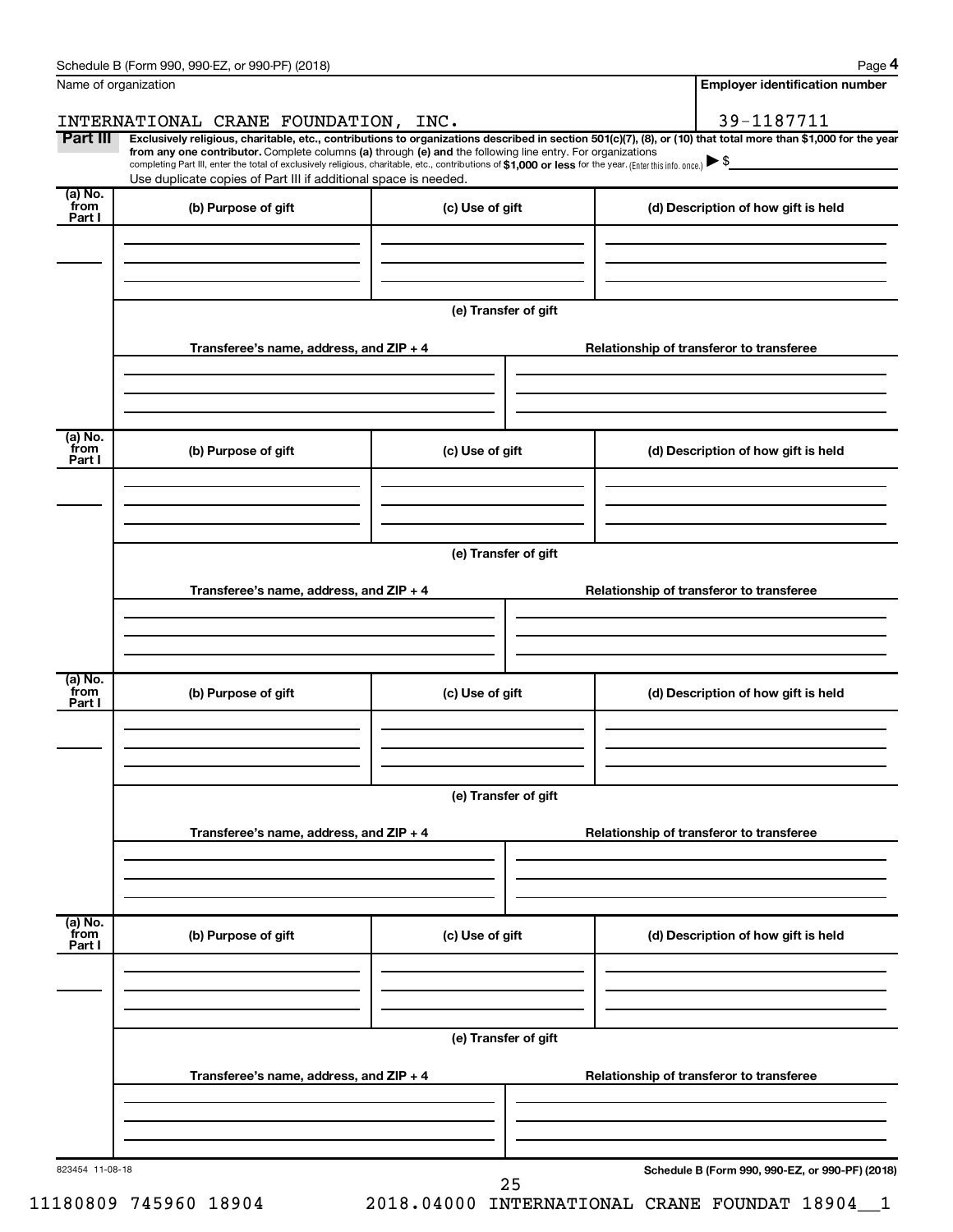# **SCHEDULE D Supplemental Financial Statements**<br> **Form 990 2018**<br> **Part IV** line 6.7.8.9.10, 11a, 11b, 11d, 11d, 11d, 11d, 11d, 12a, 0r, 12b



| (Form 990)<br>Department of the Treasury | ► Complete if the organization answered "Yes" on Form 990,<br>Part IV, line 6, 7, 8, 9, 10, 11a, 11b, 11c, 11d, 11e, 11f, 12a, or 12b.<br>► Attach to Form 990. | ZU IO<br><b>Open to Public</b>        |
|------------------------------------------|-----------------------------------------------------------------------------------------------------------------------------------------------------------------|---------------------------------------|
| Internal Revenue Service                 | Go to www.irs.gov/Form990 for instructions and the latest information.                                                                                          | <b>Inspection</b>                     |
| Name of the organization                 |                                                                                                                                                                 | <b>Employer identification number</b> |

OMB No. 1545-0047

|              | INTERNATIONAL CRANE FOUNDATION, INC.                                                                                                                      | 39-1187711                          |
|--------------|-----------------------------------------------------------------------------------------------------------------------------------------------------------|-------------------------------------|
| Part I       | Organizations Maintaining Donor Advised Funds or Other Similar Funds or Accounts. Complete if the                                                         |                                     |
|              | organization answered "Yes" on Form 990, Part IV, line 6.                                                                                                 |                                     |
|              | (a) Donor advised funds                                                                                                                                   | (b) Funds and other accounts        |
| 1            |                                                                                                                                                           |                                     |
| 2            | Aggregate value of contributions to (during year)                                                                                                         |                                     |
| 3            | Aggregate value of grants from (during year)                                                                                                              |                                     |
| 4            |                                                                                                                                                           |                                     |
| 5            | Did the organization inform all donors and donor advisors in writing that the assets held in donor advised funds                                          |                                     |
|              |                                                                                                                                                           | Yes<br>No                           |
| 6            | Did the organization inform all grantees, donors, and donor advisors in writing that grant funds can be used only                                         |                                     |
|              | for charitable purposes and not for the benefit of the donor or donor advisor, or for any other purpose conferring                                        |                                     |
|              | impermissible private benefit?                                                                                                                            | Yes<br>No                           |
| Part II      | Conservation Easements. Complete if the organization answered "Yes" on Form 990, Part IV, line 7.                                                         |                                     |
| 1            | Purpose(s) of conservation easements held by the organization (check all that apply).                                                                     |                                     |
|              | Preservation of land for public use (e.g., recreation or education)<br>Preservation of a historically important land area                                 |                                     |
|              | $\lfloor$ X $\rfloor$ Protection of natural habitat<br>Preservation of a certified historic structure                                                     |                                     |
|              | Preservation of open space                                                                                                                                |                                     |
| 2            | Complete lines 2a through 2d if the organization held a qualified conservation contribution in the form of a conservation easement on the last            |                                     |
|              | day of the tax year.                                                                                                                                      | Held at the End of the Tax Year     |
| а            |                                                                                                                                                           | 2a                                  |
| b            | Total acreage restricted by conservation easements manufactured acreage restricted by conservation easements                                              | 0.00<br>2 <sub>b</sub>              |
|              |                                                                                                                                                           | 2c                                  |
|              | d Number of conservation easements included in (c) acquired after 7/25/06, and not on a historic structure                                                |                                     |
|              |                                                                                                                                                           | 0<br>2d                             |
| 3            | Number of conservation easements modified, transferred, released, extinguished, or terminated by the organization during the tax                          |                                     |
|              | O<br>$year \blacktriangleright$                                                                                                                           |                                     |
| 4            | Number of states where property subject to conservation easement is located >                                                                             |                                     |
| 5            | Does the organization have a written policy regarding the periodic monitoring, inspection, handling of                                                    |                                     |
|              | violations, and enforcement of the conservation easements it holds?                                                                                       | $\boxed{\text{X}}$ Yes<br><b>No</b> |
| 6            | Staff and volunteer hours devoted to monitoring, inspecting, handling of violations, and enforcing conservation easements during the year                 |                                     |
|              | 10                                                                                                                                                        |                                     |
| 7            | Amount of expenses incurred in monitoring, inspecting, handling of violations, and enforcing conservation easements during the year                       |                                     |
|              | υ.<br>$\blacktriangleright$ \$                                                                                                                            |                                     |
| 8            | Does each conservation easement reported on line 2(d) above satisfy the requirements of section 170(h)(4)(B)(i)                                           |                                     |
|              |                                                                                                                                                           | $\overline{X}$ Yes<br>No            |
| 9            | In Part XIII, describe how the organization reports conservation easements in its revenue and expense statement, and balance sheet, and                   |                                     |
|              | include, if applicable, the text of the footnote to the organization's financial statements that describes the organization's accounting for              |                                     |
|              |                                                                                                                                                           |                                     |
|              | conservation easements.<br>Organizations Maintaining Collections of Art, Historical Treasures, or Other Similar Assets.<br>Part III                       |                                     |
|              | Complete if the organization answered "Yes" on Form 990, Part IV, line 8.                                                                                 |                                     |
|              | 1a If the organization elected, as permitted under SFAS 116 (ASC 958), not to report in its revenue statement and balance sheet works of art,             |                                     |
|              | historical treasures, or other similar assets held for public exhibition, education, or research in furtherance of public service, provide, in Part XIII, |                                     |
|              | the text of the footnote to its financial statements that describes these items.                                                                          |                                     |
|              |                                                                                                                                                           |                                     |
|              | b If the organization elected, as permitted under SFAS 116 (ASC 958), to report in its revenue statement and balance sheet works of art, historical       |                                     |
|              | treasures, or other similar assets held for public exhibition, education, or research in furtherance of public service, provide the following amounts     |                                     |
|              | relating to these items:                                                                                                                                  |                                     |
|              |                                                                                                                                                           | $\triangleright$ \$                 |
|              | (ii) Assets included in Form 990, Part X                                                                                                                  | $\blacktriangleright$ \$            |
| $\mathbf{2}$ | If the organization received or held works of art, historical treasures, or other similar assets for financial gain, provide                              |                                     |
|              | the following amounts required to be reported under SFAS 116 (ASC 958) relating to these items:                                                           |                                     |
| а            |                                                                                                                                                           | -\$<br>▶                            |
|              |                                                                                                                                                           | $\blacktriangleright$ \$            |
|              | LHA For Paperwork Reduction Act Notice, see the Instructions for Form 990.                                                                                | Schedule D (Form 990) 2018          |
|              | 832051 10-29-18<br>26                                                                                                                                     |                                     |
|              |                                                                                                                                                           |                                     |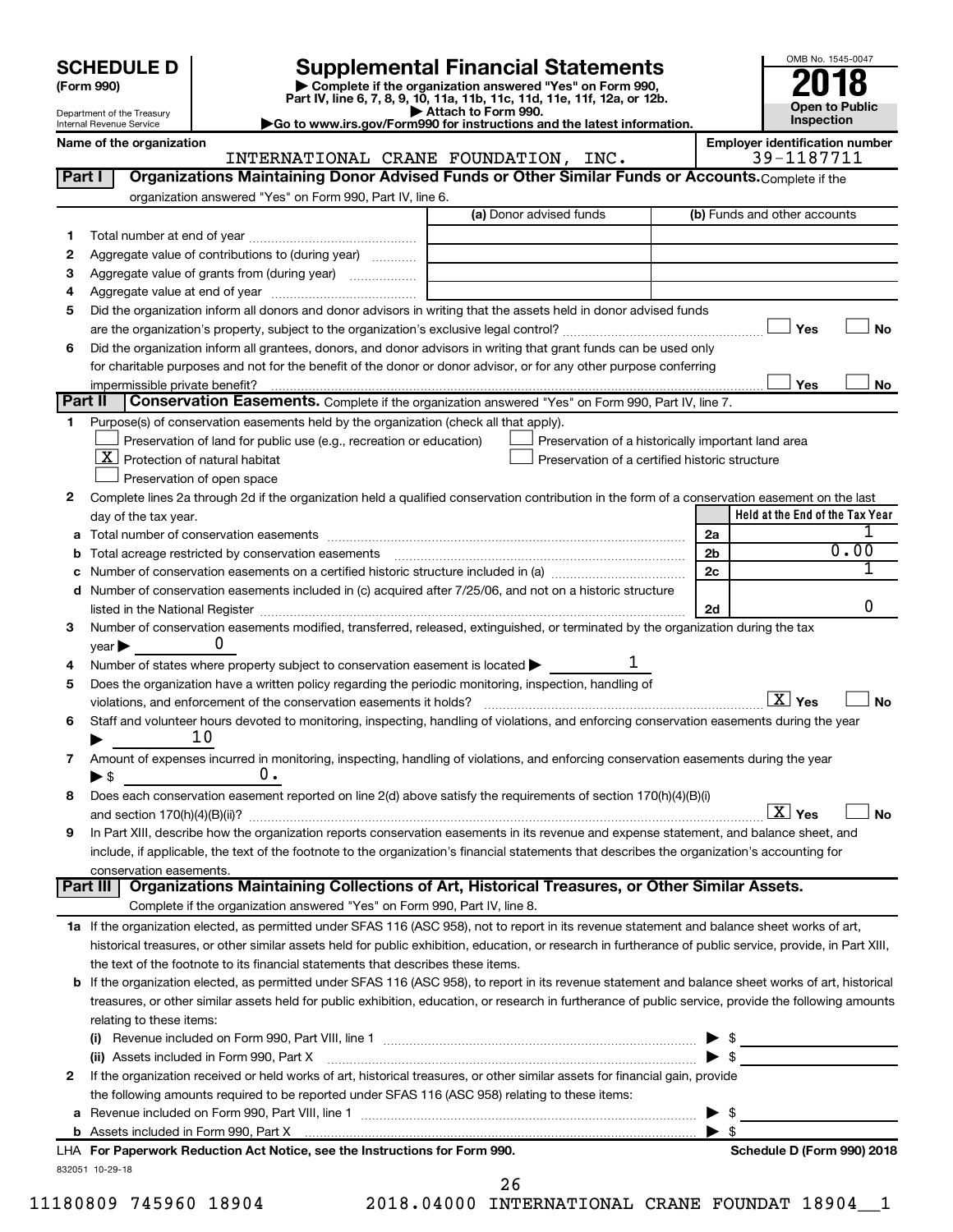|               | Schedule D (Form 990) 2018                                                                                                                                                                                                           | INTERNATIONAL CRANE FOUNDATION, INC. |                |                                                 |             |                 | 39-1187711 Page 2          |                     |             |                          |
|---------------|--------------------------------------------------------------------------------------------------------------------------------------------------------------------------------------------------------------------------------------|--------------------------------------|----------------|-------------------------------------------------|-------------|-----------------|----------------------------|---------------------|-------------|--------------------------|
|               | Part III<br>Organizations Maintaining Collections of Art, Historical Treasures, or Other Similar Assets (continued)                                                                                                                  |                                      |                |                                                 |             |                 |                            |                     |             |                          |
| 3             | Using the organization's acquisition, accession, and other records, check any of the following that are a significant use of its collection items                                                                                    |                                      |                |                                                 |             |                 |                            |                     |             |                          |
|               | (check all that apply):                                                                                                                                                                                                              |                                      |                |                                                 |             |                 |                            |                     |             |                          |
| a             | $X$ Public exhibition                                                                                                                                                                                                                |                                      |                | Loan or exchange programs                       |             |                 |                            |                     |             |                          |
| b             | Scholarly research                                                                                                                                                                                                                   |                                      | Other          |                                                 |             |                 |                            |                     |             |                          |
| c             | Preservation for future generations                                                                                                                                                                                                  |                                      |                |                                                 |             |                 |                            |                     |             |                          |
| 4             | Provide a description of the organization's collections and explain how they further the organization's exempt purpose in Part XIII.                                                                                                 |                                      |                |                                                 |             |                 |                            |                     |             |                          |
| 5             | During the year, did the organization solicit or receive donations of art, historical treasures, or other similar assets                                                                                                             |                                      |                |                                                 |             |                 |                            |                     |             |                          |
|               |                                                                                                                                                                                                                                      |                                      |                |                                                 |             |                 |                            | Yes                 |             | $\overline{\text{X}}$ No |
|               | Part IV<br><b>Escrow and Custodial Arrangements.</b> Complete if the organization answered "Yes" on Form 990, Part IV, line 9, or                                                                                                    |                                      |                |                                                 |             |                 |                            |                     |             |                          |
|               | reported an amount on Form 990, Part X, line 21.                                                                                                                                                                                     |                                      |                |                                                 |             |                 |                            |                     |             |                          |
|               | 1a Is the organization an agent, trustee, custodian or other intermediary for contributions or other assets not included                                                                                                             |                                      |                |                                                 |             |                 |                            | Yes                 |             | <b>No</b>                |
|               |                                                                                                                                                                                                                                      |                                      |                |                                                 |             |                 |                            |                     |             |                          |
|               | b If "Yes," explain the arrangement in Part XIII and complete the following table:                                                                                                                                                   |                                      |                |                                                 |             |                 |                            |                     |             |                          |
|               |                                                                                                                                                                                                                                      |                                      |                |                                                 |             | 1c              |                            | Amount              |             |                          |
|               | c Beginning balance <b>contract to the contract of the contract of the contract of the contract of the contract of the contract of the contract of the contract of the contract of the contract of the contract of the contract </b> |                                      |                |                                                 |             | 1d              |                            |                     |             |                          |
|               | e Distributions during the year manufactured and continuum and contact the year manufactured and contact the year manufactured and contact the year manufactured and contact the year manufactured and contact the year manufa       |                                      |                |                                                 |             | 1e              |                            |                     |             |                          |
|               |                                                                                                                                                                                                                                      |                                      |                |                                                 |             | 1f              |                            |                     |             |                          |
|               | 2a Did the organization include an amount on Form 990, Part X, line 21, for escrow or custodial account liability?                                                                                                                   |                                      |                |                                                 |             |                 |                            | Yes                 |             | No                       |
|               | <b>b</b> If "Yes," explain the arrangement in Part XIII. Check here if the explanation has been provided on Part XIII                                                                                                                |                                      |                |                                                 |             |                 |                            |                     |             |                          |
| <b>Part V</b> | <b>Endowment Funds.</b> Complete if the organization answered "Yes" on Form 990, Part IV, line 10.                                                                                                                                   |                                      |                |                                                 |             |                 |                            |                     |             |                          |
|               |                                                                                                                                                                                                                                      | (a) Current year                     | (b) Prior year | (c) Two years back $\vert$ (d) Three years back |             |                 |                            | (e) Four years back |             |                          |
|               | 1a Beginning of year balance                                                                                                                                                                                                         | 20,907,166.                          | 20,058,282.    | 18,548,091.                                     |             |                 | 18,998,261.                |                     | 16,064,918. |                          |
|               |                                                                                                                                                                                                                                      | 2,639,794.                           | 416,853.       |                                                 | 565,829.    |                 | 494,082.                   |                     | 2,820,488.  |                          |
|               | c Net investment earnings, gains, and losses                                                                                                                                                                                         | 1, 171, 754.                         | 2,145,152.     |                                                 | 2,300,313.  |                 | $-153, 411.$               |                     | 1,279,333.  |                          |
|               |                                                                                                                                                                                                                                      |                                      |                |                                                 |             |                 |                            |                     |             |                          |
|               | e Other expenditures for facilities                                                                                                                                                                                                  |                                      |                |                                                 |             |                 |                            |                     |             |                          |
|               | and programs                                                                                                                                                                                                                         | 1, 252, 135.                         | 1,713,121.     |                                                 | 1,355,951.  |                 | 790,841.                   |                     | 1,166,478.  |                          |
|               | f Administrative expenses                                                                                                                                                                                                            |                                      |                |                                                 |             |                 |                            |                     |             |                          |
| g             |                                                                                                                                                                                                                                      | 23,466,579.                          | 20,907,166.    |                                                 | 20,058,282. |                 | 18,548,091.                |                     | 18,998,261. |                          |
| 2             | Provide the estimated percentage of the current year end balance (line 1g, column (a)) held as:                                                                                                                                      |                                      |                |                                                 |             |                 |                            |                     |             |                          |
|               | a Board designated or quasi-endowment >                                                                                                                                                                                              | 75.56                                | %              |                                                 |             |                 |                            |                     |             |                          |
|               | <b>b</b> Permanent endowment $\blacktriangleright$<br>16.28                                                                                                                                                                          | %                                    |                |                                                 |             |                 |                            |                     |             |                          |
|               | <b>c</b> Temporarily restricted endowment $\blacktriangleright$                                                                                                                                                                      | 8.16<br>%                            |                |                                                 |             |                 |                            |                     |             |                          |
|               | The percentages on lines 2a, 2b, and 2c should equal 100%.                                                                                                                                                                           |                                      |                |                                                 |             |                 |                            |                     |             |                          |
|               | 3a Are there endowment funds not in the possession of the organization that are held and administered for the organization                                                                                                           |                                      |                |                                                 |             |                 |                            |                     |             |                          |
|               | by:                                                                                                                                                                                                                                  |                                      |                |                                                 |             |                 |                            |                     | Yes         | No                       |
|               | (i)                                                                                                                                                                                                                                  |                                      |                |                                                 |             |                 |                            | 3a(i)               | х           | X                        |
|               |                                                                                                                                                                                                                                      |                                      |                |                                                 |             |                 |                            | 3a(ii)              |             |                          |
|               |                                                                                                                                                                                                                                      |                                      |                |                                                 |             |                 |                            | 3b                  |             |                          |
| 4             | Describe in Part XIII the intended uses of the organization's endowment funds.<br><b>Part VI</b><br>Land, Buildings, and Equipment.                                                                                                  |                                      |                |                                                 |             |                 |                            |                     |             |                          |
|               | Complete if the organization answered "Yes" on Form 990, Part IV, line 11a. See Form 990, Part X, line 10.                                                                                                                           |                                      |                |                                                 |             |                 |                            |                     |             |                          |
|               | Description of property                                                                                                                                                                                                              | (a) Cost or other                    |                | (b) Cost or other                               |             | (c) Accumulated |                            | (d) Book value      |             |                          |
|               |                                                                                                                                                                                                                                      | basis (investment)                   |                | basis (other)                                   |             | depreciation    |                            |                     |             |                          |
|               |                                                                                                                                                                                                                                      |                                      |                | 301, 675.                                       |             |                 |                            |                     | 301,675.    |                          |
|               |                                                                                                                                                                                                                                      |                                      |                | 13,280,583.                                     |             | 5,882,060.      |                            | 7,398,523.          |             |                          |
|               |                                                                                                                                                                                                                                      |                                      |                |                                                 |             |                 |                            |                     |             |                          |
|               |                                                                                                                                                                                                                                      |                                      |                | 1,633,730.                                      |             | 1,405,830.      |                            |                     | 227,900.    |                          |
|               |                                                                                                                                                                                                                                      |                                      |                | 642, 449.                                       |             | 449,734.        |                            |                     | 192, 715.   |                          |
|               | Total. Add lines 1a through 1e. (Column (d) must equal Form 990, Part X, column (B), line 10c.)                                                                                                                                      |                                      |                |                                                 |             |                 |                            | 8,120,813.          |             |                          |
|               |                                                                                                                                                                                                                                      |                                      |                |                                                 |             |                 | Schedule D (Form 990) 2018 |                     |             |                          |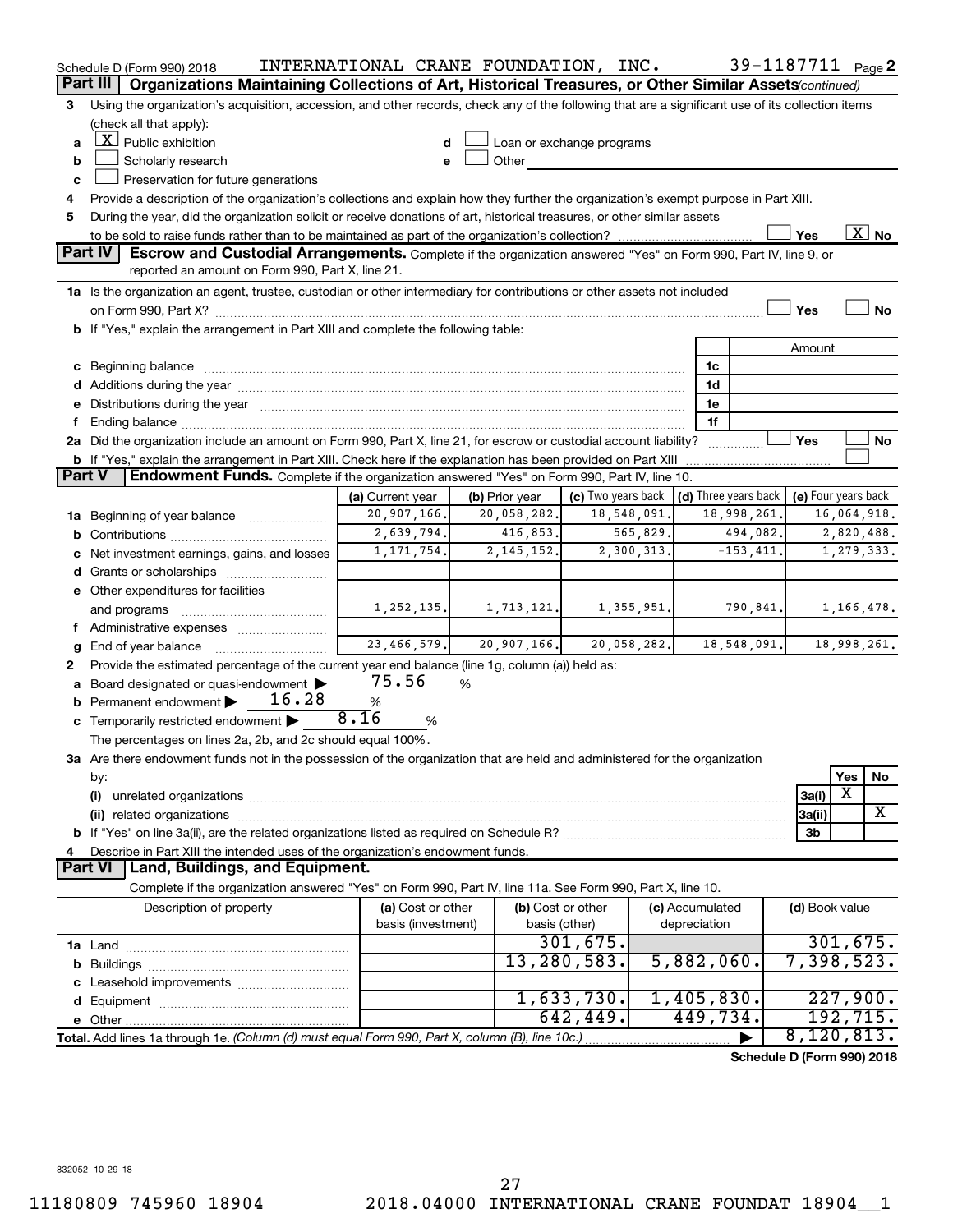|                  | Schedule D (Form 990) 2018    | INTERNATIONAL CRANE FOUNDATION, INC.                                                                                                                     |                 |                |  | 39-1187711 Page 3                                         |  |
|------------------|-------------------------------|----------------------------------------------------------------------------------------------------------------------------------------------------------|-----------------|----------------|--|-----------------------------------------------------------|--|
| <b>Part VIII</b> |                               | <b>Investments - Other Securities.</b>                                                                                                                   |                 |                |  |                                                           |  |
|                  |                               | Complete if the organization answered "Yes" on Form 990, Part IV, line 11b. See Form 990, Part X, line 12.                                               |                 |                |  |                                                           |  |
|                  |                               | (a) Description of security or category (including name of security)                                                                                     | (b) Book value  |                |  | (c) Method of valuation: Cost or end-of-year market value |  |
|                  |                               |                                                                                                                                                          |                 |                |  |                                                           |  |
|                  |                               |                                                                                                                                                          |                 |                |  |                                                           |  |
| (3) Other        |                               |                                                                                                                                                          |                 |                |  |                                                           |  |
| (A)              |                               |                                                                                                                                                          |                 |                |  |                                                           |  |
| (B)              |                               |                                                                                                                                                          |                 |                |  |                                                           |  |
| (C)              |                               |                                                                                                                                                          |                 |                |  |                                                           |  |
| (D)              |                               |                                                                                                                                                          |                 |                |  |                                                           |  |
| (E)              |                               |                                                                                                                                                          |                 |                |  |                                                           |  |
| (F)              |                               |                                                                                                                                                          |                 |                |  |                                                           |  |
| (G)              |                               |                                                                                                                                                          |                 |                |  |                                                           |  |
| (H)              |                               |                                                                                                                                                          |                 |                |  |                                                           |  |
|                  |                               | Total. (Col. (b) must equal Form 990, Part X, col. (B) line 12.)                                                                                         |                 |                |  |                                                           |  |
|                  |                               | Part VIII Investments - Program Related.                                                                                                                 |                 |                |  |                                                           |  |
|                  |                               | Complete if the organization answered "Yes" on Form 990, Part IV, line 11c. See Form 990, Part X, line 13.                                               |                 |                |  |                                                           |  |
|                  | (a) Description of investment |                                                                                                                                                          | (b) Book value  |                |  | (c) Method of valuation: Cost or end-of-year market value |  |
| (1)              |                               |                                                                                                                                                          |                 |                |  |                                                           |  |
| (2)              |                               |                                                                                                                                                          |                 |                |  |                                                           |  |
| (3)              |                               |                                                                                                                                                          |                 |                |  |                                                           |  |
| (4)              |                               |                                                                                                                                                          |                 |                |  |                                                           |  |
| (5)              |                               |                                                                                                                                                          |                 |                |  |                                                           |  |
| (6)              |                               |                                                                                                                                                          |                 |                |  |                                                           |  |
| (7)              |                               |                                                                                                                                                          |                 |                |  |                                                           |  |
| (8)              |                               |                                                                                                                                                          |                 |                |  |                                                           |  |
| (9)              |                               | Total. (Col. (b) must equal Form 990, Part X, col. (B) line 13.)                                                                                         |                 |                |  |                                                           |  |
| Part IX          | <b>Other Assets.</b>          |                                                                                                                                                          |                 |                |  |                                                           |  |
|                  |                               | Complete if the organization answered "Yes" on Form 990, Part IV, line 11d. See Form 990, Part X, line 15.                                               |                 |                |  |                                                           |  |
|                  |                               |                                                                                                                                                          | (a) Description |                |  | (b) Book value                                            |  |
| (1)              |                               |                                                                                                                                                          |                 |                |  |                                                           |  |
| (2)              |                               |                                                                                                                                                          |                 |                |  |                                                           |  |
| (3)              |                               |                                                                                                                                                          |                 |                |  |                                                           |  |
| (4)              |                               |                                                                                                                                                          |                 |                |  |                                                           |  |
| (5)              |                               |                                                                                                                                                          |                 |                |  |                                                           |  |
| (6)              |                               |                                                                                                                                                          |                 |                |  |                                                           |  |
| (7)              |                               |                                                                                                                                                          |                 |                |  |                                                           |  |
| (8)              |                               |                                                                                                                                                          |                 |                |  |                                                           |  |
| (9)              |                               |                                                                                                                                                          |                 |                |  |                                                           |  |
|                  |                               | Total. (Column (b) must equal Form 990, Part X, col. (B) line 15.)                                                                                       |                 |                |  |                                                           |  |
| Part X           | <b>Other Liabilities.</b>     |                                                                                                                                                          |                 |                |  |                                                           |  |
|                  |                               | Complete if the organization answered "Yes" on Form 990, Part IV, line 11e or 11f. See Form 990, Part X, line 25.                                        |                 |                |  |                                                           |  |
| 1.               |                               | (a) Description of liability                                                                                                                             |                 | (b) Book value |  |                                                           |  |
| (1)              | Federal income taxes          |                                                                                                                                                          |                 |                |  |                                                           |  |
| (2)              |                               | CONSTRUCTION RETAINAGE PAYABLE                                                                                                                           |                 | 223,954.       |  |                                                           |  |
| (3)              |                               |                                                                                                                                                          |                 |                |  |                                                           |  |
| (4)              |                               |                                                                                                                                                          |                 |                |  |                                                           |  |
| (5)              |                               |                                                                                                                                                          |                 |                |  |                                                           |  |
| (6)              |                               |                                                                                                                                                          |                 |                |  |                                                           |  |
| (7)              |                               |                                                                                                                                                          |                 |                |  |                                                           |  |
| (8)              |                               |                                                                                                                                                          |                 |                |  |                                                           |  |
| (9)              |                               |                                                                                                                                                          |                 |                |  |                                                           |  |
|                  |                               | Total. (Column (b) must equal Form 990, Part X, col. (B) line 25.)  ▶                                                                                    |                 | 223,954.       |  |                                                           |  |
|                  |                               | 2. Liability for uncertain tax positions. In Part XIII, provide the text of the footnote to the organization's financial statements that reports the     |                 |                |  |                                                           |  |
|                  |                               | organization's liability for uncertain tax positions under FIN 48 (ASC 740). Check here if the text of the footnote has been provided in Part XIII $ X $ |                 |                |  |                                                           |  |
|                  |                               |                                                                                                                                                          |                 |                |  | Schedule D (Form 990) 2018                                |  |

39-1187711 Page 3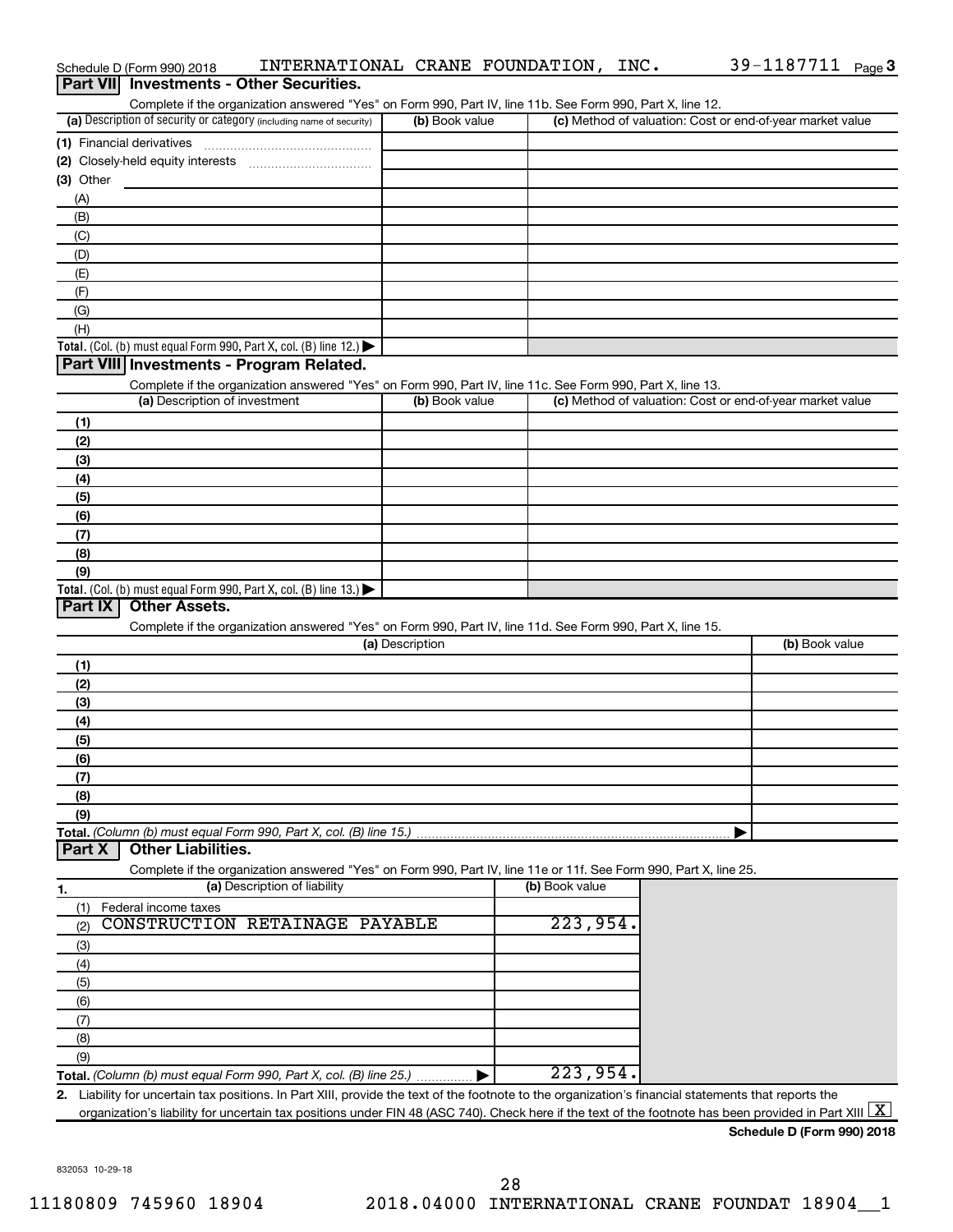|    | INTERNATIONAL CRANE FOUNDATION, INC.<br>Schedule D (Form 990) 2018                                                      |                |          |                | 39-1187711 Page 4  |
|----|-------------------------------------------------------------------------------------------------------------------------|----------------|----------|----------------|--------------------|
|    | Part XI<br>Reconciliation of Revenue per Audited Financial Statements With Revenue per Return.                          |                |          |                |                    |
|    | Complete if the organization answered "Yes" on Form 990, Part IV, line 12a.                                             |                |          |                |                    |
| 1  | Total revenue, gains, and other support per audited financial statements                                                |                |          | $\overline{1}$ | 12, 252, 821.      |
| 2  | Amounts included on line 1 but not on Form 990, Part VIII, line 12:                                                     |                |          |                |                    |
| a  |                                                                                                                         | 2a             | 690,025. |                |                    |
| b  |                                                                                                                         | 2 <sub>b</sub> | 7,500.   |                |                    |
| c  |                                                                                                                         | 2 <sub>c</sub> |          |                |                    |
| d  |                                                                                                                         | 2d             | 21, 242. |                |                    |
| е  | Add lines 2a through 2d                                                                                                 |                |          | 2е             | 718,767.           |
| з  | Subtract line 2e from line 1                                                                                            |                |          | 3              | 11,534,054.        |
| 4  | Amounts included on Form 990. Part VIII. line 12, but not on line 1:                                                    |                |          |                |                    |
|    |                                                                                                                         | 4a             |          |                |                    |
|    |                                                                                                                         | 4 <sub>b</sub> |          |                |                    |
| c. | Add lines 4a and 4b                                                                                                     |                |          | 4с             | $0$ .              |
|    |                                                                                                                         |                |          | $\overline{5}$ | 11,534,054.        |
|    |                                                                                                                         |                |          |                |                    |
|    | Part XII   Reconciliation of Expenses per Audited Financial Statements With Expenses per Return.                        |                |          |                |                    |
|    | Complete if the organization answered "Yes" on Form 990, Part IV, line 12a.                                             |                |          |                |                    |
| 1  |                                                                                                                         |                |          | $\blacksquare$ | 7,439,537.         |
| 2  | Amounts included on line 1 but not on Form 990, Part IX, line 25:                                                       |                |          |                |                    |
| a  |                                                                                                                         | 2a             | 7,500.   |                |                    |
| b  |                                                                                                                         | 2 <sub>b</sub> |          |                |                    |
|    |                                                                                                                         | 2 <sub>c</sub> |          |                |                    |
| d  |                                                                                                                         | 2d             | 21, 242. |                |                    |
| е  | Add lines 2a through 2d <b>contract and a contract and a contract a</b> contract a contract and a contract a contract a |                |          | 2e             | 28,742.            |
| З  |                                                                                                                         |                |          | $\mathbf{a}$   | 7,410,795.         |
| 4  | Amounts included on Form 990, Part IX, line 25, but not on line 1:                                                      |                |          |                |                    |
| a  |                                                                                                                         | 4a             |          |                |                    |
| b  |                                                                                                                         | 4 <sub>h</sub> |          |                |                    |
|    | c Add lines 4a and 4b                                                                                                   |                |          | 4c             | υ.                 |
| 5  | Part XIII Supplemental Information.                                                                                     |                |          | 5              | 7,410,795 <b>.</b> |

Provide the descriptions required for Part II, lines 3, 5, and 9; Part III, lines 1a and 4; Part IV, lines 1b and 2b; Part V, line 4; Part X, line 2; Part XI, lines 2d and 4b; and Part XII, lines 2d and 4b. Also complete this part to provide any additional information.

### PART II, LINE 9:

### THE VALUE OF THE CONSERVATION EASEMENT IS NOT REFLECTED IN THE

FOUNDATION'S FINANCIAL STATEMENTS.

PART III, LINE 1A:

### WORKS OF ART AND COLLECTIBLES ARE NOT RECORDED ON THE DATE OF DONATION.

### HOWEVER, IF THE ITEM(S) ARE SUBSEQUENTLY SOLD, THEN THE NET PROCEEDS FROM

### THE SALE ARE RECOGNIZED AS CONTRIBUTION REVENUE ON THE DATE OF SALE.

PART III, LINE 4:

### THE COLLECTION OF ART AND VALUABLES RELATES TO THE FOUNDATION'S EXEMPT

### PURPOSE OF CRANE CONSERVATION OR ARE REPRESENTATIVE OF THE AREAS AROUND

832054 10-29-18

29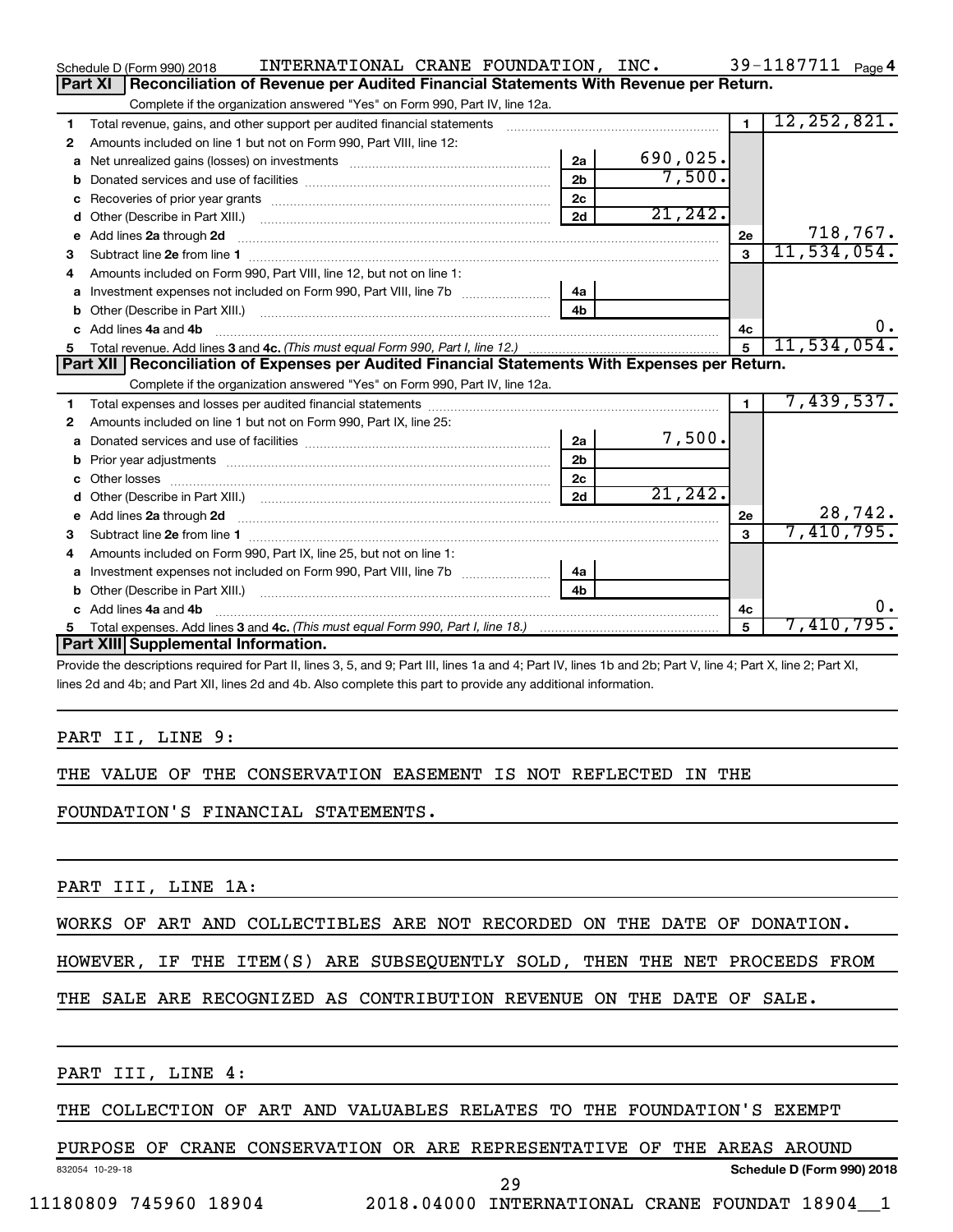39-1187711 Page 5 *(continued)* **Part XIII Supplemental Information**  Schedule D (Form 990) 2018  $\;$  <code>INTERNATIONAL CRANE FOUNDATION</code> , <code>INC</code>  $\;$  <code>39–1187711</code>  $\;$  <code>Page</code>

THE WORLD IN WHICH THE FOUNDATION WORKS.

PART V, LINE 4:

THE FOUNDATION'S ENDOWMENT CONSISTS OF DONOR-RESTRICTED ENDOWMENT FUNDS, FUNDS DESIGNATED BY THE BOARD OF DIRECTORS TO FUNCTION AS A LONG-TERM ENDOWMENT, AND A BOARD DESIGNATED LIQUIDITY FUND ("BLF".)

THE FOUNDATION ESTABLISHED THE BLF DURING 2018 BY TRANSFERRING FUNDS PREVIOUSLY DESIGNATED BY THE BOARD OF DIRECTORS' TO FUNCTION AS A LONG-TERM ENDOWMENT. THE AIM IN ESTABLISHING THE BLF WAS TO ALLOCATE A PORTION OF THE BOARD-DESIGNATED FUNDS TO A POOL OF INVESTMENTS THAT WOULD BE A READILY AVAILABLE AND STABLE SOURCE OF FUNDING FOR ANY OPERATING DEFICITS THAT MAY OCCUR AND ANY BOARD OF DIRECTORS' APPROVED SPENDING FOR SUPPLEMENTAL DRAWS OR INVESTMENTS IN NEW INITIATIVES. HENCE, THE BLF HAS AN INVESTMENT OBJECTIVE OF INCOME AND CAPITAL PRESERVATION.

THE FOUNDATION HAS ADOPTED INVESTMENT AND SPENDING POLICIES FOR ITS LONG-TERM ENDOWMENT ASSETS THAT ATTEMPT TO PROVIDE A PREDICTABLE STREAM OF FUNDING TO PROGRAMS SUPPORTED BY THEM, WHILE ALSO SEEKING TO MAINTAIN THE PURCHASING POWER OF THE LONG-TERM ENDOWMENT ASSETS. LONG-TERM ENDOWMENT ASSETS INCLUDE THOSE ASSETS OF DONOR-RESTRICTED FUNDS THAT THE ORGANIZATION MUST HOLD IN PERPETUITY OR FOR A DONOR-SPECIFIED PERIOD(S) AS WELL AS FUNDS DESIGNATED BY THE BOARD TO FUNCTION AS A LONG-TERM ENDOWMENT.

832055 10-29-18 **Schedule D (Form 990) 2018** TO SATISFY ITS LONG-TERM RATE-OF-RETURN OBJECTIVES, THE FOUNDATION RELIES ON A TOTAL RETURN STRATEGY IN WHICH INVESTMENT RETURNS ARE ACHIEVED THROUGH BOTH CAPITAL APPRECIATION (REALIZED AND UNREALIZED) AND CURRENT

30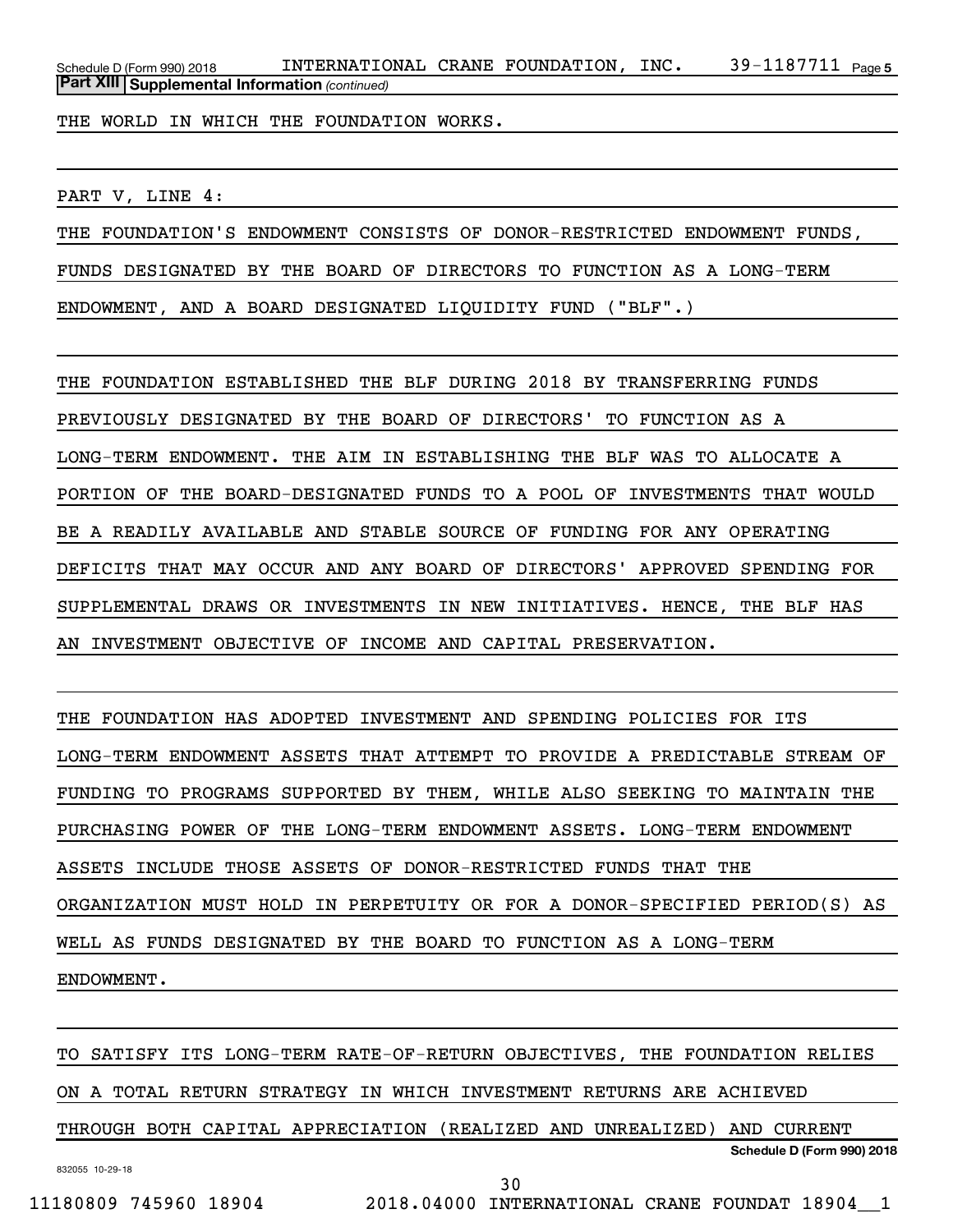39-1187711 Page 5 *(continued)* **Part XIII Supplemental Information**  Schedule D (Form 990) 2018  $\;$  <code>INTERNATIONAL CRANE FOUNDATION</code> , <code>INC</code>  $\;$  <code>39–1187711</code>  $\;$  <code>Page</code> YIELD (INTEREST AND DIVIDENDS). THE FOUNDATION TARGETS A DIVERSIFIED ASSET ALLOCATION THAT PLACES A GREATER EMPHASIS ON EQUITY-BASED INVESTMENTS TO ACHIEVE ITS LONG-TERM RETURN OBJECTIVES WITHIN PRUDENT RISK CONSTRAINTS.

THE FOUNDATION HAS A BOARD APPROVED POLICY OF APPROPRIATING FOR DISTRIBUTION EACH YEAR 5% OF ITS LONG-TERM ENDOWMENT FUNDS' AVERAGE FAIR VALUE OVER THE PRIOR THREE YEARS THROUGH THE CALENDAR YEAR-END PRECEDING THE FISCAL YEAR IN WHICH THE DISTRIBUTION IS PLANNED. IN ADDITION, THE BOARD-DESIGNATED LONG-TERM ENDOWMENT ASSETS MAY BE USED FOR CURRENT SPECIAL NEEDS CONSISTENT WITH THE FOUNDATION'S MISSION AND SUBJECT TO BOARD OF DIRECTORS' APPROVAL, INCLUDING TRANSFERS TO THE BOARD LIQUIDITY FUND. IN ESTABLISHING THIS POLICY, THE FOUNDATION CONSIDERED THE LONG-TERM EXPECTED RETURN ON ITS ENDOWMENTS' ASSETS, AND ITS GOAL TO MAINTAIN THE PURCHASING POWER OF THE LONG-TERM ENDOWMENT ASSETS WHETHER HELD IN PERPETUITY OR FOR A SPECIFIED TERM. REAL GROWTH IN ENDOWMENT ASSETS IS PRIMARILY EXPECTED TO BE ACHIEVED BY FUTURE GIFTS.

PART X, LINE 2:

FOR THE YEARS ENDED MARCH 31, 2019 AND 2018, THE FOUNDATION HAS DOCUMENTED ITS CONSIDERATION OF FASB ASC 740-10, INCOME TAXES, THAT PROVIDES GUIDANCE FOR REPORTING UNCERTAINTY IN INCOME TAXES AND HAS DETERMINED THAT NO MATERIAL UNCERTAIN TAX POSITIONS QUALIFY FOR EITHER RECOGNITION OR DISCLOSURE IN THE FINANCIAL STATEMENTS.

832055 10-29-18 **Schedule D (Form 990) 2018** PART XI, LINE 2D - OTHER ADJUSTMENTS: FUNDRAISING EVENT EXPENSES REPORTED AS EXPENSE IN 21,242. THE AUDITED FINANCIAL STATEMENTS AND NETTED AGAINST EVENT REVENUE ON FORM 990, PART VIII, LINE 8B. 31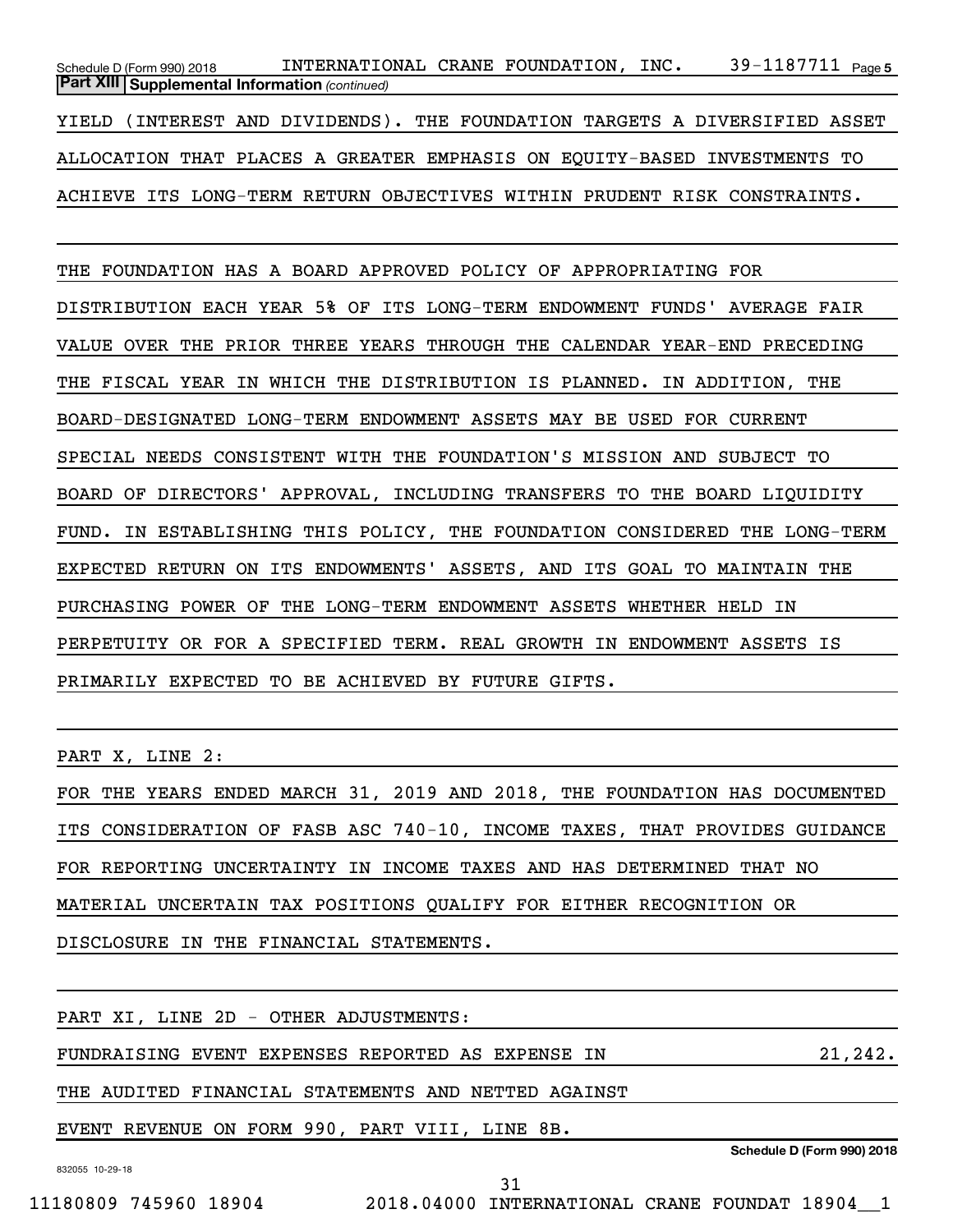| Schedule D (Form 990) 2018                            | INTERNATIONAL CRANE FOUNDATION, |  | INC. | 39-1187711 $_{Page 5}$ |  |
|-------------------------------------------------------|---------------------------------|--|------|------------------------|--|
| <b>Part XIII Supplemental Information (continued)</b> |                                 |  |      |                        |  |

PART XII, LINE 2D - OTHER ADJUSTMENTS:

FUNDRAISING EVENT EXPENSES REPORTED AS EXPENSE IN 21,242.

THE AUDITED FINANCIAL STATEMENTS AND NETTED AGAINST

EVENT REVENUE ON FORM 990, PART VIII, LINE 8B.

**Schedule D (Form 990) 2018**

832055 10-29-18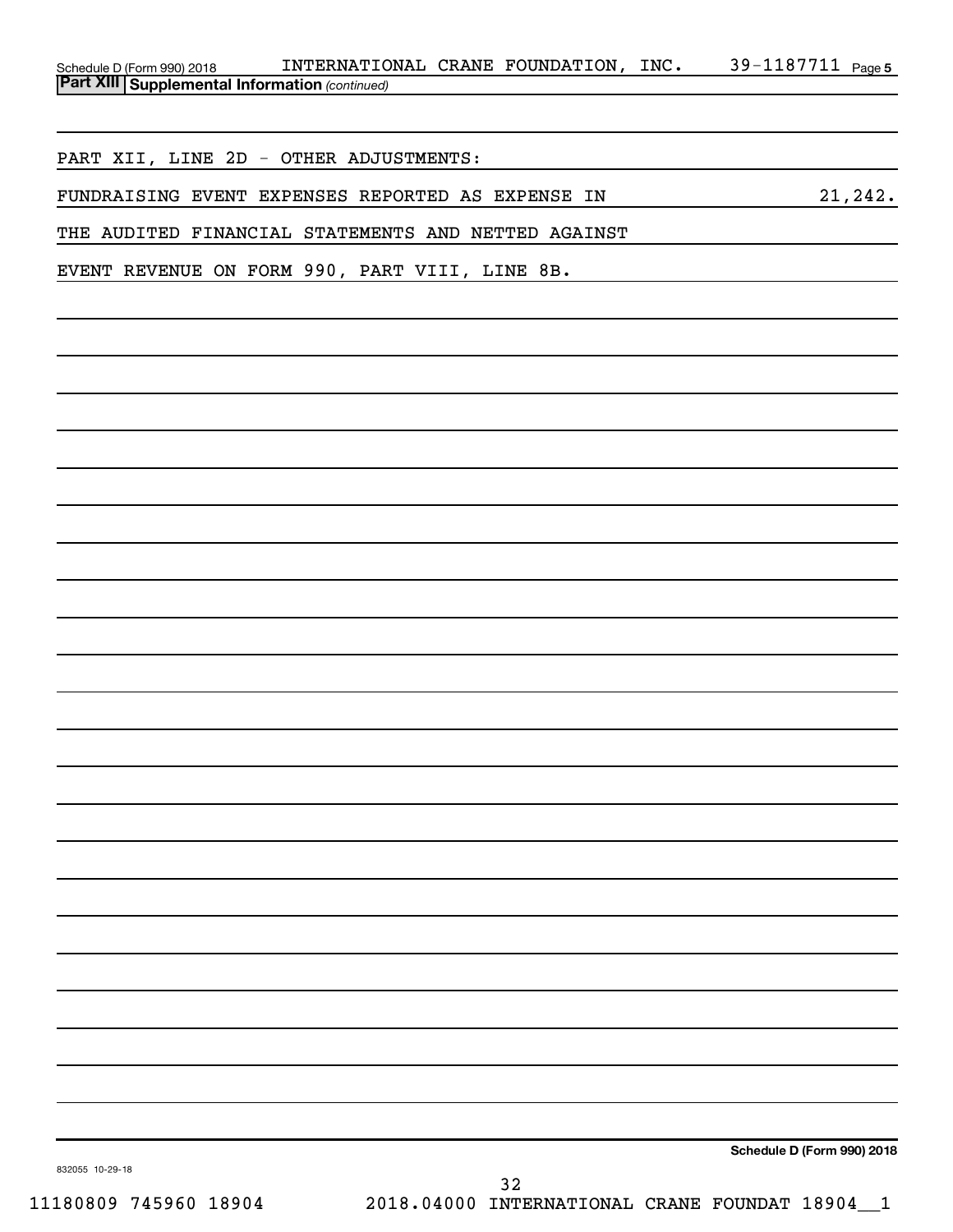| Department of the Treasury             |                          |                              | $\blacktriangleright$ Attach to Form 990.                                                                                                                    |                           |                                                        | <b>Open to Public</b>                 |
|----------------------------------------|--------------------------|------------------------------|--------------------------------------------------------------------------------------------------------------------------------------------------------------|---------------------------|--------------------------------------------------------|---------------------------------------|
| Internal Revenue Service               |                          |                              | Go to www.irs.gov/Form990 for instructions and the latest information.                                                                                       |                           |                                                        | <b>Inspection</b>                     |
| Name of the organization               |                          |                              |                                                                                                                                                              |                           |                                                        | <b>Employer identification number</b> |
| INTERNATIONAL CRANE FOUNDATION, INC.   |                          |                              |                                                                                                                                                              |                           | 39-1187711                                             |                                       |
| Part I<br>Form 990, Part IV, line 14b. |                          |                              | General Information on Activities Outside the United States. Complete if the organization answered "Yes" on                                                  |                           |                                                        |                                       |
| 1.                                     |                          |                              | For grantmakers. Does the organization maintain records to substantiate the amount of its grants and other assistance,                                       |                           |                                                        |                                       |
|                                        |                          |                              | the grantees' eligibility for the grants or assistance, and the selection criteria used to award the grants or assistance? $\ldots$ $\boxed{\mathbf{X}}$ Yes |                           |                                                        | No l                                  |
| $\mathbf{2}$                           |                          |                              | For grantmakers. Describe in Part V the organization's procedures for monitoring the use of its grants and other assistance outside the                      |                           |                                                        |                                       |
| United States.                         |                          |                              |                                                                                                                                                              |                           |                                                        |                                       |
|                                        |                          |                              | 3 Activities per Region. (The following Part I, line 3 table can be duplicated if additional space is needed.)                                               |                           |                                                        |                                       |
| (a) Region                             | (b) Number of<br>offices | employees,                   | (c) Number of $\vert$ (d) Activities conducted in the region<br>(by type) (such as, fundraising, pro-                                                        |                           | (e) If activity listed in (d)<br>is a program service, | (f) Total<br>expenditures             |
|                                        | in the region            | agents, and<br>independent   | gram services, investments, grants to                                                                                                                        |                           | describe specific type                                 | for and                               |
|                                        |                          | contractors<br>in the region | recipients located in the region)                                                                                                                            |                           | of service(s) in the region                            | investments<br>in the region          |
|                                        |                          |                              |                                                                                                                                                              |                           |                                                        |                                       |
|                                        |                          |                              |                                                                                                                                                              |                           |                                                        |                                       |
| EAST ASIA AND THE                      |                          |                              | GRANTS AND OTHER ASSISTANCE                                                                                                                                  |                           |                                                        |                                       |
| PACIFIC                                | $\overline{0}$           | 0                            | TO RECIPIENTS IN THE REGION                                                                                                                                  |                           |                                                        | 160,983.                              |
|                                        |                          |                              |                                                                                                                                                              |                           |                                                        |                                       |
|                                        |                          |                              | GRANTS AND OTHER ASSISTANCE                                                                                                                                  |                           |                                                        |                                       |
| SUB-SAHARAN AFRICA                     | 0                        | 0                            | TO RECIPIENTS IN THE REGION                                                                                                                                  |                           |                                                        | 709,200.                              |
|                                        |                          |                              |                                                                                                                                                              |                           |                                                        |                                       |
|                                        |                          |                              |                                                                                                                                                              |                           |                                                        |                                       |
|                                        |                          |                              | GRANTS AND OTHER ASSISTANCE                                                                                                                                  |                           |                                                        |                                       |
| SOUTH ASIA                             | 0                        | 0                            | TO RECIPIENTS IN THE REGION                                                                                                                                  |                           |                                                        | 148,079.                              |
|                                        |                          |                              |                                                                                                                                                              |                           |                                                        |                                       |
| RUSSIA AND                             |                          |                              | GRANTS AND OTHER ASSISTANCE                                                                                                                                  |                           |                                                        |                                       |
| NEIGHBORING STATES                     | $\overline{0}$           | 0                            | TO RECIPIENTS IN THE REGION                                                                                                                                  |                           |                                                        | 70,131.                               |
|                                        |                          |                              |                                                                                                                                                              |                           |                                                        |                                       |
|                                        |                          |                              | GRANTS AND OTHER ASSISTANCE                                                                                                                                  |                           |                                                        |                                       |
| NORTH AMERICA                          | 0                        | 0                            | TO RECIPIENTS IN THE REGION                                                                                                                                  |                           |                                                        | 5,000.                                |
|                                        |                          |                              |                                                                                                                                                              |                           |                                                        |                                       |
|                                        |                          |                              |                                                                                                                                                              |                           |                                                        |                                       |
| EAST ASIA AND THE                      |                          |                              |                                                                                                                                                              |                           |                                                        |                                       |
| PACIFIC                                |                          | 8                            | PROGRAM SERVICE ACTIVITIES                                                                                                                                   | CRANE CONSERVATION        |                                                        | 728,495.                              |
|                                        |                          |                              |                                                                                                                                                              |                           |                                                        |                                       |
|                                        |                          |                              |                                                                                                                                                              |                           |                                                        |                                       |
| SUB-SAHARAN AFRICA                     |                          | 4                            | PROGRAM SERVICE ACTIVITIES                                                                                                                                   | <b>CRANE CONSERVATION</b> |                                                        | 133,772.                              |
|                                        |                          |                              |                                                                                                                                                              |                           |                                                        |                                       |
|                                        |                          |                              |                                                                                                                                                              |                           |                                                        |                                       |
| SOUTH ASIA                             |                          | 1                            | PROGRAM SERVICE ACTIVITIES                                                                                                                                   | <b>CRANE CONSERVATION</b> |                                                        | 69,731.                               |
| <b>3 a</b> Subtotal                    |                          | 13                           |                                                                                                                                                              |                           |                                                        | 2,025,391.                            |
| <b>b</b> Total from continuation       |                          |                              |                                                                                                                                                              |                           |                                                        |                                       |
| sheets to Part I                       |                          | 1                            |                                                                                                                                                              |                           |                                                        | 43,579.                               |
| c Totals (add lines 3a                 |                          |                              |                                                                                                                                                              |                           |                                                        |                                       |
| and 3b)                                |                          | 14                           |                                                                                                                                                              |                           |                                                        | 2,068,970.                            |

**| Complete if the organization answered "Yes" on Form 990, Part IV, line 14b, 15, or 16. | Attach to Form 990.**

Statement of Activities Outside the United States<br> **Complete if the organization answered "Yes" on Form 990, Part IV, line 14b, 15, or 16. <b>2018** 

**For Paperwork Reduction Act Notice, see the Instructions for Form 990. Schedule F (Form 990) 2018** LHA

OMB No. 1545-0047

832071 10-31-18

**(Form 990)**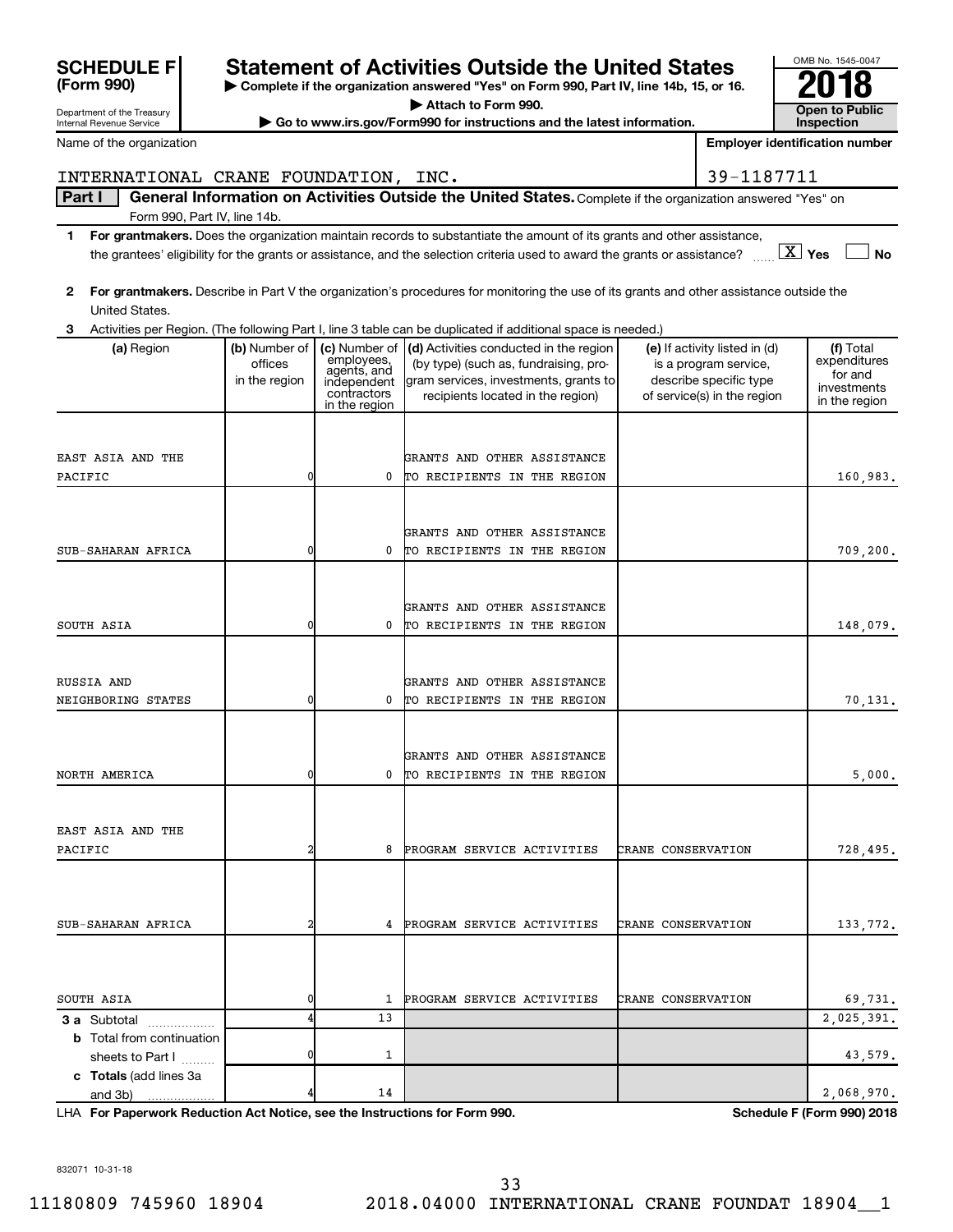| 39-1187711<br>INTERNATIONAL CRANE FOUNDATION, INC.<br>Schedule F (Form 990)<br>Page 1 |                                           |                                                      |                                                                                                                                         |                                                                                                             |                                         |  |  |  |  |  |  |
|---------------------------------------------------------------------------------------|-------------------------------------------|------------------------------------------------------|-----------------------------------------------------------------------------------------------------------------------------------------|-------------------------------------------------------------------------------------------------------------|-----------------------------------------|--|--|--|--|--|--|
| <b>Part I</b>                                                                         |                                           |                                                      | Continuation of Activities per Region. (Schedule F (Form 990), Part I, line 3)                                                          |                                                                                                             |                                         |  |  |  |  |  |  |
| (a) Region                                                                            | (b) Number of<br>offices<br>in the region | (c) Number of<br>employees or<br>agents in<br>region | (d) Activities conducted in region<br>(by type) (i.e., fundraising,<br>program services, grants to<br>recipients located in the region) | (e) If activity listed in (d)<br>is a program service,<br>describe specific type<br>of service(s) in region | (f) Total<br>expenditures<br>for region |  |  |  |  |  |  |
| RUSSIA AND<br>NEIGHBORING STATES                                                      | 0                                         | $\mathbf{1}$                                         | PROGRAM SERVICE ACTIVITIES                                                                                                              | CRANE CONSERVATION                                                                                          | 43,579.                                 |  |  |  |  |  |  |
|                                                                                       |                                           |                                                      |                                                                                                                                         |                                                                                                             |                                         |  |  |  |  |  |  |
|                                                                                       |                                           |                                                      |                                                                                                                                         |                                                                                                             |                                         |  |  |  |  |  |  |
|                                                                                       |                                           |                                                      |                                                                                                                                         |                                                                                                             |                                         |  |  |  |  |  |  |
|                                                                                       |                                           |                                                      |                                                                                                                                         |                                                                                                             |                                         |  |  |  |  |  |  |
|                                                                                       |                                           |                                                      |                                                                                                                                         |                                                                                                             |                                         |  |  |  |  |  |  |
|                                                                                       |                                           |                                                      |                                                                                                                                         |                                                                                                             |                                         |  |  |  |  |  |  |
|                                                                                       |                                           |                                                      |                                                                                                                                         |                                                                                                             |                                         |  |  |  |  |  |  |
|                                                                                       |                                           |                                                      |                                                                                                                                         |                                                                                                             |                                         |  |  |  |  |  |  |
|                                                                                       |                                           |                                                      |                                                                                                                                         |                                                                                                             |                                         |  |  |  |  |  |  |
| <b>Totals</b>                                                                         |                                           | $\mathbf{1}$                                         |                                                                                                                                         |                                                                                                             | 43,579.                                 |  |  |  |  |  |  |
|                                                                                       |                                           |                                                      |                                                                                                                                         |                                                                                                             |                                         |  |  |  |  |  |  |

832181 04-01-18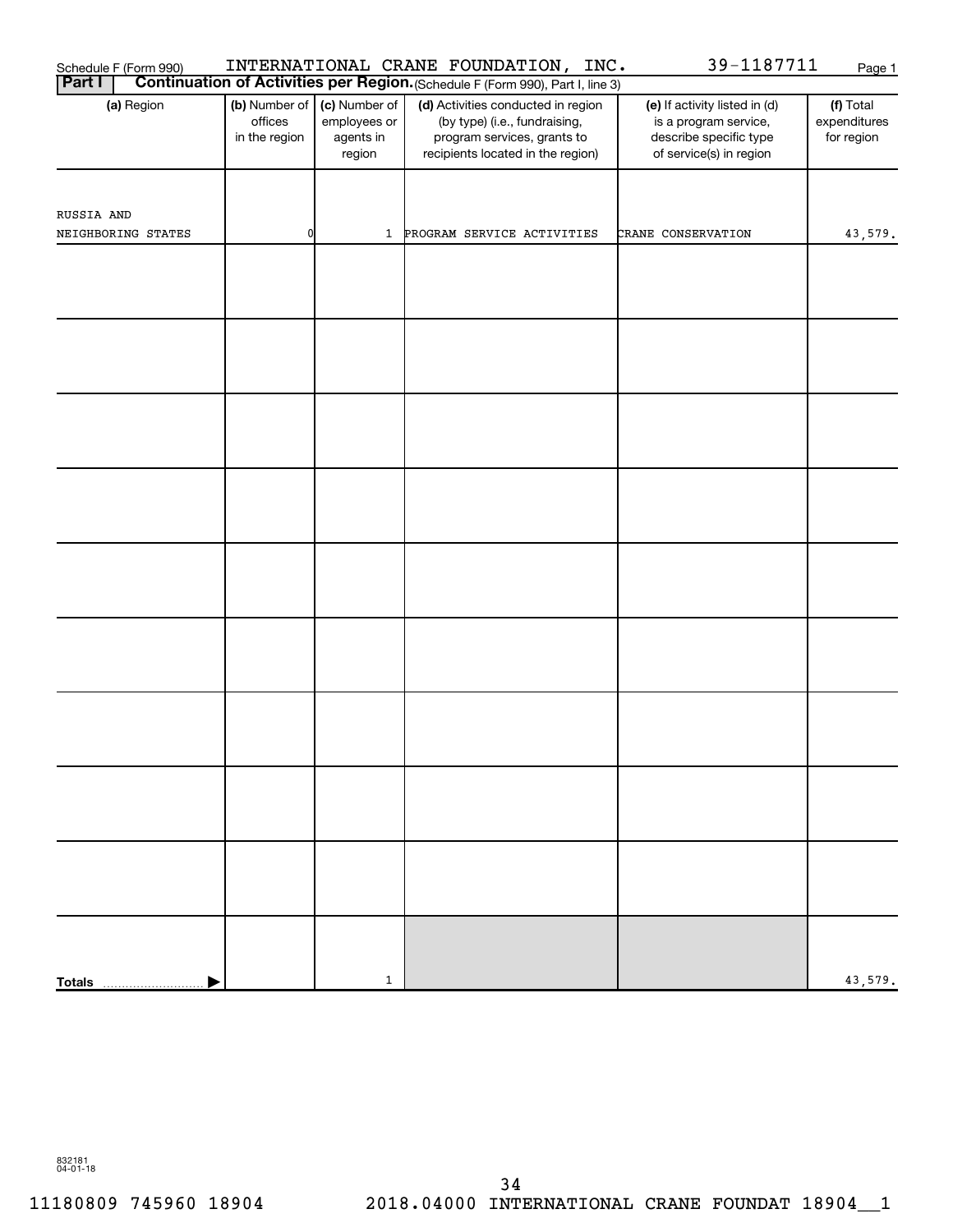**2**

Part II | Grants and Other Assistance to Organizations or Entities Outside the United States. Complete if the organization answered "Yes" on Form 990, Part IV, line 15, for any recipient who received more than \$5,000. Part II can be duplicated if additional space is needed.

| $\mathbf{1}$<br>(a) Name of organization                   | (b) IRS code section<br>and EIN (if applicable) | (c) Region                   | (d) Purpose of<br>grant                                                                                                                      | (e) Amount<br>of cash grant | (f) Manner of<br>cash disbursement | (g) Amount of<br>noncash<br>assistance | (h) Description<br>of noncash<br>assistance | (i) Method of<br>valuation (book, FMV,<br>appraisal, other) |
|------------------------------------------------------------|-------------------------------------------------|------------------------------|----------------------------------------------------------------------------------------------------------------------------------------------|-----------------------------|------------------------------------|----------------------------------------|---------------------------------------------|-------------------------------------------------------------|
|                                                            |                                                 |                              |                                                                                                                                              |                             |                                    |                                        |                                             |                                                             |
|                                                            |                                                 | EAST ASIA AND THE            |                                                                                                                                              |                             |                                    |                                        |                                             |                                                             |
|                                                            |                                                 | PACIFIC                      | CRANE PRESERVATION                                                                                                                           |                             | 75,164. WIRE TRANSFER              | 0                                      |                                             |                                                             |
|                                                            |                                                 |                              |                                                                                                                                              |                             |                                    |                                        |                                             |                                                             |
|                                                            |                                                 |                              |                                                                                                                                              |                             |                                    |                                        |                                             |                                                             |
|                                                            |                                                 | EAST ASIA AND THE            |                                                                                                                                              |                             |                                    |                                        |                                             |                                                             |
|                                                            |                                                 | PACIFIC                      | CRANE PRESERVATION                                                                                                                           |                             | 35,275. WIRE TRANSFER              | $\mathbf 0$                            |                                             |                                                             |
|                                                            |                                                 |                              |                                                                                                                                              |                             |                                    |                                        |                                             |                                                             |
|                                                            |                                                 |                              |                                                                                                                                              |                             |                                    |                                        |                                             |                                                             |
|                                                            |                                                 | EAST ASIA AND THE<br>PACIFIC | CRANE PRESERVATION                                                                                                                           |                             |                                    |                                        |                                             |                                                             |
|                                                            |                                                 |                              |                                                                                                                                              |                             | 18,438. WIRE TRANSFER              | 0                                      |                                             |                                                             |
|                                                            |                                                 |                              |                                                                                                                                              |                             |                                    |                                        |                                             |                                                             |
|                                                            |                                                 | EAST ASIA AND THE            |                                                                                                                                              |                             |                                    |                                        |                                             |                                                             |
|                                                            |                                                 | PACIFIC                      | CRANE PRESERVATION                                                                                                                           |                             | 12,999. WIRE TRANSFER              | $\mathbf 0$                            |                                             |                                                             |
|                                                            |                                                 |                              |                                                                                                                                              |                             |                                    |                                        |                                             |                                                             |
|                                                            |                                                 |                              |                                                                                                                                              |                             |                                    |                                        |                                             |                                                             |
|                                                            |                                                 | EAST ASIA AND THE            |                                                                                                                                              |                             |                                    |                                        |                                             |                                                             |
|                                                            |                                                 | PACIFIC                      | CRANE PRESERVATION                                                                                                                           |                             | 8,686. WIRE TRANSFER               | 0                                      |                                             |                                                             |
|                                                            |                                                 |                              |                                                                                                                                              |                             |                                    |                                        |                                             |                                                             |
|                                                            |                                                 | EAST ASIA AND THE            |                                                                                                                                              |                             |                                    |                                        |                                             |                                                             |
|                                                            |                                                 | PACIFIC                      | CRANE PRESERVATION                                                                                                                           |                             | 6,421. WIRE TRANSFER               | $\mathbf 0$ .                          |                                             |                                                             |
|                                                            |                                                 |                              |                                                                                                                                              |                             |                                    |                                        |                                             |                                                             |
|                                                            |                                                 |                              |                                                                                                                                              |                             |                                    |                                        |                                             |                                                             |
|                                                            |                                                 | SUB-SAHARAN                  |                                                                                                                                              |                             |                                    |                                        |                                             |                                                             |
|                                                            |                                                 | AFRICA                       | CRANE PRESERVATION                                                                                                                           |                             | 245,383. WIRE TRANSFER             | 0                                      |                                             |                                                             |
|                                                            |                                                 |                              |                                                                                                                                              |                             |                                    |                                        |                                             |                                                             |
|                                                            |                                                 |                              |                                                                                                                                              |                             |                                    |                                        |                                             |                                                             |
|                                                            |                                                 | <b>SUB-SAHARAN</b>           |                                                                                                                                              |                             |                                    |                                        |                                             |                                                             |
|                                                            |                                                 | AFRICA                       | CRANE PRESERVATION                                                                                                                           |                             | 193,686. WIRE TRANSFER             | 0                                      |                                             |                                                             |
| 2                                                          |                                                 |                              | Enter total number of recipient organizations listed above that are recognized as charities by the foreign country, recognized as tax-exempt |                             |                                    |                                        |                                             |                                                             |
|                                                            |                                                 |                              |                                                                                                                                              |                             |                                    |                                        |                                             | 14<br>$\overline{2}$                                        |
| Enter total number of other organizations or entities<br>3 |                                                 |                              |                                                                                                                                              |                             |                                    |                                        |                                             |                                                             |

**Schedule F (Form 990) 2018**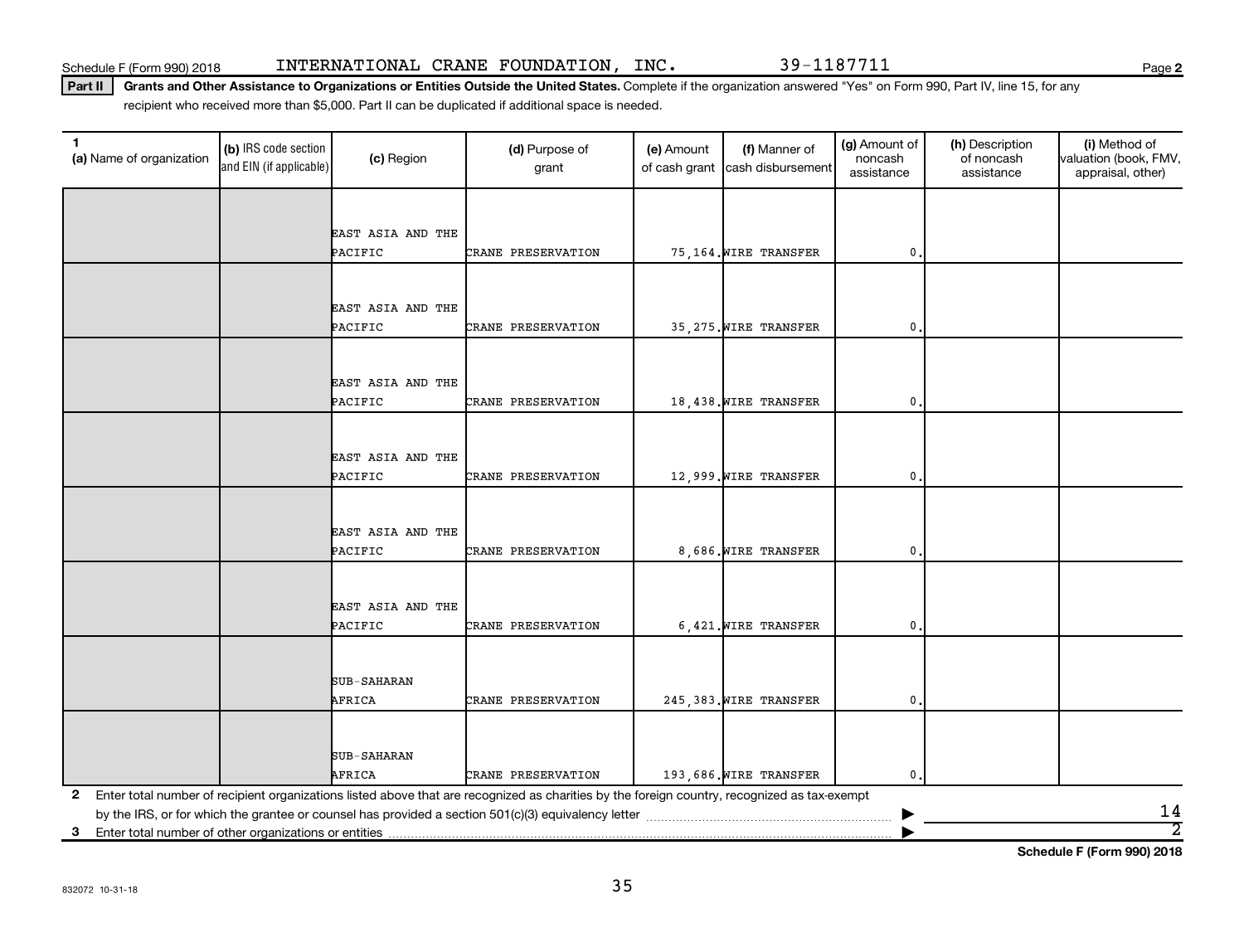Schedule F (Form 990) INTERNATIONAL CRANE FOUNDATION, INC. 39-1187711

**2**

| Part II                                  | Continuation of Grants and Other Assistance to Organizations or Entities Outside the United States. (Schedule F (Form 990), Part II, line 1) |                                            |                         |            |                                                  |                                         |                                              |                                                             |  |  |  |
|------------------------------------------|----------------------------------------------------------------------------------------------------------------------------------------------|--------------------------------------------|-------------------------|------------|--------------------------------------------------|-----------------------------------------|----------------------------------------------|-------------------------------------------------------------|--|--|--|
| $\mathbf{1}$<br>(a) Name of organization | (b) IRS code section<br>and EIN (if applicable)                                                                                              | (c) Region                                 | (d) Purpose of<br>grant | (e) Amount | (f) Manner of<br>of cash grant cash disbursement | (g) Amount of<br>non-cash<br>assistance | (h) Description<br>of non-cash<br>assistance | (i) Method of<br>valuation (book, FMV,<br>appraisal, other) |  |  |  |
|                                          |                                                                                                                                              | SUB-SAHARAN                                |                         |            |                                                  |                                         |                                              |                                                             |  |  |  |
|                                          |                                                                                                                                              | AFRICA                                     | CRANE PRESERVATION      |            | 77,411. WIRE TRANSFER                            | $\mathbf{0}$                            |                                              |                                                             |  |  |  |
|                                          |                                                                                                                                              | <b>SUB-SAHARAN</b><br>AFRICA               | CRANE PRESERVATION      |            | 74,481. WIRE TRANSFER                            | $\mathbf 0$ .                           |                                              |                                                             |  |  |  |
|                                          |                                                                                                                                              | SUB-SAHARAN                                |                         |            |                                                  |                                         |                                              |                                                             |  |  |  |
|                                          |                                                                                                                                              | AFRICA                                     | CRANE PRESERVATION      |            | 71,666. WIRE TRANSFER                            | $\mathbf{0}$                            |                                              |                                                             |  |  |  |
|                                          |                                                                                                                                              | SUB-SAHARAN<br>AFRICA                      | CRANE PRESERVATION      |            | 16,750. WIRE TRANSFER                            | $\mathbf 0$ .                           |                                              |                                                             |  |  |  |
|                                          |                                                                                                                                              |                                            |                         |            |                                                  |                                         |                                              |                                                             |  |  |  |
|                                          |                                                                                                                                              | SOUTH ASIA                                 | CRANE PRESERVATION      |            | 86,000. WIRE TRANSFER                            | $\mathbf{0}$                            |                                              |                                                             |  |  |  |
|                                          |                                                                                                                                              | SOUTH ASIA                                 | CRANE PRESERVATION      |            | 5,764. WIRE TRANSFER                             | $\mathbf 0$ .                           |                                              |                                                             |  |  |  |
|                                          |                                                                                                                                              | RUSSIA AND<br>NEIGHBORING<br>STATES        | CRANE PRESERVATION      |            | 35,151. WIRE TRANSFER                            | 0.                                      |                                              |                                                             |  |  |  |
|                                          |                                                                                                                                              | RUSSIA AND<br>NEIGHBORING<br><b>STATES</b> | CRANE PRESERVATION      |            | 29,990. WIRE TRANSFER                            | $\mathsf{0}$ .                          |                                              |                                                             |  |  |  |
|                                          |                                                                                                                                              |                                            |                         |            |                                                  |                                         |                                              |                                                             |  |  |  |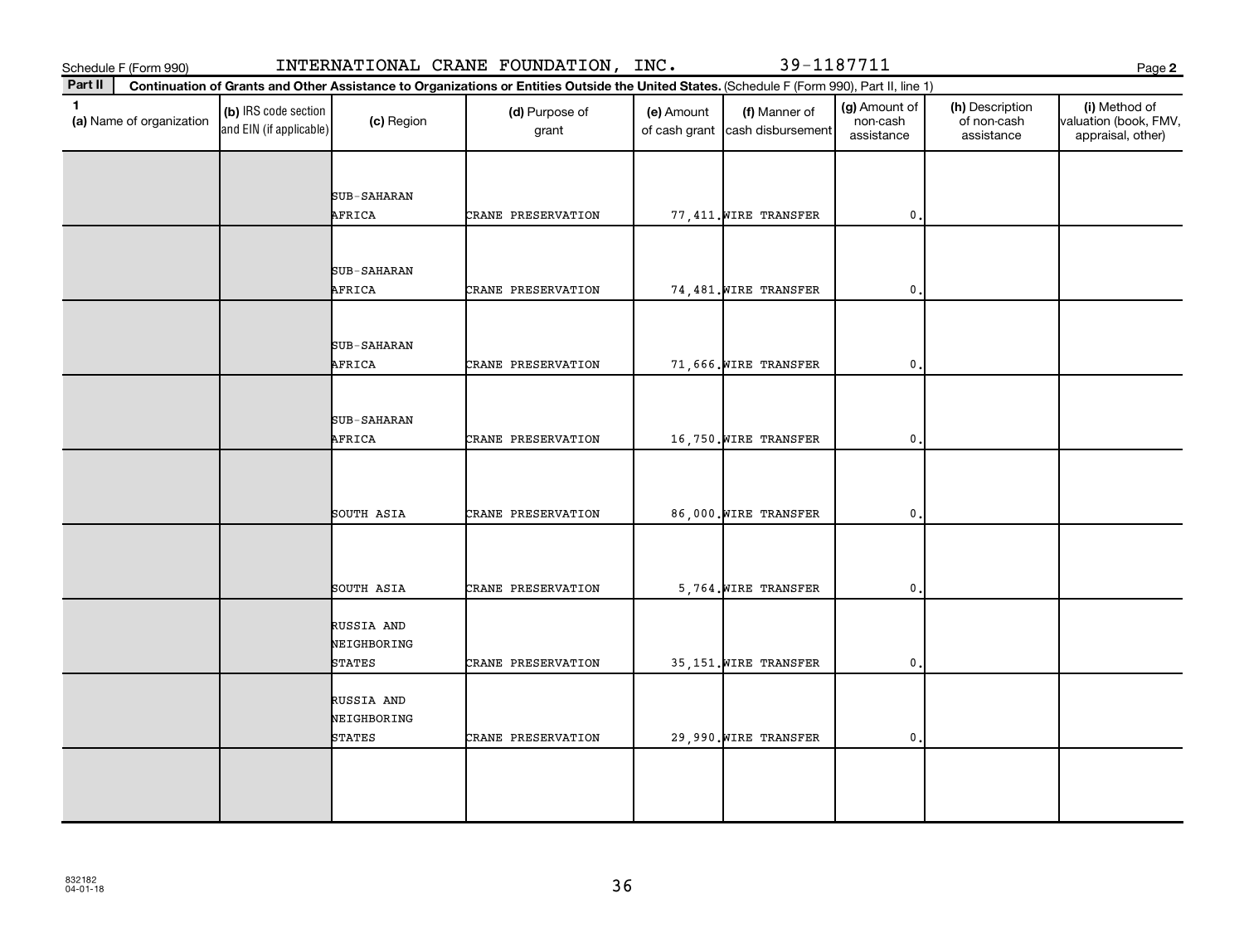832073 10-31-18

## Schedule F (Form 990) 2018 INTERNATIONAL CRANE FOUNDATION,INC. 39-1187711

Part III Grants and Other Assistance to Individuals Outside the United States. Complete if the organization answered "Yes" on Form 990, Part IV, line 16. Part III can be duplicated if additional space is needed.

| (a) Type of grant or assistance | (b) Region            | (c) Number of<br>recipients | (d) Amount of<br>cash grant | (e) Manner of<br>cash disbursement | (f) Amount of<br>noncash<br>assistance | (g) Description of<br>noncash assistance | (h) Method of<br>valuation<br>(book, FMV,<br>appraisal, other) |
|---------------------------------|-----------------------|-----------------------------|-----------------------------|------------------------------------|----------------------------------------|------------------------------------------|----------------------------------------------------------------|
| CRANE PRESERVATION              | SUB-SAHARAN<br>AFRICA | $\overline{4}$              |                             | 26,489. WIRE TRANSFER              | $\pmb{0}$                              |                                          |                                                                |
| CRANE PRESERVATION              | SOUTH ASIA            | $\mathbf{3}$                |                             | 23,315. WIRE TRANSFER              | $\mathbf 0$ .                          |                                          |                                                                |
| CRANE PRESERVATION              | NORTH AMERICA         | $\mathbf{1}$                |                             | 5,000. WIRE TRANSFER               | $\mathbf 0$ .                          |                                          |                                                                |
|                                 |                       |                             |                             |                                    |                                        |                                          |                                                                |
|                                 |                       |                             |                             |                                    |                                        |                                          |                                                                |
|                                 |                       |                             |                             |                                    |                                        |                                          |                                                                |
|                                 |                       |                             |                             |                                    |                                        |                                          |                                                                |
|                                 |                       |                             |                             |                                    |                                        |                                          |                                                                |
|                                 |                       |                             |                             |                                    |                                        |                                          |                                                                |

**Schedule F (Form 990) 2018**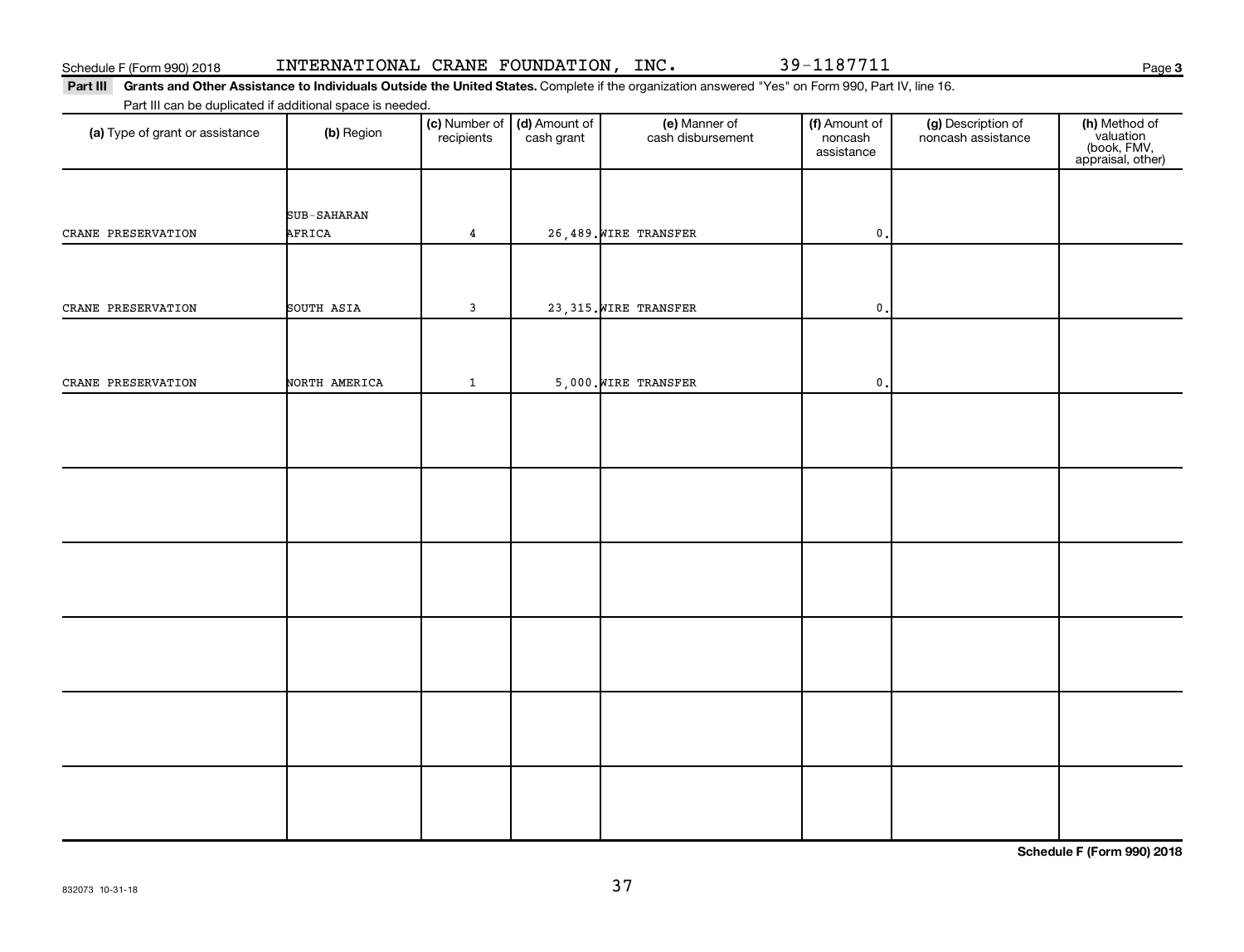|                                | Schedule F (Form 990) 2018 INTERNATIONAL CRANE FOUNDATION, $INC.$ |  | 39-1187711 | Page |
|--------------------------------|-------------------------------------------------------------------|--|------------|------|
| <b>Part IV   Foreign Forms</b> |                                                                   |  |            |      |

|                | Was the organization a U.S. transferor of property to a foreign corporation during the tax year? If "Yes," the<br>organization may be required to file Form 926, Return by a U.S. Transferor of Property to a Foreign<br>Corporation (see Instructions for Form 926) manufactured controller controller to the control of the control of                       | $\boxed{\text{X}}$ Yes | <b>No</b>       |
|----------------|----------------------------------------------------------------------------------------------------------------------------------------------------------------------------------------------------------------------------------------------------------------------------------------------------------------------------------------------------------------|------------------------|-----------------|
| $\overline{2}$ | Did the organization have an interest in a foreign trust during the tax year? If "Yes," the organization<br>may be required to separately file Form 3520, Annual Return To Report Transactions With Foreign<br>Trusts and Receipt of Certain Foreign Gifts, and/or Form 3520-A, Annual Information Return of Foreign                                           | Yes                    | $ X $ No        |
| 3              | Did the organization have an ownership interest in a foreign corporation during the tax year? If "Yes,"<br>the organization may be required to file Form 5471, Information Return of U.S. Persons With Respect To                                                                                                                                              | Yes                    | $X_{\text{No}}$ |
| 4              | Was the organization a direct or indirect shareholder of a passive foreign investment company or a<br>qualified electing fund during the tax year? If "Yes," the organization may be required to file Form 8621,<br>Information Return by a Shareholder of a Passive Foreign Investment Company or Qualified Electing Fund<br>(see Instructions for Form 8621) | Yes                    | $X_{\text{No}}$ |
| 5              | Did the organization have an ownership interest in a foreign partnership during the tax year? If "Yes,"<br>the organization may be required to file Form 8865, Return of U.S. Persons With Respect to Certain                                                                                                                                                  | Yes                    | $X_{\text{No}}$ |
| 6              | Did the organization have any operations in or related to any boycotting countries during the tax year? If<br>"Yes," the organization may be required to separately file Form 5713, International Boycott Report (see                                                                                                                                          | Yes                    | ΧI<br>Nο        |

**Schedule F (Form 990) 2018**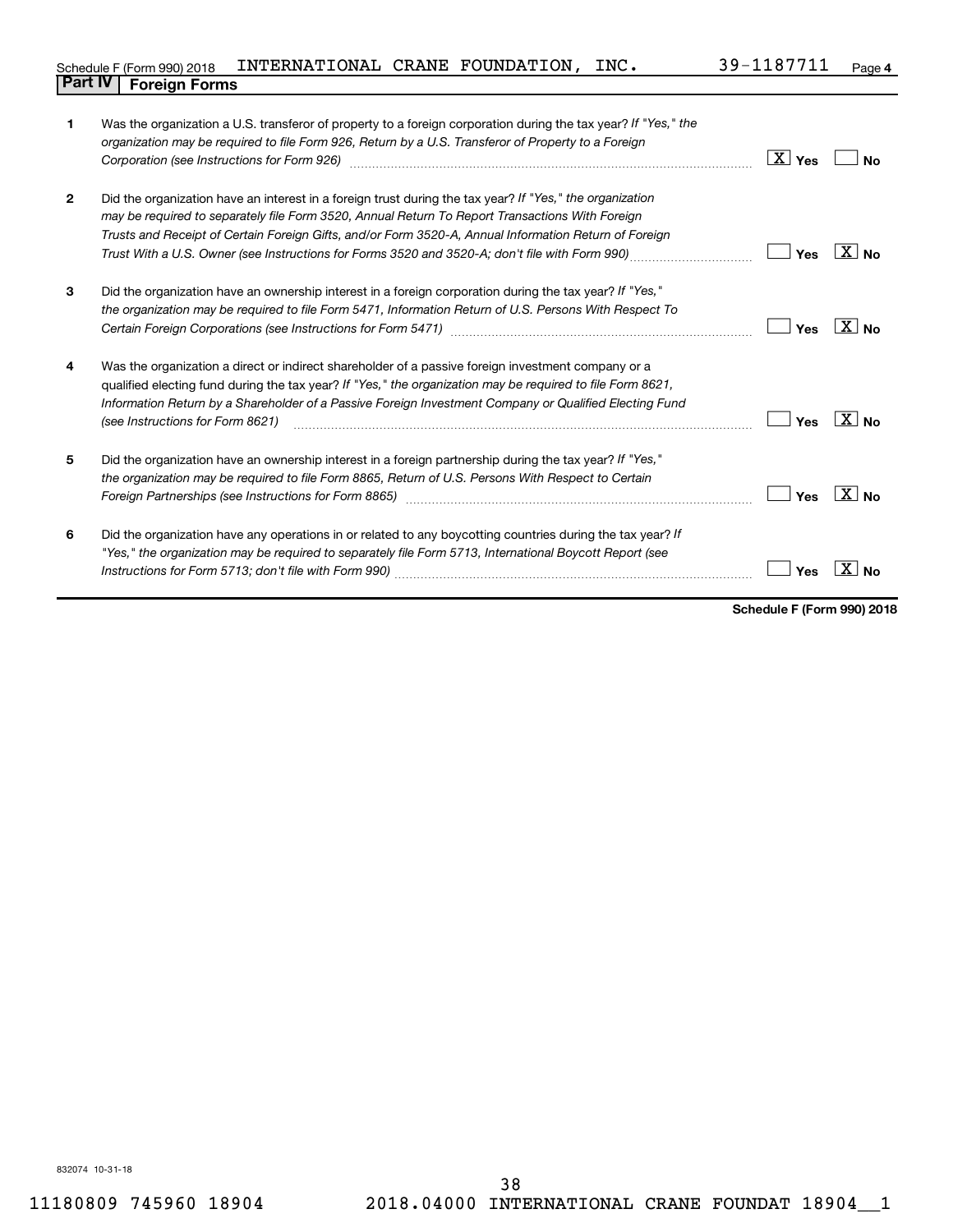| PROVIDE DETAILED PERIODIC REPORTS INDICATING THE STATUS AND USE OF FUNDS |                                                      |  |                            |
|--------------------------------------------------------------------------|------------------------------------------------------|--|----------------------------|
| FOR EACH PROJECT.                                                        |                                                      |  |                            |
|                                                                          |                                                      |  |                            |
|                                                                          |                                                      |  |                            |
|                                                                          |                                                      |  |                            |
|                                                                          |                                                      |  |                            |
|                                                                          |                                                      |  |                            |
|                                                                          |                                                      |  |                            |
|                                                                          |                                                      |  |                            |
|                                                                          |                                                      |  |                            |
|                                                                          |                                                      |  |                            |
|                                                                          |                                                      |  |                            |
|                                                                          |                                                      |  |                            |
|                                                                          |                                                      |  |                            |
|                                                                          |                                                      |  |                            |
|                                                                          |                                                      |  |                            |
|                                                                          |                                                      |  |                            |
|                                                                          |                                                      |  |                            |
|                                                                          |                                                      |  |                            |
|                                                                          |                                                      |  |                            |
|                                                                          |                                                      |  |                            |
|                                                                          |                                                      |  |                            |
|                                                                          |                                                      |  |                            |
|                                                                          |                                                      |  |                            |
|                                                                          |                                                      |  |                            |
|                                                                          |                                                      |  |                            |
|                                                                          |                                                      |  |                            |
|                                                                          |                                                      |  |                            |
| 832075 10-31-18                                                          |                                                      |  | Schedule F (Form 990) 2018 |
| 11180809 745960 18904                                                    | 39<br>2018.04000 INTERNATIONAL CRANE FOUNDAT 18904_1 |  |                            |

Schedule F (Form 990) 2018 Page INTERNATIONAL CRANE FOUNDATION, INC. 39-1187711

**Schedule F (Form 990) 2018 INTERNAT**<br>**Part V** | **Supplemental Information** 

Provide the information required by Part I, line 2 (monitoring of funds); Part I, line 3, column (f) (accounting method; amounts of investments vs. expenditures per region); Part II, line 1 (accounting method); Part III (accounting method); and Part III, column (c) (estimated number of recipients), as applicable. Also complete this part to provide any additional information. See instructions.

**5**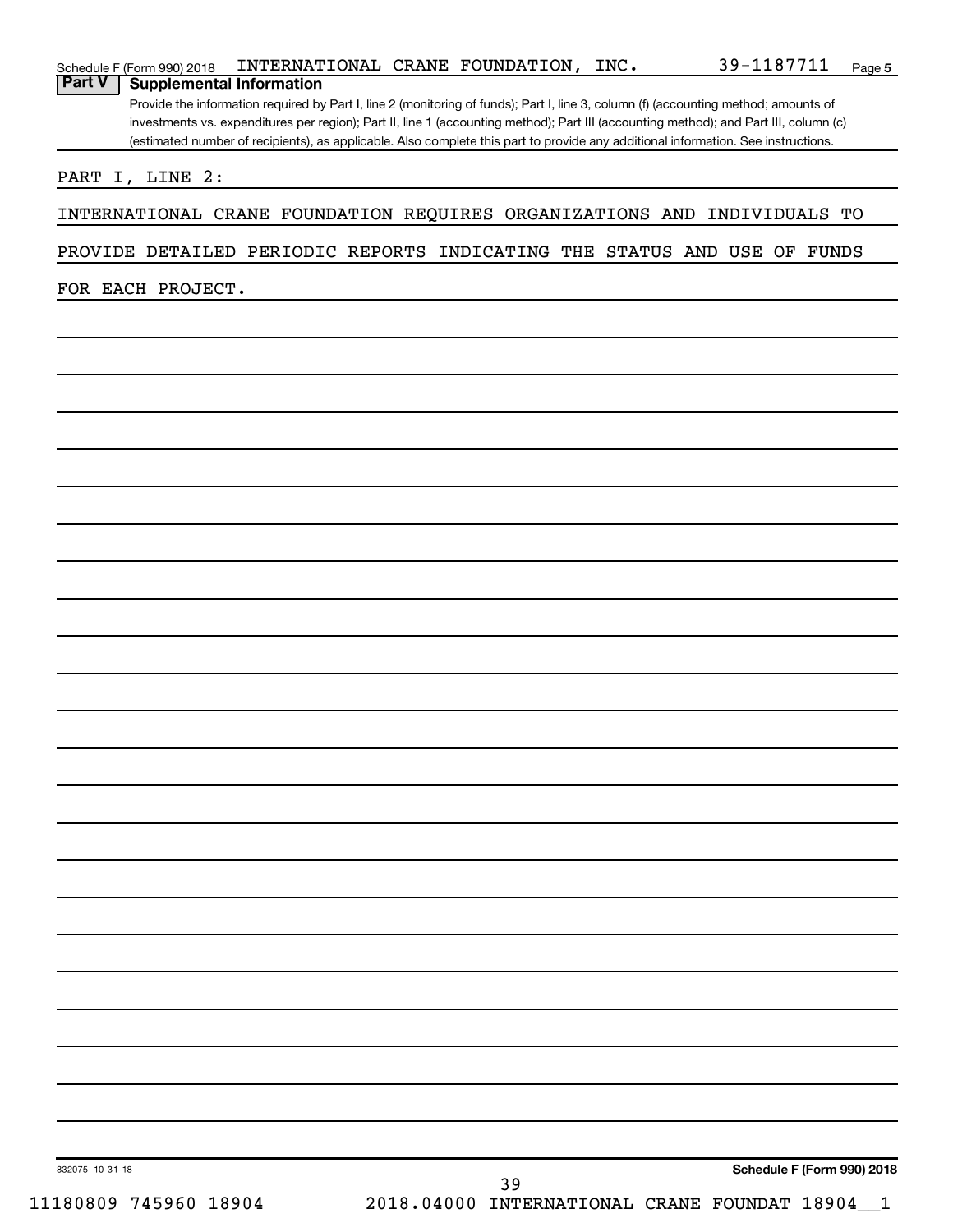| <b>SCHEDULE G</b>                                                                        |                                  | <b>Supplemental Information Regarding Fundraising or Gaming Activities</b>                                                                                                                                                                                                                 |                                                                            |    |                                                                            |  |                                                                            | OMB No. 1545-0047                                       |
|------------------------------------------------------------------------------------------|----------------------------------|--------------------------------------------------------------------------------------------------------------------------------------------------------------------------------------------------------------------------------------------------------------------------------------------|----------------------------------------------------------------------------|----|----------------------------------------------------------------------------|--|----------------------------------------------------------------------------|---------------------------------------------------------|
| (Form 990 or 990-EZ)                                                                     |                                  | Complete if the organization answered "Yes" on Form 990, Part IV, line 17, 18, or 19, or if the                                                                                                                                                                                            |                                                                            |    |                                                                            |  |                                                                            | 2018                                                    |
|                                                                                          |                                  | organization entered more than \$15,000 on Form 990-EZ, line 6a.                                                                                                                                                                                                                           |                                                                            |    |                                                                            |  |                                                                            |                                                         |
| Department of the Treasury<br>Internal Revenue Service                                   |                                  | Attach to Form 990 or Form 990-EZ.<br>► Go to www.irs.gov/Form990 for instructions and the latest information.                                                                                                                                                                             |                                                                            |    |                                                                            |  |                                                                            | <b>Open to Public</b><br>Inspection                     |
| Name of the organization                                                                 |                                  |                                                                                                                                                                                                                                                                                            |                                                                            |    |                                                                            |  |                                                                            | <b>Employer identification number</b>                   |
|                                                                                          |                                  | INTERNATIONAL CRANE FOUNDATION, INC.                                                                                                                                                                                                                                                       |                                                                            |    |                                                                            |  | 39-1187711                                                                 |                                                         |
| Part I                                                                                   | required to complete this part.  | Fundraising Activities. Complete if the organization answered "Yes" on Form 990, Part IV, line 17. Form 990-EZ filers are not                                                                                                                                                              |                                                                            |    |                                                                            |  |                                                                            |                                                         |
| Mail solicitations<br>a<br>b<br>Phone solicitations<br>c<br>In-person solicitations<br>d | Internet and email solicitations | 1 Indicate whether the organization raised funds through any of the following activities. Check all that apply.<br>е<br>f<br>Special fundraising events<br>g<br>2 a Did the organization have a written or oral agreement with any individual (including officers, directors, trustees, or |                                                                            |    | Solicitation of non-government grants<br>Solicitation of government grants |  |                                                                            |                                                         |
|                                                                                          |                                  | key employees listed in Form 990, Part VII) or entity in connection with professional fundraising services?                                                                                                                                                                                |                                                                            |    |                                                                            |  | Yes                                                                        | <b>No</b>                                               |
| compensated at least \$5,000 by the organization.                                        |                                  | b If "Yes," list the 10 highest paid individuals or entities (fundraisers) pursuant to agreements under which the fundraiser is to be                                                                                                                                                      |                                                                            |    |                                                                            |  |                                                                            |                                                         |
| (i) Name and address of individual<br>or entity (fundraiser)                             |                                  | (ii) Activity                                                                                                                                                                                                                                                                              | (iii) Did<br>fundraiser<br>have custody<br>or control of<br>contributions? |    | (iv) Gross receipts<br>from activity                                       |  | (v) Amount paid<br>to (or retained by)<br>fundraiser<br>listed in col. (i) | (vi) Amount paid<br>to (or retained by)<br>organization |
|                                                                                          |                                  |                                                                                                                                                                                                                                                                                            | Yes                                                                        | No |                                                                            |  |                                                                            |                                                         |
|                                                                                          |                                  |                                                                                                                                                                                                                                                                                            |                                                                            |    |                                                                            |  |                                                                            |                                                         |
|                                                                                          |                                  |                                                                                                                                                                                                                                                                                            |                                                                            |    |                                                                            |  |                                                                            |                                                         |
|                                                                                          |                                  |                                                                                                                                                                                                                                                                                            |                                                                            |    |                                                                            |  |                                                                            |                                                         |
|                                                                                          |                                  |                                                                                                                                                                                                                                                                                            |                                                                            |    |                                                                            |  |                                                                            |                                                         |
|                                                                                          |                                  |                                                                                                                                                                                                                                                                                            |                                                                            |    |                                                                            |  |                                                                            |                                                         |
|                                                                                          |                                  |                                                                                                                                                                                                                                                                                            |                                                                            |    |                                                                            |  |                                                                            |                                                         |
|                                                                                          |                                  |                                                                                                                                                                                                                                                                                            |                                                                            |    |                                                                            |  |                                                                            |                                                         |
|                                                                                          |                                  |                                                                                                                                                                                                                                                                                            |                                                                            |    |                                                                            |  |                                                                            |                                                         |
|                                                                                          |                                  |                                                                                                                                                                                                                                                                                            |                                                                            |    |                                                                            |  |                                                                            |                                                         |
| Total                                                                                    |                                  |                                                                                                                                                                                                                                                                                            |                                                                            |    |                                                                            |  |                                                                            |                                                         |
| or licensing.                                                                            |                                  | 3 List all states in which the organization is registered or licensed to solicit contributions or has been notified it is exempt from registration                                                                                                                                         |                                                                            |    |                                                                            |  |                                                                            |                                                         |
|                                                                                          |                                  |                                                                                                                                                                                                                                                                                            |                                                                            |    |                                                                            |  |                                                                            |                                                         |
|                                                                                          |                                  |                                                                                                                                                                                                                                                                                            |                                                                            |    |                                                                            |  |                                                                            |                                                         |
|                                                                                          |                                  |                                                                                                                                                                                                                                                                                            |                                                                            |    |                                                                            |  |                                                                            |                                                         |
|                                                                                          |                                  |                                                                                                                                                                                                                                                                                            |                                                                            |    |                                                                            |  |                                                                            |                                                         |
|                                                                                          |                                  |                                                                                                                                                                                                                                                                                            |                                                                            |    |                                                                            |  |                                                                            |                                                         |
|                                                                                          |                                  |                                                                                                                                                                                                                                                                                            |                                                                            |    |                                                                            |  |                                                                            |                                                         |
|                                                                                          |                                  |                                                                                                                                                                                                                                                                                            |                                                                            |    |                                                                            |  |                                                                            |                                                         |

**For Paperwork Reduction Act Notice, see the Instructions for Form 990 or 990-EZ. Schedule G (Form 990 or 990-EZ) 2018** LHA

832081 10-03-18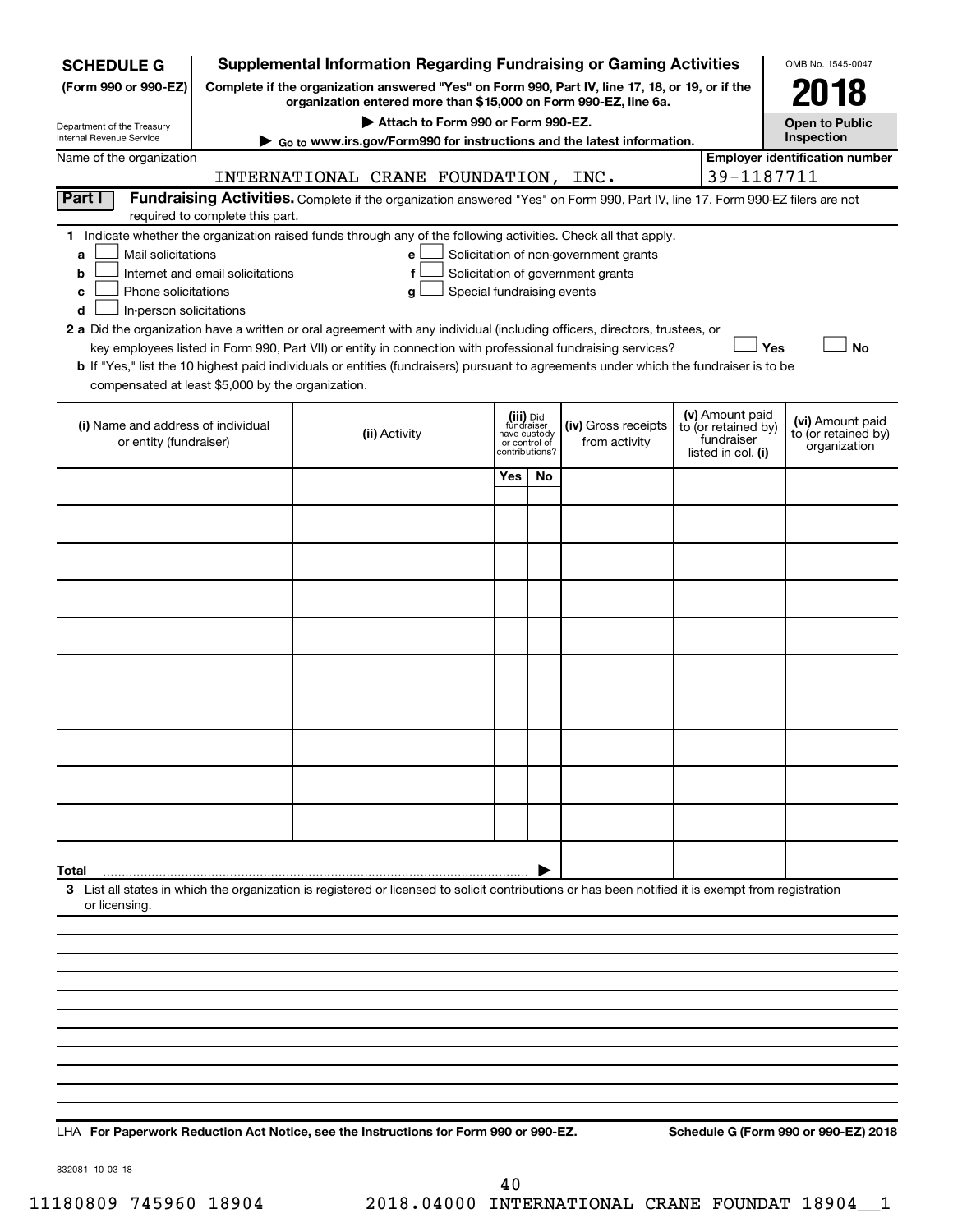39-1187711 Page 2 Schedule G (Form 990 or 990-EZ) 2018 <code>INTERNATIONAL CRANE FOUNDATION</code> , <code>INC</code> .  $39\text{--}1187711$  <code>Page</code> Part II | Fundraising Events. Complete if the organization answered "Yes" on Form 990, Part IV, line 18, or reported more than \$15,000

of fundraising event contributions and gross income on Form 990-EZ, lines 1 and 6b. List events with gross receipts greater than \$5,000.

|                        |                                                         | <u>ovont oorithodiloho dha grooo inoonio on i onni ooo EE, iliiloo T dha ob. Elot ovonto with grooo rooolpto grodtor than φο,οοο.</u>                                       |                                              |                                                  |                                 |                                                     |  |  |  |  |
|------------------------|---------------------------------------------------------|-----------------------------------------------------------------------------------------------------------------------------------------------------------------------------|----------------------------------------------|--------------------------------------------------|---------------------------------|-----------------------------------------------------|--|--|--|--|
|                        |                                                         |                                                                                                                                                                             | (a) Event $#1$<br>EVENING WITH<br>THE CRANES | (b) Event #2                                     | (c) Other events<br><b>NONE</b> | (d) Total events<br>(add col. (a) through           |  |  |  |  |
|                        |                                                         |                                                                                                                                                                             | (event type)                                 | (event type)                                     | (total number)                  | col. (c)                                            |  |  |  |  |
| Revenue                |                                                         |                                                                                                                                                                             | 51,440.                                      |                                                  |                                 | 51,440.                                             |  |  |  |  |
|                        |                                                         |                                                                                                                                                                             | 35,420.                                      |                                                  |                                 | 35,420.                                             |  |  |  |  |
|                        |                                                         | 3 Gross income (line 1 minus line 2)                                                                                                                                        | 16,020.                                      |                                                  |                                 | 16,020.                                             |  |  |  |  |
|                        |                                                         |                                                                                                                                                                             |                                              |                                                  |                                 |                                                     |  |  |  |  |
|                        | 5                                                       |                                                                                                                                                                             |                                              |                                                  |                                 |                                                     |  |  |  |  |
| Direct Expenses        | 6                                                       |                                                                                                                                                                             | 6,873.                                       |                                                  |                                 | 6,873.                                              |  |  |  |  |
|                        | 7                                                       |                                                                                                                                                                             | 11,375.                                      |                                                  |                                 | 11,375.                                             |  |  |  |  |
|                        | 8                                                       |                                                                                                                                                                             |                                              |                                                  |                                 |                                                     |  |  |  |  |
|                        | 9                                                       |                                                                                                                                                                             | 2,994.                                       |                                                  |                                 | 2,994.                                              |  |  |  |  |
|                        | 10                                                      | Direct expense summary. Add lines 4 through 9 in column (d)                                                                                                                 |                                              |                                                  |                                 | 21,242.<br>$-5,222.$                                |  |  |  |  |
| <b>Part III</b>        |                                                         | 11 Net income summary. Subtract line 10 from line 3, column (d)<br>Gaming. Complete if the organization answered "Yes" on Form 990, Part IV, line 19, or reported more than |                                              |                                                  |                                 |                                                     |  |  |  |  |
|                        |                                                         | \$15,000 on Form 990-EZ, line 6a.                                                                                                                                           |                                              |                                                  |                                 |                                                     |  |  |  |  |
| Revenue                |                                                         |                                                                                                                                                                             | (a) Bingo                                    | (b) Pull tabs/instant<br>bingo/progressive bingo | (c) Other gaming                | (d) Total gaming (add<br>col. (a) through col. (c)) |  |  |  |  |
|                        |                                                         |                                                                                                                                                                             |                                              |                                                  |                                 |                                                     |  |  |  |  |
|                        |                                                         |                                                                                                                                                                             |                                              |                                                  |                                 |                                                     |  |  |  |  |
|                        |                                                         |                                                                                                                                                                             |                                              |                                                  |                                 |                                                     |  |  |  |  |
| <b>Direct Expenses</b> | 3                                                       |                                                                                                                                                                             |                                              |                                                  |                                 |                                                     |  |  |  |  |
|                        | 4                                                       |                                                                                                                                                                             |                                              |                                                  |                                 |                                                     |  |  |  |  |
|                        |                                                         |                                                                                                                                                                             |                                              |                                                  |                                 |                                                     |  |  |  |  |
|                        | 6                                                       | Volunteer labor                                                                                                                                                             | Yes<br>%<br>No                               | Yes<br>%<br>No                                   | <b>Yes</b><br>%<br>No           |                                                     |  |  |  |  |
|                        | 7                                                       | Direct expense summary. Add lines 2 through 5 in column (d)                                                                                                                 |                                              |                                                  |                                 |                                                     |  |  |  |  |
|                        | 8                                                       |                                                                                                                                                                             |                                              |                                                  |                                 |                                                     |  |  |  |  |
|                        |                                                         |                                                                                                                                                                             |                                              |                                                  |                                 |                                                     |  |  |  |  |
| 9                      |                                                         | Enter the state(s) in which the organization conducts gaming activities:                                                                                                    |                                              |                                                  |                                 | Yes<br><b>No</b>                                    |  |  |  |  |
|                        |                                                         | <b>b</b> If "No," explain:                                                                                                                                                  |                                              |                                                  |                                 |                                                     |  |  |  |  |
|                        |                                                         |                                                                                                                                                                             |                                              |                                                  |                                 | Yes                                                 |  |  |  |  |
|                        |                                                         | 10a Were any of the organization's gaming licenses revoked, suspended, or terminated during the tax year?<br><b>b</b> If "Yes," explain:                                    |                                              |                                                  |                                 | No                                                  |  |  |  |  |
|                        |                                                         |                                                                                                                                                                             |                                              |                                                  |                                 |                                                     |  |  |  |  |
|                        | Schedule G (Form 990 or 990-EZ) 2018<br>832082 10-03-18 |                                                                                                                                                                             |                                              |                                                  |                                 |                                                     |  |  |  |  |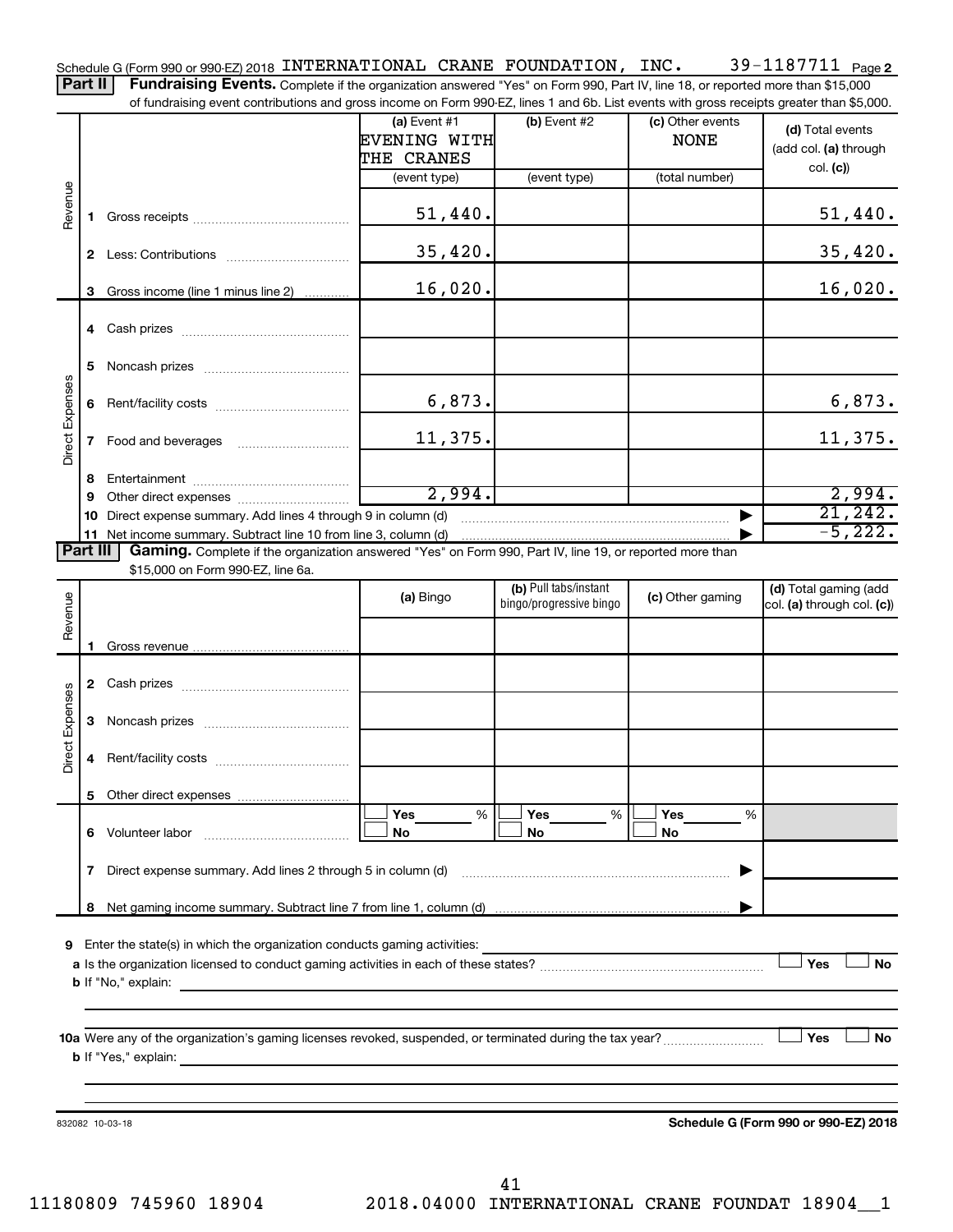| Schedule G (Form 990 or 990-EZ) 2018 INTERNATIONAL CRANE FOUNDATION, INC.                                                                                                                                                                | 39-1187711 $_{Page 3}$ |           |
|------------------------------------------------------------------------------------------------------------------------------------------------------------------------------------------------------------------------------------------|------------------------|-----------|
|                                                                                                                                                                                                                                          | Yes                    | <b>No</b> |
| 12 Is the organization a grantor, beneficiary or trustee of a trust, or a member of a partnership or other entity formed                                                                                                                 | ⊥ Yes                  | <b>No</b> |
| 13 Indicate the percentage of gaming activity conducted in:                                                                                                                                                                              |                        |           |
| a The organization's facility <b>contract to the contract of the contract of the contract of the contract of the contract of the contract of the contract of the contract of the contract of the contract of the contract of the</b>     |                        | %         |
|                                                                                                                                                                                                                                          | 13b l                  | %         |
| 14 Enter the name and address of the person who prepares the organization's gaming/special events books and records:                                                                                                                     |                        |           |
|                                                                                                                                                                                                                                          |                        |           |
|                                                                                                                                                                                                                                          |                        |           |
|                                                                                                                                                                                                                                          |                        | No        |
| of gaming revenue retained by the third party $\triangleright$ \$                                                                                                                                                                        |                        |           |
| c If "Yes," enter name and address of the third party:                                                                                                                                                                                   |                        |           |
| Name $\blacktriangleright$ $\frac{1}{\sqrt{1-\frac{1}{2}}\left(1-\frac{1}{2}\right)}$                                                                                                                                                    |                        |           |
|                                                                                                                                                                                                                                          |                        |           |
| <b>16</b> Gaming manager information:                                                                                                                                                                                                    |                        |           |
| Name $\triangleright$                                                                                                                                                                                                                    |                        |           |
| Gaming manager compensation > \$                                                                                                                                                                                                         |                        |           |
|                                                                                                                                                                                                                                          |                        |           |
|                                                                                                                                                                                                                                          |                        |           |
|                                                                                                                                                                                                                                          |                        |           |
| Director/officer<br>Employee<br>Independent contractor                                                                                                                                                                                   |                        |           |
| 17 Mandatory distributions:                                                                                                                                                                                                              |                        |           |
| a Is the organization required under state law to make charitable distributions from the gaming proceeds to                                                                                                                              |                        |           |
| retain the state gaming license?                                                                                                                                                                                                         | $\Box$ Yes $\Box$ No   |           |
| <b>b</b> Enter the amount of distributions required under state law to be distributed to other exempt organizations or spent in the                                                                                                      |                        |           |
| organization's own exempt activities during the tax year $\triangleright$ \$<br>Supplemental Information. Provide the explanations required by Part I, line 2b, columns (iii) and (v); and Part III, lines 9, 9b, 10b,<br><b>Part IV</b> |                        |           |
| 15b, 15c, 16, and 17b, as applicable. Also provide any additional information. See instructions.                                                                                                                                         |                        |           |
|                                                                                                                                                                                                                                          |                        |           |
|                                                                                                                                                                                                                                          |                        |           |
|                                                                                                                                                                                                                                          |                        |           |
|                                                                                                                                                                                                                                          |                        |           |
|                                                                                                                                                                                                                                          |                        |           |
|                                                                                                                                                                                                                                          |                        |           |
|                                                                                                                                                                                                                                          |                        |           |
|                                                                                                                                                                                                                                          |                        |           |
| Schedule G (Form 990 or 990-EZ) 2018<br>832083 10-03-18                                                                                                                                                                                  |                        |           |
| 42                                                                                                                                                                                                                                       |                        |           |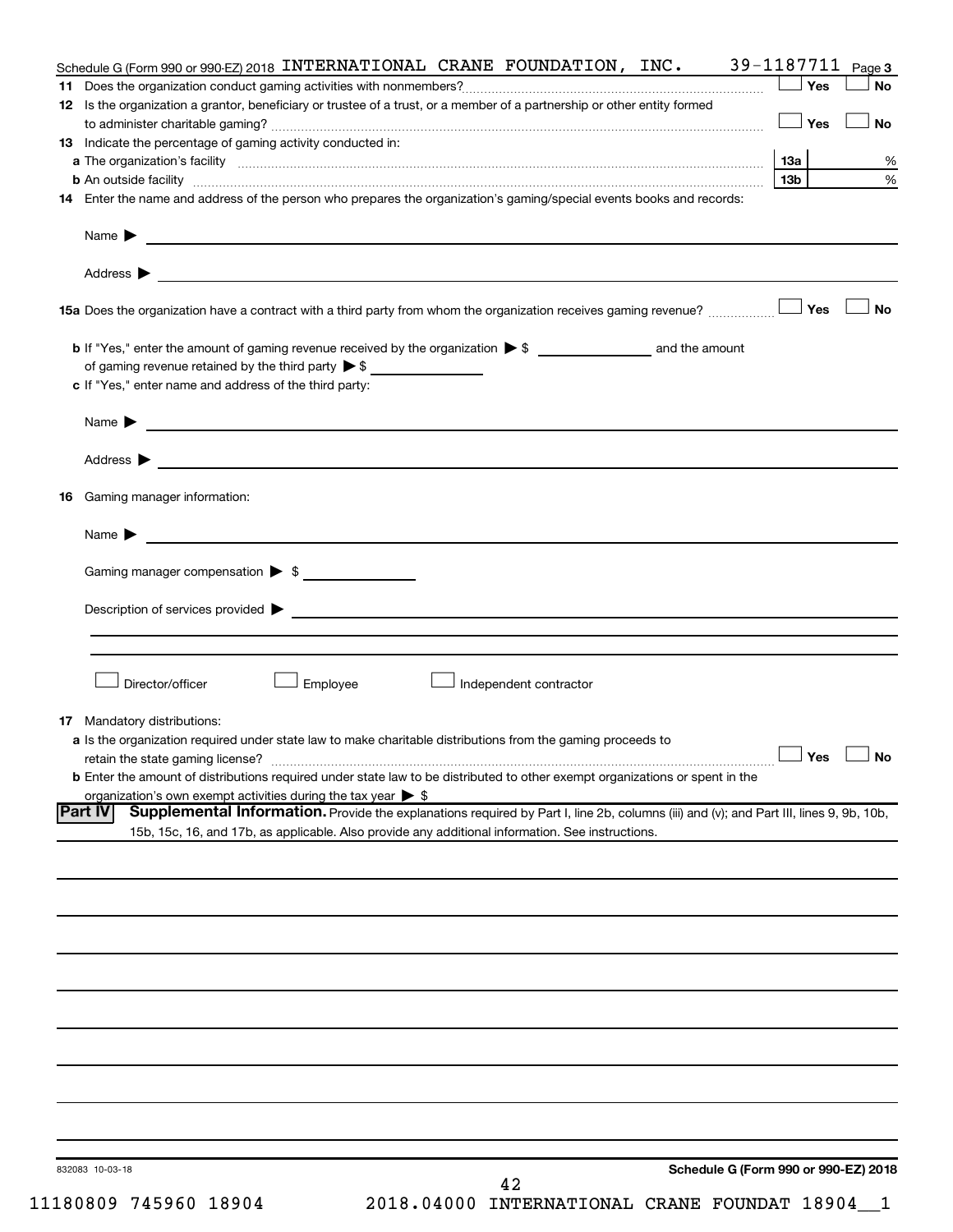|                 |                                                                                                      | INTERNATIONAL CRANE FOUNDATION, INC. 39-1187711 Page 4 |    |                                 |  |
|-----------------|------------------------------------------------------------------------------------------------------|--------------------------------------------------------|----|---------------------------------|--|
|                 | Schedule G (Form 990 or 990-EZ) INTERNATIO.<br><b>Part IV   Supplemental Information</b> (continued) |                                                        |    |                                 |  |
|                 |                                                                                                      |                                                        |    |                                 |  |
|                 |                                                                                                      |                                                        |    |                                 |  |
|                 |                                                                                                      |                                                        |    |                                 |  |
|                 |                                                                                                      |                                                        |    |                                 |  |
|                 |                                                                                                      |                                                        |    |                                 |  |
|                 |                                                                                                      |                                                        |    |                                 |  |
|                 |                                                                                                      |                                                        |    |                                 |  |
|                 |                                                                                                      |                                                        |    |                                 |  |
|                 |                                                                                                      |                                                        |    |                                 |  |
|                 |                                                                                                      |                                                        |    |                                 |  |
|                 |                                                                                                      |                                                        |    |                                 |  |
|                 |                                                                                                      |                                                        |    |                                 |  |
|                 |                                                                                                      |                                                        |    |                                 |  |
|                 |                                                                                                      |                                                        |    |                                 |  |
|                 |                                                                                                      |                                                        |    |                                 |  |
|                 |                                                                                                      |                                                        |    |                                 |  |
|                 |                                                                                                      |                                                        |    |                                 |  |
|                 |                                                                                                      |                                                        |    |                                 |  |
|                 |                                                                                                      |                                                        |    |                                 |  |
|                 |                                                                                                      |                                                        |    |                                 |  |
|                 |                                                                                                      |                                                        |    |                                 |  |
|                 |                                                                                                      |                                                        |    |                                 |  |
|                 |                                                                                                      |                                                        |    |                                 |  |
|                 |                                                                                                      |                                                        |    |                                 |  |
|                 |                                                                                                      |                                                        |    |                                 |  |
|                 |                                                                                                      |                                                        |    |                                 |  |
|                 |                                                                                                      |                                                        |    |                                 |  |
|                 |                                                                                                      |                                                        |    |                                 |  |
|                 |                                                                                                      |                                                        |    |                                 |  |
|                 |                                                                                                      |                                                        |    |                                 |  |
|                 |                                                                                                      |                                                        |    |                                 |  |
|                 |                                                                                                      |                                                        |    |                                 |  |
|                 |                                                                                                      |                                                        |    |                                 |  |
|                 |                                                                                                      |                                                        |    |                                 |  |
|                 |                                                                                                      |                                                        |    |                                 |  |
|                 |                                                                                                      |                                                        |    |                                 |  |
|                 |                                                                                                      |                                                        |    |                                 |  |
|                 |                                                                                                      |                                                        |    |                                 |  |
|                 |                                                                                                      |                                                        |    |                                 |  |
|                 |                                                                                                      |                                                        |    |                                 |  |
|                 |                                                                                                      |                                                        |    |                                 |  |
|                 |                                                                                                      |                                                        |    |                                 |  |
|                 |                                                                                                      |                                                        |    |                                 |  |
|                 |                                                                                                      |                                                        |    |                                 |  |
|                 |                                                                                                      |                                                        |    |                                 |  |
|                 |                                                                                                      |                                                        |    |                                 |  |
|                 |                                                                                                      |                                                        |    | Schedule G (Form 990 or 990-EZ) |  |
| 832084 04-01-18 |                                                                                                      |                                                        | 13 |                                 |  |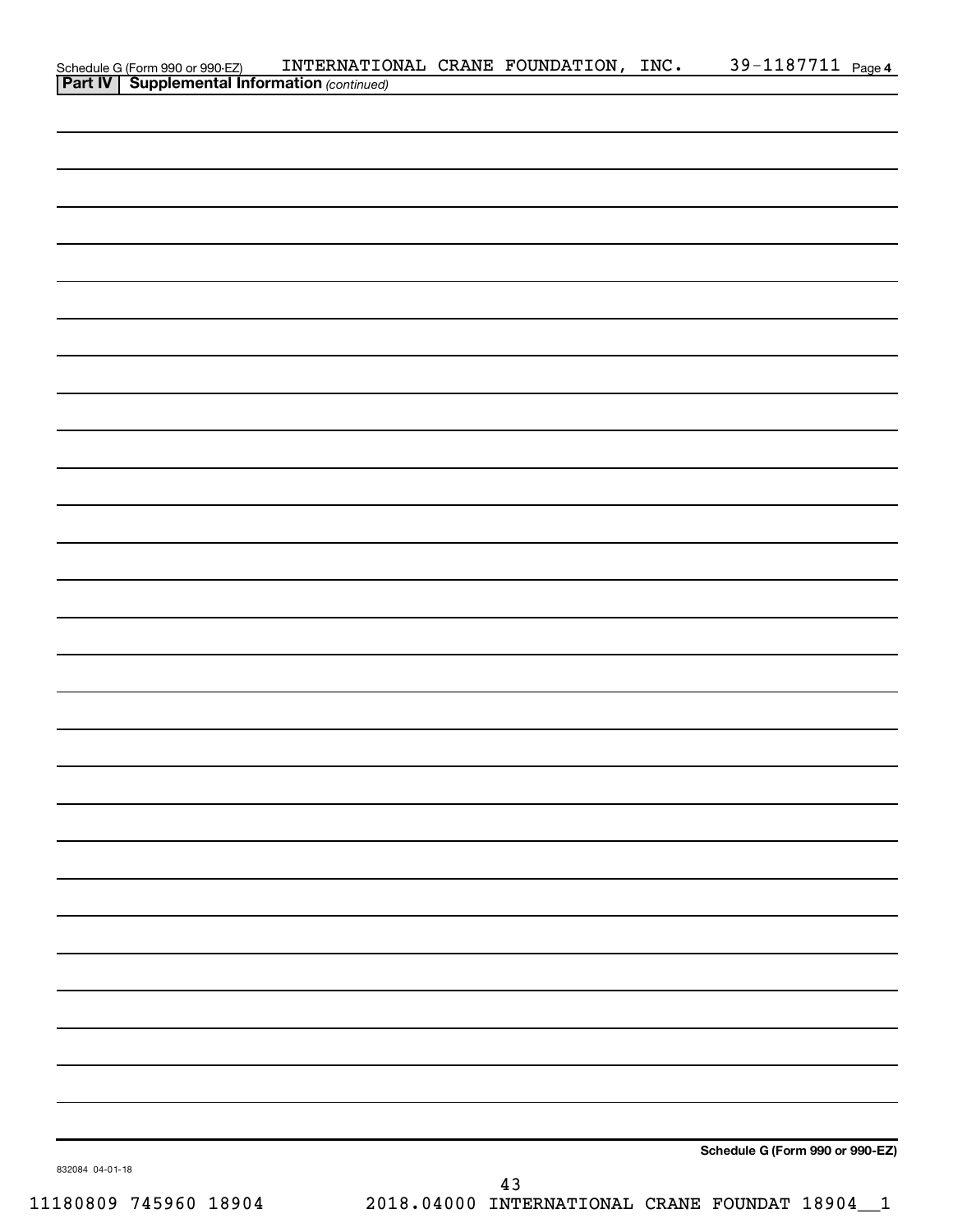| <b>SCHEDULE I</b><br>(Form 990)<br>Department of the Treasury |                                                                                                                                                                                                                                                                                           |            | <b>Grants and Other Assistance to Organizations,</b><br>Governments, and Individuals in the United States<br>Complete if the organization answered "Yes" on Form 990, Part IV, line 21 or 22. | Attach to Form 990.                                   |                                         |                                                                |                                          | OMB No. 1545-0047<br>2018<br><b>Open to Public</b>                                          |
|---------------------------------------------------------------|-------------------------------------------------------------------------------------------------------------------------------------------------------------------------------------------------------------------------------------------------------------------------------------------|------------|-----------------------------------------------------------------------------------------------------------------------------------------------------------------------------------------------|-------------------------------------------------------|-----------------------------------------|----------------------------------------------------------------|------------------------------------------|---------------------------------------------------------------------------------------------|
| Internal Revenue Service                                      |                                                                                                                                                                                                                                                                                           |            |                                                                                                                                                                                               | Go to www.irs.gov/Form990 for the latest information. |                                         |                                                                |                                          | Inspection                                                                                  |
|                                                               | Name of the organization                                                                                                                                                                                                                                                                  |            | INTERNATIONAL CRANE FOUNDATION, INC.                                                                                                                                                          |                                                       |                                         |                                                                |                                          | <b>Employer identification number</b><br>39-1187711                                         |
| Part I                                                        | <b>General Information on Grants and Assistance</b>                                                                                                                                                                                                                                       |            |                                                                                                                                                                                               |                                                       |                                         |                                                                |                                          |                                                                                             |
| $\mathbf 1$<br>$\mathbf{2}$                                   | Does the organization maintain records to substantiate the amount of the grants or assistance, the grantees' eligibility for the grants or assistance, and the selection<br>Describe in Part IV the organization's procedures for monitoring the use of grant funds in the United States. |            |                                                                                                                                                                                               |                                                       |                                         |                                                                |                                          | $\boxed{\text{X}}$ Yes<br>  No                                                              |
| Part II                                                       | Grants and Other Assistance to Domestic Organizations and Domestic Governments. Complete if the organization answered "Yes" on Form 990, Part IV, line 21, for any                                                                                                                        |            |                                                                                                                                                                                               |                                                       |                                         |                                                                |                                          |                                                                                             |
|                                                               | recipient that received more than \$5,000. Part II can be duplicated if additional space is needed.<br>1 (a) Name and address of organization<br>or government                                                                                                                            | $(b)$ EIN  | (c) IRC section<br>(if applicable)                                                                                                                                                            | (d) Amount of<br>cash grant                           | (e) Amount of<br>non-cash<br>assistance | (f) Method of<br>valuation (book,<br>FMV, appraisal,<br>other) | (g) Description of<br>noncash assistance | (h) Purpose of grant<br>or assistance                                                       |
| OCEAN OUTCOMES                                                | 421 SW 6TH AVENUE, SUITE 1400<br>PORTLAND, OR 97204                                                                                                                                                                                                                                       | 46-4901375 | 501(C)(3)                                                                                                                                                                                     | 80,000.                                               | 0.                                      |                                                                |                                          | FISHERIES IMPROVEMENT AT<br>POYANG LAKE, CHINA TO<br>SUPPORT SIBERIAN CRANE<br>CONSERVATION |
|                                                               |                                                                                                                                                                                                                                                                                           |            |                                                                                                                                                                                               |                                                       |                                         |                                                                |                                          |                                                                                             |
| $\mathbf{2}$<br>3                                             |                                                                                                                                                                                                                                                                                           |            |                                                                                                                                                                                               |                                                       |                                         |                                                                |                                          | ı.<br>$\overline{0}$ .                                                                      |

**For Paperwork Reduction Act Notice, see the Instructions for Form 990. Schedule I (Form 990) (2018)** LHA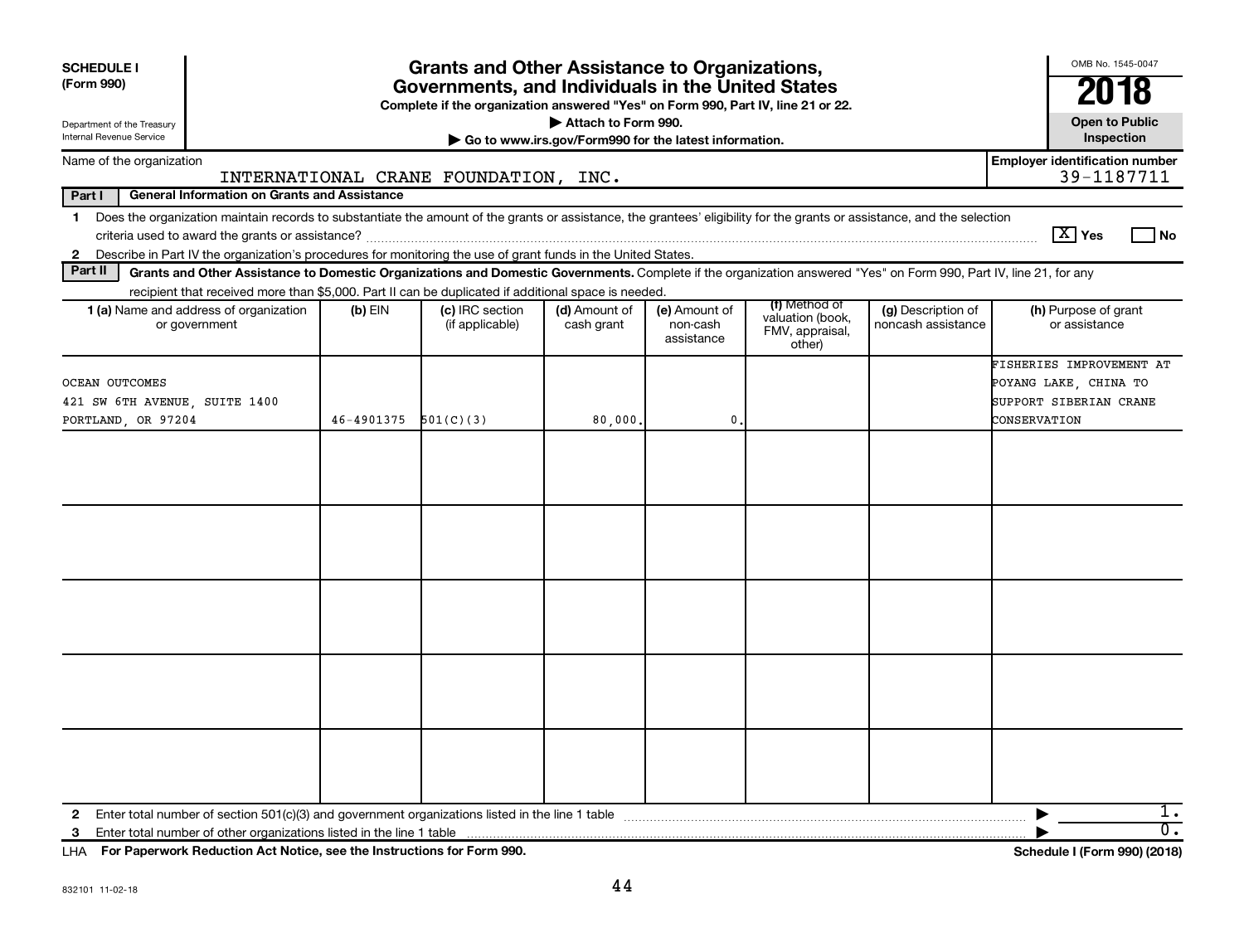Schedule I (Form 990) (2018) INTERNATIONAL CRANE FOUNDATION,INC. 39-1187711 Page

**2**

Part III | Grants and Other Assistance to Domestic Individuals. Complete if the organization answered "Yes" on Form 990, Part IV, line 22. Part III can be duplicated if additional space is needed.

| (a) Type of grant or assistance | (b) Number of<br>recipients | (c) Amount of<br>cash grant | (d) Amount of non-<br>cash assistance | (e) Method of valuation<br>(book, FMV, appraisal, other) | (f) Description of noncash assistance |
|---------------------------------|-----------------------------|-----------------------------|---------------------------------------|----------------------------------------------------------|---------------------------------------|
|                                 |                             |                             |                                       |                                                          |                                       |
|                                 |                             |                             |                                       |                                                          |                                       |
|                                 |                             |                             |                                       |                                                          |                                       |
|                                 |                             |                             |                                       |                                                          |                                       |
|                                 |                             |                             |                                       |                                                          |                                       |
|                                 |                             |                             |                                       |                                                          |                                       |
|                                 |                             |                             |                                       |                                                          |                                       |
|                                 |                             |                             |                                       |                                                          |                                       |
|                                 |                             |                             |                                       |                                                          |                                       |
|                                 |                             |                             |                                       |                                                          |                                       |

Part IV | Supplemental Information. Provide the information required in Part I, line 2; Part III, column (b); and any other additional information.

PART I, LINE 2:

INTERNATIONAL CRANE FOUNDATION REQUIRES ORGANIZATIONS AND INDIVIDUALS TO

PROVIDE DETAILED PERIODIC REPORTS INDICATING THE STATUS AND USE OF FUNDS

FOR EACH PROJECT.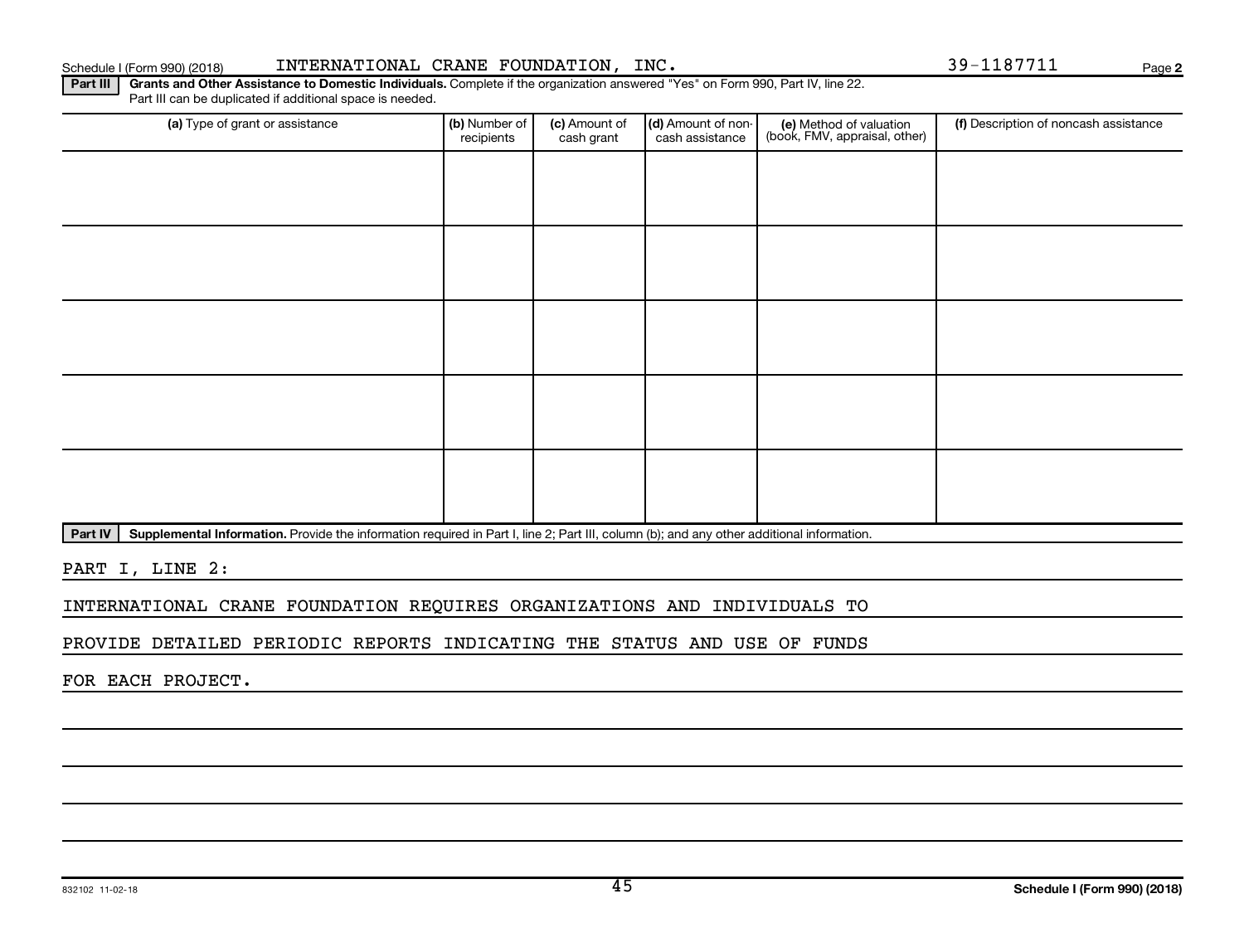| <b>SCHEDULE L</b>                                                                                                    |                                       |                                                                            |                          | <b>Transactions With Interested Persons</b>                                                                                        |            |                                |  |                                      |                     | OMB No. 1545-0047                       |            |                                       |
|----------------------------------------------------------------------------------------------------------------------|---------------------------------------|----------------------------------------------------------------------------|--------------------------|------------------------------------------------------------------------------------------------------------------------------------|------------|--------------------------------|--|--------------------------------------|---------------------|-----------------------------------------|------------|---------------------------------------|
| (Form 990 or 990-EZ)   Complete if the organization answered "Yes" on Form 990, Part IV, line 25a, 25b, 26, 27, 28a, |                                       |                                                                            |                          |                                                                                                                                    |            |                                |  |                                      |                     |                                         |            |                                       |
|                                                                                                                      |                                       |                                                                            |                          | 28b, or 28c, or Form 990-EZ, Part V, line 38a or 40b.                                                                              |            |                                |  |                                      |                     |                                         |            |                                       |
| Department of the Treasury<br>Internal Revenue Service                                                               |                                       |                                                                            |                          | Attach to Form 990 or Form 990-EZ.<br>Go to www.irs.gov/Form990 for instructions and the latest information.                       |            |                                |  |                                      |                     | <b>Open To Public</b><br>Inspection     |            |                                       |
| Name of the organization                                                                                             |                                       |                                                                            |                          |                                                                                                                                    |            |                                |  |                                      |                     |                                         |            | <b>Employer identification number</b> |
|                                                                                                                      |                                       |                                                                            |                          | INTERNATIONAL CRANE FOUNDATION, INC.                                                                                               |            |                                |  |                                      | 39-1187711          |                                         |            |                                       |
| <b>Part I</b>                                                                                                        |                                       |                                                                            |                          | Excess Benefit Transactions (section 501(c)(3), section 501(c)(4), and 501(c)(29) organizations only).                             |            |                                |  |                                      |                     |                                         |            |                                       |
|                                                                                                                      |                                       |                                                                            |                          | Complete if the organization answered "Yes" on Form 990, Part IV, line 25a or 25b, or Form 990-EZ, Part V, line 40b.               |            |                                |  |                                      |                     |                                         |            |                                       |
| 1.<br>(a) Name of disqualified person                                                                                |                                       | (b) Relationship between disqualified                                      |                          |                                                                                                                                    |            | (c) Description of transaction |  |                                      |                     |                                         |            | (d) Corrected?                        |
|                                                                                                                      |                                       | person and organization                                                    |                          |                                                                                                                                    |            |                                |  |                                      |                     |                                         | <b>Yes</b> | No                                    |
|                                                                                                                      |                                       |                                                                            |                          |                                                                                                                                    |            |                                |  |                                      |                     |                                         |            |                                       |
|                                                                                                                      |                                       |                                                                            |                          |                                                                                                                                    |            |                                |  |                                      |                     |                                         |            |                                       |
|                                                                                                                      |                                       |                                                                            |                          |                                                                                                                                    |            |                                |  |                                      |                     |                                         |            |                                       |
|                                                                                                                      |                                       |                                                                            |                          |                                                                                                                                    |            |                                |  |                                      |                     |                                         |            |                                       |
|                                                                                                                      |                                       |                                                                            |                          |                                                                                                                                    |            |                                |  |                                      |                     |                                         |            |                                       |
| 2 Enter the amount of tax incurred by the organization managers or disqualified persons during the year under        |                                       |                                                                            |                          |                                                                                                                                    |            |                                |  |                                      |                     |                                         |            |                                       |
| section 4958                                                                                                         |                                       |                                                                            |                          |                                                                                                                                    |            |                                |  |                                      |                     |                                         |            |                                       |
|                                                                                                                      |                                       |                                                                            |                          |                                                                                                                                    |            |                                |  | $\blacktriangleright$ \$             |                     |                                         |            |                                       |
|                                                                                                                      |                                       |                                                                            |                          |                                                                                                                                    |            |                                |  |                                      |                     |                                         |            |                                       |
| <b>Part II</b>                                                                                                       |                                       | Loans to and/or From Interested Persons.                                   |                          |                                                                                                                                    |            |                                |  |                                      |                     |                                         |            |                                       |
|                                                                                                                      |                                       |                                                                            |                          | Complete if the organization answered "Yes" on Form 990-EZ, Part V, line 38a or Form 990, Part IV, line 26; or if the organization |            |                                |  |                                      |                     |                                         |            |                                       |
|                                                                                                                      |                                       | reported an amount on Form 990, Part X, line 5, 6, or 22.                  | $(d)$ Loan to or         |                                                                                                                                    |            |                                |  |                                      | <b>(h)</b> Approved |                                         |            |                                       |
| (a) Name of<br>interested person                                                                                     | (b) Relationship<br>with organization | (c) Purpose<br>of loan                                                     | from the                 | (e) Original<br>principal amount                                                                                                   |            | (f) Balance due                |  | $(g)$ In<br>`by board or<br>default? |                     | (i) Written<br>agreement?<br>committee? |            |                                       |
|                                                                                                                      |                                       |                                                                            | organization?<br>To From |                                                                                                                                    |            |                                |  | <b>Yes</b><br>Yes<br>No.             |                     | No.                                     | Yes        | No.                                   |
|                                                                                                                      |                                       |                                                                            |                          |                                                                                                                                    |            |                                |  |                                      |                     |                                         |            |                                       |
|                                                                                                                      |                                       |                                                                            |                          |                                                                                                                                    |            |                                |  |                                      |                     |                                         |            |                                       |
|                                                                                                                      |                                       |                                                                            |                          |                                                                                                                                    |            |                                |  |                                      |                     |                                         |            |                                       |
|                                                                                                                      |                                       |                                                                            |                          |                                                                                                                                    |            |                                |  |                                      |                     |                                         |            |                                       |
|                                                                                                                      |                                       |                                                                            |                          |                                                                                                                                    |            |                                |  |                                      |                     |                                         |            |                                       |
|                                                                                                                      |                                       |                                                                            |                          |                                                                                                                                    |            |                                |  |                                      |                     |                                         |            |                                       |
|                                                                                                                      |                                       |                                                                            |                          |                                                                                                                                    |            |                                |  |                                      |                     |                                         |            |                                       |
|                                                                                                                      |                                       |                                                                            |                          |                                                                                                                                    |            |                                |  |                                      |                     |                                         |            |                                       |
|                                                                                                                      |                                       |                                                                            |                          |                                                                                                                                    |            |                                |  |                                      |                     |                                         |            |                                       |
|                                                                                                                      |                                       |                                                                            |                          |                                                                                                                                    |            |                                |  |                                      |                     |                                         |            |                                       |
| Total<br><b>Part III</b>                                                                                             |                                       | <b>Grants or Assistance Benefiting Interested Persons.</b>                 |                          | $\blacktriangleright$ \$                                                                                                           |            |                                |  |                                      |                     |                                         |            |                                       |
|                                                                                                                      |                                       | Complete if the organization answered "Yes" on Form 990, Part IV, line 27. |                          |                                                                                                                                    |            |                                |  |                                      |                     |                                         |            |                                       |
| (a) Name of interested person                                                                                        |                                       | (b) Relationship between                                                   |                          | (c) Amount of                                                                                                                      |            | (d) Type of                    |  |                                      |                     |                                         |            |                                       |
|                                                                                                                      |                                       | interested person and                                                      |                          | assistance                                                                                                                         | assistance |                                |  | (e) Purpose of<br>assistance         |                     |                                         |            |                                       |
|                                                                                                                      |                                       | the organization                                                           |                          |                                                                                                                                    |            |                                |  |                                      |                     |                                         |            |                                       |
|                                                                                                                      |                                       |                                                                            |                          |                                                                                                                                    |            |                                |  |                                      |                     |                                         |            |                                       |
|                                                                                                                      |                                       |                                                                            |                          |                                                                                                                                    |            |                                |  |                                      |                     |                                         |            |                                       |
|                                                                                                                      |                                       |                                                                            |                          |                                                                                                                                    |            |                                |  |                                      |                     |                                         |            |                                       |
|                                                                                                                      |                                       |                                                                            |                          |                                                                                                                                    |            |                                |  |                                      |                     |                                         |            |                                       |
|                                                                                                                      |                                       |                                                                            |                          |                                                                                                                                    |            |                                |  |                                      |                     |                                         |            |                                       |
|                                                                                                                      |                                       |                                                                            |                          |                                                                                                                                    |            |                                |  |                                      |                     |                                         |            |                                       |
|                                                                                                                      |                                       |                                                                            |                          |                                                                                                                                    |            |                                |  |                                      |                     |                                         |            |                                       |
|                                                                                                                      |                                       |                                                                            |                          |                                                                                                                                    |            |                                |  |                                      |                     |                                         |            |                                       |
|                                                                                                                      |                                       |                                                                            |                          |                                                                                                                                    |            |                                |  |                                      |                     |                                         |            |                                       |
| LHA For Paperwork Reduction Act Notice, see the Instructions for Form 990 or 990-EZ.                                 |                                       |                                                                            |                          |                                                                                                                                    |            |                                |  |                                      |                     |                                         |            | Schedule L (Form 990 or 990-EZ) 2018  |

832131 10-25-18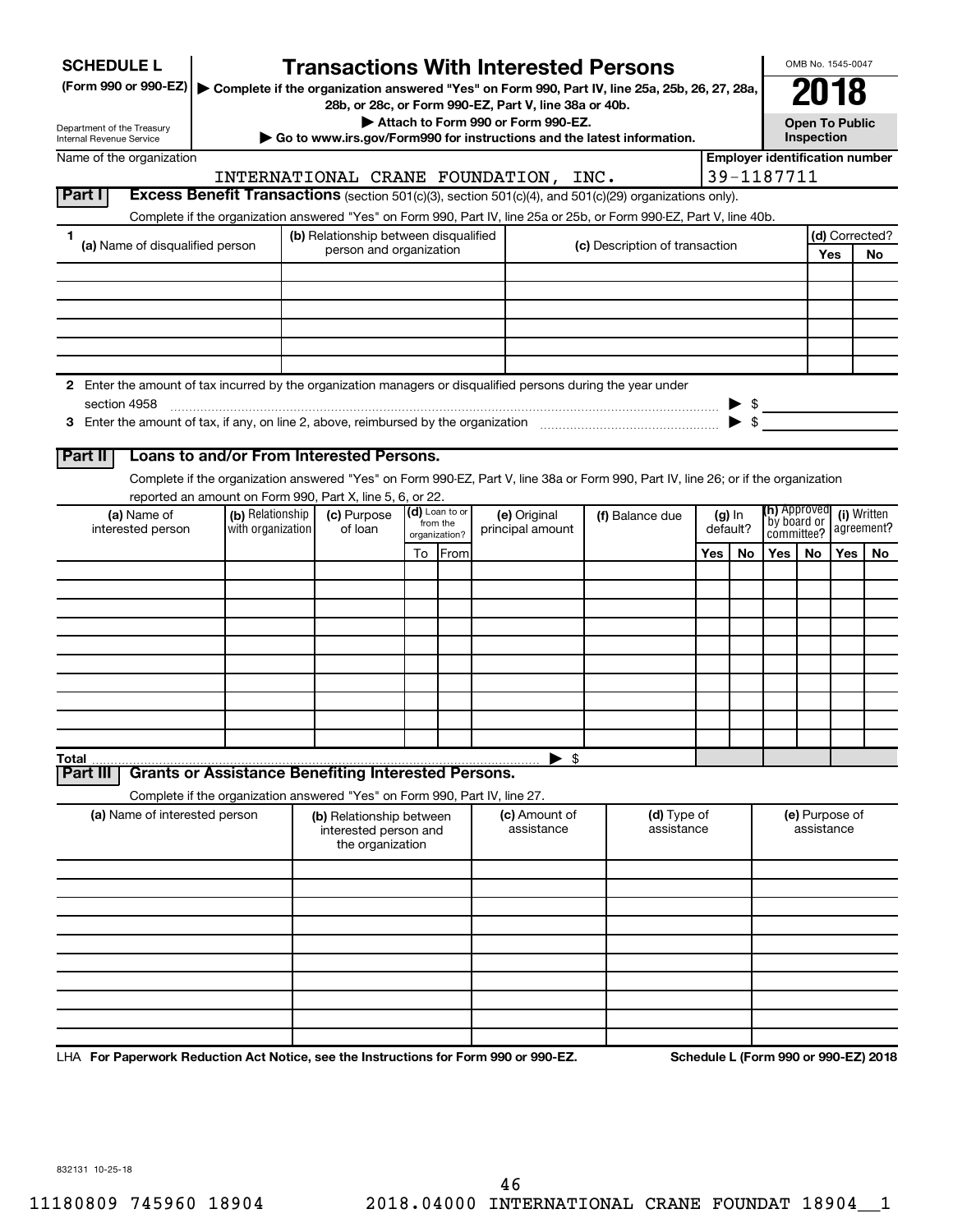| (a) Name of interested person                                       | Complete if the organization answered "Yes" on Form 990, Part IV, line 28a, 28b, or 28c.<br>(b) Relationship between interested | (c) Amount of | (d) Description of | (e) Sharing of<br>organization's |                             |  |
|---------------------------------------------------------------------|---------------------------------------------------------------------------------------------------------------------------------|---------------|--------------------|----------------------------------|-----------------------------|--|
|                                                                     | person and the organization                                                                                                     | transaction   | transaction        |                                  | revenues?                   |  |
| <b>SU LIYING</b>                                                    | <b>SEE BELOW</b>                                                                                                                |               | 11,278. SEE BELOW  | Yes                              | No<br>$\overline{\text{x}}$ |  |
|                                                                     |                                                                                                                                 |               |                    |                                  |                             |  |
|                                                                     |                                                                                                                                 |               |                    |                                  |                             |  |
|                                                                     |                                                                                                                                 |               |                    |                                  |                             |  |
|                                                                     |                                                                                                                                 |               |                    |                                  |                             |  |
|                                                                     |                                                                                                                                 |               |                    |                                  |                             |  |
|                                                                     |                                                                                                                                 |               |                    |                                  |                             |  |
| Part V<br><b>Supplemental Information.</b>                          | Provide additional information for responses to questions on Schedule L (see instructions).                                     |               |                    |                                  |                             |  |
| SCH L, PART IV, BUSINESS TRANSACTIONS INVOLVING INTERESTED PERSONS: |                                                                                                                                 |               |                    |                                  |                             |  |
| NAME OF PERSON: SU LIYING<br>(A)                                    |                                                                                                                                 |               |                    |                                  |                             |  |
| (B)                                                                 | RELATIONSHIP BETWEEN INTERESTED PERSON AND ORGANIZATION: SU LIYING                                                              |               |                    |                                  |                             |  |
| IS MARRIED TO JIM HARRIS, ICF SENIOR VICE PRESIDENT.                |                                                                                                                                 |               |                    |                                  |                             |  |
| (C)                                                                 | DESCRIPTION OF TRANSACTION: SU LIYING WAS PAID FOR CONSULTING                                                                   |               |                    |                                  |                             |  |
| SERVICES PROVIDED TO ICF.                                           |                                                                                                                                 |               |                    |                                  |                             |  |
|                                                                     |                                                                                                                                 |               |                    |                                  |                             |  |
|                                                                     |                                                                                                                                 |               |                    |                                  |                             |  |
|                                                                     |                                                                                                                                 |               |                    |                                  |                             |  |
|                                                                     |                                                                                                                                 |               |                    |                                  |                             |  |
|                                                                     |                                                                                                                                 |               |                    |                                  |                             |  |
|                                                                     |                                                                                                                                 |               |                    |                                  |                             |  |
|                                                                     |                                                                                                                                 |               |                    |                                  |                             |  |
|                                                                     |                                                                                                                                 |               |                    |                                  |                             |  |
|                                                                     |                                                                                                                                 |               |                    |                                  |                             |  |
|                                                                     |                                                                                                                                 |               |                    |                                  |                             |  |
|                                                                     |                                                                                                                                 |               |                    |                                  |                             |  |
|                                                                     |                                                                                                                                 |               |                    |                                  |                             |  |
|                                                                     |                                                                                                                                 |               |                    |                                  |                             |  |
|                                                                     |                                                                                                                                 |               |                    |                                  |                             |  |
|                                                                     |                                                                                                                                 |               |                    |                                  |                             |  |
|                                                                     |                                                                                                                                 |               |                    |                                  |                             |  |
|                                                                     |                                                                                                                                 |               |                    |                                  |                             |  |
|                                                                     |                                                                                                                                 |               |                    |                                  |                             |  |

832132 10-25-18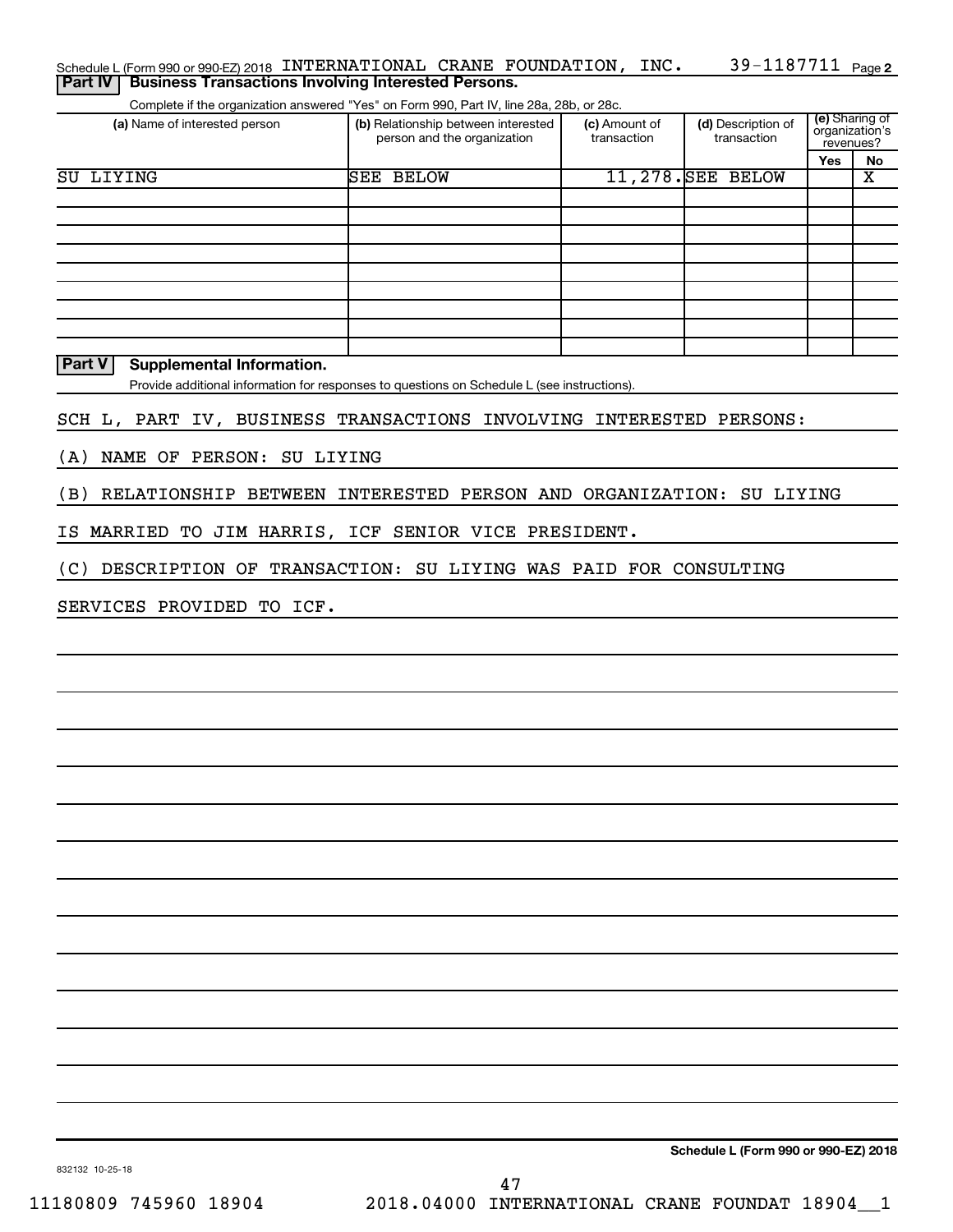### **SCHEDULE M (Form 990)**

# **Noncash Contributions**

OMB No. 1545-0047

Department of the Treasury Internal Revenue Service

◆ Complete if the organizations answered "Yes" on Form 990, Part IV, lines 29 or 30.<br>▶ Complete if the organizations answered "Yes" on Form 990, Part IV, lines 29 or 30. **Attach to Form 990.**

 $\blacktriangleright$  $\blacktriangleright$ 

 **Go to www.irs.gov/Form990 for instructions and the latest information.**

**Inspection Employer identification number**

**Open to Public**

| Name of the organization |  |
|--------------------------|--|
|--------------------------|--|

INTERNATIONAL CRANE FOUNDATION, INC. 39-1187711

| <b>Part I</b> | <b>Types of Property</b>                                                                                                       |                               |                                      |                                                                                                      |             |                                                              |            |     |    |
|---------------|--------------------------------------------------------------------------------------------------------------------------------|-------------------------------|--------------------------------------|------------------------------------------------------------------------------------------------------|-------------|--------------------------------------------------------------|------------|-----|----|
|               |                                                                                                                                | (a)<br>Check if<br>applicable | (b)<br>Number of<br>contributions or | (c)<br>Noncash contribution<br>amounts reported on<br>items contributed Form 990, Part VIII, line 1g |             | (d)<br>Method of determining<br>noncash contribution amounts |            |     |    |
| 1.            |                                                                                                                                |                               |                                      |                                                                                                      |             |                                                              |            |     |    |
|               |                                                                                                                                |                               |                                      |                                                                                                      |             |                                                              |            |     |    |
| 2             |                                                                                                                                |                               |                                      |                                                                                                      |             |                                                              |            |     |    |
| з             | Art - Fractional interests                                                                                                     |                               |                                      |                                                                                                      |             |                                                              |            |     |    |
| 4             |                                                                                                                                |                               |                                      |                                                                                                      |             |                                                              |            |     |    |
| 5             | Clothing and household goods                                                                                                   | $\overline{\text{x}}$         | 4                                    |                                                                                                      | 31,250.FMV  |                                                              |            |     |    |
| 6             | Cars and other vehicles                                                                                                        |                               |                                      |                                                                                                      |             |                                                              |            |     |    |
| 7             |                                                                                                                                |                               |                                      |                                                                                                      |             |                                                              |            |     |    |
| 8             |                                                                                                                                |                               |                                      |                                                                                                      |             |                                                              |            |     |    |
| 9             | Securities - Publicly traded                                                                                                   | $\overline{\text{x}}$         | 18                                   |                                                                                                      | 350,569.FMV |                                                              |            |     |    |
| 10            | Securities - Closely held stock                                                                                                |                               |                                      |                                                                                                      |             |                                                              |            |     |    |
| 11            | Securities - Partnership, LLC, or<br>trust interests                                                                           |                               |                                      |                                                                                                      |             |                                                              |            |     |    |
| 12            | Securities - Miscellaneous                                                                                                     |                               |                                      |                                                                                                      |             |                                                              |            |     |    |
| 13            | Qualified conservation contribution -                                                                                          |                               |                                      |                                                                                                      |             |                                                              |            |     |    |
|               |                                                                                                                                |                               |                                      |                                                                                                      |             |                                                              |            |     |    |
| 14            | Qualified conservation contribution - Other                                                                                    |                               |                                      |                                                                                                      |             |                                                              |            |     |    |
| 15            | Real estate - Residential                                                                                                      |                               |                                      |                                                                                                      |             |                                                              |            |     |    |
| 16            |                                                                                                                                |                               |                                      |                                                                                                      |             |                                                              |            |     |    |
| 17            |                                                                                                                                |                               |                                      |                                                                                                      |             |                                                              |            |     |    |
| 18            |                                                                                                                                |                               |                                      |                                                                                                      |             |                                                              |            |     |    |
| 19            |                                                                                                                                |                               |                                      |                                                                                                      |             |                                                              |            |     |    |
| 20            | Drugs and medical supplies                                                                                                     |                               |                                      |                                                                                                      |             |                                                              |            |     |    |
| 21            |                                                                                                                                |                               |                                      |                                                                                                      |             |                                                              |            |     |    |
| 22            |                                                                                                                                |                               |                                      |                                                                                                      |             |                                                              |            |     |    |
|               |                                                                                                                                |                               |                                      |                                                                                                      |             |                                                              |            |     |    |
| 23            |                                                                                                                                |                               |                                      |                                                                                                      |             |                                                              |            |     |    |
| 24            | (GIFT CARDS                                                                                                                    | х                             |                                      |                                                                                                      | 5,000.FMV   |                                                              |            |     |    |
| 25            | Other $\blacktriangleright$                                                                                                    |                               |                                      |                                                                                                      |             |                                                              |            |     |    |
| 26            | Other<br>$\overline{\phantom{a}}$                                                                                              |                               |                                      |                                                                                                      |             |                                                              |            |     |    |
| 27            | Other                                                                                                                          |                               |                                      |                                                                                                      |             |                                                              |            |     |    |
| 28            | Other                                                                                                                          |                               |                                      |                                                                                                      |             |                                                              |            |     |    |
| 29            | Number of Forms 8283 received by the organization during the tax year for contributions                                        |                               |                                      |                                                                                                      |             |                                                              |            | 1   |    |
|               | for which the organization completed Form 8283, Part IV, Donee Acknowledgement [10001]                                         |                               |                                      |                                                                                                      | 29          |                                                              |            |     |    |
|               |                                                                                                                                |                               |                                      |                                                                                                      |             |                                                              |            | Yes | No |
|               | 30a During the year, did the organization receive by contribution any property reported in Part I, lines 1 through 28, that it |                               |                                      |                                                                                                      |             |                                                              |            |     |    |
|               | must hold for at least three years from the date of the initial contribution, and which isn't required to be used for          |                               |                                      |                                                                                                      |             |                                                              |            |     |    |
|               | exempt purposes for the entire holding period?                                                                                 |                               |                                      |                                                                                                      |             |                                                              | 30a        |     | x  |
|               | <b>b</b> If "Yes," describe the arrangement in Part II.                                                                        |                               |                                      |                                                                                                      |             |                                                              |            |     |    |
| 31            | Does the organization have a gift acceptance policy that requires the review of any nonstandard contributions?                 |                               |                                      |                                                                                                      |             |                                                              | 31         | х   |    |
|               | 32a Does the organization hire or use third parties or related organizations to solicit, process, or sell noncash              |                               |                                      |                                                                                                      |             |                                                              |            |     |    |
|               | contributions?                                                                                                                 |                               |                                      |                                                                                                      |             |                                                              | <b>32a</b> |     | х  |
|               | <b>b</b> If "Yes," describe in Part II.                                                                                        |                               |                                      |                                                                                                      |             |                                                              |            |     |    |
| 33            | If the organization didn't report an amount in column (c) for a type of property for which column (a) is checked,              |                               |                                      |                                                                                                      |             |                                                              |            |     |    |
|               | describe in Part II.                                                                                                           |                               |                                      |                                                                                                      |             |                                                              |            |     |    |
| LHA           | For Paperwork Reduction Act Notice, see the Instructions for Form 990.                                                         |                               |                                      |                                                                                                      |             | Schedule M (Form 990) 2018                                   |            |     |    |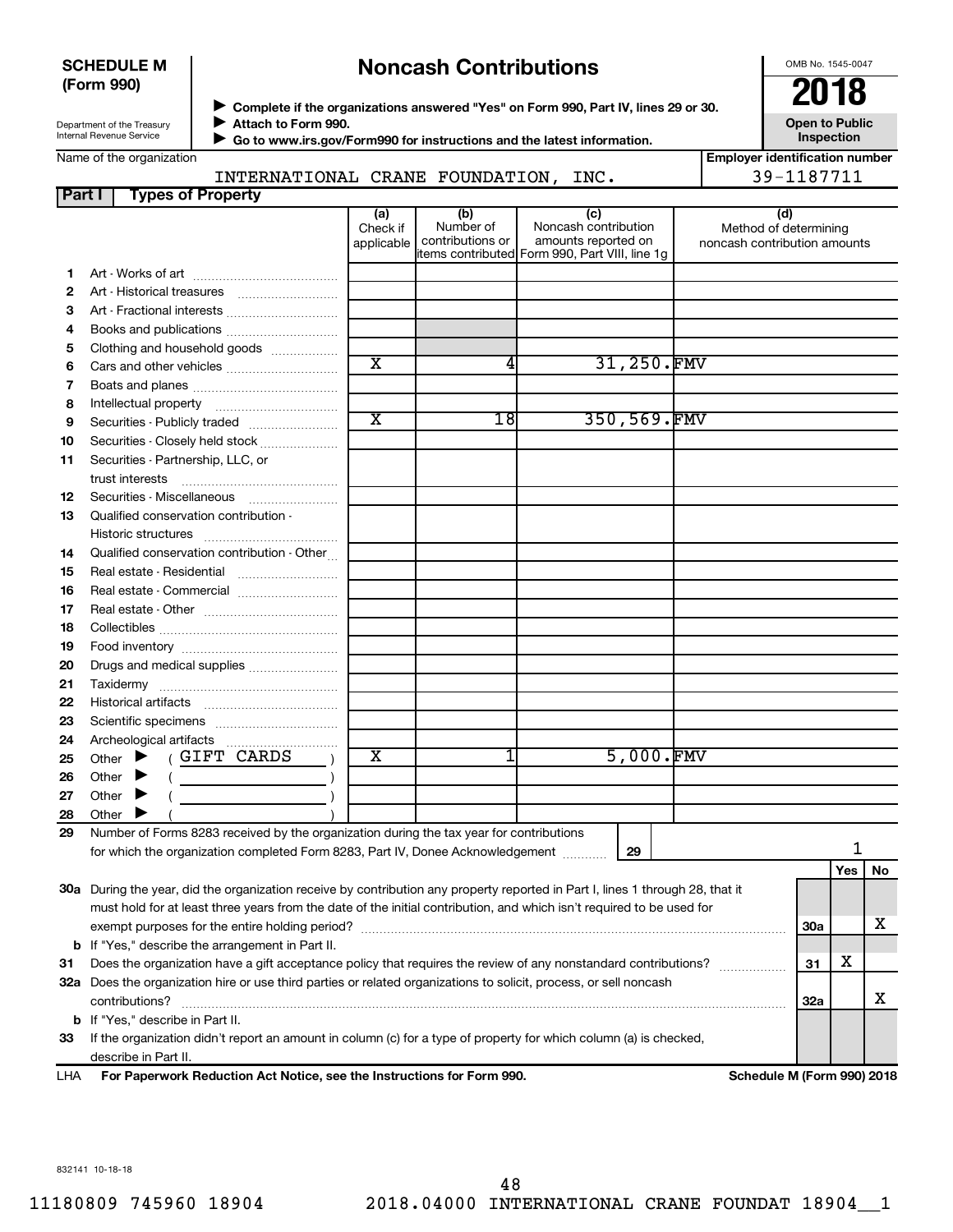| Schedule M (Form 990) 2018 | INTERNATIONAL CRANE FOUNDATION,           |  | INC. | 39-1187711                                                                                                                             | Page 2 |
|----------------------------|-------------------------------------------|--|------|----------------------------------------------------------------------------------------------------------------------------------------|--------|
| <b>Part II</b>             |                                           |  |      | Supplemental Information. Provide the information required by Part I, lines 30b, 32b, and 33, and whether the organization             |        |
|                            | this part for any additional information. |  |      | is reporting in Part I, column (b), the number of contributions, the number of items received, or a combination of both. Also complete |        |

SCHEDULE M, PART I, COLUMN (B):

THE AMOUNTS ON PART I, COLUMN B REPRESENT THE NUMBER OF DONORS WHO

PROVIDED CONTRIBUTIONS TO THE ORGANIZATION DURING THE YEAR.

**Schedule M (Form 990) 2018**

832142 10-18-18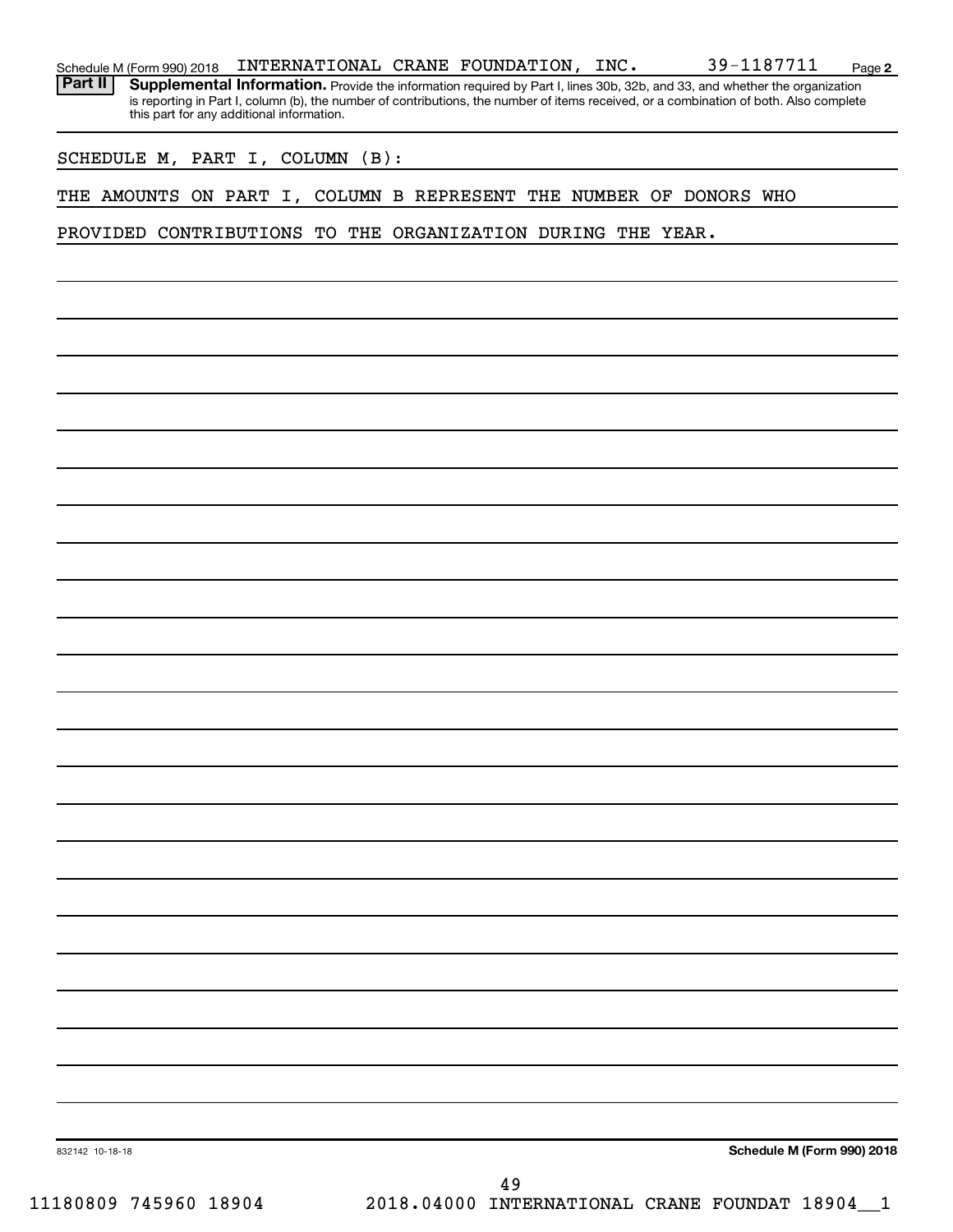Department of the Treasury **(Form 990 or 990-EZ)**

Internal Revenue Service

SCHEDULE O **Supplemental Information to Form 990 or 990-EZ 2018**<br>(Form 990 or 990-EZ) Complete to provide information for responses to specific questions on

**Complete to provide information for responses to specific questions on Form 990 or 990-EZ or to provide any additional information. | Attach to Form 990 or 990-EZ.**

**| Go to www.irs.gov/Form990 for the latest information.**



Name of the organization INTERNATIONAL CRANE FOUNDATION, INC. 39-1187711

**Employer identification number**

FORM 990, PART III, LINE 4A, PROGRAM SERVICE ACCOMPLISHMENTS:

COLLEAGUES WITH KNOWLEDGE, SKILLS, AND EXPERIENCE TO LEAD EFFECTIVE

CONSERVATION PROGRAMS IN COMMUNITIES AROUND THE WORLD.

FORM 990, PART III, LINE 4B, PROGRAM SERVICE ACCOMPLISHMENTS:

CRANE RESEARCH AIMED AT DEVELOPING CROSS-CUTTING STRATEGIES FOR CRANE

MANAGEMENT ON AGRICULTURAL LANDSCAPES.

FORM 990, PART III, LINE 4C, PROGRAM SERVICE ACCOMPLISHMENTS:

RIVER BASIN; SUSTAINING VIABLE WINTERING GROUNDS FOR CRANES IN

SOUTHEASTERN CHINA; CONSERVING BLACK-NECKED CRANES AND KEY WETLANDS IN

WESTERN CHINA; NATIONAL OUTREACH IN CHINA; CRANE CONSERVATION IN THE

KOREAN DMZ; AND CRANE FLYWAY CONSERVATION ACROSS EAST ASIA.

FORM 990, PART III, LINE 4D, OTHER PROGRAM SERVICES:

SUB-SAHARAN AFRICA - SUB-SAHARAN AFRICA IS HOME TO SIX CRANE SPECIES,

INCLUDING FOUR HIGHLY THREATENED RESIDENT SPECIES - ENDANGERED GREY

CROWNED CRANES AND VULNERABLE BLACK CROWNED, WATTLED, BLUE CRANES, AND

WINTERING DEMOISELLE AND EURASIAN CRANES. THE INTERNATIONAL CRANE

FOUNDATION IS ACTIVE IN MANY COUNTRIES ACROSS AFRICA, FOCUSED ON

UNDERSTANDING AND RESOLVING THREATS TO CRANES. GREY AND BLACK CROWNED

CRANES ARE IN SERIOUS DECLINE DUE TO CAPTURE FOR ILLEGAL DOMESTICATION

AND TRADE, AND LOSS OF VITAL BREEDING WETLANDS. WATTLED CRANES ARE MOST

THREATENED BY LARGE DAMS AND WATER DIVERSIONS AND ASSOCIATED WETLAND

DEGRADATION. THE FOUNDATION'S DIVERSE CONSERVATION PROGRAMS FOCUS ON

832211 10-10-18 LHA For Paperwork Reduction Act Notice, see the Instructions for Form 990 or 990-EZ. Schedule O (Form 990 or 990-EZ) (2018) RESTORING LARGE FLOODPLAINS FOR CRANES, BIODIVERSITY, AND THE ECOSYSTEM

50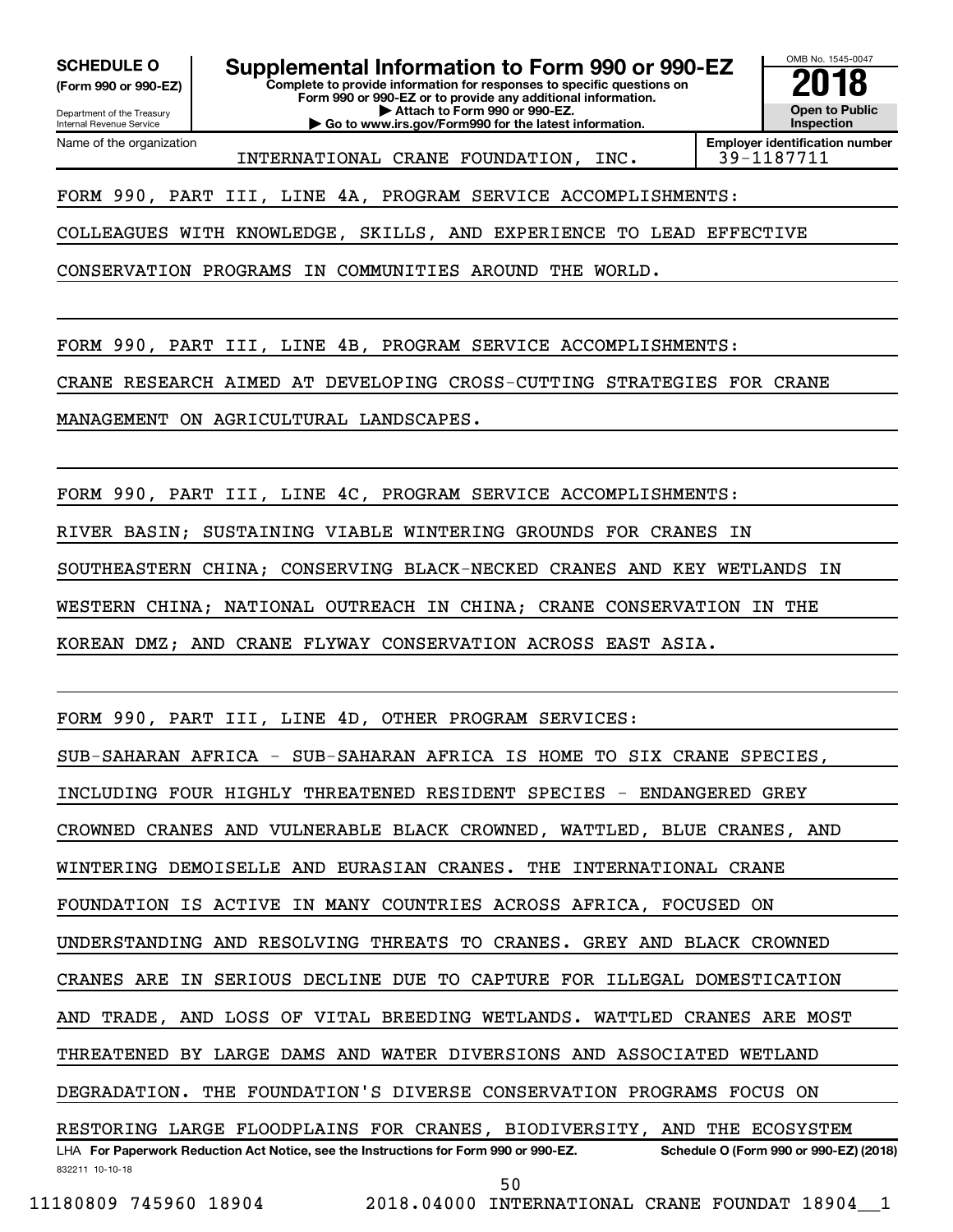| Schedule O (Form 990 or 990-EZ) (2018)                                    | Page 2                                              |
|---------------------------------------------------------------------------|-----------------------------------------------------|
| Name of the organization<br>INTERNATIONAL CRANE FOUNDATION, INC.          | <b>Employer identification number</b><br>39-1187711 |
| SERVICES THEY PROVIDE; FOSTERING COMMUNITY-BASED CONSERVATION OF CRANES   |                                                     |
| AND WETLANDS; SECURING CRANES IN AGRICULTURAL LANDSCAPES; REDUCING THE    |                                                     |
| IMPACT OF ILLEGAL TRADE, POWERLINES, AND ENERGY DEVELOPMENT ON CRANES;    |                                                     |
| AND LONG-TERM MONITORING AND CONSERVATION PLANNING. THESE EFFORTS IN      |                                                     |
| AFRICA HAVE CREATED GLOBAL MODELS FOR SUSTAINABLE WATER MANAGEMENT,       |                                                     |
| COMMUNITY-BASED NATURAL RESOURCE CONSERVATION, AND SUSTAINABLE            |                                                     |
| LIVELIHOODS.                                                              |                                                     |
| EXPENSES \$ 846,980. INCLUDING GRANTS OF \$ 702,130. REVENUE \$ 0.        |                                                     |
|                                                                           |                                                     |
| SOUTH AND SOUTHEAST ASIA - SOUTH AND SOUTHEAST ASIA ARE HOME TO THE       |                                                     |
| THREATENED SARUS CRANE; WINTERING VULNERABLE BLACK-NECKED CRANES, AND     |                                                     |
| WINTERING DEMOISELLE, AND EURASIAN CRANES. STRONG CULTURAL TIES TO        |                                                     |
| CRANES IN INDIA AND VIETNAM PROVIDE UNIQUE OPPORTUNITIES TO ENGAGE        |                                                     |
| PEOPLE IN THE CONSERVATION OF THESE INTENSELY SETTLED LANDSCAPES USING    |                                                     |
| THE SARUS CRANE AS A FLAGSHIP SPECIES. THE FOUNDATION LEADS TWO KEY       |                                                     |
| CONSERVATION PROGRAMS IN THE REGION. FOR TWENTY-FIVE YEARS, THE           |                                                     |
| FOUNDATION HAS ENGAGED IN CONSERVATION OF THE MEKONG DELTA REGION,        |                                                     |
| INCLUDING ESTABLISHING A GLOBAL MODEL FOR COMMUNITY-BASED WETLAND         |                                                     |
| CONSERVATION AT PHU MY, VIETNAM. IN INDIA, THE FOUNDATION FOCUSES ON      |                                                     |
| CONSERVING SARUS CRANES AND WETLAND BIODIVERSITY IN THE AGRICULTURAL      |                                                     |
| LANDSCAPE OF THE UPPER GANGES RIVER BASIN.                                |                                                     |
| EXPENSES \$ 285,587. INCLUDING GRANTS OF \$ 51,764. REVENUE \$ 0.         |                                                     |
|                                                                           |                                                     |
| FORM 990, PART VI, SECTION A, LINE 6:                                     |                                                     |
| THE INTERNATIONAL CRANE FOUNDATION HAS ONLY ONE CLASS OF MEMBERSHIP:      |                                                     |
| FOUNDATION MEMBERS. MEMBERSHIP IN THE CORPORATION IS CONDITIONED UPON THE |                                                     |
| PAYMENT OF SUCH MEMBERSHIP FEES TO THE CORPORATION AS ARE, FROM TIME TO   |                                                     |
| TIME, DETERMINED BY THE CORPORATION'S BOARD OF DIRECTORS. FAILURE TO PAY  |                                                     |
| 832212 10-10-18<br>51                                                     | Schedule O (Form 990 or 990-EZ) (2018)              |
| 11180809 745960 18904<br>2018.04000 INTERNATIONAL CRANE FOUNDAT 18904 1   |                                                     |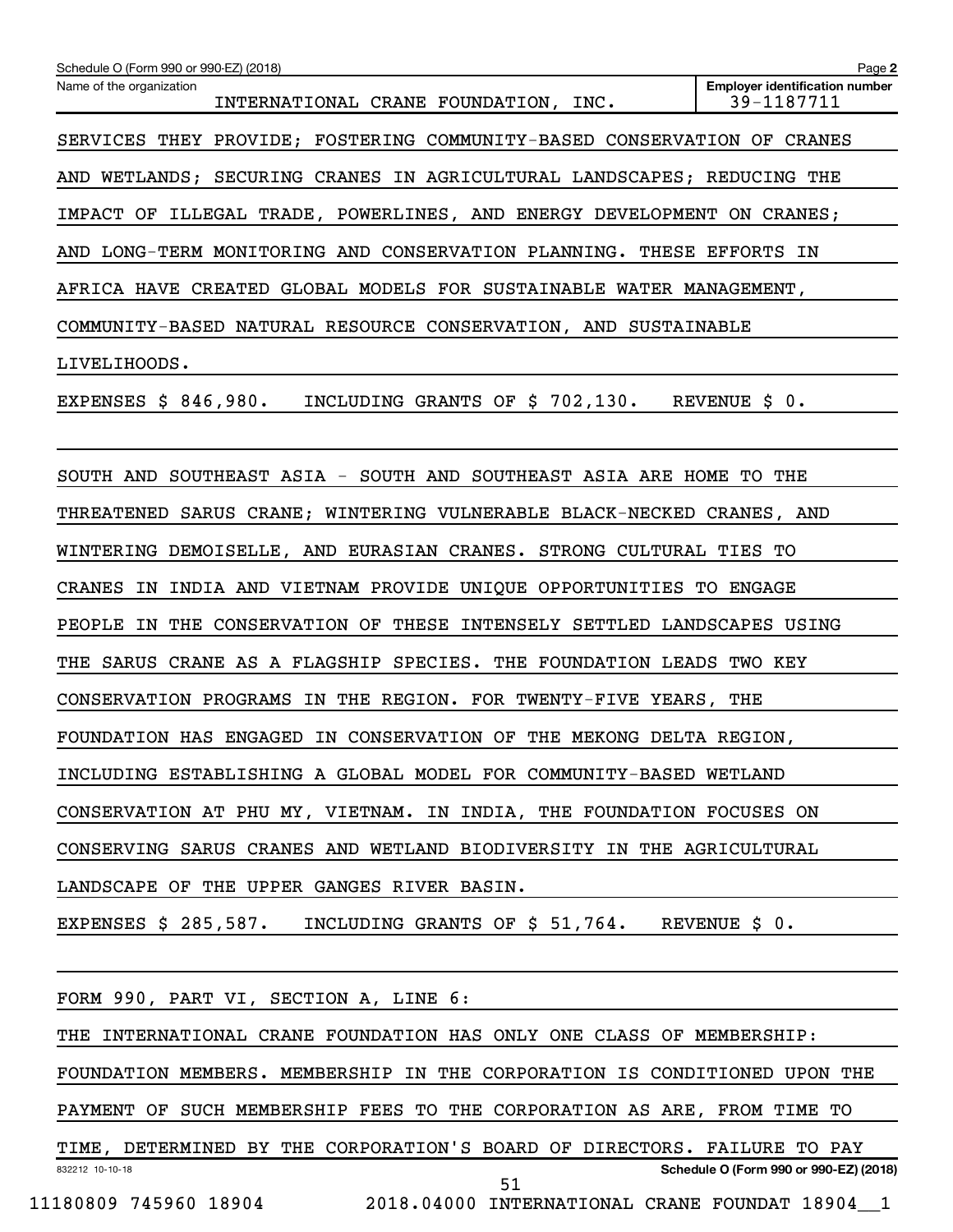| Schedule O (Form 990 or 990-EZ) (2018)                                      | Page 2                                              |
|-----------------------------------------------------------------------------|-----------------------------------------------------|
| Name of the organization<br>INTERNATIONAL CRANE FOUNDATION, INC.            | <b>Employer identification number</b><br>39-1187711 |
| SUCH FEES RESULTS IN FORFEITURE OF MEMBERSHIP. MEMBERS HAVE VOTING RIGHTS   |                                                     |
| WITH RESPECT TO THE ELECTION OF THE BOARD OF DIRECTORS AND THE AMENDMENT OF |                                                     |
| THE ARTICLES OF INCORPORATION AND THE BYLAWS OF THE CORPORATION.            |                                                     |

FORM 990, PART VI, SECTION A, LINE 7A:

AT THE ANNUAL MEETING OF MEMBERS, THE NOMINATING COMMITTEE CHAIRPERSON

PRESENTS A SLATE OF DIRECTORS UP FOR ELECTION OR RE-ELECTION AND THE

MEMBERS VOTE ON THE DIRECTORS SO PROPOSED BY MAJORITY VOTE.

FORM 990, PART VI, SECTION B, LINE 11B:

UPON RECEIPT OF A DRAFT FROM ITS ACCOUNTING AND TAX FIRM, THE FOUNDATION PROVIDES COPIES TO THE CHAIR OF THE BOARD, THE TREASURER AND THE AUDIT COMMITTEE OF THE BOARD OF DIRECTORS. UPON SATISFACTORY REVIEW WITH THE CORPORATION MANAGEMENT AND THE AUDIT COMMITTEE, THE FINAL FORM 990 IS PROVIDED TO THE FULL BOARD FOR COMMENT IN A TIMELY FASHION AND THEN FILED WITH THE IRS.

FORM 990, PART VI, SECTION B, LINE 12C:

832212 10-10-18 **Schedule O (Form 990 or 990-EZ) (2018)** ANNUALLY, AT THE SEPTEMBER BOARD MEETING, THE CONFLICT OF INTEREST DISCLOSURE FORM IS CIRCULATED TO ALL BOARD MEMBERS, OFFICERS AND KEY EMPLOYEES, EACH OF WHOM MUST SIGN AND RETURN THE FORM DISCLOSING ALL CONFLICTS OF INTEREST AND POTENTIAL CONFLICTS OF INTEREST. THE HUMAN RESOURCES DIRECTOR KEEPS A RECORD OF THE FORMS SUBMITTED BY DIRECTORS, OFFICERS, AND KEY EMPLOYEES WHO ARE COVERED UNDER THE CORPORATION'S CONFLICT OF INTEREST POLICIES. THE BOARD CHAIR, PRESIDENT, AND OTHER DIRECTORS, AS THE CASE MAY BE, REVIEW CONFLICTS REPORTED OR DISCOVERED AND MAKE A DETERMINATION OF WHETHER A CONFLICT EXISTS AND HOW TO HANDLE THE CONFLICT. DIRECTORS WITH A CONFLICT OF INTEREST DO NOT AUTHORIZE, APPROVE 11180809 745960 18904 2018.04000 INTERNATIONAL CRANE FOUNDAT 18904\_\_1 52